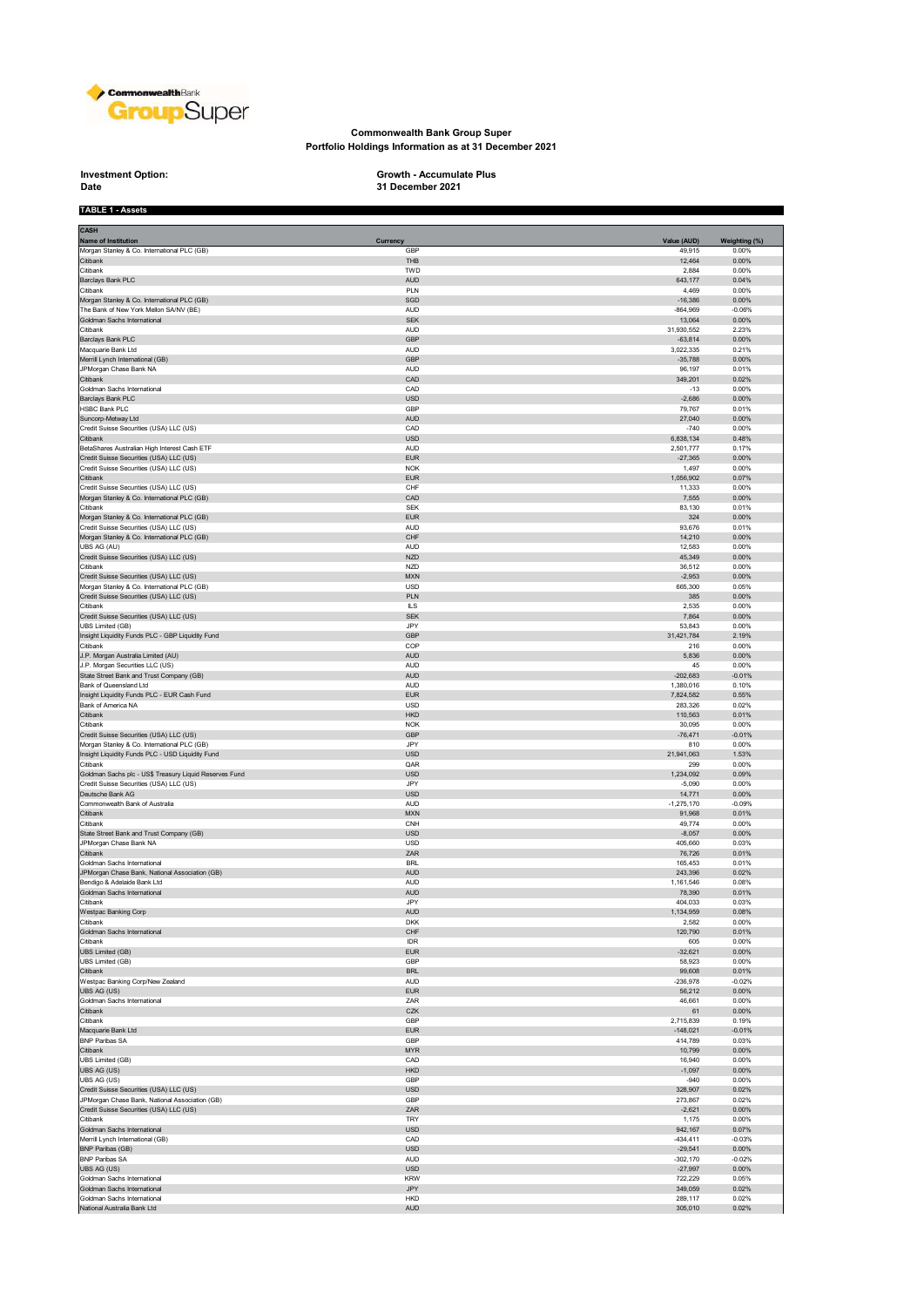| Goldman Sachs International                  | GBP        | 70.549       | 0.00%    |
|----------------------------------------------|------------|--------------|----------|
| UBS AG (US)                                  | CAD        | $-430$       | 0.00%    |
| Goldman Sachs International                  | <b>EUR</b> | 683,417      | 0.05%    |
| Morgan Stanley & Co. International PLC (GB)  | <b>AUD</b> | 1,444,354    | 0.10%    |
| Merrill Lynch International (GB)             | <b>EUR</b> | $-49,872$    | 0.00%    |
| Merrill Lynch International (GB)             | <b>AUD</b> | 124,707      | 0.01%    |
| Merrill Lynch International (GB)             | <b>NZD</b> | 152,422      | 0.01%    |
| Citibank                                     | CHF        | 31.880       | 0.00%    |
| Macquarie Bank Ltd                           | CAD        | 264,368      | 0.02%    |
| Citibank                                     | SGD        | 4,941        | 0.00%    |
| UBS Limited (GB)                             | <b>AUD</b> | 495,569      | 0.03%    |
| Macquarie Bank Ltd                           | <b>USD</b> | $-2,340,238$ | $-0.16%$ |
| UBS Limited (GB)                             | <b>USD</b> | 321,941      | 0.02%    |
| Citibank                                     | <b>INR</b> | 12.392       | 0.00%    |
| Bank of America NA                           | <b>AUD</b> | $-577.136$   | $-0.04%$ |
| Citibank                                     | <b>AED</b> | 127          | 0.00%    |
| Citibank                                     | PHP        | 1,142        | 0.00%    |
| Citibank                                     | CNY        | 3,231        | 0.00%    |
| Canadian Imperial Bank of Commerce/Australia | <b>AUD</b> | 85,641       | 0.01%    |
| Macquarie Bank Ltd                           | GBP        | 37,206       | 0.00%    |
| Citibank                                     | <b>KRW</b> | 52.296       | 0.00%    |
| Merrill Lynch International (GB)             | <b>USD</b> | 2,026,283    | 0.14%    |
| Australia & New Zealand Banking Group Ltd    | <b>AUD</b> | $-359.944$   | $-0.03%$ |
| UBS AG (GB)                                  | <b>AUD</b> | $-91,350$    | $-0.01%$ |
| Citibank                                     | CLP        | 4            | 0.00%    |
| <b>Total</b>                                 |            | 121.073.635  | 8.45%    |

| <b>FIXED INCOME</b>                                                                             |                    |                   |
|-------------------------------------------------------------------------------------------------|--------------------|-------------------|
| Investment in non-associated entities;<br>Held directly or by associated entities or by PSTs    |                    |                   |
| <b>Externally managed</b>                                                                       |                    |                   |
| Name of Fund Manager                                                                            | Value (AUD)        | Weighting (%)     |
| International Flavors & Fragrances Inc                                                          | 54,834             | 0.00%             |
| JPMorgan Chase Bank NA                                                                          | 63,334             | 0.00%             |
| Credit Suisse Group AG<br>SLM Student Loan Trust 2003-1                                         | 102,315<br>66,893  | 0.01%<br>$0.00\%$ |
| <b>ING Groep NV</b>                                                                             | 45,966             | 0.00%             |
| Hyundai Capital America                                                                         | 109,286            | 0.01%             |
| Banco Santander SA                                                                              | 371,163            | 0.03%             |
| Morgan Stanley                                                                                  | 35,861             | 0.00%             |
| <b>BNP Paribas SA</b>                                                                           | 160,443            | 0.01%             |
| Westpac Banking Corp<br>Indonesia Treasury Bond                                                 | 892,692<br>43,123  | 0.06%<br>0.00%    |
| Steele Creek CLO 2019-1 LTD                                                                     | 74,364             | 0.01%             |
| Avolon Holdings Funding Ltd                                                                     | 21,518             | 0.00%             |
| Enel Finance International NV                                                                   | 29,514             | 0.00%             |
| Progress Residential 2021-SFR11 Trust                                                           | 17,291             | 0.00%             |
| <b>Mexican Bonos</b>                                                                            | 12,729             | 0.00%             |
| <b>TOTAL SA</b>                                                                                 | 54,520             | 0.00%<br>0.01%    |
| Korea Development Bank/The<br>Network Finance Co Pty Ltd                                        | 146,473<br>438,607 | 0.03%             |
| Allianz SE                                                                                      | 56,938             | $0.00\%$          |
| Japan Government Twenty Year Bond                                                               | 546,451            | 0.04%             |
| Crown City CLO II                                                                               | 74,463             | 0.01%             |
| PUMA Series 2014-2                                                                              | 102,273            | 0.01%             |
| iShares USD High Yield Corp Bond ESG UCITS ETF<br>Scentre Group Trust 1 / Scentre Group Trust 2 | 483,424            | 0.03%             |
| Saudi Government International Bond                                                             | 54,207<br>26,641   | 0.00%<br>$0.00\%$ |
| International Bank for Reconstruction & Development                                             | 229,436            | 0.02%             |
| Iberdrola Finanzas SA                                                                           | 15,262             | $0.00\%$          |
| SASOL Financing USA LLC                                                                         | 29,178             | 0.00%             |
| BENCHMARK 2018-B6 Mortgage Trust                                                                | 20,925             | 0.00%             |
| Benchmark 2019-B13 Mortgage Trust                                                               | 23,322             | 0.00%             |
| Japan Government Two Year Bond                                                                  | 860,075<br>47,577  | 0.06%<br>0.00%    |
| METLIFE SECURITIZATION TRUST 2019-1<br>Volkswagen International Finance NV                      | 85,214             | 0.01%             |
| Toronto-Dominion Bank/The                                                                       | 228,848            | 0.02%             |
| Freddie Mac STACR REMIC Trust 2020-HQA4                                                         | 11,546             | $0.00\%$          |
| Valeo SA                                                                                        | 29,924             | 0.00%             |
| National Express Group PLC                                                                      | 80,701             | 0.01%             |
| Dell Bank International DAC                                                                     | 101,685            | 0.01%             |
| Credit Agricole SA<br>Israel Government International Bond                                      | 35,610<br>38,443   | 0.00%<br>0.00%    |
| Harbour                                                                                         | 145,174            | 0.01%             |
| <b>MPLX LP</b>                                                                                  | 68,671             | 0.00%             |
| DBS Group Holdings Ltd                                                                          | 139,514            | 0.01%             |
| Tryon Park CLO Ltd                                                                              | 132,089            | 0.01%             |
| Ireland Government Bond                                                                         | 71,200             | 0.00%             |
| AusNet Services Holdings Pty Ltd                                                                | 358,876            | 0.03%             |
| Mueller Water Products Inc<br>Occidental Petroleum Corp                                         | 14,285<br>40,177   | $0.00\%$<br>0.00% |
| Newell Brands Inc                                                                               | 13,972             | 0.00%             |
| Treasury Corp of Victoria                                                                       | 4,062,810          | 0.28%             |
| Newmont Mining Corp                                                                             | 16,868             | 0.00%             |
| Navient Student Loan Trust 2017-2                                                               | 151,696            | 0.01%             |
| JDE Peet's BV                                                                                   | 19,954             | $0.00\%$          |
| Royal Bank of Scotland Group PLC<br>Aviation Capital Group LLC                                  | 262,123<br>19,839  | 0.02%<br>0.00%    |
| United States Treasury Note/Bond                                                                | 5,232,575          | 0.37%             |
| Zip Master Trust Series 2020-1                                                                  | 118,538            | 0.01%             |
| VICI Properties LP / VICI Note Co Inc                                                           | 14,512             | 0.00%             |
| Diameter Capital Partners LP                                                                    | 162,236            | 0.01%             |
| IDOL 2015-1 Trust                                                                               | 48,544             | 0.00%             |
| Qatar Government International Bond<br>Qatar Petroleum                                          | 69,869<br>86,880   | 0.00%<br>0.01%    |
| Zurich Finance Ireland Designated Activity Co                                                   | 36,726             | 0.00%             |
| AT&T Inc                                                                                        | 448,038            | 0.03%             |
| <b>HCA</b> Inc                                                                                  | 22,531             | 0.00%             |
| MPT Operating Partnership LP / MPT Finance Corp                                                 | 87,265             | 0.01%             |
| Norinchukin Bank/The                                                                            | 59,829             | 0.00%             |
| <b>BANK 2017-BNK6</b><br>ArcelorMittal                                                          | 42,758             | 0.00%             |
| Singapore Government Bond                                                                       | 14,243<br>81,069   | $0.00\%$<br>0.01% |
| Madison Park Funding XXX LTD                                                                    | 254,323            | 0.02%             |
| BP Capital Markets PLC                                                                          | 89,911             | 0.01%             |
| ADO Properties SA                                                                               | 26,085             | $0.00\%$          |
| Progress 2019-1 Trust                                                                           | 87,973             | 0.01%             |
| Brazilian Government International Bond                                                         | 26,149             | 0.00%             |
| Standard Chartered PLC<br>Denmark Government Bond                                               | 105,373<br>58,544  | 0.01%<br>0.00%    |
| Targa Resources Partners LP / Targa Resources Partners Finance Corp                             | 22,991             | 0.00%             |
| United Airlines Inc                                                                             | 38,048             | 0.00%             |
| Anheuser-Busch InBev SA/NV                                                                      | 29,362             | 0.00%             |
| Edith Cowan University                                                                          | 39,477             | $0.00\%$          |
| Transurban Queensland Finance Pty Ltd                                                           | 245,438            | 0.02%             |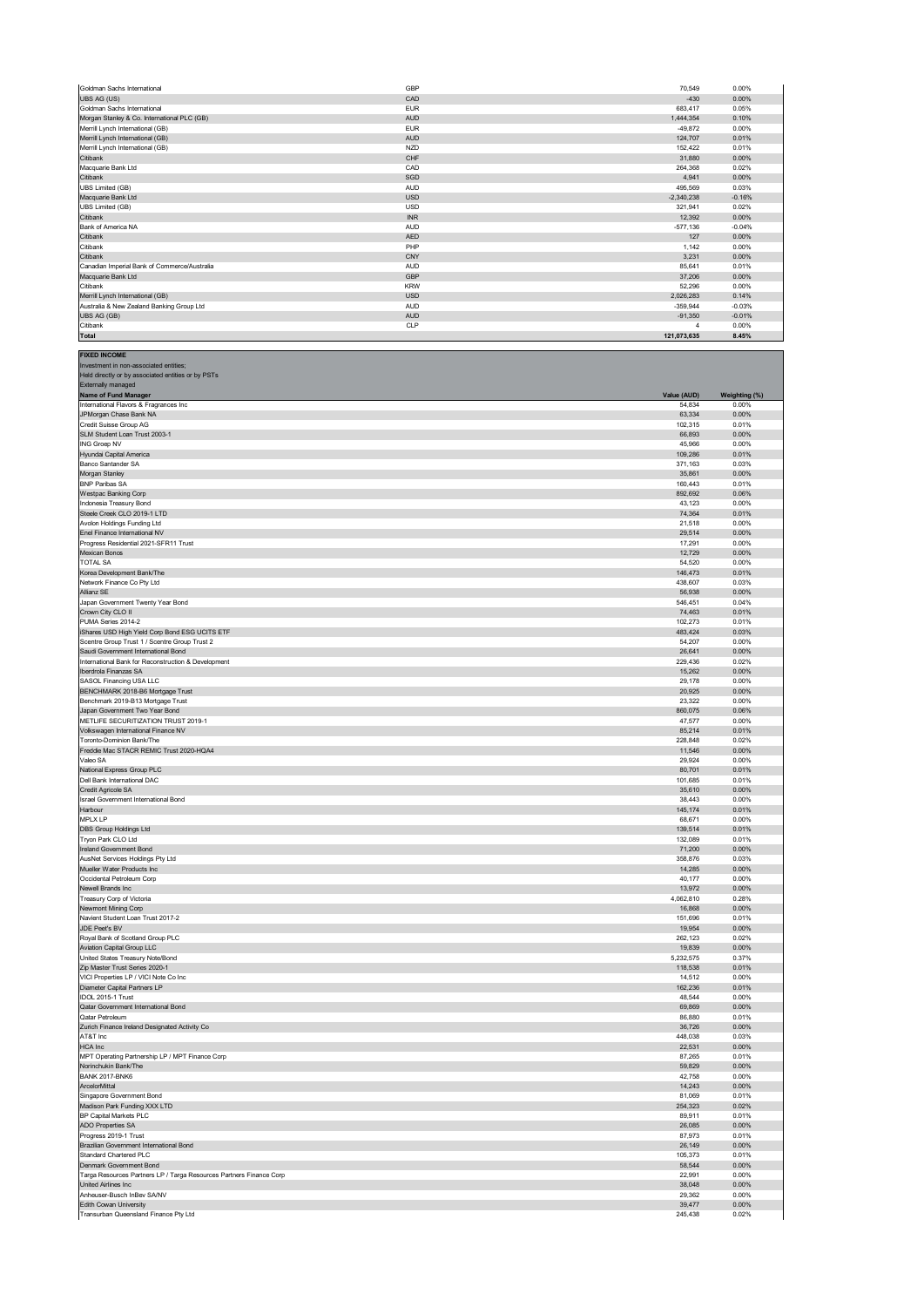| <b>HSBC Holdings PLC</b>                                                          | 114,050             | 0.01%          |
|-----------------------------------------------------------------------------------|---------------------|----------------|
| Vicinity Centres Trust                                                            | 464,959             | 0.03%          |
| Fidelity National Information Services Inc                                        | 15,514              | 0.00%          |
| Cheniere Energy Partners LP<br><b>Lincoln Financing SARL</b>                      | 24,685<br>62,225    | 0.00%<br>0.00% |
| Sabine Pass Liquefaction LLC                                                      | 67,827              | 0.00%          |
| Macquarie Group Ltd                                                               | 19,743              | 0.00%          |
| Wells Fargo Commercial Mortgage Trust 2021-C59                                    | 55,703              | 0.00%          |
| Berry Global Inc                                                                  | 57,496              | 0.00%          |
| Morgan Stanley Capital I Trust 2021-L5                                            | 55,994              | 0.00%          |
| Mattel Inc                                                                        | 13,764<br>3,940,152 | 0.00%          |
| Barclays Bank PLC<br>SFR Group SA                                                 | 263,397             | 0.28%<br>0.02% |
| Republic of South Africa Government International Bond                            | 38,591              | 0.00%          |
| Credit Suisse Group Funding Guernsey Ltd                                          | 30,952              | 0.00%          |
| Inflation Linked Korea Treasury Bond                                              | 80,816              | 0.01%          |
| Simon Property Group LP                                                           | 25,872              | 0.00%          |
| Province of Ontario Canada                                                        | 165,507             | 0.01%          |
| Province of British Columbia Canada                                               | 71,050              | 0.00%          |
| Scania CV AB                                                                      | 38,553              | 0.00%          |
| SLG Office Trust 2021-OVA                                                         | 48,353<br>327,798   | 0.00%<br>0.02% |
| Indonesia Government International Bond<br>General Motors Financial Co Inc        | 364,195             | 0.03%          |
| EQT Corp                                                                          | 2,335               | 0.00%          |
| Province of Quebec Canada                                                         | 41,916              | 0.00%          |
| <b>BANK 2018-BNK10</b>                                                            | 23,363              | 0.00%          |
| PACCAR Financial Pty Ltd                                                          | 148,770             | 0.01%          |
| General Property Trust                                                            | 107,711             | 0.01%          |
| International Finance Corp                                                        | 2,787,125           | 0.19%          |
| FCC Aqualia SA                                                                    | 30,062              | 0.00%<br>0.02% |
| Volkswagen Financial Services Australia Pty Ltd<br>Optus Finance Pty Ltd          | 315,915<br>71,602   | 0.00%          |
| Vmed O2 UK Financing I PLC                                                        | 365,057             | 0.03%          |
| State of California                                                               | 67,818              | 0.00%          |
| <b>UBS AG/London</b>                                                              | 94,615              | 0.01%          |
| Macquarie Bank Ltd/London                                                         | 293,448             | 0.02%          |
| Australia & New Zealand Banking Group Ltd                                         | 151,179             | 0.01%          |
| State of Illinois                                                                 | 25,125              | 0.00%          |
| European Investment Bank                                                          | 139,637             | 0.01%          |
| APPF Commercial Finance Pty Ltd                                                   | 67,047              | 0.00%          |
| Pinewood Finance Co Ltd<br>Finsbury Square                                        | 28,487<br>123,057   | 0.00%<br>0.01% |
| ONE Gas Inc                                                                       | 56,987              | 0.00%          |
| Freddie Mac STACR REMIC Trust 2020-DNA5                                           | 14,011              | 0.00%          |
| CF Industries Inc                                                                 | 14,590              | 0.00%          |
| Bellis Acquisition Co PLC                                                         | 17,699              | 0.00%          |
| Fannie Mae Pool                                                                   | 503,523             | 0.04%          |
| <b>AECOM</b>                                                                      | 14,104              | 0.00%          |
| Galaxy Pipeline Assets Bidco Ltd                                                  | 130,394             | 0.01%          |
| MF1 2021-FL6 Ltd                                                                  | 46,893              | 0.00%          |
| DCP Midstream Operating LP                                                        | 14,758              | 0.00%          |
| DowDuPont Inc<br>Precise Mortgage Funding 2017-1B PLC                             | 29,866              | 0.00%<br>0.01% |
| <b>Enterprise Products Operating LLC</b>                                          | 85,670<br>36,184    | 0.00%          |
| Mortgage Funding 2008-1 PLC                                                       | 9,221               | 0.00%          |
|                                                                                   | 396,115             | 0.03%          |
|                                                                                   |                     |                |
| Intesa Sanpaolo SpA<br>South Australian Government Financing Authority            | 3,073,571           | 0.21%          |
| Comcast Corp                                                                      | 94,701              | 0.01%          |
| CSAIL 2018-C14 Commercial Mortgage Trust                                          | 28,002              | 0.00%          |
| MSCI Inc                                                                          | 13,913              | 0.00%          |
| Colombia Government International Bond                                            | 24,394              | 0.00%          |
| Kreditanstalt fuer Wiederaufbau                                                   | 2,834,637           | 0.20%          |
| Higher Education Funding I                                                        | 67,085              | 0.00%          |
| Dominican Republic International Bond                                             | 30,740              | 0.00%          |
| Valeant Pharmaceuticals International Inc                                         | 53,412              | 0.00%          |
| Netflix Inc<br>Macquarie Bank Ltd                                                 | 13,922<br>589,561   | 0.00%<br>0.04% |
| Barclays PLC                                                                      | 313,232             | 0.02%          |
| La Mondiale SAM                                                                   | 15,352              | 0.00%          |
| Commerzbank AG                                                                    | 96,323              | 0.01%          |
| Trinitas CLO XVLLtd                                                               | 490 178             | 0.03%          |
| CIP Funding Pty Ltd                                                               | 48,643              | 0.00%          |
| Towers Watson & Co                                                                | 106,333,920         | 7.42%          |
| Mexico City Airport Trust                                                         | 55,591<br>54.914    | 0.00%          |
| Sirius XM Radio Inc                                                               |                     | 0.00%          |
| Banco Bilbao Vizcaya Argentaria SA<br>Freeport-McMoRan Inc                        | 286,592<br>35,519   | 0.02%<br>0.00% |
| Finsbury Square 2018-2 PLC                                                        | 48,331              | 0.00%          |
| Peruvian Government International Bond                                            | 4,699               | 0.00%          |
| Bank of America Corp                                                              | 51,032              | 0.00%          |
| Progress 2021-1 Trust                                                             | 124,253             | 0.01%          |
| Becton Dickinson and Co                                                           | 44,835              | 0.00%          |
| Freddie Mac Structured Agency Credit Risk Debt Notes                              | 31,008              | 0.00%          |
| AIG Global Funding                                                                | 10,268              | 0.00%          |
| PHEAA Student Loan Trust 2016-1<br>Mexico Government International Bond           | 73,790<br>80,130    | 0.01%<br>0.01% |
| <b>HBS Trust 2017-1</b>                                                           | 149,024             | 0.01%          |
| Croatia Government International Bond                                             | 30,330              | 0.00%          |
| WSO Finance Pty Ltd                                                               | 195,697             | 0.01%          |
| <b>Highland Holdings Sarl</b>                                                     | 26,761              | 0.00%          |
| Western Digital Corp                                                              | 10,201              | $0.00\%$       |
| Fannie Mae Connecticut Avenue Securities                                          | 90,815              | 0.01%          |
| Ginnie Mae II Pool                                                                | 900,803             | 0.06%<br>0.00% |
| Firstmac Mortgage Funding Trust No 4 Series 2-2014<br>Australian Gas Networks Ltd | 53,036<br>201,682   | 0.01%          |
| Hewlett Packard Enterprise Co                                                     | 67,405              | 0.00%          |
| Iliad Holding SAS                                                                 | 171,307             | 0.01%          |
| Bank of Montreal                                                                  | 348,768             | 0.02%          |
| Connecticut Avenue Securities Trust 2021-R03                                      | 15,739              | 0.00%          |
| AGI Finance Pty Ltd                                                               | 546,423             | 0.04%          |
| WaMu Mortgage Pass-Through Certificates Series 2005-AR6 Trust                     | 15,486              | 0.00%          |
| Cantor Commercial Real Estate Lending 2019-CF2<br>Bayerische Landesbank           | 34,015<br>30,501    | 0.00%<br>0.00% |
| Societe Generale SA                                                               | 73,248              | 0.01%          |
| Portugal Obrigacoes do Tesouro OT                                                 | 85,642              | 0.01%          |
| Fannie Mae                                                                        | 121                 | 0.00%          |
| Magnetite XVI Ltd                                                                 | 354,221             | 0.02%          |
| Viridis European Loan Conduit No 38 DAC                                           | 72,927              | 0.01%          |
| Springleaf Finance Corp                                                           | 15,165              | 0.00%          |
| Woodside Finance Ltd                                                              | 159,531             | 0.01%          |
| ABN AMRO Bank NV<br>BioPharma Credit PLC/The Fund                                 | 33,139              | 0.00%<br>0.04% |
| <b>CSMC 2021-NQM8</b>                                                             | 598,491<br>13,450   | 0.00%          |
| Citizens Bank NA/Providence RI<br>AbbVie Inc                                      | 34,012<br>108,625   | 0.00%<br>0.01% |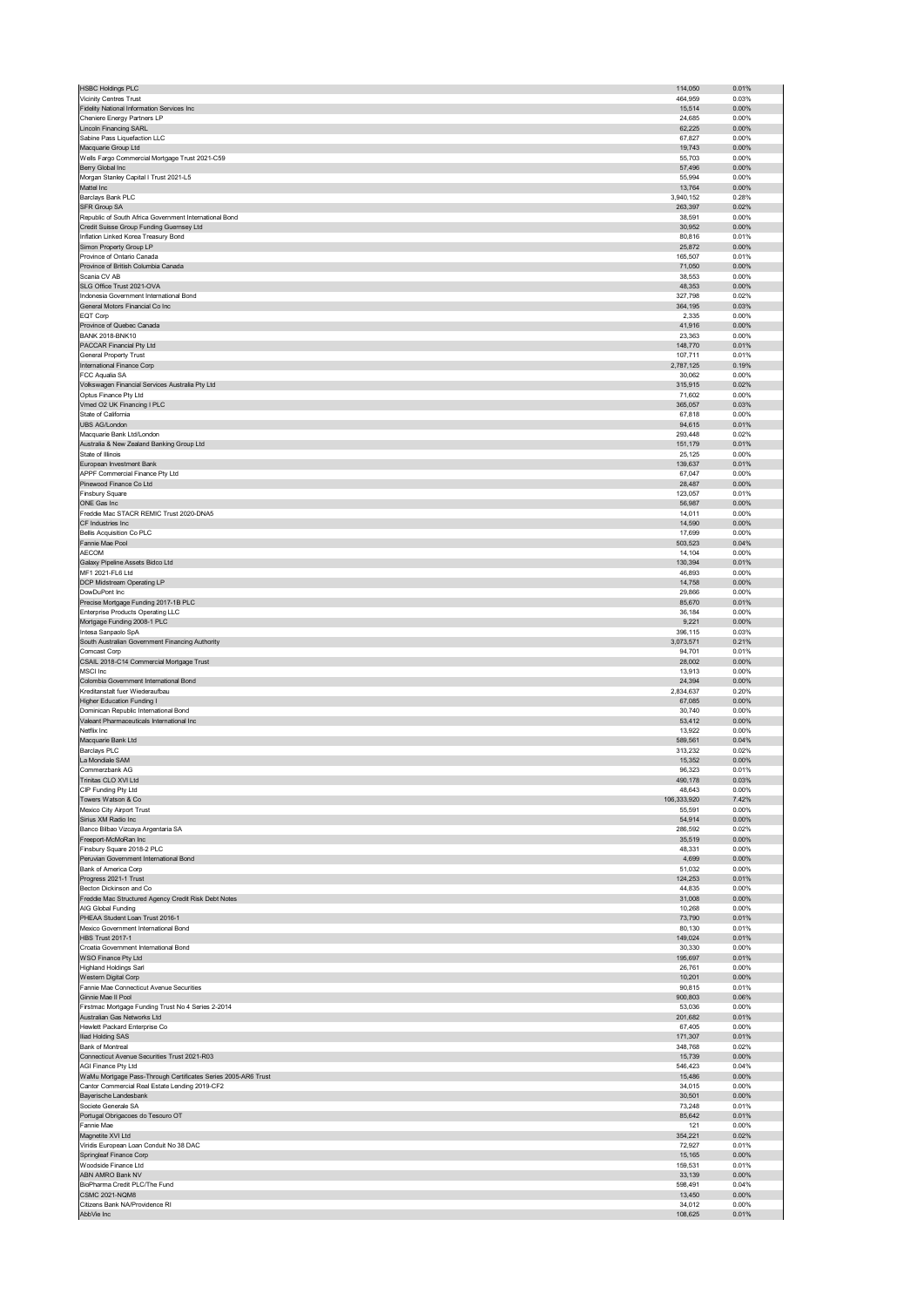| Idol 2014-1 Trust                                                                                                | 114,752                | 0.01%          |
|------------------------------------------------------------------------------------------------------------------|------------------------|----------------|
| Vistra Operations Co LLC<br>Australia Government Bond                                                            | 35,332<br>44,808,783   | 0.00%<br>3.13% |
| AGL CLO 5 Ltd                                                                                                    | 165,098                | 0.01%          |
| Dell International LLC / EMC Corp                                                                                | 77,146                 | 0.01%          |
| Akelius Residential Property Financing BV                                                                        | 32,761                 | 0.00%          |
| National Highways Authority of India<br>Harben Finance 2017-1 Plc                                                | 83,519<br>48,708       | 0.01%<br>0.00% |
| Verus Securitization Trust 2021-8                                                                                | 13,446                 | 0.00%          |
| AFG 2021-1 Trust                                                                                                 | 213,039                | 0.01%          |
| <b>APT Pipelines Ltd</b>                                                                                         | 201,505                | 0.01%          |
| DP World Crescent Ltd                                                                                            | 32,060                 | 0.00%<br>0.02% |
| Australia & New Zealand Banking Group Ltd/United Kingdom<br>American International Group Inc                     | 273,544<br>3,619       | 0.00%          |
| Citycon OYJ                                                                                                      | 58,595                 | 0.00%          |
| Gazprom OAO Via Gaz Capital SA                                                                                   | 52,332                 | 0.00%          |
| Bank of Ireland Group PLC                                                                                        | 87,187                 | 0.01%          |
| Ginnie Mae<br>QBE Insurance Group Ltd                                                                            | $-163$<br>300,295      | 0.00%<br>0.02% |
| Russian Foreign Bond - Eurobond                                                                                  | 236,221                | 0.02%          |
| GTA Finance Co Pty Ltd                                                                                           | 47,500                 | 0.00%          |
| Lloyds Banking Group PLC                                                                                         | 139,067                | 0.01%          |
| Heimstaden Bostad Treasury BV<br>Kraft Heinz Foods Co                                                            | 42,334<br>32,839       | 0.00%<br>0.00% |
| Blackstone Property Partners Europe Holdings Sarl                                                                | 133,730                | 0.01%          |
| French Republic Government Bond OAT                                                                              | 161,232                | 0.01%          |
| Paragon Mortgages No 12 PLC                                                                                      | 144,781                | 0.01%          |
| ICG US CLO 2017-1 Ltd<br>Huarong Finance 2019 Co Ltd                                                             | 80,826<br>26,379       | 0.01%<br>0.00% |
| Citibank                                                                                                         | 127,546                | 0.01%          |
| Mahle GmbH                                                                                                       | 15,107                 | 0.00%          |
| ING Bank Australia Ltd                                                                                           | 48,964                 | 0.00%          |
| Electricite de France SA                                                                                         | 81,740                 | 0.01%          |
| CYBG PLC<br>Bank of Nova Scotia/The                                                                              | 63,890<br>85,461       | 0.00%<br>0.01% |
| Benchmark 2021-B26 Mortgage Trust                                                                                | 48,727                 | 0.00%          |
| Playtech Plc                                                                                                     | 54,481                 | 0.00%          |
| Light Trust 2019-1                                                                                               | 211,230                | 0.01%          |
| Ingevity Corp                                                                                                    | 19,774                 | 0.00%          |
| John Deere Financial Ltd<br>Santos Finance Ltd                                                                   | 160,281<br>224,474     | 0.01%<br>0.02% |
| Banco Mercantil del Norte SA/Grand Cayman                                                                        | 26,980                 | 0.00%          |
| Japan Government Forty Year Bond                                                                                 | 211,067                | 0.01%          |
| Enel SpA                                                                                                         | 100,476                | 0.01%          |
| CFCRE Commercial Mortgage Trust 2016-C6<br>DWPF Finance Pty Ltd                                                  | 18,515<br>34,870       | 0.00%<br>0.00% |
| Teledyne Technologies Inc                                                                                        | 56,664                 | 0.00%          |
| Primrose Residential 2021-1 DAC                                                                                  | 71,839                 | 0.01%          |
| Deutsche Bank AG                                                                                                 | 81,904                 | 0.01%          |
| New Terminal Financing Co Pty Ltd                                                                                | 244,320                | 0.02%          |
| Verizon Communications Inc                                                                                       | 403,716                | 0.03%<br>0.00% |
| Mill City Mortgage Loan Trust 2017-2<br>Ausgrid Finance Pty Ltd                                                  | 13,889<br>442,011      | 0.03%          |
| T-Mobile USA Inc                                                                                                 | 96,440                 | 0.01%          |
| Progress 2012-2 Trust                                                                                            | 76,083                 | 0.01%          |
| Logicor Financing Sarl                                                                                           | 78,667                 | 0.01%          |
| ConnectEast Finance Pty Ltd<br>Telefonica Europe BV                                                              | 51,080<br>44,743       | 0.00%<br>0.00% |
| Firstmac Mortgage Funding Trust No. 4 Series 2-2020                                                              | 111,631                | 0.01%          |
|                                                                                                                  |                        |                |
| Quintiles IMS Inc                                                                                                | 19,184                 | 0.00%          |
| Wesfarmers Ltd                                                                                                   | 70,783                 | 0.00%          |
| Llitst Finance Pty Ltd                                                                                           | 69,011                 | 0.00%          |
| DBNGP Finance Co Pty Ltd                                                                                         | 39,006                 | 0.00%          |
| European Financial Stability Facility<br>Insurance Australia Group Ltd                                           | 24,551<br>313,667      | 0.00%<br>0.02% |
| Landwirtschaftliche Rentenbank                                                                                   | 370,918                | 0.03%          |
| Stratton Mortgage Funding 2019-1 PLC                                                                             | 123,225                | 0.01%          |
| Essilor International Cie Generale d'Optique SA                                                                  | 54,926                 | 0.00%          |
| Energy Partnership Gas Pty Ltd                                                                                   | 76,549                 | 0.01%          |
| United Kingdom Gilt<br>Western Australian Treasury Corn                                                          | 4,985,472<br>953 926   | 0.35%<br>0.07% |
| Deutsche Telekom International Finance BV                                                                        | 68,967                 | 0.00%          |
| Volkswagen Bank GmbH                                                                                             | 16,116                 | 0.00%          |
| NSW Electricity Networks Finance Pty Ltd<br>Japan Government Ten Year Bond                                       | 306,635<br>1,280,818   | 0.02%<br>0.09% |
| Qantas Airways Ltd                                                                                               | 155,961                | 0.01%          |
| iShares China CNY Bond UCITS ETF                                                                                 | 1,193,856              | 0.08%          |
| Lukoil Securities BV                                                                                             | 85,404                 | 0.01%          |
| Vale Overseas Ltd                                                                                                | 3,178                  | 0.00%          |
| ETSA Utilities Finance Pty Ltd<br>METRO Finance 2020-1 Trust                                                     | 123,375<br>67,853      | 0.01%<br>0.00% |
| SMART ABS Series 2019-1 Trust                                                                                    | 27,141                 | 0.00%          |
| Italy Buoni Poliennali Del Tesoro                                                                                | 875,937                | 0.06%          |
| Cellnex Finance Co SA                                                                                            | 74,883                 | 0.01%          |
| Canadian Imperial Bank of Commerce<br>Virgin Media Secured Finance PLC                                           | 147,256<br>18,958      | 0.01%<br>0.00% |
| Pioneer Natural Resources Co                                                                                     | 6,565                  | 0.00%          |
| AIB Group PLC                                                                                                    | 332,303                | 0.02%          |
| First-Citizens Bank & Trust Co                                                                                   | 67,623                 | 0.00%          |
| Fonterra Co-operative Group Ltd<br>Suncorp Group Ltd                                                             | 56,520<br>223,828      | 0.00%<br>0.02% |
| Commonwealth Bank of Australia                                                                                   | 66,811                 | 0.00%          |
| Wells Fargo Commercial Mortgage Trust 2019-C53                                                                   | 71,034                 | 0.00%          |
| Gatwick Funding Ltd                                                                                              | 18,245                 | 0.00%          |
| Mortgage House RMBS Series 2021-2<br>ZF Finance GmbH                                                             | 165,248<br>47,748      | 0.01%<br>0.00% |
| Trustee for Series 2021-1 Reds Ehp Trust/ The                                                                    | 251,109                | 0.02%          |
| Adevinta ASA                                                                                                     | 15,751                 | 0.00%          |
| iShares EUR High Yield Corp Bond ESG UCITS ETF                                                                   | 2,055,978              | 0.14%          |
| Series 2021-1 Harvey Trust                                                                                       | 90,988                 | 0.01%          |
| Prosus NV<br>Ale Direct Property Trust                                                                           | 52,774<br>147,182      | 0.00%<br>0.01% |
| Heathrow Funding Ltd                                                                                             | 30,522                 | 0.00%          |
| Toyota Finance Australia Ltd                                                                                     | 265,493                | 0.02%          |
| Deutsche Bank AG/New York NY                                                                                     | 126,994                | 0.01%          |
| Schroder ISF Securitised Credit<br>BNY Mellon Global Funds PLC - Bny Mellon Efficient US Fallen Angels Beta Fund | 3,066,977<br>1,443,671 | 0.21%<br>0.10% |
| Dryden 77 CLO Ltd                                                                                                | 363,146                | 0.03%          |
| Minerals Technologies Inc                                                                                        | 57,094                 | 0.00%          |
| Sydney Airport Finance Co Pty Ltd                                                                                | 106,752                | 0.01%          |
| Lonsdale Finance Pty Ltd                                                                                         | 543,675                | 0.04%          |
| Queensland Treasury Corp<br>Asciano Finance Ltd                                                                  | 11,406,499<br>306,544  | 0.80%<br>0.02% |
| QPH Finance Co Pty Ltd<br>Asian Development Bank                                                                 | 300,415<br>123,294     | 0.02%<br>0.01% |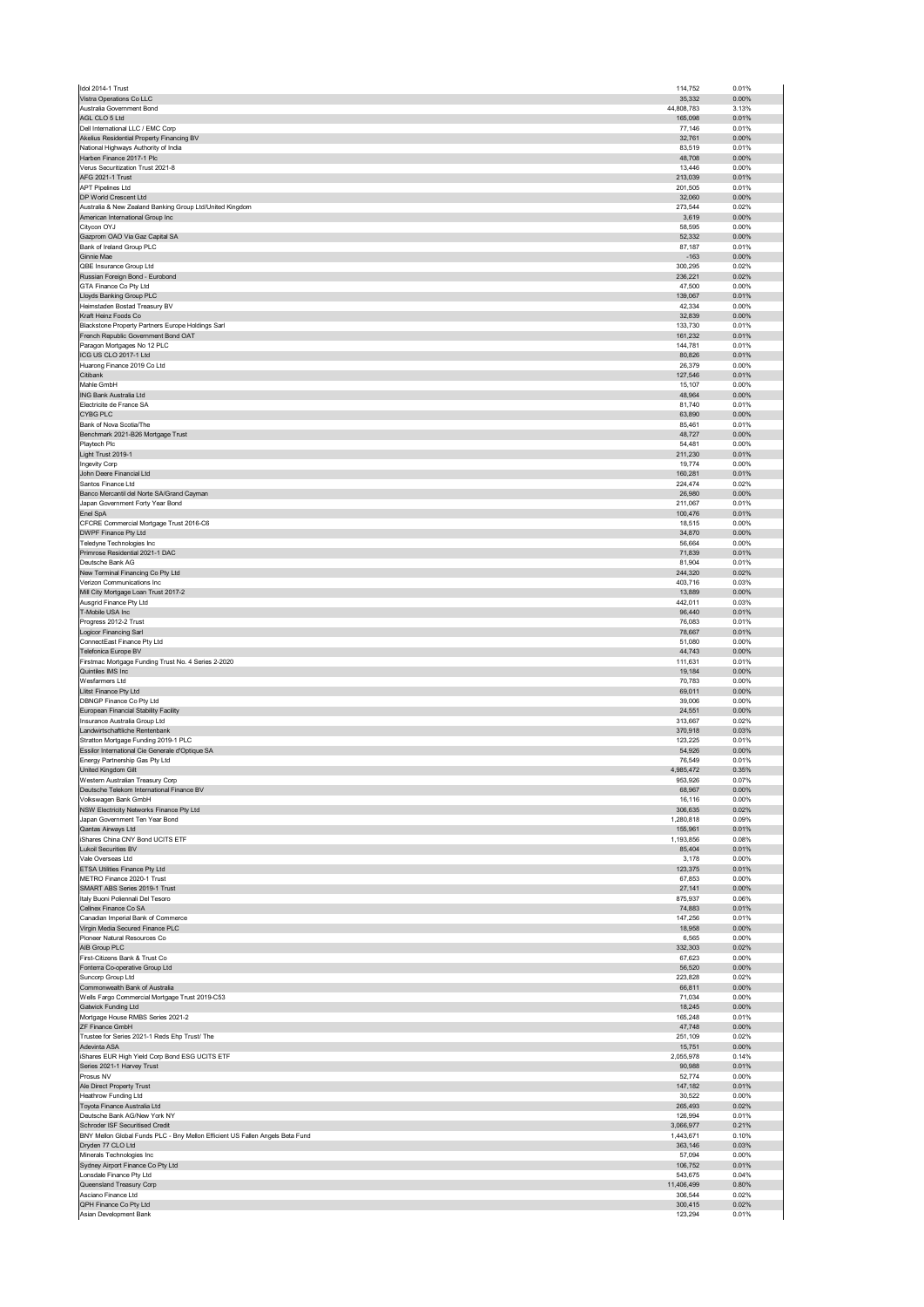| Light Trust 2018-1                                                               | 69,448               | 0.00%             |
|----------------------------------------------------------------------------------|----------------------|-------------------|
| Aurizon Finance Pty Ltd                                                          | 71,229               | 0.00%             |
| United Technologies Corp                                                         | 1,274                | 0.00%             |
| Volvo Treasury AB<br>BNY Mellon Efficient U.S. High Yield Beta Fund              | 69,055<br>969,776    | 0.00%<br>0.07%    |
| Driver Australia Six Trust                                                       | 59,108               | 0.00%             |
| <b>CSC Holdings LLC</b>                                                          | 28,106               | 0.00%             |
| Pension Insurance Corp PLC                                                       | 30,883               | 0.00%             |
| GPT Wholesale Office Fund No 1                                                   | 50,950               | 0.00%             |
| Kingdom of Belgium Government Bond                                               | 101,959              | 0.01%             |
| AFG 2021-2 Trust                                                                 | 149,642              | 0.01%             |
| Hongkong & Shanghai Banking Corp Ltd/Sydney The<br>General Motors Co             | 97,413<br>29,119     | 0.01%<br>0.00%    |
| Arconic Inc                                                                      | 13,594               | 0.00%             |
| Volksbank Wien AG                                                                | 62,289               | 0.00%             |
| CANPACK SA / Eastern PA Land Investment Holding LLC                              | 20,068               | 0.00%             |
| Wellfleet CLO X LTD                                                              | 390,159              | 0.03%             |
| Ford Motor Credit Co LLC                                                         | 148,290              | 0.01%             |
| National Australia Bank Ltd                                                      | 366,132              | 0.03%             |
| Tesco Corporate Treasury Services PLC<br>Republic of Austria Government Bond     | 45,113<br>55,885     | 0.00%<br>0.00%    |
| Silver Arrow Australia Series 2019-1 Trust                                       | 64,758               | 0.00%             |
| Boeing Co/The                                                                    | 82,436               | 0.01%             |
| Freddie Mac Stacr Remic Trust 2020-DNA1                                          | 28,851               | 0.00%             |
| CPIF Finance Pty Ltd                                                             | 290,240              | 0.02%             |
| DEXUS Finance Pty Ltd                                                            | 50,119               | 0.00%             |
| Air Lease Corp<br><b>BPCE SA</b>                                                 | 113,251<br>117,492   | 0.01%<br>0.01%    |
| Sumitomo Chemical Co Ltd                                                         | 3,139,547            | 0.22%             |
| Pacific Gas & Electric Co                                                        | 59,036               | 0.00%             |
| Export-Import Bank of Korea                                                      | 48,984               | 0.00%             |
| Aurizon Network Pty Ltd                                                          | 175,377              | 0.01%             |
| Durst Organization Inc/The                                                       | 70,592               | $0.00\%$          |
| Level 3 Financing Inc                                                            | 54,222               | 0.00%             |
| Nexi SpA<br>Wells Fargo Commercial Mortgage Trust 2016-C37                       | 18,835<br>12,508     | 0.00%<br>0.00%    |
| Broadcom Inc                                                                     | 79,077               | 0.01%             |
| ConQuest 2019-2 Trust                                                            | 197,779              | 0.01%             |
| Scentre Group Trust 2                                                            | 456,138              | 0.03%             |
| Mizuho Bank Ltd/Sydney                                                           | 2,854,249            | 0.20%             |
| Charter Hall Exchange Finance Pty Ltd                                            | 277,695              | 0.02%             |
| Santander UK Group Holdings PLC<br>Progress 2020-1 Trust                         | 109,895<br>84,322    | 0.01%<br>0.01%    |
| Haus European Loan Conduit No 39 DAC                                             | 76,339               | 0.01%             |
| MasTec Inc                                                                       | 56,783               | 0.00%             |
| Japan Government Thirty Year Bond                                                | 298,512              | 0.02%             |
| Ensemble Investment Corp SA                                                      | 1,327,961            | 0.09%             |
| Salute Series 2021-1                                                             | 36,108               | 0.00%             |
| Charter Communications Operating LLC / Charter Communications Operating Capital  | 106,064              | 0.01%             |
| Ameren Corp                                                                      | 6,950                | 0.00%             |
| Danske Bank A/S<br>Australia Treasury Bill                                       | 92,699<br>11,228,940 | 0.01%<br>0.78%    |
| Progress 2014-1 Trust                                                            | 107,668              | 0.01%             |
| KREF 2021-FL2 Ltd                                                                | 67,143               | 0.00%             |
| Centene Corp                                                                     | 17,197               | 0.00%             |
| Romanian Government International Bond                                           | 114,839              | 0.01%             |
| New South Wales Treasury Corp                                                    | 6,397,879            | 0.45%             |
| <b>Thailand Government Bond</b>                                                  | 170,654<br>52,516    | 0.01%<br>0.00%    |
| Realty Income Corp                                                               | 5,566                | 0.00%             |
|                                                                                  |                      |                   |
| Liberty Interactive Corp QVC Group                                               |                      |                   |
| Ziggo BV<br>Zip Master Trust Series 2021-1                                       | 83,278<br>307,293    | 0.01%<br>0.02%    |
| Mitsubishi UFJ Financial Group Inc                                               | 46,314               | 0.00%             |
| Thermo Fisher Scientific Finance I BV                                            | 34,247               | 0.00%             |
| Freddie Mac STACR Remic Trust 2020-DNA2                                          | 38,166               | 0.00%             |
| GPT Wholesale Shopping Centre Fund No 1                                          | 51,116               | 0.00%             |
| Wintershall Dea Finance BV                                                       | 15,540               | 0.00%             |
| Airservices Australia<br>PACCAR Financial Corp                                   | 99,594               | 0.01%             |
| AMP Life Ltd                                                                     | 33,442<br>71,850     | 0.00%<br>0.01%    |
| Marble Point Clo X Ltd                                                           | 40.598               | 0.00%             |
| Vertical Midco GmbH                                                              | 134,698              | 0.01%             |
| Babcock International Group PLC                                                  | 31,064               | 0.00%             |
| Delta Air Lines Inc / SkyMiles IP Ltd                                            | 209,475              | 0.01%             |
| Solaris Trust 2021-1                                                             | 38,659               | 0.00%             |
| Bundesrepublik Deutschland Bundesanleihe                                         | 1,246,225            | 0.09%             |
| Walgreens Boots Alliance Inc<br>Vermilion Bond Trust 2021 in respect of Series 1 | 60,496<br>134,583    | 0.00%<br>0.01%    |
| <b>TORRENS Series 2014-1 Trust</b>                                               | 89,452               | 0.01%             |
| Legal & General Group PLC                                                        | 28,637               | 0.00%             |
| Air Canada                                                                       | 19,516               | 0.00%             |
| Ivory Coast Government International Bond                                        | 48,155               | 0.00%             |
| Sedibelo Platinum Mines Ltd                                                      | 7,708                | 0.00%             |
| Abbott Ireland Financing DAC                                                     | 46,804               | 0.00%             |
| Korea Treasury Bond<br>CNH Industrial Capital Australia Pty Ltd                  | 218,473<br>58,457    | 0.02%<br>0.00%    |
| UniCredit SpA                                                                    | 442,736              | 0.03%             |
| DTE Energy Co                                                                    | 22,126               | 0.00%             |
| Glencore Funding LLC                                                             | 165,845              | 0.01%             |
| Isle of Man Government International Bond                                        | 22,312               | 0.00%             |
| Telecom Italia SpA/Milano                                                        | 28,569               | $0.00\%$          |
| Pilgrim's Pride Corp                                                             | 14,240               | 0.00%<br>0.00%    |
| Citigroup Commercial Mortgage Trust 2017-P7<br>Tudor Rose Mortgages              | 14,287<br>127,153    | 0.01%             |
| Bank 2019-BNK19                                                                  | 12,264               | $0.00\%$          |
| Mercury NZ Ltd                                                                   | 49,099               | 0.00%             |
| Agence Francaise de Developpement                                                | 74,684               | 0.01%             |
| Series 2018-1 REDS EHP Trust                                                     | 42,342               | 0.00%             |
| Atkore International Group Inc<br>PUMA SERIES 2021-2                             | 14,522<br>266,355    | $0.00\%$<br>0.02% |
| New Zealand Government Bond                                                      | 427,263              | 0.03%             |
| London Wall Mortgage Capital PLC                                                 | 36,477               | 0.00%             |
| Banijay Entertainment SASU                                                       | 53,236               | $0.00\%$          |
| <b>BANK 2018-BNK14</b>                                                           | 21,061               | 0.00%             |
| Summer BC Holdco B SARL                                                          | 162,582              | 0.01%             |
| Triton Bond Trust 2021-2 in respect of Series 1                                  | 166,598              | 0.01%             |
| Seagate HDD Cayman<br>CVS Health Corp                                            | 65,856<br>13,345     | $0.00\%$<br>0.00% |
| Heimstaden Bostad AB                                                             | 171,069              | 0.01%             |
| VER Finco Pty Ltd                                                                | 46,999               | 0.00%             |
| NXP BV / NXP Funding LLC / NXP USA Inc                                           | 33,852               | $0.00\%$          |
| Zip Master Trust Series 2021-2                                                   | 194,192              | 0.01%             |
| Metropolitan Life Global Funding I                                               | 53,059               | 0.00%             |
| Samhallsbyggnadsbolaget i Norden AB<br>Medtronic Global Holdings SCA             | 49,347<br>23,104     | 0.00%<br>$0.00\%$ |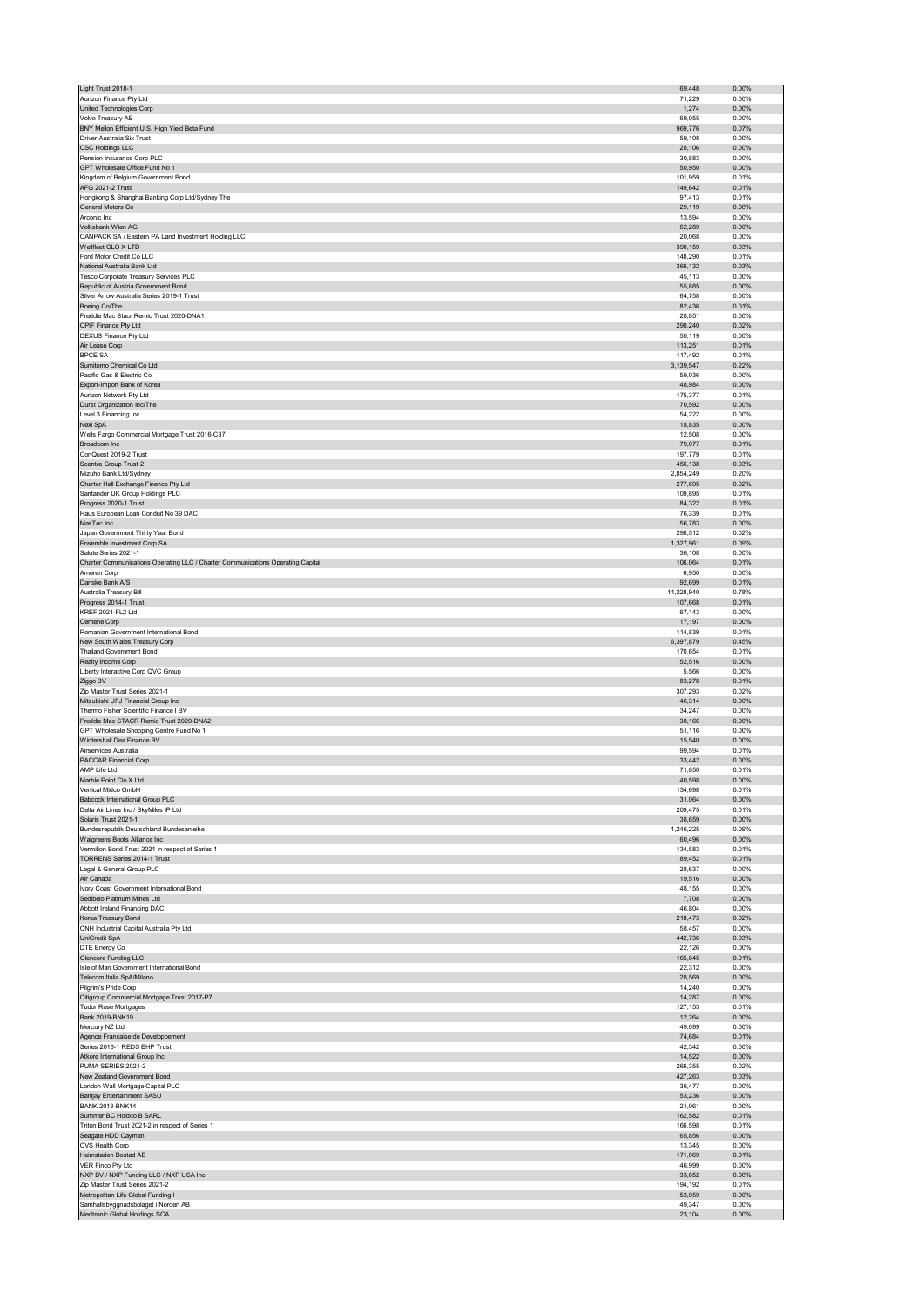| Calpine Corp                                                                  | 16,518      | 0.00%  |
|-------------------------------------------------------------------------------|-------------|--------|
| Moody's Corp                                                                  | 34,301      | 0.00%  |
| Belden Inc                                                                    | 39,868      | 0.00%  |
| Metro Finance 2021-1 Trust                                                    | 71,164      | 0.00%  |
| National Retail Properties Inc                                                | 16,348      | 0.00%  |
| Patrizia                                                                      | 211,870     | 0.01%  |
| Schroder International Selection Fund - Global Corporate Bond                 | 3,070,576   | 0.21%  |
| CaixaBank SA                                                                  | 97,744      | 0.01%  |
| Spain Government Bond                                                         | 522,674     | 0.04%  |
| AerCap Ireland Capital DAC / AerCap Global Aviation Trust                     | 107,856     | 0.01%  |
| Origin Energy Finance Ltd                                                     | 321,848     | 0.02%  |
| Schroder ISF Asian Credit Opportunities                                       | 4,297,065   | 0.30%  |
| Westpac Banking Corp/New Zealand                                              | 296,141     | 0.02%  |
| CPPIB Capital Inc                                                             | 35,187      | 0.00%  |
| Bendigo & Adelaide Bank Ltd                                                   | 49,410      | 0.00%  |
| Caltex Australia Ltd                                                          | 389,838     | 0.03%  |
| American Express Co                                                           | 10,517      | 0.00%  |
| STACR Trust 2018-HRP1                                                         | 34,576      | 0.00%  |
| WP Carey Inc                                                                  | 20,255      | 0.00%  |
| <b>IHO Verwaltungs GmbH</b>                                                   | 62,893      | 0.00%  |
| Coles Group Treasury Pty Ltd                                                  | 351,291     | 0.02%  |
| <b>BWP Trust</b>                                                              | 38,262      | 0.00%  |
| Western Sydney University                                                     | 55,365      | 0.00%  |
| <b>Energy Transfer Equity LP</b>                                              | 31,021      | 0.00%  |
| NBN Co Ltd                                                                    | 368,048     | 0.03%  |
| Perth Airport Pty Ltd                                                         | 36,987      | 0.00%  |
| Federal Home Loan Mortgage Corp                                               | 115,608     | 0.01%  |
| JPMorgan Chase & Co                                                           | 64,464      | 0.00%  |
| Woolworths Group Ltd                                                          | 295,341     | 0.02%  |
| Firstmac Mortgage Funding Trust No. 4 Series 2021-2                           | 159,192     | 0.01%  |
| Series 2015-1 WST Trust                                                       | 22,987      | 0.00%  |
| Mirvac Group Finance Ltd                                                      | 112,283     | 0.01%  |
| Nederlandse Waterschapsbank NV                                                | 157,392     | 0.01%  |
| SGSP Australia Assets Pty Ltd                                                 | 203.282     | 0.01%  |
| Anheuser-Busch Cos LLC / Anheuser-Busch InBev Worldwide Inc                   | 13,003      | 0.00%  |
| European Union                                                                | 391,005     | 0.03%  |
| Triton Bond Trust 2021 in respect of Series 1                                 | 205,976     | 0.01%  |
| FP Turbo Series 2021-1 Trust                                                  | 174,798     | 0.01%  |
| Mileage Plus Holdings LLC / Mileage Plus Intellectual Property Assets Ltd     | 201,620     | 0.01%  |
| Tasmanian Public Finance Corp                                                 | 1,099,313   | 0.08%  |
| Ramsay Health Care Ltd                                                        | 70,110      | 0.00%  |
| Schroder International Selection Fund - Emerging Markets Debt Absolute Return | 1,814,466   | 0.13%  |
| Freddie Mac Pool                                                              | 385,674     | 0.03%  |
| Malaysia Government Bond                                                      | 117,246     | 0.01%  |
| Australia Pacific Airports Melbourne Pty Ltd                                  | 139,541     | 0.01%  |
| WestConnex Finance Co Pty Ltd                                                 | 559,306     | 0.04%  |
| Credit Suisse AG/New York NY                                                  | 49,566      | 0.00%  |
| Medallion Trust Series 2012-1                                                 | 4,937       | 0.00%  |
| Victoria Power Networks Finance Pty Ltd                                       | 345,172     | 0.02%  |
| United Energy Distribution Pty Ltd                                            | 98,019      | 0.01%  |
| IDOL 2013-2 Trust                                                             | 74,880      | 0.01%  |
| Series 2014-1 WST Trust                                                       | 51,286      | 0.00%  |
| Computershare US Inc                                                          | 49,498      | 0.00%  |
| American Airlines Inc                                                         | 318,666     | 0.02%  |
| Series 2013-2 WST Trust                                                       | 11,547      | 0.00%  |
| Total                                                                         | 290.642.478 | 20.29% |
|                                                                               |             |        |

| <b>LISTED EQUITY</b>                 |                            |                   |             |               |
|--------------------------------------|----------------------------|-------------------|-------------|---------------|
| Name/kind of investment item         | <b>Security Identifier</b> | <b>Units held</b> | Value (AUD) | Weighting (%) |
| 1Life Healthcare Inc                 | BBG0026ZDDQ0               | 13,167            | 318,184     | 0.02%         |
| 29Metals Ltd                         | BBG0118S6QD8               | 179.458           | 550,935     | 0.04%         |
| 3M Co                                | BBG000BP52R2               | 709               | 173,129     | 0.01%         |
| 3i Group PLC                         | BBG000BZZ876               | 27,295            | 736,810     | 0.05%         |
| 3i Infrastructure PLC                | BBG000QZY041               | 319,902           | 2,112,673   | 0.15%         |
| ABB Ltd                              | BBG000DM2M32               | 2,537             | 133,633     | 0.01%         |
| ABN AMRO Bank NV                     | BBG00BDTXC59               | 1,373             | 27,735      | 0.00%         |
| ABS-CBN Holdings Corp                | BBG000BF6R34               | 109,025           | 35,053      | 0.00%         |
| ACS Actividades de Construccio       | BBG000BMW3R7               | 879               | 32,407      | 0.00%         |
| ADT Inc                              | BBG000BP9WJ1               | 789               | 9,132       | 0.00%         |
| AEON Financial Service Co Ltd        | BBG000DR42B4               | 163               | 2,423       | 0.00%         |
| AES Corp/The                         | BBG000C23KJ3               | 1,823             | 60,930      | 0.00%         |
| AGC Inc                              | BBG000BG8RD9               | 364               | 23,885      | 0.00%         |
| AGCO Corp                            | BBG000DCCZW2               | 69                | 10,991      | 0.00%         |
| <b>AGNC Investment Corp</b>          | BBG000TJ8XZ7               | 762               | 15,768      | 0.00%         |
| Al-Media Technologies Ltd            | BBG00V95C7C8               | 417,073           | 294,037     | 0.02%         |
| AIA Group Ltd                        | BBG0016XR1Q8               | 192,778           | 2,673,179   | 0.19%         |
| ALD SA                               | BBG00GQ97286               | 3,687             | 74,630      | 0.01%         |
| ALS Ltd                              | BBG000BRV2C5               | 46,737            |             | 0.04%         |
|                                      |                            |                   | 611,315     |               |
| AMA Group Ltd                        | BBG000BRYKK3               | 12,479            | 5,366       | 0.00%         |
| AMC Entertainment Holdings Inc       | BBG000TDCVT6               | 259               | 9,675       | 0.00%         |
| <b>AMC Networks Inc</b>              | BBG000H01H92               | 953               | 45,135      | 0.00%         |
| AMETEK Inc                           | BBG000B9XG87               | 8,815             | 1,782,857   | 0.12%         |
| <b>AMMB Holdings Bhd</b>             | BBG000BF49B7               | 29,918            | 31,312      | 0.00%         |
| AMOREPACIFIC Group                   | BBG000BDQ5M4               | 361               | 18,538      | 0.00%         |
| AMP Ltd                              | BBG000C2W693               | 1,989,508         | 2,009,403   | 0.14%         |
| ANA Holdings Inc                     | BBG000BH20P9               | 89                | 2,564       | 0.00%         |
| ANSYS Inc                            | BBG000GXZ4W7               | 553               | 305,239     | 0.02%         |
| AP Moller - Maersk A/S               | BBG000BLYN39               | 141               | 695,444     | 0.05%         |
| APA Corp                             | BBG00YTS96G2               | 2,423             | 89,601      | 0.01%         |
| ARB Corp Ltd                         | BBG000BFQ4P9               | 1,731             | 90,902      | 0.01%         |
| ASE Technology Holding Co Ltd        | BBG00JVDCH13               | 3,199             | 16,936      | 0.00%         |
| <b>ASML Holding NV</b>               | BBG000C1HT47               | 1,398             | 1,544,936   | 0.11%         |
| <b>ASOS PLC</b>                      | BBG000KL73H8               | 6,517             | 290,271     | 0.02%         |
| ASR Nederland NV                     | BBG00CWZ0HG5               | 216               | 13,658      | 0.00%         |
| <b>ASX Ltd</b>                       | BBG000BQ3V25               | 5,244             | 487,135     | 0.03%         |
| AU Optronics Corp                    | BBG000C3V3K6               | 25,136            | 28,616      | 0.00%         |
| <b>AUB Group Ltd</b>                 | BBG000JQB909               | 2,109             | 54,318      | 0.00%         |
| <b>AURELIUS Equity Opportunities</b> | BBG000PN3YM9               | 1,031             | 43,604      | 0.00%         |
| <b>AVEVA Group PLC</b>               | BBG000C21Y87               | 3,857             | 244,587     | 0.02%         |
| AXA SA                               | BBG000BC8029               | 24,800            | 1,015,711   | 0.07%         |
| AbbVie Inc                           | BBG0025Y4RY4               | 1,711             | 318,693     | 0.02%         |
| Abbott Laboratories                  | BBG000B9ZXB4               | 11,535            | 2,232,958   | 0.16%         |
| Absa Group Ltd                       | BBG000BF9DG8               | 3,675             | 48,316      | 0.00%         |
| Abu Dhabi Commercial Bank PJSC       | BBG000DKRVC9               | 14,466            | 46,208      | 0.00%         |
| Accent Group Ltd                     | BBG000CHSVJ9               | 5,871             | 14,384      | 0.00%         |
| Accenture PLC                        | BBG000D9D830               | 2,446             | 1,394,771   | 0.10%         |
| Accor SA                             |                            |                   |             | 0.03%         |
|                                      | BBG000BB4980               | 9,616             | 427,907     |               |
| Activision Blizzard Inc              | BBG000CVWGS6               | 1,934             | 177,009     | 0.01%         |
| <b>Acuity Brands Inc</b>             | BBG000BJ5HK0               | 2.413             | 702,702     | 0.05%         |
| Adairs Ltd                           | BBG009BJSP55               | 2,408             | 9,656       | 0.00%         |
| Adani Enterprises Ltd                | BBG000DRTF73               | 2,324             | 73,505      | 0.01%         |
| Adani Green Energy Ltd               | BBG00BQZTW52               | 2,977             | 73,284      | 0.01%         |
| Adbri Ltd                            | BBG000BFQ6R2               | 5,352             | 15,091      | 0.00%         |
| Adecco Group AG                      | BBG000BSK6S9               | 216               | 15,224      | 0.00%         |
| Adevinta ASA                         | BBG00N6FR9F4               | 1,867             | 34,163      | 0.00%         |
|                                      |                            |                   |             |               |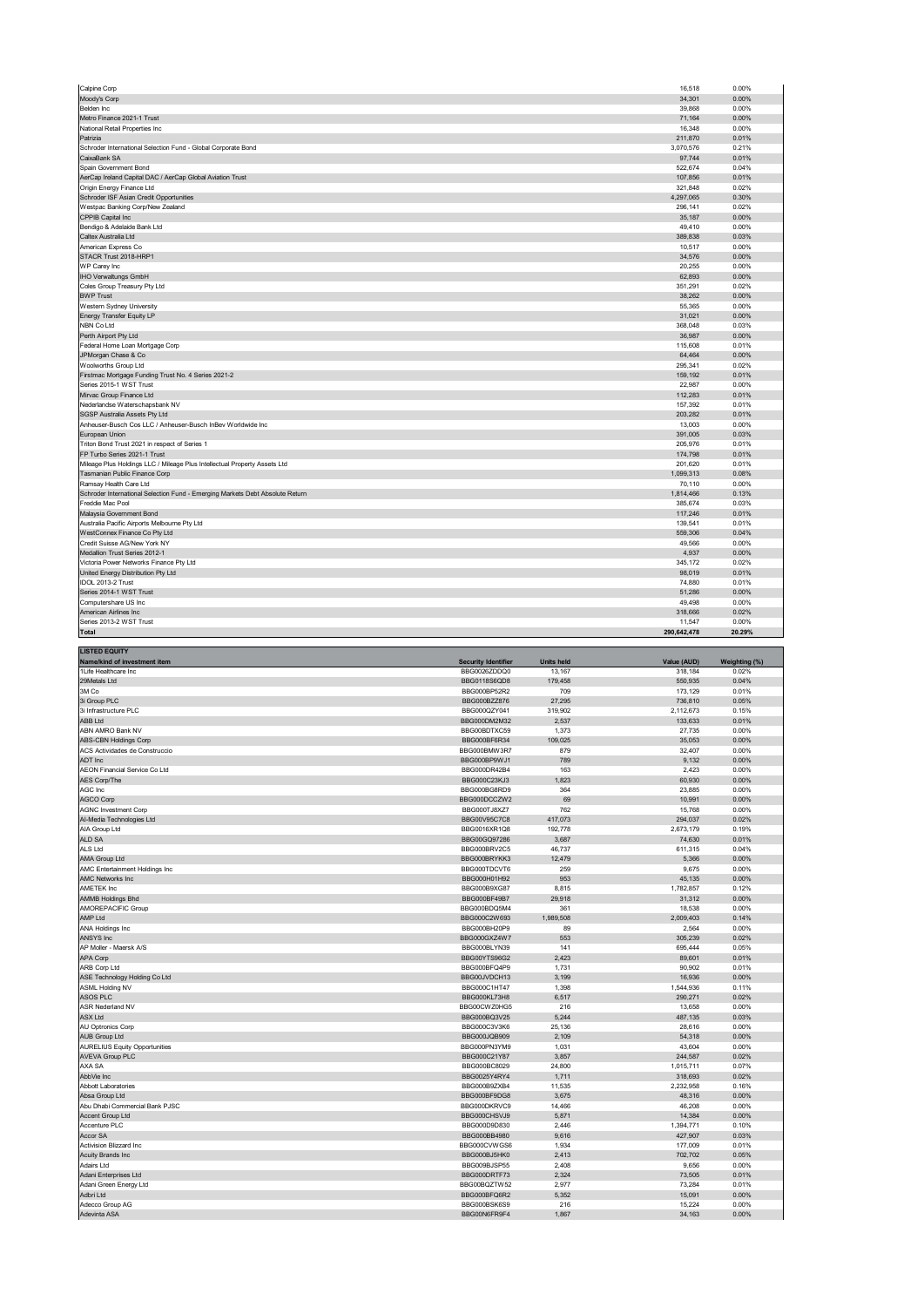| Adient PLC                                               | BBG009PN0C87                        | 1,955           | 128,743             | 0.01%          |
|----------------------------------------------------------|-------------------------------------|-----------------|---------------------|----------------|
| Adobe Inc<br>Adore Beauty Group Ltd                      | BBG000BB5006<br>BBG00HBPXWQ9        | 3,585<br>1,075  | 2,796,180<br>4,300  | 0.20%<br>0.00% |
| Advance Auto Parts Inc                                   | BBG000F7RCJ1                        | 1,978           | 652,600             | 0.05%          |
| Advanced Micro Devices Inc                               | BBG000BBQCY0                        | 150             | 29,635              | 0.00%          |
| Advantest Corp                                           | BBG000BGN014                        | 5,738           | 747,022             | 0.05%          |
| Adyen NV                                                 | BBG00L088N79<br>BBG000JN9DM6        | 61<br>8,465     | 220,947             | 0.02%<br>0.00% |
| Aegon NV<br>Aeon Co Ltd                                  | BBG000BN0FD8                        | 2,831           | 58,167<br>91,591    | 0.01%          |
| AerCap Holdings NV                                       | BBG000Q9FZL4                        | 596             | 53,658              | 0.00%          |
| Aeris Resources Ltd                                      | BBG001CMJ1Q4                        | 28,839          | 4,758               | 0.00%          |
| Aeroflot PJSC                                            | BBG000CT9JX5                        | 5.887           | 33,883              | 0.00%          |
| Affirm Holdings Inc<br>Aflac Inc                         | BBG00Y7BP8Y1<br>BBG000BBBNC6        | 1,674<br>749    | 231,545<br>60,157   | 0.02%<br>0.00% |
| Ageas SA/NV                                              | BBG000BPXHT6                        | 287             | 20,472              | 0.00%          |
| Agile Group Holdings Ltd                                 | BBG000BM9384                        | 29,129          | 21,738              | 0.00%          |
| Agilent Technologies Inc                                 | BBG000C2V3D6                        | 1,418           | 311,269             | 0.02%          |
| Agnico Eagle Mines Ltd<br>Agricultural Bank of China Ltd | BBG000CZ8PQ6<br>BBG000T9PJD5        | 6,390<br>71,326 | 467,055<br>33,723   | 0.03%<br>0.00% |
| Aimia Inc.                                               | BBG000BVSVK7                        | 1,976           | 10,652              | 0.00%          |
| Air Canada                                               | BBG000PV7F57                        | 4,610           | 106,072             | 0.01%          |
| Air Liquide SA                                           | BBG000BLGLW1                        | 5,651           | 1,355,091           | 0.09%          |
| Air Products and Chemicals Inc<br>Airbnb Inc             | BBG000BC4JJ4<br>BBG001Y2XS07        | 365<br>123      | 152,547<br>28,053   | 0.01%<br>0.00% |
| Airbus SE                                                | BBG000CSHLR0                        | 286             | 50,236              | 0.00%          |
| Airtac International Group                               | BBG0014M8L81                        | 681             | 34,511              | 0.00%          |
| Aisin Corp                                               | BBG000BMCGL6                        | 815             | 42,933              | 0.00%          |
| Aitken Spence PLC                                        | BBG000FPCT37<br>BBG000BJ8LL7        | 74,847<br>2,064 | 41,831<br>86,219    | 0.00%<br>0.01% |
| Ajinomoto Co Inc<br>Akamai Technologies Inc              | BBG000BJQWD2                        | 14              | 2,191               | 0.00%          |
| Akbank TAS                                               | BBG000BV9XY9                        | 16,391          | 12,223              | 0.00%          |
| Aker BP ASA                                              | BBG000QJ5Q24                        | 2,623           | 111,104             | 0.01%          |
| Akzo Nobel NV                                            | BBG000BW45W5                        | 3,250           | 490,499             | 0.03%          |
| Albemarle Corp                                           | BBG000BJ26K7<br>BBG009KG1750        | 198<br>2,630    | 63,592<br>109,222   | 0.00%<br>0.01% |
| Albertsons Cos Inc<br>Alcoa Corp                         | BBG00B3T3HD3                        | 4,673           | 382,938             | 0.03%          |
| Alcon Inc                                                | BBG00NPWGY.I9                       | 8,787           | 1,070,994           | 0.07%          |
| Alfa SAB de CV                                           | BBG000BQC6W7                        | 15,390          | 15,536              | 0.00%          |
| Alibaba Group Holding Ltd                                | BBG000NZ2MN0                        | 66,693          | 1,816,016           | 0.13%          |
| Align Technology Inc                                     | BBG000BRNLL2                        | 367             | 332,168             | 0.02%          |
| Alimentation Couche-Tard Inc.<br>Alkane Resources Ltd    | BBG000DMT4D2<br>BBG000BRN1P2        | 2,294<br>6,423  | 132,372<br>5,877    | 0.01%<br>0.00% |
| Alleghany Corp                                           | BBG000BX6BJ3                        | 8               | 7,249               | 0.00%          |
| <b>Alliance Aviation Services Ltd</b>                    | BBG0029TR2P1                        | 2,174           | 8,913               | 0.00%          |
| Alliance Data Systems Corp                               | BBG000BFNR17                        | 282             | 25,836              | 0.00%          |
| Allianz SE                                               | BBG000BBF8T7                        | 689             | 223,657             | 0.02%          |
| Allison Transmission Holdings<br>Allkem Ltd              | BBG001KY3845<br>BBG000TT96V7        | 653<br>104,444  | 32,666<br>1,086,221 | 0.00%<br>0.08% |
| Allstate Corp/The                                        | BBG000BVMGF2                        | 639             | 103,369             | 0.01%          |
| Ally Financial Inc                                       | BBG000BC2R71                        | 436             | 28,523              | 0.00%          |
| Alpargatas SA                                            | BBG000BC1CL9                        | 2,246           | 20,531              | 0.00%          |
| Alphabet Inc                                             | BBG009S39JX6                        | 2,248           | 8,951,325           | 0.62%          |
| Alstom SA<br>Alteogen Inc                                | BBG000DQ7884<br>BBG007H0XZW6        | 157<br>331      | 7,651<br>29,006     | 0.00%<br>0.00% |
| Altice USA Inc                                           | BBG00GFMPRK0                        | 3,100           | 68,991              | 0.00%          |
| Altium Ltd                                               | BBG000DTL0Z9                        | 25,209          | 1,139,201           | 0.08%          |
| Altius Minerals Corp                                     | BBG000BW8GN7                        | 3,001           | 56,894              | 0.00%          |
| Alumina Ltd                                              | BBG000C0Y6Y7                        | 1,523,934       | 2,842,136           | 0.20%          |
| Aluminum Corp of China Ltd                               | BBG000CN0Y73<br>BBG000QSDXN7        | 5,717<br>891    | 4,347<br>83,093     | 0.00%<br>0.01% |
| Amadeus IT Group SA<br>Amazon.com Inc                    | BBG000BVPV84                        | 1,961           | 8,992,015           | 0.63%          |
| Ambev SA                                                 | BBG000BN5VZ4                        | 53,449          | 204,046             | 0.01%          |
| Ambuja Cements Ltd                                       | BBG000CRXFR7                        | 4,716           | 32,938              | 0.00%          |
| Amcor PLC                                                | BBG00LNJRQ09                        | 44,281          | 731,510             | 0.05%          |
| Amdocs Ltd<br>Amedeo Air Four Plus I td                  | BBG000C3MXG5<br>BBG008N0NY51        | 102             | 10,467              | 0.00%<br>0.00% |
| American Airlines Group Inc                              | BBG005P7Q881                        | 70,966<br>8,323 | 37,679<br>205,593   | 0.01%          |
| American Express Co                                      | BBG000BCQZS4                        | 10,574          | 2,379,298           | 0.17%          |
| American Financial Group Inc/O                           | <b>BBG000DPKKK0</b>                 | 69              | 13,060              | 0.00%          |
| American International Group I                           | BBG000BBDZG3                        | 9,224           | 721,383             | 0.05%          |
| anas SA                                                  | <b>BRC000BD7BPC</b><br>BBG000G3QLY3 | 6,762           | 52731<br>44,390     | n nn%<br>0.00% |
| Ameriprise Financial Inc<br>AmerisourceBergen Corp       | BBG000MDCQC2                        | 107<br>122      | 22,217              | 0.00%          |
| Amgen Inc                                                | BBG000BBS2Y0                        | 951             | 294,325             | 0.02%          |
| Amorepacific Corp                                        | BBG000M38MQ3                        | 326             | 62,938              | 0.00%          |
| Amphenol Corp                                            | BBG000B9YJ35                        | 3,251           | 391,081             | 0.03%          |
| Ampol Ltd                                                | BBG000BKC8M7<br>BBG009F4JBN5        | 74,214          | 2,201,197           | 0.15%<br>0.00% |
| Amundi SA<br>Anadolu Efes Biracilik Ve Malt              | BBG000BGCSN1                        | 128<br>7,117    | 14,520<br>21,834    | 0.00%          |
| Analog Devices Inc                                       | BBG000BB6G37                        | 1,334           | 322,463             | 0.02%          |
| Anglo American PLC                                       | BBG000BWF7M0                        | 15,508          | 871,360             | 0.06%          |
| Anglo American Platinum Ltd                              | BBG000BTXNT5                        | 610             | 95,520              | 0.01%          |
| Anheuser-Busch InBev SA/NV<br>Anhui Conch Cement Co Ltd  | BBG00DQ4YZ45<br>BBG000BVKWW0        | 4,191<br>18,774 | 348,513<br>129,004  | 0.02%<br>0.01% |
| Ansell Ltd                                               | BBG000D9RSX8                        | 18,089          | 569,992             | 0.04%          |
| Anthem Inc                                               | BBG000BCG930                        | 625             | 398,425             | 0.03%          |
| Antofagasta PLC                                          | BBG000BD4SC9                        | 13,168          | 328,354             | 0.02%          |
| Aon PLC                                                  | BBG00SSQFPK6                        | 1,756           | 725,965             | 0.05%          |
| Appen Ltd<br>Apple Inc                                   | BBG007NJYHP5                        | 3,265           | 36,435<br>2,031,503 | 0.00%<br>0.14% |
| Applied Materials Inc                                    |                                     |                 |                     |                |
| <b>Aptiv PLC</b>                                         | BBG000B9XRY4<br>BBG000BBPFB9        | 8,318<br>2,396  | 518,626             | 0.04%          |
| Aquila European Renewables Inc                           | BBG001QD41M9                        | 6,914           | 1,568,572           | 0.11%          |
| Arca Continental SAB de CV                               | BBG00PBBHWF2                        | 176,096         | 280,945             | 0.02%          |
|                                                          | BBG000BJPM18                        | 1,478           | 12,968              | 0.00%          |
| ArcelorMittal SA                                         | BBG000BYLJ52                        | 3,322           | 146,264             | 0.01%          |
| Arch Capital Group Ltd<br>Archer-Daniels-Midland Co      | BBG000HXNN20<br>BBG000BB6WG8        | 273<br>818      | 16,685<br>76,026    | 0.00%<br>0.01% |
| Argenx SE                                                | BBG006MF2DW2                        | 385             | 189,639             | 0.01%          |
| Aristocrat Leisure Ltd                                   | BBG000G2SMB6                        | 83,026          | 3,617,432           | 0.25%          |
| Arkema SA                                                | BBG000KJS442                        | 71              | 13,791              | 0.00%          |
| Aroundtown SA                                            | BBG00B6S34Y8                        | 2,491           | 20,732              | 0.00%          |
| Arrow Electronics Inc<br>Arthur J Gallagher & Co         | BBG000BCD3D5<br>BBG000BBHXQ3        | 261<br>62       | 48,290<br>14,485    | 0.00%<br>0.00% |
| Asahi Group Holdings Ltd                                 | BBG000BFVY31                        | 2,092           | 111,791             | 0.01%          |
| Asahi Intecc Co Ltd                                      | BBG000BYXN05                        | 980             | 28,925              | 0.00%          |
| Asahi Kasei Corp                                         | BBG000BFYC09                        | 1,874           | 24,202              | $0.00\%$       |
| <b>Ascential PLC</b>                                     | BBG00BWCTGG9                        | 25,634          | 192,167             | 0.01%          |
| Ashtead Group PLC<br>Asian Paints Ltd                    | BBG000BD42C6<br>BBG000CNL074        | 12,385          | 1,370,948           | 0.10%<br>0.01% |
| Assa Abloy AB                                            | BBG000BGRY70                        | 1,441<br>3,587  | 90,186<br>150,513   | 0.01%          |
| Assicurazioni Generali SpA                               | BBG000BC1V91                        | 4,179           | 121,765             | 0.01%          |
| Associated British Foods PLC                             | BBG000BD3SC0                        | 20,222          | 756,470             | 0.05%          |
| Assurant Inc                                             | BBG000BZX1N5                        | 70              | 14,940              | 0.00%          |
| Assured Guaranty Ltd<br>Astellas Pharma Inc              | BBG000CQB185<br>BBG000BCLDW3        | 231<br>60,564   | 15,930<br>1,353,092 | 0.00%<br>0.09% |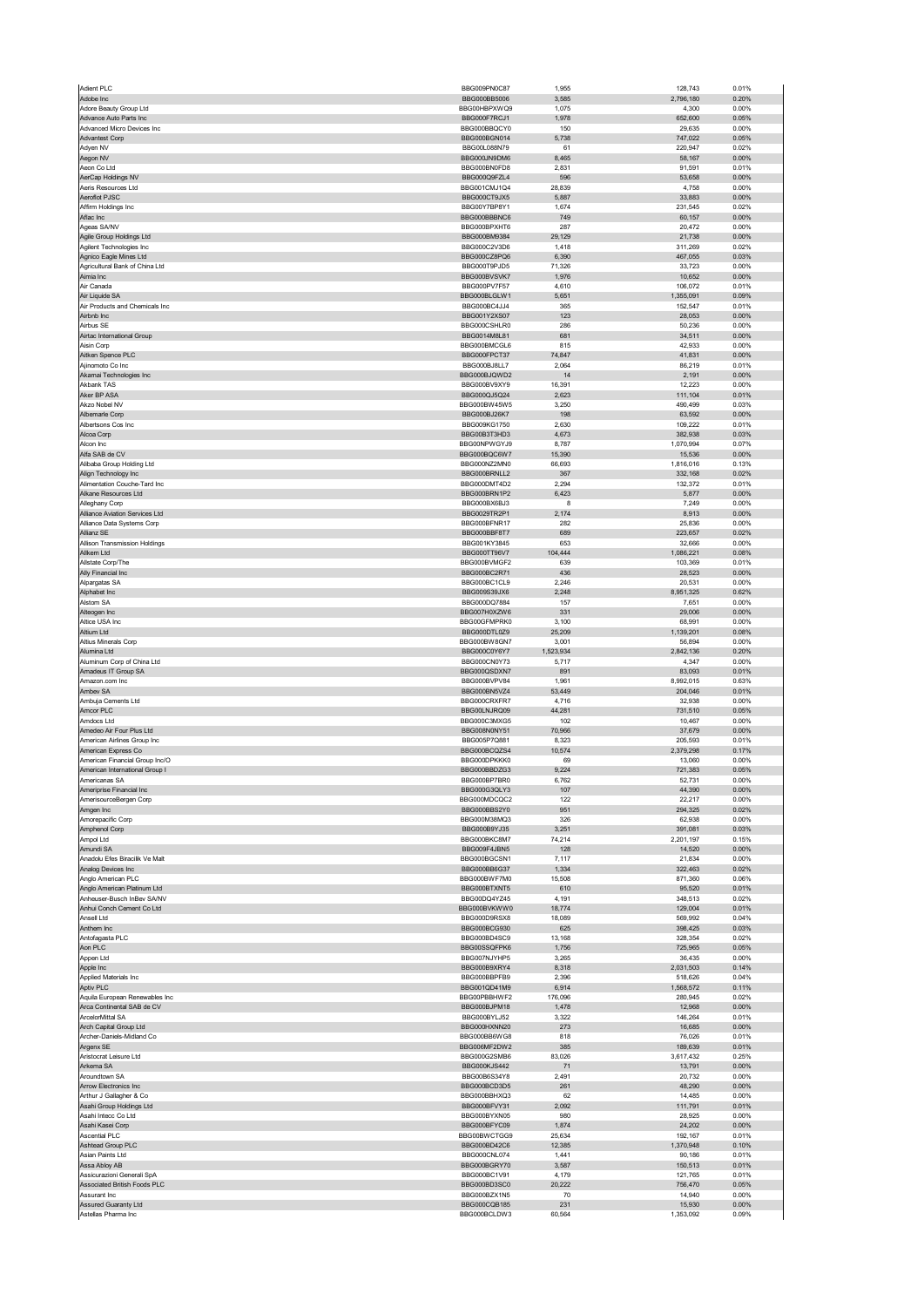| Astra International Tbk PT                                       | BBG000BDMXJ1                 | 42,441            | 23,346                | 0.00%          |
|------------------------------------------------------------------|------------------------------|-------------------|-----------------------|----------------|
| AstraZeneca PLC<br>Asustek Computer Inc                          | BBG000C0YGH4<br>BBG000HPV974 | 21,885<br>955     | 3,538,047<br>17,854   | 0.25%<br>0.00% |
| Atacadao SA                                                      | BBG000BPWJV0                 | 6,615             | 24,911                | 0.00%          |
| Atlas Copco AB                                                   | BBG000BB5SQ7                 | 1,730             | 149,659               | 0.01%          |
| Atlassian Corp PLC<br>Atomos Ltd                                 | BBG00BDQ1H13<br>BBG00MS383F3 | 544<br>2,640      | 285,510<br>2,799      | 0.02%<br>0.00% |
| Atos SE                                                          | BBG000BHPQX8                 | 126               | 7,379                 | 0.00%          |
| Atrato Onsite Energy PLC                                         | BBG0135FRBD5                 | 115,364           | 235,332               | 0.02%          |
| Audinate Group Ltd<br>Aurelia Metals Ltd                         | BBG00GXS6LM9<br>BBG000R5D3F1 | 1,108<br>62,665   | 9,807<br>25,693       | 0.00%<br>0.00% |
| Aurizon Holdings Ltd                                             | BBG00171FVP5                 | 501,529           | 1,750,336             | 0.12%          |
| Austal Ltd                                                       | BBG000BHLC18                 | 10,694            | 20,854                | 0.00%          |
| Australia & New Zealand Bankin<br>Australian Agricultural Co Ltd | BBG000BB79Q7<br>BBG000JWXFW3 | 106,823<br>7,178  | 2,938,698<br>10,624   | 0.21%<br>0.00% |
| Australian Ethical Investment                                    | BBG000PKD4T3                 | 3,353             | 46,234                | 0.00%          |
| Australian Finance Group Ltd                                     | BBG000Q6DRL0                 | 2,192             | 5,920                 | 0.00%          |
| Australian Pharmaceutical Indu<br>Australian Strategic Materials | BBG000BW27C5<br>BBG00BN4ZM13 | 7,046<br>2,233    | 12,190<br>23,809      | 0.00%<br>0.00% |
| Auto Trader Group PLC                                            | BBG0086LKMG1                 | 2,024             | 27,907                | 0.00%          |
| AutoNation Inc                                                   | BBG000BBXLW4                 | 487               | 78,209                | 0.01%          |
| AutoZone Inc<br>Autodesk Inc                                     | BBG000C7LMS8<br>BBG000BM7HL0 | 424<br>27         | 1,221,328<br>10,529   | 0.09%<br>0.00% |
| Autohellas Tourist and Trading                                   | BBG000C1XKH4                 | 1,675             | 23,691                | 0.00%          |
| Autoliv Inc.                                                     | BBG000BVLRY8                 | 85                | 12,042                | 0.00%          |
| Automatic Data Processing Inc<br>Avantor Inc                     | BBG000JG0547<br>BBG00G2HHYD7 | 132<br>30,670     | 44,733<br>1,777,663   | 0.00%<br>0.12% |
| Avenue Supermarts Ltd                                            | BBG002PWG795                 | 185               | 15,977                | 0.00%          |
| Avery Dennison Corp                                              | BBG000BCQ4P6                 | 143               | 42,735                | 0.00%          |
| Avis Budget Group Inc                                            | BBG000FLPRH1<br>BBG000DCK9D2 | 434<br>12,489     | 123,732<br>95,487     | 0.01%<br>0.01% |
| Aviva PLC<br>Avnet Inc                                           | BBG000BCPB71                 | 216               | 12,235                | 0.00%          |
| Axis Bank Ltd                                                    | BBG000BD5ZZ7                 | 2,687             | 33,730                | 0.00%          |
| Axis Capital Holdings Ltd                                        | BBG000FLF615<br>BBG000FYRGX7 | 123               | 9,178                 | 0.00%          |
| B3 SA - Brasil Bolsa Balcao<br><b>BAE Systems PLC</b>            | BBG000BD5TW4                 | 363,140<br>35,463 | 998,940<br>363,225    | 0.07%<br>0.03% |
| <b>BAIC Motor Corp Ltd</b>                                       | BBG007PQF8H7                 | 150,952           | 89,214                | 0.01%          |
| <b>BASF SE</b>                                                   | BBG000BBVT77                 | 2,132             | 206,046               | 0.01%          |
| BB Seguridade Participacoes SA<br><b>BBMG Corp</b>               | BBG004DK6P91<br>BBG000GMYY92 | 6,003<br>58,122   | 30,757<br>12,407      | 0.00%<br>0.00% |
| <b>BCI Minerals Ltd</b>                                          | BBG000BK6540                 | 8,134             | 3,498                 | 0.00%          |
| <b>BGF</b> retail Co Ltd                                         | BBG00GW74856                 | 138               | 23,167                | 0.00%          |
| <b>BHP Group Ltd</b><br><b>BIM Birlesik Magazalar AS</b>         | BBG000D0D358<br>BBG000BWQN43 | 195,297<br>46,117 | 8,104,828<br>292,795  | 0.57%<br>0.02% |
| BJ's Wholesale Club Holdings I                                   | BBG00FQ8T4G3                 | 3,171             | 292,107               | 0.02%          |
| <b>BNP Paribas SA</b>                                            | BBG000BBXJ95                 | 2,570             | 244,313               | 0.02%          |
| BOC Hong Kong Holdings Ltd                                       | BBG000F6F1G3                 | 6,942             | 31,291                | 0.00%          |
| BP PLC<br><b>BPER Banca</b>                                      | BBG000BT4FC2<br>BBG000BJ5FG9 | 82,401<br>3,473   | 883,224<br>9,904      | 0.06%<br>0.00% |
| <b>BRF SA</b>                                                    | BBG000BGPWS3                 | 6,819             | 37,923                | 0.00%          |
| <b>BWX Ltd</b>                                                   | BBG00B8PZ128                 | 4,507             | 19,604                | 0.00%          |
| BYD Co Ltd<br>Baby Bunting Group Ltd                             | BBG000G6RLL9<br>BBG00B2G61D4 | 340<br>2,023      | 16,005<br>11,369      | 0.00%<br>0.00% |
| Baidu Inc                                                        | BBG000Q1VPS8                 | 7,636             | 688,762               | 0.05%          |
| Bajaj Auto Ltd                                                   | BBG000CKDY02                 | 525               | 31,580                | 0.00%          |
| Bajaj Finance Ltd<br>Baker Hughes Co                             | BBG000DBLZQ1<br>BBG00GBVBK51 | 339<br>2,396      | 43,791<br>79,279      | 0.00%<br>0.01% |
| Balkrishna Industries Ltd                                        | BBG000CNXZC8                 | 709               | 30,463                | 0.00%          |
| <b>Ball Corp</b>                                                 | BBG000BDDNH5                 | 596               | 78,907                | 0.01%          |
| <b>Baloise Holding AG</b><br>Banca IFIS SpA                      | BBG000BVQZ75<br>BBG000BDNHG8 | 48<br>2,757       | 10,907<br>73,614      | 0.00%<br>0.01% |
| Banco BPM SpA                                                    | BBG00FN3C910                 | 22,480            | 92,826                | 0.01%          |
| Banco BTG Pactual SA                                             | BBG00FZW5NH3                 | 8,239             | 42,726                | 0.00%          |
| Banco Bilbao Vizcaya Argentari                                   | BBG000H90QG6<br>BBG000BBKQT1 | 18,482<br>26,954  | 151,767               | 0.01%<br>0.01% |
| Banco Bradesco SA<br>Banco Santander Brasil SA                   | BBG000QP1F00                 | 7,713             | 127,858<br>57,104     | 0.00%          |
| Banco Santander Chile                                            | BBG000BCZQ13                 | 370               | 8,283                 | 0.00%          |
| Banco Santander SA                                               | BBG000K65GY5                 | 45,792            | 210,610               | 0.01%          |
| Banco de Chile<br>Banco de Sabadell SA                           | BBG000BHC3Z1<br>BBG000BC1543 | 69,337<br>7,210   | 7,450<br>6,674        | 0.00%<br>0.00% |
| do Brasil SA                                                     | RRG000RG5VC                  | 1.40 <sup>1</sup> | $Q$ $QR$ <sup>3</sup> | n nn%          |
| Bandai Namco Holdings Inc                                        | BBG000BKJ7P9                 | 27                | 2,924                 | 0.00%          |
| Bang & Olufsen A/S<br>Bangkok Bank PCL                           | BBG000BSFT05<br>BBG000BDGM57 | 7,084<br>15,309   | 41,567<br>76,269      | 0.00%<br>0.01% |
| Bank Central Asia Tbk PT                                         | BBG000CC3P00                 | 311,776           | 219,639               | 0.02%          |
| Bank Hapoalim BM                                                 | BBG000F23M06                 | 1,225             | 17,382                | 0.00%          |
| Bank Leumi Le-Israel BM<br>Bank Mandiri Persero Tbk PT           | BBG000BXB0V7<br>BBG000CGNY64 | 3,060<br>127,029  | 45,236<br>86,118      | 0.00%<br>0.01% |
| Bank Negara Indonesia Persero                                    | BBG000HNGYH0                 | 66,139            | 43,083                | 0.00%          |
| Bank Polska Kasa Opieki SA                                       | BBG000F714H9                 | 787               | 32,773                | 0.00%          |
| Bank Rakyat Indonesia Persero<br>Bank of America Corp            | BBG000MJGQ35<br>BBG000BCTLF6 | 365,366<br>48,040 | 144,916<br>2,939,695  | 0.01%<br>0.21% |
| Bank of Beijing Co Ltd                                           | BBG00709J9F8                 | 8,045             | 7,726                 | 0.00%          |
| Bank of China Ltd                                                | BBG000NQGF05                 | 286,527           | 142,043               | 0.01%          |
| Bank of Communications Co Ltd<br>Bank of East Asia Ltd/The       | BBG000FTZ082<br>BBG000BDTKJ2 | 218,060<br>2,015  | 181,194<br>3,981      | 0.01%<br>0.00% |
| Bank of Georgia Group PLC                                        | BBG00KTG3KG3                 | 229               | 7,110                 | 0.00%          |
| Bank of Ireland Group PLC                                        | BBG00GDCWJB4                 | 29,976            | 233,806               | 0.02%          |
| Bank of Montreal<br>Bank of New York Mellon Corp/T               | BBG000BXSQ97                 | 480               | 71,134                | 0.00%          |
| Bank of Nova Scotia/The                                          | BBG000BD8PN9<br>BBG000BXSXH3 | 1,212<br>1,116    | 96,819<br>108,836     | 0.01%<br>0.01% |
| Bank of Queensland Ltd                                           | BBG000ML20Q7                 | 109,008           | 881,875               | 0.06%          |
| Bank of Shanghai Co Ltd<br>Bapcor Ltd                            | BBG00GVXBQZ9<br>BBG0068LJSL6 | 1,402<br>5,400    | 2,162<br>37,856       | 0.00%<br>0.00% |
| Barclays PLC                                                     | BBG000C04D57                 | 68,441            | 238,428               | 0.02%          |
| Barratt Developments PLC                                         | BBG000BD6DG6                 | 56,472            | 786,924               | 0.05%          |
| <b>Barrick Gold Corp</b><br>Barry Callebaut AG                   | BBG000BB07P9<br>BBG000C35LZ9 | 640<br>64         | 16,719<br>212,622     | 0.00%<br>0.01% |
| Base Resources Ltd                                               | BBG000HK0Q35                 | 2,435             | 816                   | 0.00%          |
| Bath & Body Works Inc                                            | BBG000BNGTQ7                 | 354               | 33,972                | 0.00%          |
| Bausch Health Cos Inc<br>Baxter International Inc                | BBG000DC8RC7<br>BBG000BCVJ77 | 803<br>516        | 30,554<br>60,941      | 0.00%<br>0.00% |
| Bayer AG                                                         | BBG000BBWDG1                 | 11,896            | 874,557               | 0.06%          |
| Bayerische Motoren Werke AG                                      |                              | 1,576             | 218,148               | 0.02%          |
| BeNext-Yumeshin Group Co<br>Beach Energy Ltd                     | BBG000BBX8Q0                 |                   |                       | 0.00%          |
|                                                                  | BBG000CYN6W7                 | 1,865             | 37,709                |                |
| Becton Dickinson and Co                                          | BBG000MBHMY6<br>BBG000BCZYD3 | 60,197<br>3,340   | 75,848<br>1,155,210   | 0.01%<br>0.08% |
| Bed Bath & Beyond Inc                                            | BBG000CSY9H9                 | 7,631             | 153,020               | 0.01%          |
| Bega Cheese Ltd                                                  | BBG000BXVLV9                 | 5,131             | 29,092                | 0.00%          |
| BeiGene Ltd<br><b>Beiersdorf AG</b>                              | BBG00B6WF7T5<br>BBG000BBKL21 | 68<br>716         | 25,361<br>101,234     | 0.00%<br>0.01% |
| Bellevue Gold Ltd                                                | BBG000K5PKD9                 | 12,882            | 10,885                | 0.00%          |
| Bendigo & Adelaide Bank Ltd<br>Berkeley Group Holdings PLC       | BBG000BW9FP6<br>BBG000BD7064 | 8,811<br>24       | 80,185<br>2,167       | 0.01%<br>0.00% |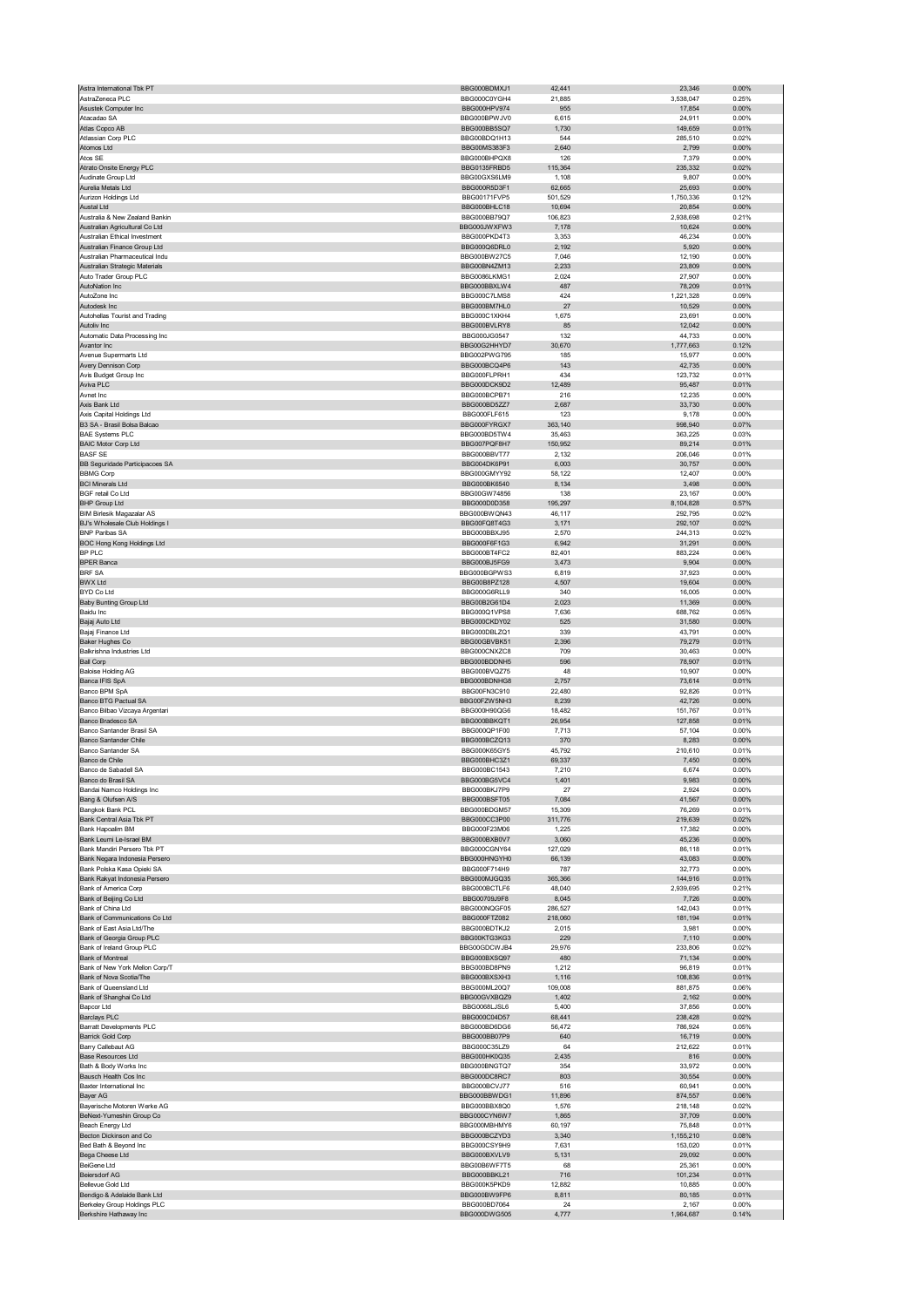| Best Buy Co Inc                                                 | BBG000BCWCG1                        | 440              | 61,439               | 0.00%          |
|-----------------------------------------------------------------|-------------------------------------|------------------|----------------------|----------------|
| Betmakers Technology Group Ltd<br><b>Bharat Electronics Ltd</b> | BBG00BLSPJX5<br>BBG000CP4T57        | 8,087<br>11,771  | 6,469<br>45,725      | 0.00%<br>0.00% |
| <b>Bharat Forge Ltd</b>                                         | BBG000CP4ZP1                        | 1,168            | 15,087               | 0.00%          |
| Bharat Petroleum Corp Ltd                                       | BBG000CP6CT6                        | 3,424            | 24,418               | 0.00%          |
| <b>Bid Corp Ltd</b><br><b>Bidvest Group Ltd/The</b>             | BBG00CP99BP5<br>BBG000BFBR74        | 14,362<br>1,436  | 404,019<br>23,448    | 0.03%<br>0.00% |
| Bio-Rad Laboratories Inc                                        | BBG000DY28W5                        | 594              | 617,574              | 0.04%          |
| Biogen Inc                                                      | BBG000C17X76<br>BBG000C2PW58        | 2,055            | 678,087              | 0.05%          |
| <b>BlackRock Inc</b><br><b>Blackmores Ltd</b>                   | BBG000BK90X6                        | 128<br>508       | 161,811<br>46,374    | 0.01%<br>0.00% |
| <b>Blackstone Inc</b>                                           | BBG000BH0106                        | 629              | 111,916              | 0.01%          |
| <b>Block Inc</b>                                                | BBG0018SLC07                        | 1,116            | 247,926              | 0.02%          |
| <b>BlueBet Holdings Ltd</b><br><b>BlueScope Steel Ltd</b>       | <b>BBG011CLL985</b><br>BBG000KPMQF3 | 1,227<br>8,060   | 1,803<br>168,453     | 0.00%<br>0.01% |
| Bodycote PLC                                                    | BBG000BD7YV2                        | 17,086           | 275,497              | 0.02%          |
| Boeing Co/The                                                   | BBG000BCSST7                        | 293              | 81,148               | 0.01%          |
| <b>Boliden AB</b><br><b>Bollore SE</b>                          | BBG000C2VT85<br>BBG000BNKMR6        | 1,261<br>1,985   | 67,026<br>15,276     | 0.00%<br>0.00% |
| Booking Holdings Inc                                            | BBG000BLBVN4                        | 1,012            | 3,338,380            | 0.23%          |
| Boral Ltd                                                       | BBG000CBQJR2                        | 5,566            | 33,952               | 0.00%          |
| BorgWarner Inc<br><b>Boston Scientific Corp</b>                 | BBG000BJ49H3<br>BBG000C0LW92        | 229<br>25,765    | 14,176<br>1,505,418  | 0.00%<br>0.11% |
| Bouygues SA                                                     | BBG000BBXV34                        | 1,485            | 73,152               | 0.01%          |
| <b>BrainChip Holdings Ltd</b>                                   | BBG0022SXS49                        | 16,361           | 11,125               | 0.00%          |
| <b>Brambles Ltd</b><br>Braskem SA                               | BBG000Q8XH27<br>BBG000BSD386        | 108,741<br>1,021 | 1,155,914<br>14,534  | 0.08%<br>0.00% |
| <b>Bravura Solutions Ltd</b>                                    | BBG00F461MF2                        | 6,689            | 16,521               | 0.00%          |
| <b>Brenntag SE</b>                                              | BBG000CVSV53                        | 88               | 10,962               | 0.00%          |
| Breville Group Ltd<br><b>Brickworks Ltd</b>                     | BBG000BV79S1<br>BBG000BMCRH7        | 2.434<br>2,435   | 77,150<br>58,822     | 0.01%<br>0.00% |
| <b>Bridgestone Corp</b>                                         | BBG000BG87J7                        | 1,527            | 90,277               | 0.01%          |
| <b>Brighthouse Financial Inc.</b>                               | BBG00DYPZ4T0                        | 1,112            | 79,232               | 0.01%          |
| Bristol-Myers Squibb Co                                         | BBG000DQLV23                        | 17,102           | 1,466,657            | 0.10%          |
| Broadcom Inc<br>Brookfield Asset Management In                  | BBG00KHY5S69<br>BBG000C9KL89        | 352<br>157       | 322,282<br>13,000    | 0.02%<br>0.00% |
| Brother Industries Ltd                                          | BBG000BLR8D9                        | 898              | 23,725               | 0.00%          |
| Brown-Forman Corp                                               | BBG000BD2NY8                        | 357              | 35,739               | 0.00%          |
| <b>Bunge Ltd</b><br><b>Bunzl PLC</b>                            | BBG000DGPR66<br>BBG000BD7MX6        | 753<br>3,962     | 96,745<br>212,947    | 0.01%<br>0.01% |
| <b>Burberry Group PLC</b>                                       | BBG000NSXQ99                        | 193              | 6,540                | 0.00%          |
| <b>Bureau Veritas SA</b>                                        | BBG000LHT4L5                        | 26,195           | 1,195,588            | 0.08%          |
| <b>Burlington Stores Inc</b><br>CBRE Group Inc                  | BBG004S641N5                        | 789<br>7,370     | 316,509              | 0.02%          |
| CDW Corp/DE                                                     | BBG000C04224<br>BBG001P63B80        | 54               | 1,100,015<br>15,335  | 0.08%<br>0.00% |
| <b>CECONOMY AG</b>                                              | BBG000H4S5W5                        | 5,132            | 30,425               | 0.00%          |
| CF Industries Holdings Inc                                      | BBG000BWJFZ4                        | 935              | 91,037               | 0.01%          |
| CGI Inc<br>CGN Power Co Ltd                                     | BBG000BYYC35<br>BBG00732Y4J0        | 348<br>73,503    | 42,357<br>30,733     | 0.00%<br>0.00% |
| CH Robinson Worldwide Inc                                       | BBG000BTCH57                        | 69               | 10,257               | 0.00%          |
| CIMB Group Holdings Bhd                                         | BBG000BQFHV1                        | 95,760           | 172,304              | 0.01%          |
| CIMIC Group Ltd<br>CITIC Ltd                                    | BBG000BC3DG1<br>BBG000BF0V40        | 964<br>51,527    | 16,290<br>69,995     | 0.00%<br>0.00% |
| CITIC Securities Co Ltd                                         | BBG001MM1RL0                        | 7,146            | 25,656               | 0.00%          |
| CJ CheilJedang Corp                                             | BBG000RSMDH7                        | 134              | 60,113               | 0.00%          |
| CJ Corp<br>CK Asset Holdings Ltd                                | BBG000BCRJD5<br>BBG007WDD4B5        | 189<br>7,896     | 18,257<br>68,469     | 0.00%<br>0.00% |
|                                                                 |                                     |                  |                      |                |
|                                                                 | BBG0087DLDQ6                        | 23.496           |                      | 0.01%          |
| CK Hutchison Holdings Ltd<br>CME Group Inc                      | BBG000BHLYP4                        | 12,452           | 208,497<br>3,912,649 | 0.27%          |
| CNH Industrial NV                                               | BBG005C4M644                        | 3,033            | 80,968               | 0.01%          |
| CNOOC Ltd<br><b>CNP Assurances</b>                              | BBG000DCXP06                        | 23,412           | 33,167               | 0.00%          |
| CRH PLC                                                         | BBG000J355V1<br>BBG000BDCN13        | 1,343<br>27,793  | 45,686<br>2,022,089  | 0.00%<br>0.14% |
| CRRC Corp Ltd                                                   | BBG000BGGR86                        | 5,717            | 3,379                | 0.00%          |
| CSL Ltd                                                         | BBG000BKBN81                        | 31,253           | 9,085,883            | 0.63%          |
| CSN Mineracao SA<br>CSPC Pharmaceutical Group Ltd               | BBG00DW0M9Q3<br>BBG000C3N3B5        | 7,405<br>20,341  | 12,324<br>30,395     | 0.00%<br>0.00% |
| CSR Ltd                                                         | BBG000BCQ0T0                        | 12,411           | 72,978               | 0.01%          |
| CSX Corp                                                        | BBG000BGJRC8                        | 30,580           | 1,581,450            | 0.11%          |
| CT Holdings PLC                                                 | BBG000BY1FR8<br>BRG000N1KTO7        | 29,281<br>16 194 | 33,067<br>20.891     | 0.00%<br>n nn% |
| <b>TBC Financial Holding Co Ltd</b><br>CVS Health Corp          | BBG000BGRY34                        | 9,751            | 1,383,502            | 0.10%          |
| Cadence Design Systems Inc.                                     | BBG000C13CD9                        | 1,210            | 310,160              | 0.02%          |
| Caesars Entertainment Inc<br>CaixaBank SA                       | BBG0074Q3NK6<br>BBG000TFZP37        | 548              | 70,534               | 0.00%<br>0.00% |
| Calix Ltd                                                       | BBG0032WNXX6                        | 14,252<br>2,120  | 53,812<br>14,098     | 0.00%          |
| Cameco Corp                                                     | BBG000BXYMJ8                        | 2,394            | 71,909               | 0.01%          |
| Campbell Soup Co                                                | BBG000BG4202                        | 177              | 10,586               | 0.00%          |
| Canadian Imperial Bank of Comm<br>Canadian National Railway Co  | BBG000BY34Q2<br>BBG000GLP2C0        | 446<br>6,372     | 71,617<br>1,078,004  | 0.01%<br>0.08% |
| Canadian Pacific Railway Ltd                                    | BBG000BCVMH9                        | 11,418           | 1,130,248            | 0.08%          |
| Canadian Tire Corp Ltd                                          | BBG000BYD2V9<br>BBG000BBZM32        | 106              | 20,895               | 0.00%          |
| Canon Inc<br>Capgemini SE                                       | BBG000BBY7M5                        | 3,126<br>232     | 104,584<br>78,319    | 0.01%<br>0.01% |
| Capita PLC                                                      | BBG000BDCHL4                        | 46,352           | 31,518               | 0.00%          |
| Capital One Financial Corp                                      | BBG000BGKTF9                        | 2,308            | 460,617              | 0.03%          |
| Capitaland Investment Ltd/Sing<br>Capitec Bank Holdings Ltd     | BBG01231SS06<br>BBG000D4HYB1        | 11,230<br>2,164  | 39,068<br>380,396    | 0.00%<br>0.03% |
| Capri Holdings Ltd                                              | BBG0029SNR63                        | 3,620            | 323,222              | 0.02%          |
| Capricorn Metals Ltd<br>CarMax Inc                              | BBG000C0X7Y6                        | 4,334<br>63      | 14,736               | $0.00\%$       |
| Carbon Revolution Ltd                                           | BBG000BLMZK6<br>BBG00QS6J846        | 327,479          | 11,264<br>335,666    | 0.00%<br>0.02% |
| Cardinal Health Inc                                             | BBG000D898T9                        | 446              | 31,600               | 0.00%          |
| Carlsberg AS                                                    | BBG000BLW5N8                        | 89               | 21,113               | 0.00%          |
| Carnarvon Energy Ltd<br>Carnival Corp                           | BBG000BT7Q71<br>BBG000BF6LY3        | 79,754<br>1,157  | 27,116<br>32,018     | 0.00%<br>0.00% |
| Carrefour SA                                                    | BBG000BBY8X1                        | 4,588            | 115,562              | 0.01%          |
| Carrier Global Corp                                             | BBG00RP5HYS8                        | 842              | 62,787               | $0.00\%$       |
| Casino Guichard Perrachon SA<br>Catalent Inc                    | BBG000BBYC08<br>BBG005XR47P5        | 568<br>123       | 20,563<br>21,573     | 0.00%<br>0.00% |
| Catapult Group International L                                  | BBG007MKF9M5                        | 327,657          | 507,868              | 0.04%          |
| Catcher Technology Co Ltd                                       | BBG000DB0YY8                        | 942              | 7,326                | 0.00%          |
| Caterpillar Inc                                                 | BBG000BF0K17                        | 1,742            | 495,206              | 0.03%          |
| Cathay Financial Holding Co Lt<br>Cathay Pacific Airways Ltd    | BBG000LMMWC9<br>BBG000BDTXH6        | 14,835<br>2,042  | 46,094<br>2,302      | 0.00%<br>0.00% |
| Cedar Woods Properties Ltd                                      | BBG000DDCL79                        | 1,914            | 10,396               | $0.00\%$       |
| Celanese Corp                                                   | BBG000JYP7L8                        | 371              | 85,708               | 0.01%          |
| Celltrion Healthcare Co Ltd<br>Celltrion Inc                    | BBG0027SL6Q1<br>BBG000F7P1Y0        | 1,049<br>1,059   | 97,333<br>242,700    | 0.01%<br>0.02% |
| Celltrion Pharm Inc                                             | BBG000L3VNR5                        | 203              | 29,212               | 0.00%          |
| Cemex SAB de CV                                                 | BBG000BJK182                        | 93,889           | 345,445              | 0.02%          |
| Cencosud SA<br>Centene Corp                                     | BBG000PPDZT3<br>BBG000BDXCJ5        | 4,999<br>792     | 11,499<br>89,800     | 0.00%<br>0.01% |
| Central Japan Railway Co<br>Cerner Corp                         | BBG000JD6QG9<br>BBG000BFDLV8        | 5,538<br>456     | 1,015,022<br>58,281  | 0.07%<br>0.00% |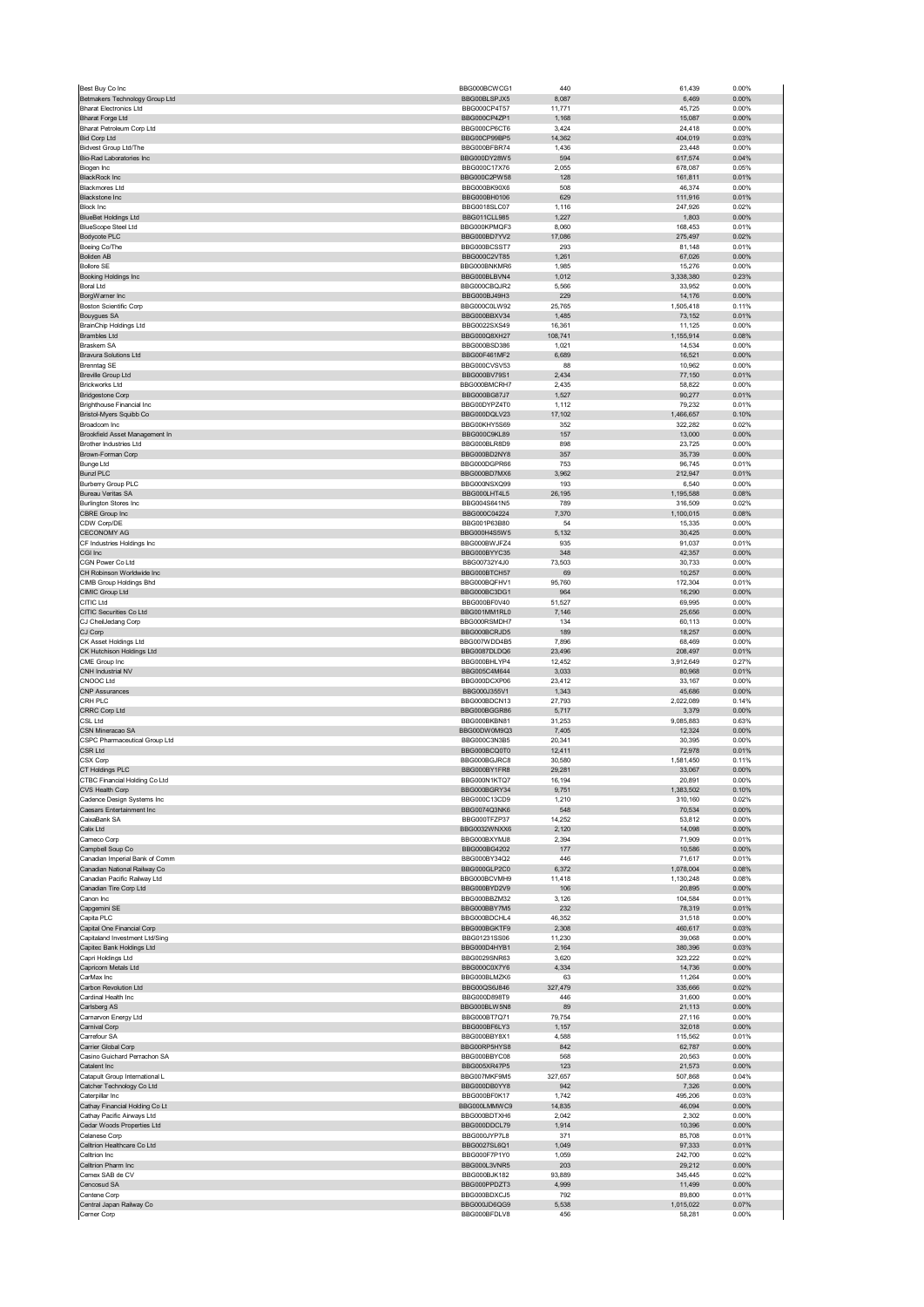| <b>Cettire Ltd</b>                                              | BBG00YD15921                 | 4,939             | 17,582               | 0.00%             |
|-----------------------------------------------------------------|------------------------------|-------------------|----------------------|-------------------|
| Ceylon Guardian Investment Tru                                  | BBG000F2GV57                 | 14,207            | 10,021               | 0.00%             |
| Chalice Mining Ltd                                              | BBG000MVBFP3                 | 5,984             | 57,449               | 0.00%             |
| Challenger Exploration Ltd                                      | BBG000TGKHT1                 | 11,432            | 3,373                | 0.00%             |
| Challenger Ltd                                                  | BBG000DY11K4                 | 9,187             | 59,989               | 0.00%             |
| Champion Iron Ltd                                               | BBG000R65Y33                 | 19,889            | 108,328              | 0.01%             |
| Charles Schwab Corp/The                                         | BBG000BSLZY7                 | 19,189            | 2,219,611            | 0.15%             |
| Charoen Pokphand Foods PCL<br>Charter Communications Inc.       | BBG000BMC8H9                 | 7,056             | 7,409                | 0.00%             |
|                                                                 | BBG000VPGNR2                 | 905               | 811,186              | 0.06%             |
| Check Point Software Technolog<br>Chevron Corp                  | BBG000K82ZT8<br>BBG000K4ND22 | 6,142             | 984,719<br>763,591   | 0.07%<br>0.05%    |
| Chiba Bank Ltd/The                                              | BBG000BHLL18                 | 4,731<br>1,048    | 8,247                | 0.00%             |
| Chimera Investment Corp                                         | BBG000PFLGY2                 | 327               | 6,776                | 0.00%             |
| China CITIC Bank Corp Ltd                                       | BBG000J7DX33                 | 30,490            | 18,181               | 0.00%             |
| China Cinda Asset Management C                                  | BBG005LZHGL0                 | 100,182           | 25,097               | 0.00%             |
| China Coal Energy Co Ltd                                        | BBG000NYJKS4                 | 7,623             | 6,051                | 0.00%             |
| China Communications Construct                                  | BBG000M0JS84                 | 16,334            | 12,218               | 0.00%             |
| China Construction Bank Corp                                    | BBG000NW2S18                 | 186,481           | 177,654              | 0.01%             |
| China Eastern Airlines Corp Lt                                  | BBG00709HFJ2                 | 18,743            | 20,919               | 0.00%             |
| China Everbright Bank Co Ltd                                    | BBG001R0MC06                 | 46,416            | 22,601               | 0.00%             |
| China Feihe Ltd                                                 | BBG00QPY7B08                 | 7,759             | 14,317               | $0.00\%$          |
| China Galaxy Securities Co Ltd                                  | BBG004JC5VD6                 | 7,623             | 6,025                | 0.00%             |
| China Hongqiao Group Ltd                                        | BBG001DMCGS5                 | 14,497            | 21,048               | 0.00%             |
| China Huarong Asset Management                                  | BBG00B6CF032                 | 43,694            | 7,863                | 0.00%             |
| China Life Insurance Co Ltd                                     | BBG000FD8023                 | 9,842             | 22,433               | 0.00%             |
| China Longyuan Power Group Cor                                  | BBG000P2MRM9                 | 11,570            | 37,149               | 0.00%             |
| China Mengniu Dairy Co Ltd                                      | BBG000PXTGY5                 | 4,220             | 32,904               | 0.00%             |
| China Merchants Bank Co Ltd                                     | BBG000DVPPK1                 | 16,062            | 171,576              | 0.01%             |
| China Minsheng Banking Corp Lt                                  | BBG000DHR8R1                 | 148,109           | 77,866               | 0.01%             |
| China National Building Materi                                  | BBG000BLBWT6                 | 59,347            | 100,093              | 0.01%             |
| China Oilfield Services Ltd                                     | BBG000PH54R1                 | 17,967            | 21,650               | 0.00%             |
| China Overseas Land & Investme                                  | BBG000BGD8W4                 | 10,408            | 33,895               | 0.00%             |
| China Pacific Insurance Group<br>China Petroleum & Chemical Cor | BBG000KVB7C7<br>BBG000MQF8G6 | 13,503<br>258,255 | 50,383<br>171,743    | $0.00\%$<br>0.01% |
| China Railway Construction Cor                                  | BBG000QNN9H7                 | 23,616            | 21,249               | 0.00%             |
| China Railway Group Ltd                                         | BBG000TTDDN6                 | 37,160            | 27,010               | 0.00%             |
| China Resources Beer Holdings                                   | BBG000BKWM80                 | 1,906             | 21,466               | 0.00%             |
| China Resources Cement Holding                                  | BBG000SZV3K8                 | 46,824            | 48,656               | 0.00%             |
| China Resources Land Ltd                                        | BBG000HPNDX5                 | 7,078             | 40,958               | 0.00%             |
| China Resources Power Holdings                                  | BBG000C1DC75                 | 7,895             | 36,352               | 0.00%             |
| China Shenhua Energy Co Ltd                                     | BBG000BX4MS1                 | 23,099            | 80,475               | 0.01%             |
| China Southern Airlines Co Ltd                                  | BBG00709HBR2                 | 17,355            | 25,563               | 0.00%             |
| China State Construction Engin                                  | BBG00709JCW2                 | 15,422            | 16,679               | 0.00%             |
| China Steel Corp                                                | BBG000BDBXZ5                 | 24,645            | 43,311               | 0.00%             |
| China Taiping Insurance Holdin                                  | BBG000BY28H4                 | 5,547             | 10,471               | 0.00%             |
| China Vanke Co Ltd                                              | BBG006KY4KF4                 | 9,406             | 30,101               | 0.00%             |
| China Yangtze Power Co Ltd                                      | BBG00709J6L7                 | 12,346            | 60,616               | 0.00%             |
| Chipotle Mexican Grill Inc                                      | BBG000QX74T1                 | 14                | 32,730               | 0.00%             |
| Chocoladefabriken Lindt & Spru                                  | BBG000BC5J58                 |                   | 200,852              | 0.01%             |
| Chongqing Rural Commercial Ban                                  | BBG0018HRM67                 | 31,851            | 15,565               | 0.00%             |
| Chow Tai Fook Jewellery Group                                   | BBG00299NPM1                 | 20,309            | 50,232               | 0.00%             |
| Chr Hansen Holding A/S<br>Chubb Ltd                             | BBG000QTX0M6<br>BBG000BR14K5 | 1,070<br>9,429    | 115,963<br>2,506,965 | 0.01%<br>0.18%    |
| Chugai Pharmaceutical Co Ltd                                    | BBG000BJVLC1                 | 2,184             | 97,425               | 0.01%             |
| Church & Dwight Co Inc                                          | BBG000BFJT36                 | 377               | 53,156               | $0.00\%$          |
| Cia Siderurgica Nacional SA                                     | BBG000BT9WZ5                 | 3,131             | 19,319               | 0.00%             |
| Cie Financiere Richemont SA                                     | BBG000BSJVR7                 | 998               | 206,377              | 0.01%             |
| Cie Generale des Etablissement                                  |                              |                   |                      | 0.00%             |
|                                                                 |                              |                   |                      |                   |
| Cie de Saint-Gobain                                             | BBG000BC84V9<br>BBG000BCCNZ8 | 198<br>3,089      | 44,593               | 0.02%             |
| Cielo SA                                                        | BBG000QVRYS8                 | 11,395            | 298,953<br>6,416     | 0.00%             |
| Cigna Corp                                                      | BBG00KXRCDP0                 | 646               | 203,906              | 0.01%             |
| Cincinnati Financial Corp                                       | BBG000BFPK65                 | 99                | 15,549               | 0.00%             |
| Cintas Corp                                                     | BBG000H3YXF8                 | 112               | 68,201               | 0.00%             |
| Cisco Systems Inc                                               | BBG000C3J3C9                 | 19,556            | 1,704,543            | 0.12%             |
| Citigroup Inc                                                   | BBG000FY4S11                 | 11,798            | 979,934              | 0.07%             |
| Citizens Financial Group Inc                                    | BBG006Q0HY77                 | 3,508             | 228,010              | 0.02%             |
| Citrix Systems Inc                                              | BBG000FO6PY6                 | 98                | 12,804               | 0.00%             |
| City Chic Collective Ltd                                        | BBG000BD42V5                 | 7,012             | 38,568               | 0.00%             |
| Cleanaway Waste Management Ltd                                  | BBG000F6PFP1                 | 71,969            | 225,263              | 0.02%             |
| ClearView Wealth Ltd/Australia                                  | BBG000BZ6SW6                 | 9,074             | 7,168                | 0.00%             |
| Clicks Group Ltd.                                               | BBG000BWY9T8                 | 2440              | 66.353               | 0.00%             |
| Clinuvel Pharmaceuticals Ltd                                    | BBG000C41K83                 | 1,353             | 36,820               | 0.00%             |
| Clorox Co/The<br>Cloudflare Inc                                 | BBG000BFS7D3<br>BBG001WMKHH5 | 181<br>1,266      | 43,416<br>228,938    | 0.00%<br>0.02%    |
| Clover Corp Ltd                                                 | BBG000DGNF37                 | 108               | 184                  | 0.00%             |
| CoStar Group Inc                                                | BBG000D7JKW9                 | 272               | 29,592               | 0.00%             |
| Coal India Ltd                                                  | BBG000C45298                 | 6,391             | 17,270               | 0.00%             |
| Coca-Cola Co/The                                                | BBG000BMX289                 | 29,960            | 2,439,891            | 0.17%             |
| Coca-Cola Europacific Partners                                  | BBG00B6BFWH9                 | 776               | 59,685               | 0.00%             |
| Coca-Cola Femsa SAB de CV                                       | BBG00N86FP14                 | 5,179             | 38,883               | 0.00%             |
| Coca-Cola HBC AG                                                | BBG004HJRJ19                 | 241               | 11,494               | 0.00%             |
| Cochlear Ltd                                                    | BBG000FT0MR1                 | 6,829             | 1,475,942            | 0.10%             |
| Codan Ltd/Australia                                             | BBG000C0YHF4                 | 4,269             | 39,832               | 0.00%             |
| Cognizant Technology Solutions                                  | BBG000BBDV81                 | 4,886             | 596,222              | 0.04%             |
| Cogstate Ltd<br>Coles Group Ltd                                 | BBG000H3XD72<br>BBG00MK2SRM0 | 2,360             | 5,712                | 0.00%             |
| Colgate-Palmolive Co                                            | BBG000BFQYY3                 | 147,357<br>1,194  | 2,643,588<br>140,200 | 0.18%<br>0.01%    |
| Colgate-Palmolive India Ltd                                     | BBG000CQ3326                 | 952               | 26,096               | 0.00%             |
| Collins Foods Ltd                                               | BBG001WF3F10                 | 1,840             | 24,604               | 0.00%             |
| Coloplast A/S                                                   | BBG000BLV8Z0                 | 11                | 2,603                | 0.00%             |
| Comcast Corp                                                    | BBG000BFT2L4                 | 14,355            | 993,701              | 0.07%             |
| Comerica Inc.                                                   | BBG000C75N77                 | 198               | 23.683               | 0.00%             |
| Commercial Bank PSQC/The                                        | BBG000FG8ZR2                 | 9,951             | 25,369               | 0.00%             |
| Commerzbank AG                                                  | BBG000BBYDZ8                 | 1,179             | 12,330               | 0.00%             |
| Commonwealth Bank of Australia                                  | BBG000BS8L64                 | 49,670            | 5,016,675            | 0.35%             |
| Compass Group PLC                                               | BBG000FNNYW7                 | 721               | 22,189               | 0.00%             |
| Computershare Ltd                                               | BBG000BKP120                 | 14,533            | 290,659              | 0.02%             |
| Conagra Brands Inc                                              | BBG000BDXGP9                 | 767               | 36,021               | 0.00%             |
| Concordia Financial Group Ltd                                   | BBG00B0HC6V6                 | 1,443             | 7,204                | $0.00\%$          |
| ConocoPhillips                                                  | BBG000BQQH30                 | 13,260            | 1,316,420            | 0.09%             |
| Consorcio ARA SAB de CV                                         | BBG000LXWD18                 | 68,089            | 19,632               | 0.00%             |
| <b>Constellation Brands Inc</b>                                 | BBG000J1QLT0                 | 186               | 64,136               | 0.00%             |
| Constellation Software Inc/Can                                  | BBG000BMZ5P1<br>BBG000DC6HC1 | 201<br>1,732      | 514,112<br>19,699    | 0.04%<br>0.00%    |
| Container Corp Of India Ltd<br>Contemporary Amperex Technolog   | BBG00MYKWDB3                 | 191               | 24,236               | 0.00%             |
| Continental AG                                                  | BBG000BBZ9D0                 | 9,482             | 1,380,973            | 0.10%             |
| Continental Resources Inc/OK                                    | BBG000BHBGN6                 | 436               | 26,816               | 0.00%             |
| Cooper Energy Ltd                                               | BBG000M5T289                 | 59,875            | 16,765               | 0.00%             |
| Copa Holdings SA                                                | BBG000C29813                 | 550               | 62,491               | 0.00%             |
| Copart Inc                                                      | BBG000BM9RH1                 | 204               | 42,579               | 0.00%             |
| Cordiant Digital Infrastructur                                  | BBG00Z160FF7                 | 134,071           | 282,235              | 0.02%             |
| Corning Inc                                                     | BBG000BKFZM4                 | 2.543             | 130,218              | 0.01%             |
| Coronado Global Resources Inc                                   | BBG00M30ZGN8                 | 13,156            | 16,313               | 0.00%             |
| Corporate Travel Management Lt<br>Corteva Inc                   | BBG00192DRH1<br>BBG00BN969C1 | 30,188<br>2,820   | 664,434<br>183,416   | 0.05%<br>0.01%    |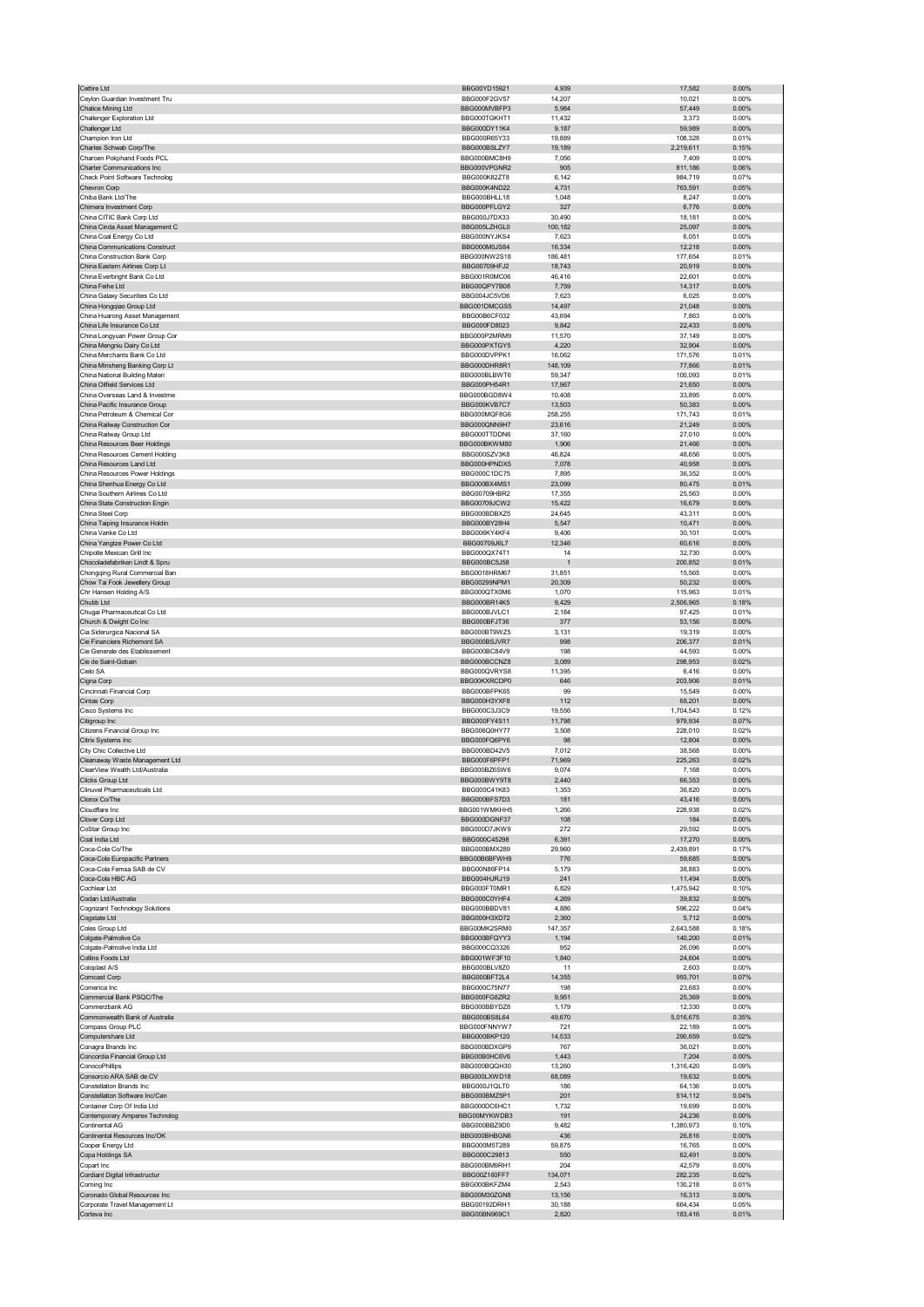| Cosan SA                                                              | BBG000QC7H36                                 | 4,900                 | 26,245                      | 0.00%                   |
|-----------------------------------------------------------------------|----------------------------------------------|-----------------------|-----------------------------|-------------------------|
| Cosmos Pharmaceutical Corp<br>Costa Group Holdings Ltd                | BBG000Q2PV82<br>BBG009HXK7X5                 | 194<br>7,333          | 39,251<br>22,219            | 0.00%<br>0.00%          |
| Costco Wholesale Corp                                                 | BBG000F6H8W8                                 | 2,263                 | 1,767,063                   | 0.12%                   |
| Coterra Energy Inc                                                    | BBG000C3GN47                                 | 1,593                 | 41,619                      | 0.00%                   |
| Country Garden Holdings Co Ltd<br>Country Garden Services Holdin      | BBG000QQCY41<br>BBG00L3B3R02                 | 37,568<br>2,722       | 45,864<br>22,429            | 0.00%<br>0.00%          |
| Covestro AG                                                           | BBG009YTYWV7                                 | 2,738                 | 232,129                     | 0.02%                   |
| Coway Co Ltd                                                          | BBG000DBD5Z6                                 | 226                   | 19,486                      | 0.00%                   |
| Credicorp Ltd                                                         | BBG000FKX7Z8                                 | 2,970                 | 498,582                     | 0.03%                   |
| Credit Agricole SA<br>Credit Corp Group Ltd                           | BBG000DVJ6L9<br>BBG000C0WPF8                 | 3,973<br>23,319       | 77,981<br>780,727           | 0.01%<br>0.05%          |
| Credit Saison Co Ltd                                                  | BBG000BGVW33                                 | 776                   | 11,204                      | 0.00%                   |
| Credit Suisse Group AG                                                | BBG000BVPZL0                                 | 3,005                 | 40,244                      | 0.00%                   |
| Crown Holdings Inc<br>Crown Resorts Ltd                               | BBG000BF6756<br>BBG000PFQHS2                 | 152<br>9,155          | 23,175<br>109,491           | 0.00%<br>0.01%          |
| Cummins Inc                                                           | BBG000BGPTV6                                 | 253                   | 75,880                      | 0.01%                   |
| Currys PLC                                                            | BBG000Q950P8                                 | 26,030                | 55,476                      | 0.00%                   |
| CyberAgent Inc<br>CyberArk Software Ltd                               | BBG000BQZ1C5<br>BBG006Q52QV2                 | 6,299<br>136          | 144,002<br>32,441           | 0.01%<br>0.00%          |
| D-MARKET Elektronik Hizmetler                                         | BBG0118LTKW0                                 | 17,516                | 46,015                      | 0.00%                   |
| DB Insurance Co Ltd                                                   | BBG000BD1BC9                                 | 174                   | 10,877                      | 0.00%                   |
| DBS Group Holdings Ltd                                                | BBG000BFDGY6                                 | 12,699                | 423,130<br>4,660            | 0.03%<br>0.00%          |
| DDH1 Ltd<br>DENTSPLY SIRONA Inc                                       | BBG009S5BM89<br>BBG000BX57K1                 | 4,217<br>68           | 5,222                       | 0.00%                   |
| DGL Group Ltd/Au                                                      | BBG010W1SLP6                                 | 3,717                 | 11,634                      | 0.00%                   |
| <b>DISH Network Corp</b>                                              | BBG000C2YHG9                                 | 395                   | 17,613                      | 0.00%                   |
| DMG Mori Co Ltd<br><b>DNB Bank ASA</b>                                | BBG000BLJ688<br>BBG011M0SYC3                 | 2,124<br>3,016        | 50,149<br>95,040            | 0.00%<br>0.01%          |
| DP Eurasia NV                                                         | BBG00GVW8TX1                                 | 12,482                | 20,091                      | 0.00%                   |
| DR Horton Inc                                                         | BBG000DQTXY6                                 | 339                   | 50,617                      | 0.00%                   |
| DS Smith PLC<br><b>DSV A/S</b>                                        | BBG000BF1LF9<br>BBG000BSNXK5                 | 1,204<br>257          | 8,606<br>82,641             | 0.00%<br>0.01%          |
| DXC Technology Co                                                     | BBG00FN64XT9                                 | 3,304                 | 146,273                     | 0.01%                   |
| DaVita Inc                                                            | BBG000MQ1SN9                                 | 238                   | 37,293                      | 0.00%                   |
| Dabur India Ltd<br>Dai Nippon Printing Co Ltd                         | BBG000D3C4H8<br>BBG000BMJDM5                 | 2,495<br>493          | 26,781<br>17,045            | 0.00%<br>0.00%          |
| Dai-ichi Life Holdings Inc                                            | BBG000HRVPM7                                 | 2,096                 | 58,224                      | 0.00%                   |
| Daiichi Sankyo Co Ltd                                                 | BBG000BWPLT1                                 | 3,825                 | 133,628                     | 0.01%                   |
| Daikin Industries Ltd                                                 | BBG000BLNXT1                                 | 95                    | 29,692                      | 0.00%                   |
| Daimler Truck Holding AG<br>Dairy Farm International Holdi            | BBG012SQ7SX1<br>BBG000BRMBY1                 | 2,004<br>1,484        | 101,213<br>5,836            | 0.01%<br>0.00%          |
| Daito Trust Construction Co Lt                                        | BBG000BNKQL3                                 | 3,623                 | 569,908                     | 0.04%                   |
| Daiwa House Industry Co Ltd                                           | BBG000BFTDT2                                 | 789                   | 31,193                      | 0.00%                   |
| Daiwa Securities Group Inc<br>Danaher Corp                            | BBG000BGW979<br>BBG000BH3JF8                 | 7,406<br>1,061        | 57,380<br>480,237           | 0.00%<br>0.03%          |
| Danone SA                                                             | BBG000BBY1B0                                 | 7,568                 | 646,215                     | 0.05%                   |
| Danske Bank A/S                                                       | BBG000BR5TK6                                 | 3,009                 | 71,474                      | 0.00%                   |
| Daqin Railway Co Ltd<br>Darden Restaurants Inc                        | BBG00709J7W3<br>BBG000BBNYF6                 | 29,483<br>63          | 40,813<br>13,114            | 0.00%<br>0.00%          |
| Dassault Aviation SA                                                  | BBG000BBR565                                 | 54                    | 8,070                       | 0.00%                   |
| Dassault Systemes SE                                                  | BBG000GVXC37                                 | 2,852                 | 233,314                     | 0.02%                   |
| Data#3 Ltd<br>Datadog Inc                                             | BBG000BBPHM3<br>BBG003NJHZT9                 | 2,520<br>1,157        | 14,819<br>283,408           | 0.00%<br>0.02%          |
| Davide Campari-Milano NV                                              | BBG000G00TW2                                 | 9,268                 | 186,358                     | 0.01%                   |
| De Grey Mining Ltd                                                    | BBG000N29K41                                 | 17,069                | 20,738                      | 0.00%                   |
| Deere & Co                                                            | BBG000BH1NH9                                 | 231<br>5,543          | 109,132                     | 0.01%<br>0.03%          |
| Dell Technologies Inc<br>Delta Air Lines Inc                          | BBG00DW3SZS1<br>BBG000R7Z112                 | 7,183                 | 428,258<br>386,105          | 0.03%                   |
| Delta Electronics Inc                                                 | BBG000BDXMZ5                                 | 1,043                 | 14,253                      | 0.00%                   |
| Denso Corp                                                            | BBG000BGN9N1                                 | 694                   | 79,010                      | 0.01%                   |
| Dentsu Group Inc<br>Deterra Royalties Ltd                             | BBG000BT53Q3<br>BBG00RTWXWG4                 | 322<br>48,588         | 15,765<br>208,927           | 0.00%<br>0.01%          |
| Deutsche Bank AG                                                      | BBG000BBZTH2                                 | 4,109                 | 70,805                      | 0.00%                   |
| Deutsche Boerse AG                                                    | BBG000D54HT0                                 | 177                   | 40,776                      | 0.00%                   |
| Deutsche Lufthansa AG<br>Deutsche Post AG                             | BBG000BC6K90<br>BBG000LW3MC0                 | 545<br>3,440          | 5,267<br>304,230            | 0.00%<br>0.02%          |
| Deutsche Wohnen SE                                                    | BBG000GM5V54                                 | 161                   | 9,330                       |                         |
| Deutz AG                                                              | BBG000BN8Y58                                 |                       |                             | 0.00%                   |
| Devon Energy Corp                                                     |                                              | 2,737                 | 28,131                      | 0.00%                   |
|                                                                       | BBG000BBVJZ8                                 | 825                   | 49,960                      | 0.00%                   |
|                                                                       | <b>RRG000OTE8K*</b><br>BBG000BS69D5          |                       | 30 158                      | n nn%                   |
| Diageo PLC<br>Diamondback Energy Inc                                  | BBG002PHSYX9                                 | 29,355<br>667         | 2,207,130<br>98,938         | 0.15%<br>0.01%          |
| Diana Shipping Inc                                                    | BBG000BV1NV2                                 | 25,186                | 134,754                     | 0.01%                   |
| Dick's Sporting Goods Inc<br>Dicker Data Ltd                          | BBG000F6ZWH2<br><b>BBG00191RKK9</b>          | 218<br>889            | 34,445<br>13,191            | 0.00%<br>0.00%          |
| Digital 9 Infrastructure PLC/F                                        | BBG00Z3T0YF4                                 | 345,385               | 732,225                     | 0.05%                   |
| Direct Line Insurance Group PL                                        | BBG003CZ6DZ9                                 | 2,186                 | 11,364                      | 0.00%                   |
| <b>Discover Financial Services</b><br>Discovery Inc                   | BBG000QBR5J5<br>BBG000CHWP52                 | 310<br>586            | 49,198<br>18,986            | 0.00%<br>0.00%          |
| Discovery Ltd                                                         | BBG000DD6054                                 | 9,325                 | 115,375                     | 0.01%                   |
| Dollar General Corp                                                   | BBG000NV1KK7                                 | 238                   | 77,133                      | 0.01%                   |
| Dollar Tree Inc<br>Dollarama Inc                                      | BBG000BSC0K9<br>BBG000P87B57                 | 1,787<br>653          | 345,368<br>45,022           | 0.02%<br>0.00%          |
| Domain Holdings Australia Ltd                                         | BBG00HTD4B94                                 | 9,257                 | 52,302                      | 0.00%                   |
| Domino's Pizza Enterprises Ltd                                        | BBG000BLRB60                                 | 10,955                | 1,293,035                   | 0.09%                   |
| Domino's Pizza Inc.                                                   | BBG000P458P3                                 | 14                    | 10,565                      | 0.00%                   |
| Dongfeng Motor Group Co Ltd<br>DoorDash Inc                           | BBG000PCLZV0<br>BBG005D7QCJ3                 | 5,717<br>82           | 6,536<br>16,726             | 0.00%<br>0.00%          |
| Doosan Co Ltd                                                         | BBG000BCX192                                 | 97                    | 13,232                      | 0.00%                   |
| Doosan Heavy Industries & Cons                                        | BBG000C4SV53                                 | 173                   | 4,093                       | 0.00%                   |
| Dover Corp<br>Dow Inc                                                 | BBG000BHB3M6<br>BBG00BN96922                 | 60<br>2,463           | 14,960<br>192,173           | 0.00%<br>0.01%          |
| Downer EDI Ltd                                                        | BBG000CPKJJ6                                 | 11,451                | 68,247                      | 0.00%                   |
| Dr Reddy's Laboratories Ltd                                           | BBG000CQNB44                                 | 226                   | 20,528                      | 0.00%                   |
| DraftKings Inc<br>Drilling Co of 1972 A/S/The                         | BBG00TCBG714<br>BBG00NSHY281                 | 463<br>269            | 17,486<br>14,485            | 0.00%<br>0.00%          |
| DuPont de Nemours Inc                                                 | BBG00BN961G4                                 | 1,131                 | 125,631                     | 0.01%                   |
| Dubai Islamic Bank PJSC                                               | BBG000BFMXR7                                 | 4,638                 | 9,343                       | 0.00%                   |
| Dubber Corp Ltd<br>Dufry AG                                           | BBG000BTCD38<br>BBG000HHBQD9                 | 3,914<br>23           | 10,685<br>1,568             | 0.00%<br>0.00%          |
| E-MART Inc                                                            | BBG001J399N6                                 | 282                   | 49,322                      | 0.00%                   |
| <b>EDP Renovaveis SA</b>                                              | BBG000PRGX02                                 | 1,748                 | 59,863                      | 0.00%                   |
| <b>EML Payments Ltd</b><br><b>ENEOS Holdings Inc</b>                  | BBG000KSJCT7<br>BBG000QDR164                 | 5,517<br>40,930       | 17,818<br>210,363           | 0.00%<br>0.01%          |
| <b>EOG Resources Inc</b>                                              | BBG000BZ9223                                 | 11,697                | 1,429,069                   | 0.10%                   |
| <b>EPAM Systems Inc</b>                                               | BBG000MHTV89                                 | 337                   | 310,117                     | 0.02%                   |
| EQT Corp                                                              | BBG000BHZ5J9                                 | 449                   | 13,475                      | 0.00%                   |
| EQT Holdings Ltd<br>ESR Cayman Ltd                                    | BBG00BKZZL64<br>BBG00P4RD0R6                 | 253<br>3,702          | 6,705<br>17,211             | 0.00%<br>0.00%          |
| <b>EVENT Hospitality and Entertai</b>                                 | BBG000BGGX29                                 | 1,740                 | 25,713                      | 0.00%                   |
| <b>EXOR NV</b>                                                        | BBG00FH38TD5                                 | 15                    | 1,849                       | 0.00%                   |
| Eagers Automotive Ltd<br>Eagle Materials Inc<br>East Japan Railway Co | BBG000BT8TB9<br>BBG000BJW241<br>BBG000BJ2DR5 | 2,728<br>1,366<br>177 | 36,667<br>312,703<br>14,949 | 0.00%<br>0.02%<br>0.00% |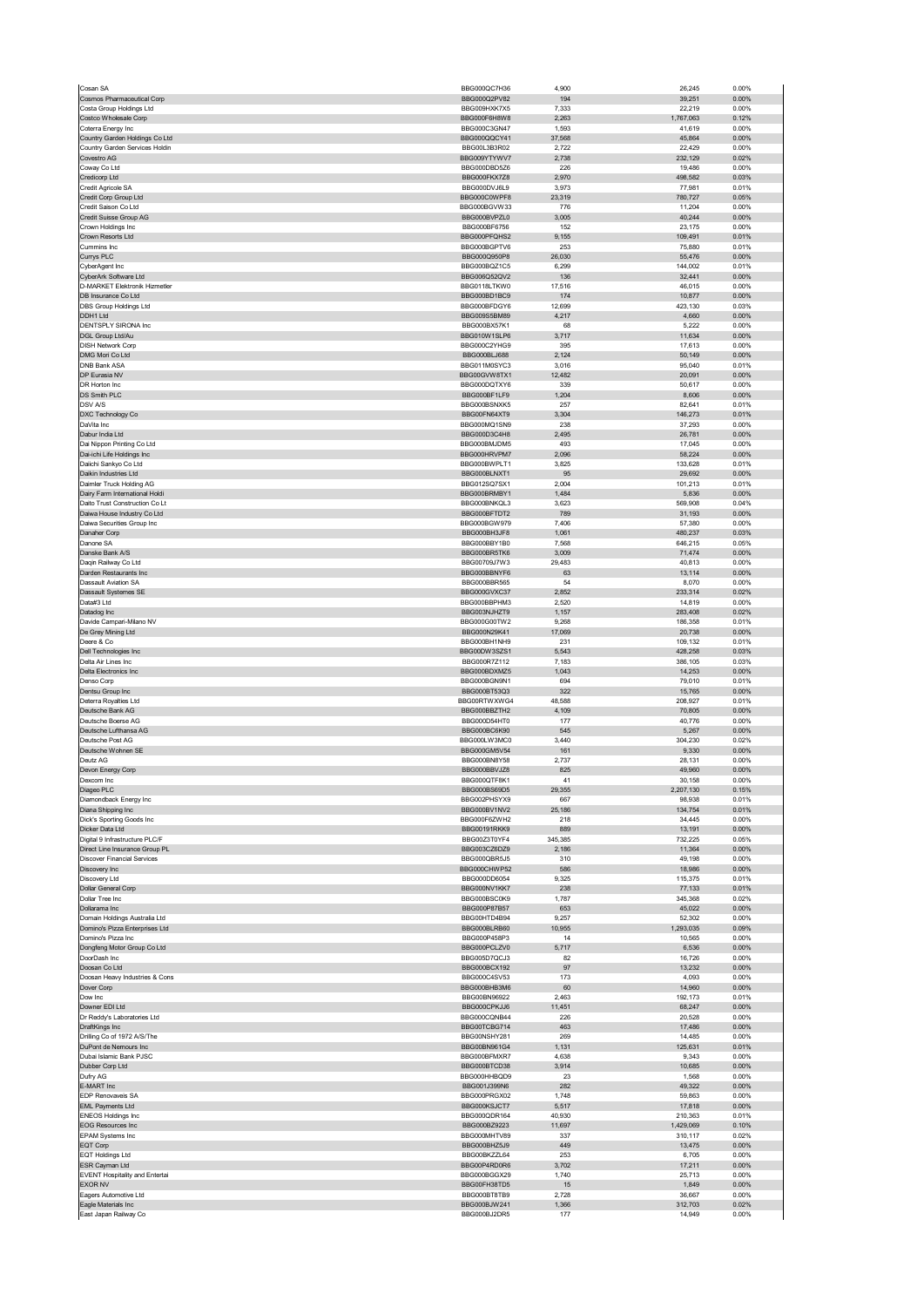| East West Bancorp Inc                                           | BBG000CR20B1                 | 2,790            | 301,942             | 0.02%          |
|-----------------------------------------------------------------|------------------------------|------------------|---------------------|----------------|
| Eastman Chemical Co                                             | BBG000BLW530                 | 466              | 77,417              | 0.01%          |
| Eaton Corp PLC                                                  | BBG000BJ3PD2                 | 539              | 128,158             | 0.01%          |
| Ebara Corp                                                      | BBG000BLN558                 | 3,454            | 263,632             | 0.02%          |
| Eclat Textile Co Ltd                                            | BBG000HCLBQ8                 | 1,225            | 38,429              | 0.00%          |
| Eclipx Group Ltd<br>Ecofin US Renewables Infrastru              | BBG008DWVPJ7<br>BBG00Y4YFL21 | 4,868<br>137,445 | 10,759<br>187,155   | 0.00%<br>0.01% |
| Ecolab Inc                                                      | BBG000BHKYH4                 | 4,551            | 1,468,355           | 0.10%          |
| Ecopetrol SA                                                    | BBG000QCHTL9                 | 11,679           | 10,617              | 0.00%          |
| Edwards Lifesciences Corp                                       | BBG000BRXP69                 | 2,110            | 375,957             | 0.03%          |
| Eicher Motors Ltd                                               | BBG000CQTR98                 | 776              | 37,209              | 0.00%          |
| Eiffage SA                                                      | BBG000BC1SB5                 | 107              | 15,157              | 0.00%          |
| Eisai Co Ltd                                                    | BBG000BG6F83                 | 662              | 51,614              | 0.00%          |
| El Puerto de Liverpool SAB de                                   | BBG000BQXXV6                 | 1,735            | 10,347              | 0.00%          |
| Elanco Animal Health Inc                                        | BBG00LJYS1P8                 | 8,413            | 328,382             | 0.02%          |
| Elastic NV                                                      | BBG00LWZDYB9                 | 1,375            | 232,774             | 0.02%          |
| Elders Ltd                                                      | BBG000BKCVW5                 | 4,673            | 57,295              | 0.00%          |
| Electric Power Development Co<br>Electro Optic Systems Holdings | BBG000P26QQ5<br>BBG000DYTNY1 | 558<br>1,612     | 10,179<br>3,771     | 0.00%<br>0.00% |
| Electrolux AB                                                   | BBG000BC1188                 | 1,241            | 41,390              | 0.00%          |
| Electronic Arts Inc                                             | BBG000BP0KQ8                 | 2,066            | 374,825             | 0.03%          |
| Eli Lilly & Co                                                  | BBG000BNBDC2                 | 1,433            | 544,444             | 0.04%          |
| <b>Emaar Properties PJSC</b>                                    | BBG000BV4SB0                 | 11,229           | 20,561              | 0.00%          |
| Embracer Group AB                                               | BBG00F7Z9CB3                 | 3,684            | 54,007              | 0.00%          |
| Emeco Holdings Ltd                                              | BBG000BVHXT6                 | 5,332            | 4,693               | 0.00%          |
| Emerson Electric Co                                             | BBG000BHX7N2                 | 778              | 99,526              | 0.01%          |
| Emirates NBD Bank PJSC                                          | BBG000TGY889                 | 9,741            | 49,427              | 0.00%          |
| Empire Co Ltd                                                   | BBG000BYMXV1                 | 962              | 40,363              | 0.00%          |
| Empresas CMPC SA                                                | BBG000BF50K5                 | 2,581            | 5,949               | 0.00%          |
| Empresas COPEC SA<br>Endeavour Group Ltd/Australia              | BBG000BF4Z74<br>BBG006YQKTG8 | 1,422<br>28,214  | 15,118<br>190,165   | 0.00%<br>0.01% |
| Enero Group Ltd                                                 | BBG000NPXV94                 | 1,066            | 4,263               | 0.00%          |
| Eni SpA                                                         | BBG000FVRV79                 | 25,926           | 495,539             | 0.03%          |
| Enphase Energy Inc                                              | BBG001R3MNY9                 | 882              | 221,916             | 0.02%          |
| Epiroc AB                                                       | BBG00JWT5W30                 | 5,482            | 190,892             | 0.01%          |
| Equifax Inc                                                     | BBG000BHPL78                 | 95               | 38,371              | 0.00%          |
| <b>Equinor ASA</b>                                              | BBG000NSV6T3                 | 10,833           | 398,576             | 0.03%          |
| Equitable Holdings Inc                                          | BBG00J7CBVW8                 | 613              | 27,625              | 0.00%          |
| Eregli Demir ve Celik Fabrikal                                  | BBG000BVCBJ0                 | 3,383            | 9,868               | 0.00%          |
| Erste Group Bank AG                                             | BBG000BMV263                 | 1,193            | 77,147              | 0.01%          |
| Esprit Holdings Ltd                                             | BBG000BLPR85                 | 179,731          | 22,513              | 0.00%          |
| EssilorLuxottica SA                                             | BBG000BC16D1                 | 4,259            | 1,247,363           | 0.09%          |
| <b>Essity AB</b>                                                | BBG00GV10DH0                 | 4,174            | 187,319             | 0.01%          |
| Estee Lauder Cos Inc/The                                        | BBG000FKJRC5<br>BBG000N7MXL8 | 820              | 417,483             | 0.03%<br>0.00% |
| Etsy Inc<br>Eurazeo SE                                          | BBG000BC18W6                 | 95<br>38         | 28,693<br>4,562     | 0.00%          |
| Eurofins Scientific SE                                          | BBG000BH7B07                 | 327              | 55,570              | $0.00\%$       |
| Euronext NV                                                     | BBG006KCQPV9                 | 5,752            | 821,023             | 0.06%          |
| Everest Re Group Ltd                                            | BBG000C1XVK6                 | 2,493            | 939,299             | 0.07%          |
| Evergreen Marine Corp Taiwan L                                  | BBG000BDC3S8                 | 7,214            | 51,107              | 0.00%          |
| <b>Evolution AB</b>                                             | BBG0088M4LQ6                 | 201              | 39,363              | $0.00\%$       |
| Evolution Mining Ltd                                            | BBG000NF2249                 | 29,145           | 118,329             | 0.01%          |
| Evonik Industries AG                                            | BBG000DD3GQ9                 | 544              | 24,227              | $0.00\%$       |
| Evraz PLC                                                       | BBG0027J63T2                 | 6,805            | 76,266              | 0.01%          |
| Expedia Group Inc                                               | BBG000QY3XZ2                 | 14               | 3,417               | 0.00%          |
| Experian PLC                                                    | BBG000FBCMD2                 | 875              | 59,192              | 0.00%          |
| Exponent Inc<br>Exxon Mobil Corp                                | BBG000F31Z34<br>BBG000GZQ728 | 1,797<br>4,445   | 288,510<br>374,082  | 0.02%<br>0.03% |
| F5 Inc                                                          | BBG000CXYSZ6                 | 14               | 4,581               | 0.00%          |
| <b>FANUC Corp</b>                                               | BBG000BM3TW6                 | 1,393            | 405,774             | 0.03%          |
| FMC Corp                                                        | BBG000BJP882                 | 292              | 44,150              | 0.00%          |
| FTI Consulting Inc                                              | BBG000K88H58                 | 3,298            | 695,922             | 0.05%          |
| FUJIFILM Holdings Corp                                          | BBG000BTG7G3                 | 435              | 44,315              | 0.00%          |
| Fairfax Financial Holdings Ltd                                  | BBG000BYQVJ5                 | 150              | 101,357             | 0.01%          |
| Fairfax India Holdings Corp                                     | BBG007MSNQV1                 | 4,100            | 71,107              | 0.00%          |
| Falabella SA                                                    | BBG000HJFWF6                 | 2,882            | 12,928              | 0.00%          |
| Far East Horizon Ltd                                            | BBG001KKX325                 | 9,256            | 11,300              | 0.00%          |
| Far Eastern New Century Corp                                    | BBG000BCTZT0                 | 7,233            | 10,536              | 0.00%          |
| Fast Retailing Co Ltd<br>Fastenal Co                            | BBG000CLY9H4<br>BBG000BJ8YN7 | 14               | 10,618<br>341,549   | 0.00%<br>0.02% |
|                                                                 | BBG000BC12V0                 | 3,876            | 19,424              | 0.00%          |
| FedEx Corp                                                      | BBG000BJF1Z8                 | 304              | 108,127             | 0.01%          |
| Feng TAY Enterprise Co Ltd                                      | BBG000BJBVS4                 | 2,777            | 31,957              | 0.00%          |
| Ferguson PLC                                                    | BBG00NZJ0JG0                 | 2,896            | 706,994             | 0.05%          |
| Ferrari NV                                                      | BBG00BS9K4L1                 | 144              | 51,293              | 0.00%          |
| Ferroglobe PLC                                                  | BBG00B6BGD99                 | 19,125           | 163,353             | 0.01%          |
| Fidelity National Financial In                                  | BBG006N7S6K9                 | 373              | 26,748              | 0.00%          |
| Fidelity National Information                                   | BBG000BK2F42                 | 2,128            | 319,496             | 0.02%          |
| Fifth Third Bancorp                                             | BBG000BJL3N0                 | 665              | 39,821              | 0.00%          |
| FinecoBank Banca Fineco SpA                                     | BBG006C09JD7<br>BBG00PX8CSR6 | 8,372            | 202,108             | 0.01%<br>0.00% |
| Fineos Corp Ltd<br>Firefinch Ltd                                |                              |                  | 10,485              |                |
| First Abu Dhabi Bank PJSC                                       |                              | 2,274            |                     |                |
|                                                                 | BBG000Q3DTC3<br>BBG000DHGTK4 | 15,772           | 13,643              | 0.00%          |
| First American Financial Corp                                   | BBG000V78V75                 | 17,709<br>123    | 124,937<br>13,182   | 0.01%<br>0.00% |
| First Financial Bankshares Inc                                  | BBG000BL8476                 | 4,248            | 297,061             | 0.02%          |
| First Financial Holding Co Ltd                                  | BBG000LY7BY2                 | 8,262            | 10,062              | 0.00%          |
| First Quantum Minerals Ltd                                      | BBG000BX7818                 | 13,005           | 428,658             | 0.03%          |
| FirstCash Holdings Inc                                          | BBG0145KL747                 | 974              | 100,255             | 0.01%          |
| FirstRand Ltd                                                   | BBG000BNTS67                 | 26,099           | 136,750             | 0.01%          |
| Fisher & Paykel Healthcare Cor                                  | BBG000CLWTV6                 | 63,055           | 1,925,068           | 0.13%          |
| Flat Glass Group Co Ltd                                         | BBG00BGJYS07                 | 47,245           | 330,064             | 0.02%          |
| FleetCor Technologies Inc<br>Fletcher Building Ltd              | BBG000GPXKX9<br>BBG000GVQGL6 | 27<br>35,605     | 8,381<br>241,400    | 0.00%<br>0.02% |
| <b>Flex Ltd</b>                                                 | BBG000BP5YT0                 | 417              | 10,525              | 0.00%          |
| Flight Centre Travel Group Ltd                                  | BBG000BCSM38                 | 2,326            | 40,978              | 0.00%          |
| Flutter Entertainment PLC                                       | BBG000DWL6M3                 | 7,821            | 1,700,418           | 0.12%          |
| Fomento Economico Mexicano SAB                                  | BBG000BD33X2                 | 6,697            | 80,872              | 0.01%          |
| Fomento de Construcciones y Co                                  | BBG000BBZ3Z9                 | 3,187            | 55,232              | 0.00%          |
| Foot Locker Inc                                                 | BBG000BX8DC4                 | 190              | 11,419              | 0.00%          |
| Ford Motor Co                                                   | BBG000BQPC32                 | 13,606           | 388,684             | 0.03%          |
| Formosa Chemicals & Fibre Corp                                  | BBG000BCW4G9                 | 11,906           | 47,826              | 0.00%          |
| Formosa Petrochemical Corp                                      | BBG000D0FJX0                 | 2,407            | 11,475              | 0.00%          |
| Formosa Plastics Corp<br>Fortescue Metals Group Ltd             | BBG000BCW5G6<br>BBG000J47TP2 | 3,648<br>90,990  | 18,862<br>1,747,925 | 0.00%<br>0.12% |
| Fortive Corp                                                    | BBG00BLVZ228                 | 3,256            | 341,646             | 0.02%          |
| Fortune Brands Home & Security                                  | BBG001B4BV87                 | 82               | 12,008              | 0.00%          |
| Fox Corp                                                        | BBG00JHNJW99                 | 520              | 26,390              | 0.00%          |
| Foxtons Group PLC                                               | BBG00563QG83                 | 188,920          | 139,019             | 0.01%          |
| Franco-Nevada Corp                                              | BBG000RD3CL8                 | 435              | 82,839              | 0.01%          |
| Franklin Resources Inc                                          | BBG000BD0TF8                 | 877              | 40,404              | 0.00%          |
| Frasers Group PLC                                               | BBG000DPM932                 | 3,310            | 47,537              | 0.00%          |
| Freeport-McMoRan Inc                                            | BBG000BJDB15                 | 10,735           | 616,173             | 0.04%          |
| Fresenius Medical Care AG & Co<br>Fresenius SE & Co KGaA        | BBG000DHXQT2<br>BBG000BS3BJ7 | 4,456<br>818     | 398,238<br>45,289   | 0.03%<br>0.00% |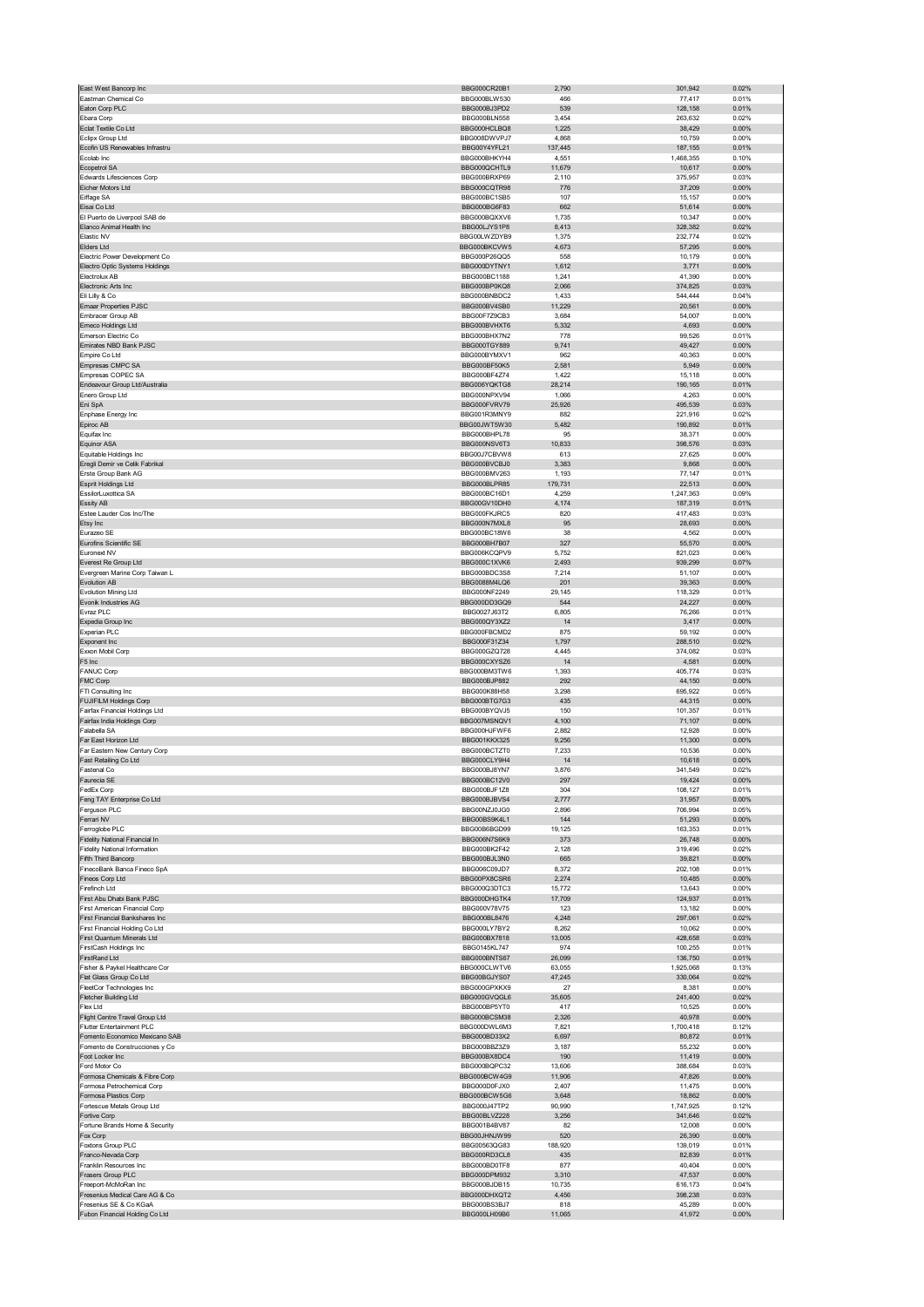| G5 Entertainment AB<br><b>GDS Holdings Ltd</b>           | BBG000BGJWM6                 | 156              | 36,696              | 0.00%             |
|----------------------------------------------------------|------------------------------|------------------|---------------------|-------------------|
|                                                          | BBG000BMQJ99                 | 820              | 49,445              | 0.00%             |
|                                                          | BBG00DYK7TL5                 | 259              | 16,775              | 0.00%             |
| <b>GEA Group AG</b>                                      | BBG000BSV6W2                 | 2,912            | 219,074             | 0.02%             |
| GF Securities Co Ltd                                     | BBG007WL04J3<br>BBG000BD0YH5 | 10,917           | 28,619              | 0.00%             |
| GMO Payment Gateway Inc<br>GN Store Nord AS              | BBG000BVGZ03                 | 1,592<br>747     | 272,936<br>64,603   | 0.02%<br>0.00%    |
| GQG Partners Inc                                         | BBG0131F7BW0                 | 363,921          | 640,502             | 0.04%             |
| <b>GS Holdings Corp</b>                                  | BBG000P3K9R4                 | 358              | 16,202              | 0.00%             |
| <b>GUD Holdings Ltd</b>                                  | BBG000BRSJ32                 | 1,861            | 21,157              | 0.00%             |
| GWA Group Ltd                                            | BBG000BHBZY2                 | 4,393            | 12,081              | 0.00%             |
| <b>GXO Logistics Inc</b>                                 | BBG00YDGX945                 | 12,329           | 1,540,238           | 0.11%             |
| Galaxy Entertainment Group Ltd                           | BBG000BG5LL6                 | 11,842           | 84,403              | 0.01%             |
| Galp Energia SGPS SA                                     | BBG000F7KWG7                 | 1,170            | 15,593              | 0.00%             |
| Gap Inc/The                                              | BBG000BKLH74                 | 639              | 15,501              | 0.00%             |
| Garmin Ltd<br>Gartner Inc                                | BBG000C4LN67<br>BBG000BB65D0 | 1,097<br>564     | 205,378<br>259,506  | 0.01%<br>0.02%    |
| Gazprom PJSC                                             | BBG000KGYRF8                 | 23,078           | 293,294             | 0.02%             |
| Geberit AG                                               | BBG000FHLJD6                 | 80               | 89,575              | 0.01%             |
| Geely Automobile Holdings Ltd                            | BBG000BZ3PX4                 | 2,463            | 9,255               | 0.00%             |
| Gem Diamonds I td                                        | BBG000QWK819                 | 31,325           | 27,661              | 0.00%             |
| Generac Holdings Inc                                     | BBG000PQ4W72                 | 54               | 26,354              | 0.00%             |
| General Dynamics Corp                                    | <b>BBG000BK67C7</b>          | 177              | 50,738              | 0.00%             |
| General Electric Co                                      | BBG000BK6MB5                 | 1,709            | 222,037             | 0.02%             |
| General Mills Inc                                        | BBG000BKCFC2                 | 933              | 86,487              | 0.01%             |
| General Motors Co                                        | BBG000NDYB67                 | 3,113            | 251,058             | 0.02%             |
| Genmab A/S<br>Genting Bhd                                | BBG000BKPC99<br>BBG000BF3RW5 | 84<br>3,825      | 46,526<br>5,897     | 0.00%<br>0.00%    |
| Genting Malaysia Bhd                                     | BBG000BDYR29                 | 106,534          | 101,297             | 0.01%             |
| Genuine Parts Co                                         | BBG000BKL348                 | 111              | 21,340              | 0.00%             |
| Genworth Financial Inc                                   | BBG000J5Q6L2                 | 11,500           | 64,063              | 0.00%             |
| Genworth Mortgage Insurance Au                           | BBG006DB5P33                 | 278,231          | 645,496             | 0.05%             |
| George Weston Ltd                                        | BBG000BD1VR9                 | 289              | 46,214              | 0.00%             |
| Georgia Capital PLC                                      | BBG00KTP3406                 | 218              | 2,891               | 0.00%             |
| Gerdau SA                                                | BBG000N89B84                 | 8,219            | 55,327              | 0.00%             |
| Giant Manufacturing Co Ltd<br>Gildan Activewear Inc      | BBG000DYGNB0<br>BBG000BQ5ZN1 | 2,314            | 39,687              | 0.00%             |
| Gilead Sciences Inc                                      | BBG000CKGBP2                 | 517<br>2,155     | 30,205<br>215,206   | 0.00%<br>0.02%    |
| Givaudan SA                                              | BBG000DB0Q75                 | 8                | 59,078              | 0.00%             |
| Gjensidige Forsikring ASA                                | BBG00188QF09                 | 1,496            | 49,918              | 0.00%             |
| GlaxoSmithKline PLC                                      | BBG000CT5GJ1                 | 50,796           | 1,520,312           | 0.11%             |
| Glencore PLC                                             | BBG001MM1KV4                 | 51,481           | 359,598             | 0.03%             |
| Globe Life Inc                                           | BBG000BVD6X4                 | 78               | 10,107              | 0.00%             |
| GoDaddy Inc                                              | BBG006MDLY05                 | 2,909            | 339,526             | 0.02%             |
| Godrej Consumer Products Ltd                             | BBG000H370F0                 | 1,798            | 32,219              | 0.00%             |
| Gold Fields Ltd                                          | BBG000G5S250                 | 8.676            | 130,200             | 0.01%             |
| Gold Road Resources Ltd                                  | BBG000PK8TF9                 | 25,729           | 40,394              | 0.00%             |
| Golden Ocean Group Ltd<br>Goldman Sachs Group Inc/The    | BBG00GX8R037<br>BBG000C6CFJ5 | 2,889<br>1,254   | 35,842<br>659,895   | 0.00%<br>0.05%    |
| Goodyear Tire & Rubber Co/The                            | BBG000BKNX95                 | 818              | 23,985              | 0.00%             |
| Graco Inc                                                | BBG000BK9W84                 | 900              | 99,770              | 0.01%             |
| GrainCorp Ltd                                            | BBG000C0H499                 | 3,661            | 30,240              | 0.00%             |
| Grange Resources Ltd                                     | BBG000D7VNB2                 | 14,690           | 11,091              | 0.00%             |
| Grasim Industries Ltd                                    | BBG000BK6YB9                 | 772              | 23,182              | 0.00%             |
| Great Eastern Holdings Ltd                               | BBG000BFBC59                 | 2,790            | 57,365              | 0.00%             |
| Great Wall Motor Co Ltd<br>Great-West Lifeco Inc         | BBG000CYZ1K8<br>BBG000BZ2Y20 | 2,858<br>1,127   | 13,515<br>46,580    | 0.00%<br>0.00%    |
| Green Cross Corp/South Korea                             | BBG000BGY8Z8                 | 78               | 19,673              | 0.00%             |
| Greencoat Renewables PLC                                 | BBG00GZRZBQ5                 | 106,263          | 186,154             | 0.01%             |
| Greenyard NV                                             | BBG000BXB6B6                 | 741              | 11,586              | 0.00%             |
| Greggs PLC                                               | BBG000BDKLH1                 | 4,464            | 277,487             | 0.02%             |
| Grifols SA                                               | BBG000KXQMX1                 | 1,406            | 37,103              | 0.00%             |
| Groupe Bruxelles Lambert SA                              |                              |                  |                     |                   |
|                                                          | BBG000BSDBX0                 | 79               | 12,121              | 0.00%             |
| Gruma SAB de CV                                          | BBG000LXPLN4                 | 1,075            | 18,973              | 0.00%             |
| Grupo Aval Acciones y Valores                            | BBG001NNHMV0                 | 35,941           | 12,862              | 0.00%             |
| Grupo Bimbo SAB de CV                                    | BBG000BQC7M6                 | 11,784           | 49,872              | 0.00%             |
| Grupo Carso SAB de CV                                    | BBG000BQXSD7                 | 3,234            | 14,389              | 0.00%             |
| Grupo Financiero Banorte SAB d                           | BBG000LXL8D8                 | 2,469            | 22,077              | 0.00%             |
| Grupo Financiero Inbursa SAB d<br>Grupo Mexico SAB de CV | BBG000LXS146<br>BBG000BQCB47 | 10,639<br>24,053 | 17,533<br>144,345   | 0.00%<br>0.01%    |
| Grupo Televisa SAB                                       | BBG000BJDPF9                 | 11.288           | 35 319              | 0.00%             |
| Guangzhou R&F Properties Co Lt                           | BBG000H80SY4                 | 11,706           | 5,989               | 0.00%             |
| Gulf Oil Lubricants India Ltd                            | BBG005YZYRZ8                 | 1,715            | 14,315              | 0.00%             |
| Guotai Junan Securities Co Ltd                           | BBG00GBHRNH6                 | 11,652           | 24,873              | 0.00%             |
| H & M Hennes & Mauritz AB                                | BBG000BM9JH9                 | 2,721            | 73,615              | 0.01%             |
| H&R Block Inc                                            | BBG000BLDV98                 | 1,117            | 36,182              | 0.00%             |
| <b>HAL Trust</b><br><b>HCL Technologies Ltd</b>          | BBG000BGG9X8<br>BBG000C68V87 | 135<br>1,233     | 30,825<br>30,099    | 0.00%<br>$0.00\%$ |
| <b>HDFC Bank Ltd</b>                                     | BBG000NWKS18                 | 16,901           | 1,512,644           | 0.11%             |
| <b>HEICO Corp</b>                                        | BBG000BL16Q7                 | 8,800            | 1,745,695           | 0.12%             |
| HMM Co Ltd                                               | BBG000FQW6G9                 | 601              | 18,700              | 0.00%             |
| HOCHTIEF AG                                              | BBG000BC3V44                 | 103              | 11,473              | $0.00\%$          |
| HP Inc                                                   | BBG000KHWT55                 | 4,136            | 214,278             | 0.01%             |
| <b>HSBC Holdings PLC</b>                                 | BBG000BS1N49                 | 26,279           | 219,642             | 0.02%             |
| HT&E Ltd<br>HUB24 Ltd                                    | BBG000BSXX88<br>BBG000RHK9T9 | 3,372<br>16,790  | 7,081<br>475,169    | 0.00%<br>0.03%    |
| Haci Omer Sabanci Holding AS                             | BBG000HN1YR5                 | 8,046            | 11,025              | 0.00%             |
| Hackett Group Inc/The                                    | BBG000BBLQV7                 | 3,735            | 105,477             | 0.01%             |
| Haidilao International Holding                           | BBG00LWM0XR7                 | 15,381           | 47,759              | 0.00%             |
| Haier Smart Home Co Ltd                                  | BBG00Y6QRDM9                 | 3,920            | 22,788              | 0.00%             |
| Haitong Securities Co Ltd                                | BBG0029103Q8                 | 21,125           | 25,753              | 0.00%             |
| Halliburton Co                                           | BBG000BKTFN2                 | 2,641            | 83,082              | 0.01%             |
| Halma PLC                                                | BBG000BDLT47                 | 1,254            | 74,775              | 0.01%             |
| Hamamatsu Photonics KK<br>Hana Financial Group Inc       | BBG000BKP2Q2<br>BBG000J3FZK6 | 3,471<br>1,226   | 304,270<br>59,669   | 0.02%<br>0.00%    |
| Hanesbrands Inc.                                         | BBG000D2ZTS8                 | 3,479            | 79,999              | 0.01%             |
| Hang Lung Group Ltd                                      | BBG000BDWB08                 | 3,131            | 9,202               | 0.00%             |
| Hang Lung Properties Ltd                                 | BBG000BDTCX4                 | 4,773            | 13,508              | 0.00%             |
| Hang Seng Bank Ltd                                       | BBG000BDWBR9                 | 1,477            | 37,180              | 0.00%             |
| Hankook Tire & Technology Co L                           | BBG002Y0WN38                 | 277              | 12,711              | 0.00%             |
| Hankyu Hanshin Holdings Inc                              | BBG000BH0115                 | 166              | 6,465               | 0.00%             |
| Hanmi Pharm Co Ltd                                       | BBG000QKWS63                 | 96               | 30,645              | 0.00%             |
| Hannover Rueck SE                                        | BBG000MDN4R3                 | 95               | 24,769              | 0.00%             |
| Hansen Technologies Ltd                                  | BBG000BV22G4                 | 2,871<br>246     | 15,359              | $0.00\%$<br>0.00% |
| Harley-Davidson Inc<br>Hartford Financial Services Gr    | BBG000BKZTP3<br>BBG000G0Z878 | 11,718           | 12,730<br>1,112,704 | 0.08%             |
| Harvey Norman Holdings Ltd                               | BBG000BKF0L2                 | 140,838          | 695,738             | 0.05%             |
| Hasbro Inc                                               | BBG000BKVJK4                 | 95               | 13,339              | 0.00%             |
| Havells India Ltd                                        | BBG000D44YN2                 | 2,075            | 53,635              | 0.00%             |
| Hays PLC                                                 | BBG000BKFPY3                 | 289,232          | 787,757             | 0.06%             |
| HeadHunter Group PLC                                     | BBG00KHGQ0H4                 | 1,356            | 95,285              | 0.01%             |
| <b>Healius Ltd</b>                                       | BBG000BBDPW7                 | 26.522           | 140,038             | 0.01%             |
| HeidelbergCement AG<br>Heineken Holding NV               | BBG000BC1HT0<br>BBG000BC36N8 | 385<br>552       | 35,811<br>70,094    | 0.00%<br>0.00%    |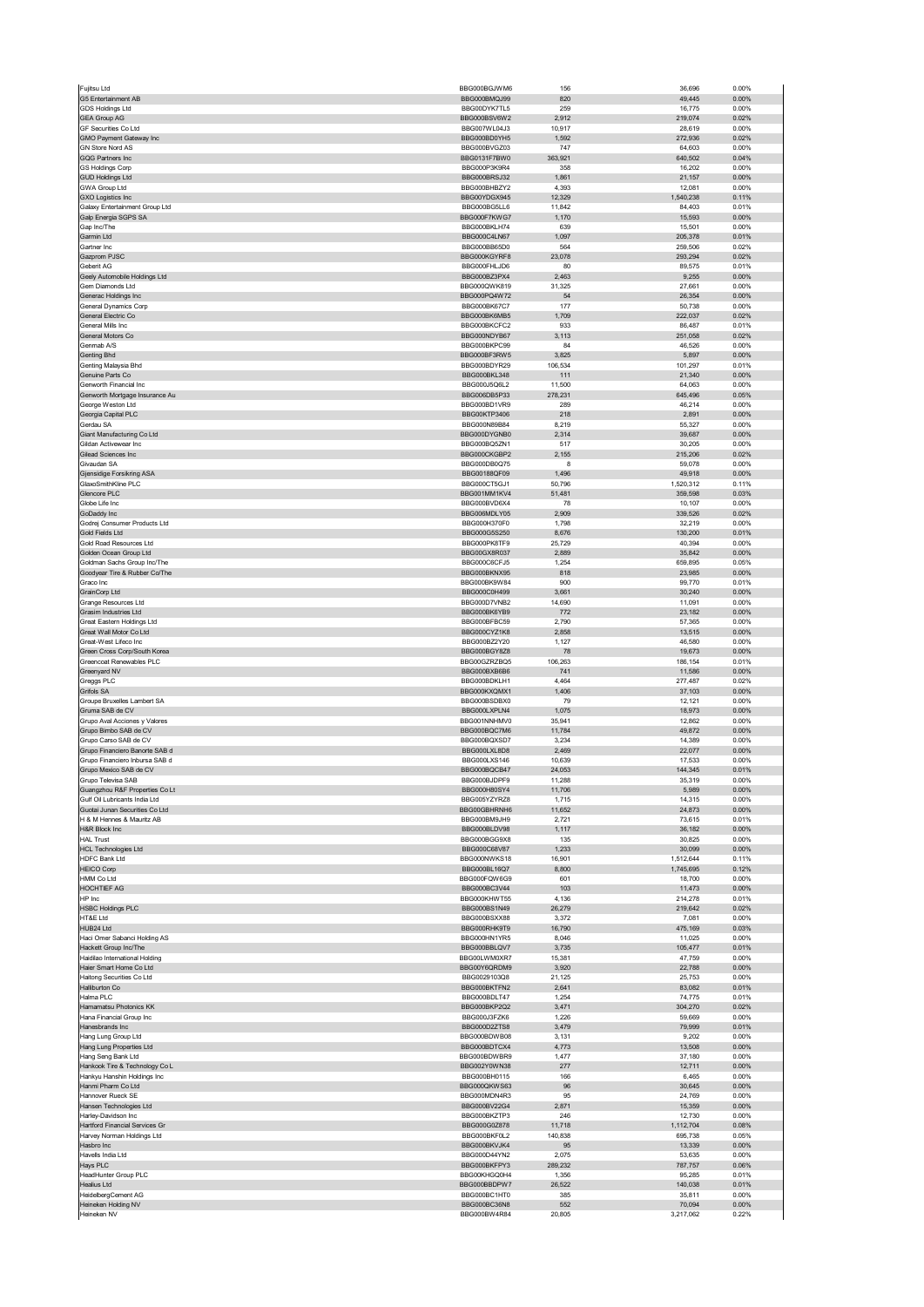|                                                          | BBG000BLNNJ4                        | 40              | 3,894                | 0.00%          |
|----------------------------------------------------------|-------------------------------------|-----------------|----------------------|----------------|
| Hellenic Bank PCL                                        | BBG000GJ6MT4                        | 14,166          | 18,923               | 0.00%          |
| <b>HelloFresh SE</b>                                     | BBG003Q1CF78                        | 696             | 73,494               | 0.01%          |
| Helvetia Holding AG                                      | BBG000GR9XT9                        | 57              | 9,180                | 0.00%          |
| Henderson Land Development Co                            | BBG000BDWF36                        | 15,828          | 92,708               | 0.01%          |
| Hengan International Group Co                            | BBG000CJXNB5                        | 4.152<br>9,699  | 29,407               | 0.00%<br>0.08% |
| Henkel AG & Co KGaA<br>Henry Schein Inc                  | BBG000BC3925<br>BBG000BNMMJ3        | 3,053           | 1,076,106<br>325,614 | 0.02%          |
| Herbalife Nutrition Ltd                                  | BBG000MM5VL9                        | 1,026           | 57,747               | 0.00%          |
| Hermes International                                     | BBG000BDYY97                        | 96              | 229,876              | 0.02%          |
| Hero MotoCorp Ltd                                        | BBG000CSDVY4                        | 403             | 18,355               | 0.00%          |
| Hershey Co/The                                           | BBG000BLHRS2                        | 222             | 59,077               | 0.00%          |
| Hertz Global Holdings Inc                                | BBG011N57109                        | 33              | 1,137                | 0.00%          |
| <b>Hess Corp</b>                                         | BBG000BBD070                        | 898             | 91,474               | 0.01%          |
| Hewlett Packard Enterprise Co                            | BBG0078W3NQ3                        | 4,838           | 104,945              | 0.01%          |
| Hexagon AB                                               | BBG000BF1LW0                        | 7,742           | 168,943              | 0.01%          |
| Hicl Infrastructure PLC                                  | BBG00NR9B1V1                        | 609,001         | 2,003,583            | 0.14%          |
| Hilton Worldwide Holdings Inc                            | BBG0058KMH30                        | 68              | 14,602               | 0.00%          |
| Hindalco Industries Ltd<br>Hindustan Petroleum Corp Ltd  | BBG000CSJQQ8<br>BBG000CSNVZ2        | 5,982<br>3,505  | 52,640<br>18,962     | 0.00%<br>0.00% |
| Hindustan Unilever Ltd                                   | BBG000CSMG04                        | 3,183           | 139,022              | 0.01%          |
| Hino Motors Ltd                                          | BBG000BGPYD5                        | 1,026           | 11,615               | 0.00%          |
| Hipgnosis Songs Fund Ltd/The F                           | BBG00H13L4V8                        | 484,980         | 1,129,361            | 0.08%          |
| Hitachi Construction Machinery                           | BBG000BGGQ06                        | 150             | 5,946                | 0.00%          |
| Hitachi Ltd                                              | BBG000C2QRN8                        | 2,118           | 157,583              | 0.01%          |
| Holcim Ltd                                               | BBG000BWZDP2                        | 1,146           | 80,448               | 0.01%          |
| Home Depot Inc/The                                       | BBG000BKZB36                        | 1,283           | 732,192              | 0.05%          |
| Hon Hai Precision Industry Co                            | BBG000BHCH17                        | 24,857          | 146,875              | 0.01%          |
| Honda Motor Co Ltd                                       | BBG000C27673                        | 3,583           | 138,220              | 0.01%          |
| Honeywell International Inc                              | BBG000H556T9                        | 606             | 173,831              | 0.01%          |
| Hong Kong Exchanges & Clearing                           | BBG000BGW354<br>BBG000BTPCC6        | 21,641<br>2,899 | 1,738,671            | 0.12%<br>0.00% |
| Hong Leong Bank Bhd<br>Hong Leong Financial Group Bhd    | BBG000BF4CF6                        | 4,006           | 17,823<br>22,935     | 0.00%          |
| Hongkong & Shanghai Hotels Ltd                           | BBG000BDWVZ6                        | 84,475          | 102,086              | 0.01%          |
| Hongkong Land Holdings Ltd                               | BBG000BFI FW1                       | 3,743           | 26,772               | 0.00%          |
| Hormel Foods Corp                                        | BBG000BLF8D2                        | 397             | 26,674               | 0.00%          |
| Hosken Consolidated Investment                           | BBG000BFH308                        | 21,880          | 139,538              | 0.01%          |
| Hotai Motor Co Ltd                                       | BBG000BPMGX5                        | 1,906           | 58,168               | 0.00%          |
| Housing Development Finance Co                           | BBG000CSRXZ4                        | 70,209          | 3,359,952            | 0.23%          |
| Howden Joinery Group PLC                                 | BBG000BRYT97                        | 16,066          | 269,729              | 0.02%          |
| Howmet Aerospace Inc                                     | BBG00DYNJGH9                        | 299             | 13,110               | 0.00%          |
| Hoya Corp                                                | BBG000BGSH67                        | 8,184           | 1,672,510            | 0.12%          |
| Huatai Securities Co Ltd                                 | BBG008QGHMG4                        | 7,405           | 16,956               | 0.00%          |
| Huaxia Bank Co Ltd<br>HubSpot Inc                        | BBG00709HB38<br>BBG000N7MZ06        | 4,342<br>259    | 5,259<br>234,446     | 0.00%<br>0.02% |
| Hubbell Inc                                              | BBG000BLK267                        | 1,787           | 511,871              | 0.04%          |
| Hufvudstaden AB                                          | BBG000BDSFG7                        | 4,878           | 100,184              | 0.01%          |
| Humana Inc                                               | BBG000BLKK03                        | 612             | 390,155              | 0.03%          |
| Hummingbird Resources PLC                                | BBG0019W9XB3                        | 20,212          | 5,460                | 0.00%          |
| Hunan Valin Steel Co Ltd                                 | BBG00F136Q77                        | 10,549          | 11,660               | 0.00%          |
| Huntington Bancshares Inc/OH                             | BBG000BKWSR6                        | 2,031           | 43,070               | 0.00%          |
| Huntington Ingalls Industries                            | BBG001KJ2HM9                        | 27              | 6,992                | 0.00%          |
| Huntsman Corp                                            | <b>BBG000NS26Q8</b>                 | 259             | 12,407               | 0.00%          |
| Hyundai Mobis Co Ltd                                     | BBG000BK3C57                        | 163             | 48,098               | 0.00%          |
| Hyundai Motor Co                                         | BBG000BCVDK5                        | 666             | 129,747              | 0.01%          |
| Hyundai Steel Co<br><b>ICICI Bank Ltd</b>                | BBG000BCVFZ4<br>BBG000BBL437        | 601<br>8,212    | 28,502<br>112,465    | 0.00%<br>0.01% |
| ICL Group Ltd                                            | BBG000BJCNC8                        | 1,230           | 16,310               | 0.00%          |
| <b>ICON PLC</b>                                          | BBG000CTSZQ6                        | 4,438           | 1,890,310            | 0.13%          |
| <b>IDEXX Laboratories Inc</b>                            | BBG000BLRT07                        | 660             | 598,056              | 0.04%          |
|                                                          |                                     |                 |                      | 0.00%          |
| IGM Financial Inc                                        | BBG000BZ6FG2                        | 642             |                      |                |
| <b>IGO Ltd</b>                                           | BBG000BB1BP9                        | 186,278         | 31,895<br>2,136,612  | 0.15%          |
| IHI Corp                                                 | BBG000BM7CD0                        | 384             | 10,630               | 0.00%          |
| ING Groep NV                                             | BBG000BW4SZ2                        | 6,725           | 128,773              | 0.01%          |
| IPH Ltd                                                  | BBG007913KZ6                        | 3,547           | 31,146               | 0.00%          |
| <b>IQVIA Holdings Inc</b>                                | BBG00333FYS2                        | 1,009           | 391,377              | 0.03%          |
| <b>IRESS Ltd</b>                                         | BBG000DP09M5                        | 22,888          | 286,105              | 0.02%          |
| <b>ITOCHU Corp</b>                                       | BBG000B9WJ55                        | 1,286           | 54,056               | 0.00%          |
| <b>ITV PLC</b>                                           | BBG000DW76R4                        | 107,989         | 222,402              | 0.02%          |
| Idemitsu Kosan Co Ltd                                    | BBG000BD7F98                        | 2,924           | 102,556              | 0.01%          |
| lida Group Holdings Co Ltd                               | BBG005CJZ9F9                        | 1.225<br>257    | 39.156               | 0.00%          |
| Illinois Tool Works Inc<br>Illumina Inc                  | BBG000BMBL90<br>BBG000DSMS70        | 670             | 87,282<br>350,398    | 0.01%<br>0.02% |
| Iluka Resources Ltd                                      | BBG000C13PJ4                        | 11,111          | 112,218              | 0.01%          |
| Imdex Ltd                                                | BBG000BQ5WY6                        | 16,806          | 49,577               | 0.00%          |
| Impala Platinum Holdings Ltd                             | BBG000BTZK82                        | 3,593           | 69,677               | 0.00%          |
| Imugene Ltd                                              | BBG000BZ3T48                        | 79,832          | 31,933               | $0.00\%$       |
| Incitec Pivot Ltd                                        | BBG000PTL148                        | 726,914         | 2,355,200            | 0.16%          |
| Indian Railway Catering & Tour                           | BBG001HSFFN2                        | 1,586           | 24,404               | 0.00%          |
| Industria de Diseno Textil SA                            | BBG000C1W6R5                        | 5,637           | 251,570              | 0.02%          |
| Industrial & Commercial Bank o<br>Industrial Bank Co Ltd | BBG000Q16VR4<br>BBG00709J995        | 114,203         | 88,649               | 0.01%<br>0.00% |
| Industrial Bank of Korea                                 | BBG000C40K84                        | 4,533<br>385    | 18,667<br>4,586      | 0.00%          |
| Industrias Penoles SAB de CV                             | BBG000LXSL15                        | 1,021           | 16,162               | 0.00%          |
| Infineon Technologies AG                                 | BBG000C8L0S4                        | 649             | 41,359               | 0.00%          |
| Info Edge India Ltd                                      | BBG000HS7804                        | 1,378           | 142,223              | 0.01%          |
| Infomedia Ltd                                            | BBG000BZDK82                        | 9,942           | 15,211               | 0.00%          |
| Informa PLC                                              | BBG000BLHQP7                        | 43,442          | 418,079              | 0.03%          |
| Infosys Ltd                                              | BBG000BSGQL7                        | 3,686<br>2,998  | 128,623              | 0.01%          |
| Ingevity Corp<br>Inghams Group Ltd                       | BBG009LM28K6<br>BBG00DZTFM86        | 5,706           | 295,639<br>19,971    | 0.02%<br>0.00% |
| Inmobiliaria del Sur SA                                  | BBG000BH18T9                        | 906             | 10,912               | 0.00%          |
| <b>Innolux Corp</b>                                      | BBG000QY03R0                        | 11,842          | 11,539               | 0.00%          |
| Innovent Biologics Inc                                   | BBG00M8832B5                        | 2,178           | 18,539               | 0.00%          |
| Inpex Corp                                               | BBG000DJ3642                        | 21,396          | 256,072              | 0.02%          |
| Insignia Financial Ltd                                   | BBG000P5Q6C5                        | 475,054         | 1,719,695            | 0.12%          |
| Insurance Australia Group Ltd                            | BBG000PBLS20                        | 871,174         | 3,711,203            | 0.26%          |
| Intact Financial Corp                                    | BBG000QDQ4F9                        | 99              | 17,644               | 0.00%          |
| Integral Diagnostics Ltd                                 | BBG00B2FQPN0                        | 2,820           | 13,931               | 0.00%          |
| Intel Corp                                               | BBG000C0G1D1<br>BBG000H3G1B2        | 6,798           | 481,521              | 0.03%<br>0.00% |
| InterGlobe Aviation Ltd<br>Intercontinental Exchange Inc | BBG000C1FB75                        | 1,027<br>8,603  | 38,349               | 0.11%          |
| International Business Machine                           | BBG000BLNNH6                        | 1,397           | 1,618,413<br>256,893 | 0.02%          |
| International Consolidated Air                           | BBG000C04GS5                        | 20,229          | 53,693               | 0.00%          |
| International Flavors & Fragra                           | BBG000BLSL58                        | 307             | 63,629               | $0.00\%$       |
| International Game Technology                            | BBG0081VHTP3                        | 177             | 7,036                | 0.00%          |
| International Paper Co                                   | BBG000BM5SR2                        | 1,130           | 73,038               | 0.01%          |
| International Public Partnersh                           | BBG000Q4KTS6                        | 910,465         | 2,883,440            | 0.20%          |
| Interpublic Group of Cos Inc/T                           | BBG000C90DH9                        | 208             | 10,720               | 0.00%          |
| Intesa Sanpaolo SpA                                      | BBG000BNSF93                        | 80,385          | 285,916              | 0.02%          |
| Intuit Inc<br>Intuitive Surgical Inc                     | BBG000BH5DV1<br>BBG000BJPDZ1        | 50<br>1,659     | 44,195<br>820,082    | 0.00%<br>0.06% |
| Invesco Ltd                                              | BBG000BY2Y78                        | 640             | 20,273               | 0.00%          |
| <b>Investor AB</b><br>InvoCare Ltd                       | <b>BBG000BG97S6</b><br>BBG000C63188 | 4,199<br>2,225  | 145,295<br>26,168    | 0.01%<br>0.00% |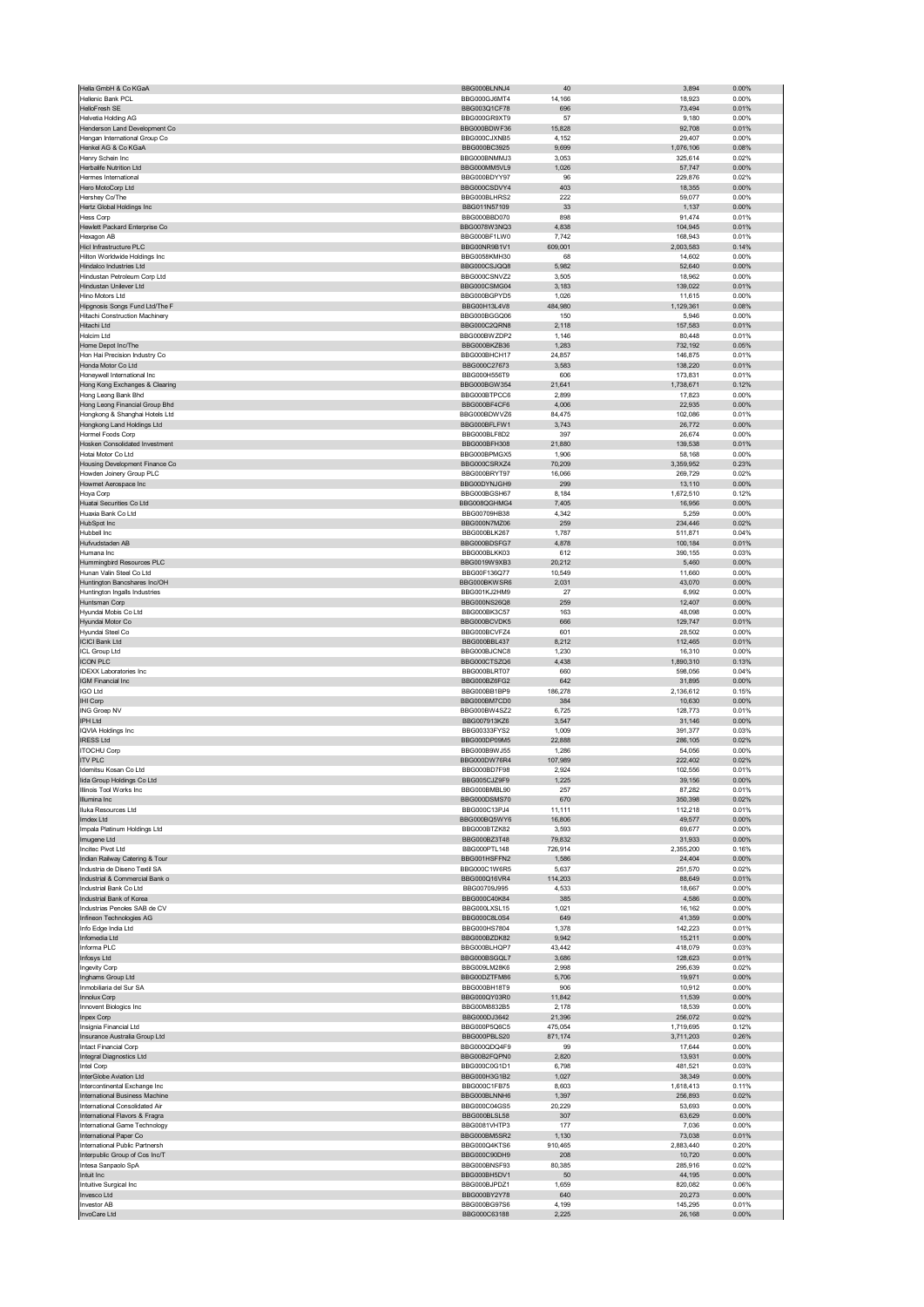|                                                            | BBG000JH6683                 | 5,107            | 213,759             | 0.01%          |
|------------------------------------------------------------|------------------------------|------------------|---------------------|----------------|
| Isetan Mitsukoshi Holdings Ltd                             | BBG000MF3SX0                 | 476              | 4,837               | 0.00%          |
| <b>Isracard Ltd</b>                                        | BBG00NW1JGV1                 | $\Omega$         | 0                   | 0.00%          |
| <b>Israel Discount Bank Ltd</b><br><b>Isuzu Motors Ltd</b> | BBG000HVQG80<br>BBG000BM8G22 | 4,514<br>1,443   | 41,768<br>24,661    | 0.00%<br>0.00% |
| Itau Unibanco Holding SA                                   | BBG000BF0HQ7                 | 25,042           | 129,551             | 0.01%          |
| Itausa SA                                                  | BBG000BY9ZS5                 | 41,654           | 91,851              | 0.01%          |
| Ito En Ltd                                                 | BBG000BSVM57                 | 177              | 12,766              | 0.00%          |
| Ivanhoe Mines Ltd                                          | BBG003CSCHG0                 | 3,505            | 39,392              | 0.00%          |
| J D Wetherspoon PLC                                        | BBG000BT7S04                 | 13,009           | 232,897             | 0.02%          |
| J M Smucker Co/The                                         | BBG000BT1715                 | 191              | 35,599              | 0.00%          |
| J Sainsbury PLC                                            | BBG000BF0KW3                 | 3,192            | 16,402              | 0.00%          |
| JB Hi-Fi Ltd<br><b>JBS SA</b>                              | BBG000BQWJY5<br>BBG000N6Q0M7 | 13,792<br>17,146 | 666,407<br>160,681  | 0.05%<br>0.01% |
| JD.com Inc                                                 | BBG005YHY0Q7                 | 11,594           | 583,972             | 0.04%          |
| JFE Holdings Inc                                           | BBG000BQWB27                 | 1,293            | 22,658              | 0.00%          |
| JLEN Environmental Assets Grou                             | BBG005ZHDC56                 | 439,096          | 858,910             | 0.06%          |
| JPMorgan Chase & Co                                        | BBG000DMBXR2                 | 11,450           | 2,493,785           | 0.17%          |
| JSW Steel Ltd                                              | BBG000C1ZGP2                 | 3,761            | 45,649              | 0.00%          |
| JTEKT Corp                                                 | BBG000BLSMV7                 | 851              | 10,217              | 0.00%          |
| Jabil Inc                                                  | BBG000BJNGN9                 | 131              | 12,644              | 0.00%          |
| Jackson Financial Inc.                                     | BBG00922Y5Z6                 | 50               | 2,874               | 0.00%          |
| Jacobs Engineering Group Inc.                              | BBG000BMFFQ0                 | 68               | 13,033              | 0.00%          |
| James Hardie Industries PLC<br>Janus Henderson Group PLC   | BBG000D01850<br>BBG000BZY4K1 | 61,971<br>972    | 3,426,973<br>56,667 | 0.24%<br>0.00% |
| Japan Airlines Co Ltd                                      | BBG0038LG5T8                 | 2,084            | 54,658              | 0.00%          |
| Japan Petroleum Exploration Co                             | BBG000CTVC65                 | 980              | 29,335              | 0.00%          |
| Japan Post Holdings Co Ltd                                 | BBG000HS7047                 | 9,515            | 101,916             | 0.01%          |
| Japan Post Insurance Co Ltd                                | BBG000C15837                 | 531              | 11,730              | 0.00%          |
| Jardine Cycle & Carriage Ltd                               | BBG000BDGG14                 | 2,791            | 58,648              | 0.00%          |
| Jardine Matheson Holdings Ltd                              | BBG000BKGRX9                 | 6,590            | 498,648             | 0.03%          |
| Jefferies Financial Group Inc                              | BBG000BNHSP9                 | 4,386            | 234,052             | 0.02%          |
| Jeronimo Martins SGPS SA                                   | BBG000BHWX29                 | 518              | 16,283              | 0.00%          |
| John Keells Holdings PLC                                   | BBG000FNYMJ6                 | 47,746           | 48,576              | 0.00%          |
| John Wood Group PLC                                        | BBG000BCGVQ6<br>BBG00HVW0FB1 | 4,896            | 17,429              | 0.00%          |
| Johns Lyng Group Ltd<br>Johnson & Johnson                  | BBG000BMHYD1                 | 5,463<br>2,217   | 49,875<br>521,664   | 0.00%<br>0.04% |
| Johnson Controls International                             | BBG000BVWLJ6                 | 1,389            | 155,302             | 0.01%          |
| Johnson Electric Holdings Ltd                              | BBG000BDXKS7                 | 13,697           | 39,918              | 0.00%          |
| Johnson Matthey PLC                                        | BBG000BDNS10                 | 169              | 6,423               | 0.00%          |
| Jollibee Foods Corp                                        | BBG000BKTFZ9                 | 5,329            | 31,104              | 0.00%          |
| Jones Lang LaSalle Inc                                     | BBG000C2L2L0                 | 14               | 5,043               | 0.00%          |
| Jubilant Foodworks Ltd                                     | BBG000PPXMG4                 | 355              | 23,597              | 0.00%          |
| Julius Baer Group Ltd                                      | BBG000PJ8DQ5                 | 3,570            | 329,733             | 0.02%          |
| Jumbo Interactive Ltd                                      | BBG000BLQB52                 | 1,653            | 31,794              | 0.00%          |
| Juniper Networks Inc                                       | BBG000BY33P5                 | 471              | 23,125              | 0.00%          |
| Jupiter Mines Ltd                                          | BBG000QDWX59                 | 21,362           | 4,913               | 0.00%          |
| KB Financial Group Inc<br><b>KBC Group NV</b>              | BBG000BPHXR1<br>BBG000BMVX65 | 11,219<br>654    | 713,933             | 0.05%<br>0.01% |
| <b>KE Holdings Inc</b>                                     | BBG00W9L9LX1                 | 425              | 77,196<br>11,760    | 0.00%          |
| KGHM Polska Miedz SA                                       | BBG000CJ6JT5                 | 1,041            | 49,524              | 0.00%          |
| <b>KION Group AG</b>                                       | BBG000BX9VY9                 | 69               | 10,476              | 0.00%          |
| KKR & Co Inc                                               | BBG000BCQ6J8                 | 163              | 16,737              | 0.00%          |
| <b>KLA Corp</b>                                            | BBG000BMTFR4                 | 995              | 588,848             | 0.04%          |
| <b>KMD Brands Ltd</b>                                      | BBG000PQGRY0                 | 420,817          | 601,768             | 0.04%          |
| <b>KOC Holding AS</b>                                      | BBG000BVCWT3                 | 21,733           | 63,882              | 0.00%          |
| KR1 PLC                                                    | BBG000Q7Z863                 | 28,301           | 53,514              | 0.00%          |
| Kajima Corp                                                | BBG000BFRXZ3                 | 3,845            | 60,670              | 0.00%          |
| Kakao Corp<br>Kao Corp                                     | BBG000C3SL93<br>BBG000BG5Y92 | 464<br>1,885     | 60,435<br>135,502   | 0.00%<br>0.01% |
| Karoon Energy Ltd                                          | BBG000N80D34                 | 24,661           | 41,430              | 0.00%          |
| Kasikornbank PCL                                           | BBG000BSM796                 | 2,379            | 13,907              | 0.00%          |
| Kawasaki Heavy Industries Ltd                              | BBG000BM72Q8                 | 368              | 9,122               | 0.00%          |
|                                                            |                              |                  | 285,258             | 0.02%          |
| Kazia Therapeutics Ltd                                     | BBG000DDCNH4                 | 227,298          |                     |                |
| Keisei Electric Railway Co Ltd                             | BBG000BN4GC3                 | 27,784           | 1,032,079           | 0.07%          |
| Kellogg Co                                                 | BBG000BMKDM3                 | 543              | 48,098              | 0.00%          |
| Kelsian Group Ltd                                          | BBG001WW8JB9                 | 2,173            | 16,035              | 0.00%          |
| Keppel Corp Ltd                                            | BBG000BFDJJ7                 | 1,266            | 6,612               | 0.00%          |
| Kering SA                                                  | BBG000BCB150                 | 34               | 37,626              | 0.00%          |
| Kerry Group PLC                                            | BBG000BHKB48                 | 1,688            | 296,743             | 0.02%          |
| <b>Kerry Properties Ltd</b>                                | BBG000H62G63                 | 16.552<br>953    | 59.277<br>48,306    | 0.00%<br>0.00% |
| Keurig Dr Pepper Inc<br>KeyCorp                            | BBG000TJM7F0<br>BBG000BMQPL1 | 1,063            | 33,803              | 0.00%          |
| Keyence Corp                                               | BBG000BQF869                 | 395              | 340,756             | 0.02%          |
| Keysight Technologies Inc                                  | BBG0059FN811                 | 4,932            | 1,400,910           | 0.10%          |
| Kia Corp                                                   | BBG000BCL1T3                 | 4,284            | 407,426             | 0.03%          |
| Kikkoman Corp                                              | BBG000BJ89N2                 | 544              | 62,886              | 0.00%          |
| Kimberly-Clark Corp                                        | BBG000BMW2Z0                 | 532              | 104,541             | 0.01%          |
| Kina Securities Ltd                                        | BBG009HXGTS8<br>BBG000BKH1W6 | 3,226            | 2,758               | 0.00%          |
| Kingfisher PLC<br>Kinnevik AB                              |                              | 3,645<br>788     | 22,975              | 0.00%<br>0.00% |
| Kinross Gold Corp                                          | BBG000BP73C4<br>BBG000BK4N16 | 68,669           | 38,622<br>548,827   | 0.04%          |
| Kirin Holdings Co Ltd                                      | BBG000BFW551                 | 3,767            | 83,098              | 0.01%          |
| Knorr-Bremse AG                                            | BBG000FMSMX9                 | 66               | 8,955               | $0.00\%$       |
| Kobayashi Pharmaceutical Co Lt                             | BBG000BSYLZ3                 | 245              | 26,455              | 0.00%          |
| Kobe Bussan Co Ltd                                         | BBG000BX7GB9                 | 18,188           | 967,792             | 0.07%          |
| Kobe Steel Ltd                                             | BBG000BGBGH5                 | 1,369            | 9,432               | 0.00%          |
| Kogan.com Ltd                                              | BBG00D2480S1                 | 50,283           | 443,495             | 0.03%          |
| Kohľ's Corp                                                | BBG000CS7CT9                 | 4,704            | 319,539             | 0.02%          |
| Koito Manufacturing Co Ltd<br>Komatsu Ltd                  | BBG000BMDLF1<br>BBG000BGGD50 | 95<br>10,043     | 6,931<br>323,090    | 0.00%<br>0.02% |
| Kone Oyj                                                   | BBG000C3VY91                 | 1,067            | 105,211             | 0.01%          |
| Konica Minolta Inc                                         | BBG000BKYL35                 | 2,314            | 14,483              | 0.00%          |
| Koninklijke Ahold Delhaize NV                              | BBG000BBBC58                 | 3,985            | 187,825             | 0.01%          |
| Koninklijke DSM NV                                         | BBG000BC0L94                 | 330              | 102,057             | 0.01%          |
| Koninklijke Philips NV                                     | BBG000JX4KH9                 | 652              | 33,393              | 0.00%          |
| Korea Shipbuilding & Offshore                              | BBG000DBLYN7                 | 207              | 22,676              | 0.00%          |
| Korea Zinc Co Ltd<br>Korean Air Lines Co Ltd               | BBG000BGZQ96<br>BBG000BDSVK7 | 44<br>740        | 25,914<br>25,146    | 0.00%<br>0.00% |
| Kose Corp                                                  | BBG000DHJ5F9                 | 136              | 21,217              | $0.00\%$       |
| Kotak Mahindra Bank Ltd                                    | BBG000CVD592                 | 925              | 30,724              | 0.00%          |
| Kraft Heinz Co/The                                         | BBG005CPNTQ2                 | 2,154            | 106,376             | 0.01%          |
| Kroger Co/The                                              | BBG000BMY992                 | 12,714           | 791,489             | 0.06%          |
| Kubota Corp                                                | BBG000BGGYY2                 | 20,745           | 632,701             | 0.04%          |
| Kuehne + Nagel International A                             | BBG000HXJ2N8                 | 39               | 17,119              | 0.00%          |
| Kumba Iron Ore Ltd                                         | BBG000PPVK43                 | 1,813            | 71,868              | 0.01%          |
| Kuraray Co Ltd                                             | BBG000BFY586                 | 286              | 3,411               | 0.00%          |
| Kweichow Moutai Co Ltd<br>Kyocera Corp                     | BBG00709HTQ4<br>BBG000C26Y00 | 191<br>245       | 84,496<br>21,032    | 0.01%<br>0.00% |
| Kyowa Kirin Co Ltd                                         | BBG000BG3926                 | 694              | 25,994              | 0.00%          |
| L'Oreal SA                                                 | BBG000BC98G6                 | 2,113            | 1,378,325           | 0.10%          |
| L3Harris Technologies Inc                                  | BBG000BLGFJ9                 | 139              | 40,721              | 0.00%          |
| <b>LANXESS AG</b>                                          | BBG000Q9TVP4                 | 102              | 8,691               | 0.00%          |
| <b>LEG Immobilien SE</b><br>LG Chem Ltd                    | BBG003T0P9C1<br>BBG000HPD1L5 | 135<br>79        | 25,888<br>56,080    | 0.00%<br>0.00% |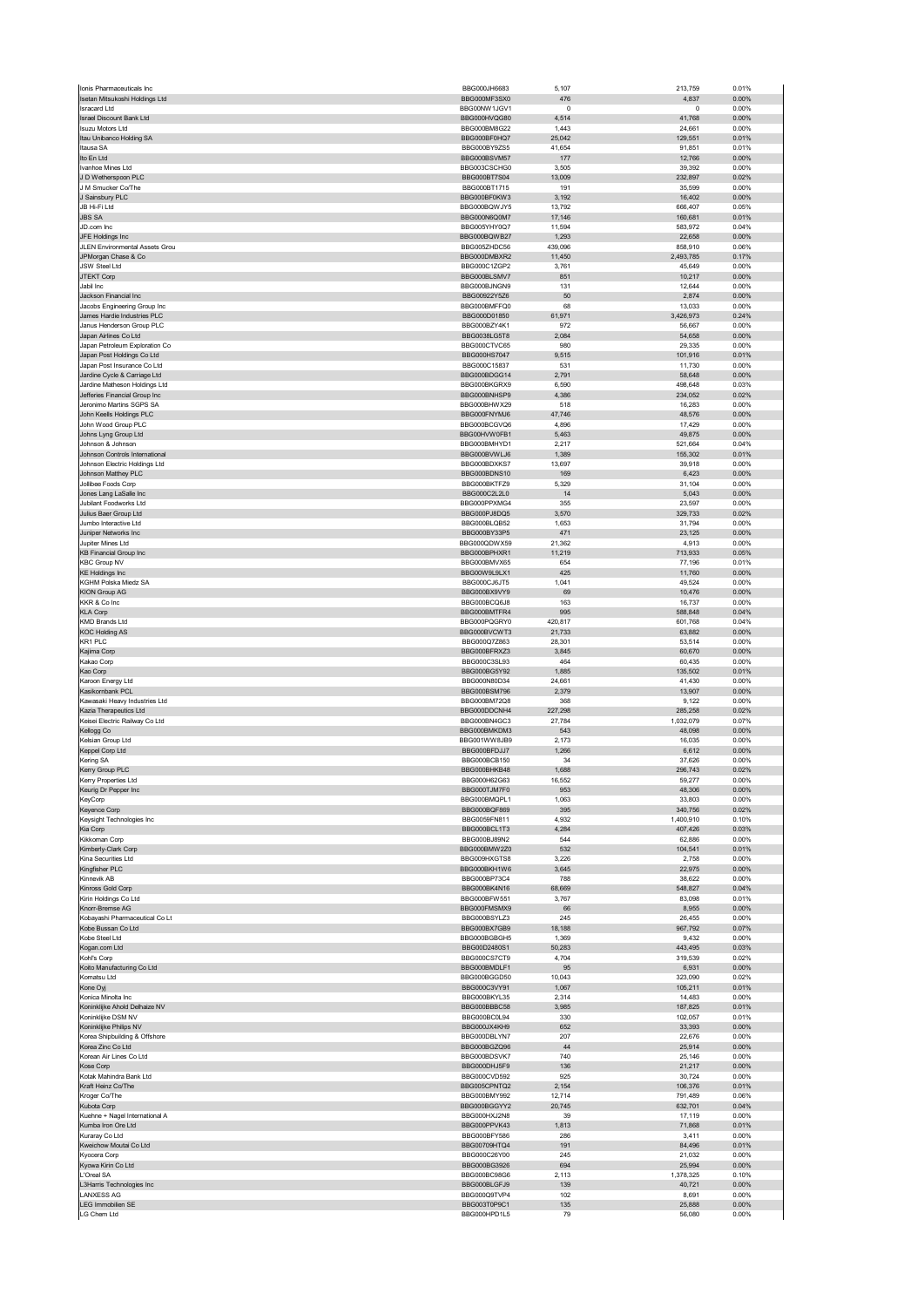| LG Corp                                                    | BBG000BCXCN2                        | 401             | 37,573              | 0.00%             |
|------------------------------------------------------------|-------------------------------------|-----------------|---------------------|-------------------|
| LG Display Co Ltd                                          | BBG000F5DG01                        | 904             | 25,718              | 0.00%             |
| LG Electronics Inc                                         | BBG000MND269                        | 762             | 121,666             | 0.01%             |
| LG Household & Health Care Ltd<br>LIC Housing Finance Ltd  | BBG000BB23H5<br>BBG000DSZX48        | 123<br>49,211   | 144,062<br>336,582  | 0.01%<br>0.02%    |
| LKQ Corp                                                   | BBG000PXDL44                        | 198             | 16,386              | 0.00%             |
| <b>LSL Property Services PLC</b>                           | BBG000QCS940                        | 8,083           | 61,739              | 0.00%             |
| LUKOIL PJSC                                                | BBG000NN8497                        | 1,765           | 217,276             | 0.02%             |
| LVMH Moet Hennessy Louis Vuitt                             | BBG000BC7Q05                        | 1,833           | 2,084,370           | 0.15%             |
| Laboratory Corp of America Hol                             | BBG000D9DMK0                        | 42              | 18,060              | 0.00%             |
| Lam Research Corp                                          | BBG000BNFLM9                        | 464             | 458,683             | 0.03%             |
| Land & Houses PCL<br>Lark Distilling Co Ltd                | BBG000BDHYZ7<br>BBG000BTMZ29        | 77,316<br>305   | 28,014<br>1,577     | 0.00%<br>0.00%    |
| Larsen & Toubro Ltd                                        | BBG000CVM7D3                        | 5,511           | 193,312             | 0.01%             |
| Las Vegas Sands Corp                                       | BBG000JWD753                        | 10,855          | 561,967             | 0.04%             |
| Latitude Group Holdings Ltd                                | BBG00QFL4PY2                        | 148,963         | 297,925             | 0.02%             |
| Lawson Inc                                                 | BBG000CRYS89                        | 163             | 10,633              | 0.00%             |
| Lazard Ltd                                                 | BBG000BT4C39                        | 2,375           | 142,507             | 0.01%             |
| Lear Corp                                                  | BBG000PTLGZ1                        | 242             | 60,934              | 0.00%             |
| Legal & General Group PLC                                  | BBG000BDQCG6                        | 6,524           | 36,157              | 0.00%             |
| <b>Legend Holdings Corp</b><br>Legrand SA                  | BBG009DTJSJ0<br>BBG000NH2RJ4        | 17,518          | 35,603<br>788,798   | 0.00%<br>0.06%    |
| Leidos Holdings Inc                                        | BBG000C23PB0                        | 4,901<br>65     | 7,956               | 0.00%             |
| Lendlease Corp Ltd                                         | BBG000BDD6Y3                        | 94,513          | 1,010,343           | 0.07%             |
| Lennar Corp                                                | BBG000BN5HF7                        | 462             | 73,789              | 0.01%             |
| Lennox International Inc                                   | BBG000BB5B84                        | 702             | 313,255             | 0.02%             |
| Lenovo Group Ltd                                           | BBG000BG4QM5                        | 33,757          | 53,361              | 0.00%             |
| Lenta International Co PJSC                                | BBG0062L8TM1                        | 6,859           | 23,634              | 0.00%             |
| Leonardo SpA                                               | BBG000BVVRJ4                        | 2,413           | 23,780              | $0.00\%$          |
| Liberty Broadband Corp<br>Liberty Media Corp-Liberty Bra   | BBG006GNRZ83<br>BBG00BFHD1D0        | 364<br>35       | 80,707<br>1,370     | 0.01%<br>0.00%    |
| Liberty Media Corp-Liberty For                             | BBG00BFHDCV6                        | 1,220           | 105,130             | 0.01%             |
| Liberty Media Corp-Liberty Sir                             | BBG00BFHD827                        | 908             | 63,490              | $0.00\%$          |
| Liberty TripAdvisor Holdings I                             | BBG005DKMJ67                        | 52              | 154                 | 0.00%             |
| Life360 Inc                                                | BBG00NV88703                        | 2,430           | 23,591              | 0.00%             |
| Lifestyle Communities Ltd                                  | BBG000CJ4XY0                        | 1,510           | 31,372              | 0.00%             |
| Lincoln National Corp                                      | BBG000BNC3Y9                        | 386             | 36,217              | 0.00%             |
| Linde PLC                                                  | BBG00GVR8YQ9                        | 4,802           | 2,288,201           | 0.16%             |
| Link Administration Holdings L                             | BBG001BRJBY3                        | 255,174         | 1,421,317           | 0.10%             |
| Lion Corp<br>Lions Gate Entertainment Corp                 | BBG000BQG001<br>BBG000K1T0M8        | 1,565<br>201    | 28,737<br>4,431     | 0.00%<br>0.00%    |
| Liontown Resources Ltd                                     | BBG000F21113                        | 32,958          | 54,710              | 0.00%             |
| LivaNova PLC                                               | BBG009LGHG16                        | 881             | 105,988             | 0.01%             |
| Lixil Corp                                                 | BBG000BCJCY6                        | 504             | 18,437              | 0.00%             |
| Lloyds Banking Group PLC                                   | BBG000BDQGR5                        | 453,820         | 404,120             | 0.03%             |
| I oblaw Cos I td                                           | BBG000BZC425                        | 922             | 104,071             | 0.01%             |
| Localiza Rent a Car SA                                     | BBG000BJ9ZG1                        | 13,707          | 179,393             | 0.01%             |
| Lockheed Martin Corp<br>Loews Corp                         | BBG000C1BW00<br>BBG000C45984        | 844<br>1,251    | 412,566<br>99,401   | 0.03%<br>0.01%    |
| Logan Group Co Ltd                                         | BBG005P687B1                        | 17,968          | 18,892              | 0.00%             |
| Logo Yazilim Sanayi Ve Ticaret                             | BBG000BP78M2                        | 7,871           | 33,931              | 0.00%             |
| Lojas Renner SA                                            | BBG000BYWZK7                        | 14,688          | 88,645              | 0.01%             |
| London Stock Exchange Group PL                             | BBG000BC85S0                        | 10,024          | 1,294,086           | 0.09%             |
| Longfor Group Holdings Ltd                                 | BBG000CHNH78                        | 817             | 5,288               | 0.00%             |
| Lonza Group AG                                             | BBG000NQXR55                        | 746             | 857,730             | 0.06%             |
| Lopez Holdings Corp                                        | BBG000BF6M99                        | 238,579         | 18,726              | 0.00%<br>0.00%    |
|                                                            |                                     |                 |                     |                   |
| Lotte Chemical Corp                                        | BBG000BHNW30                        | 48              | 12,167              |                   |
| Lotte Shopping Co Ltd                                      | BBG000BXDW54                        | 141             | 14,200              | 0.00%             |
| Louisiana-Pacific Corp<br>Lovisa Holdings Ltd              | <b>BBG000BNF508</b><br>BBG007NJXFK5 | 799<br>900      | 86,135              | 0.01%<br>0.00%    |
| Lowe's Cos Inc                                             | BBG000BNDN65                        | 8,209           | 18,089<br>2,918,403 | 0.20%             |
| Loyalty Ventures Inc                                       | BBG012QVD574                        | 64              | 2,663               | 0.00%             |
| Luceco PLC                                                 | BBG00F0HWVJ4                        | 21,487          | 139,499             | 0.01%             |
| Lululemon Athletica Inc                                    | BBG000R8ZVD1                        | 41              | 21,986              | 0.00%             |
| Lynas Rare Earths Ltd                                      | BBG000BSCDH5                        | 15,873          | 161,433             | 0.01%             |
| LyondellBasell Industries NV                               | BBG000WCFV84                        | 1,493           | 189,456             | 0.01%             |
| M&G PLC                                                    | BBG00K9ZPS45                        | 11,139          | 41,398              | 0.00%             |
| M&T Bank Corp<br>M3 Inc                                    | BBG000D9KWL9<br>BBG000BN34Z6        | 163<br>1,143    | 34,331<br>79,113    | 0.00%<br>0.01%    |
| MACA Ltd                                                   | BBG001750HG3                        | 16,039          | 13,152              | 0.00%             |
| MBIA Inc                                                   | BBG000BNON34                        | 12 349          | 268 192             | 0.02%             |
| <b>MBK PCL</b>                                             | BBG000DCXT62                        | 277,762         | 153,250             | 0.01%             |
| MEIJI Holdings Co Ltd                                      | BBG000BXR2F4                        | 749             | 61,341              | 0.00%             |
| METRO AG                                                   | BBG00CM7XMC5                        | 882             | 12,724              | 0.00%             |
| <b>MGM Resorts International</b>                           | BBG000C2BXK4                        | 6,537           | 403,546             | 0.03%             |
| MMC Norilsk Nickel PJSC                                    | BBG000KRLH06                        | 6,204           | 263,934             | 0.02%             |
| <b>MRF Ltd</b><br>MRV Engenharia e Participacoes           | BBG000CVV6H1<br>BBG000QWT9X3        | 20<br>5,793     | 26,782<br>17,167    | 0.00%<br>0.00%    |
| MS&AD Insurance Group Holdings                             | BBG000MD5MH4                        | 1.606           | 68,085              | 0.00%             |
| MSCI Inc                                                   | BBG000RTDY25                        | 395             | 332,622             | 0.02%             |
| MTR Corp Ltd                                               | BBG000MKLJD1                        | 4,560           | 33,667              | 0.00%             |
| Maas Group Holdings Ltd                                    | BBG001WW60C1                        | 142,914         | 757,442             | 0.05%             |
| Macquarie Group Ltd                                        | BBG000GYHHY4<br>BBG000C46HM9        | 24,515<br>2,055 | 5,035,335           | 0.35%<br>0.01%    |
| Macy's Inc<br>Magazine Luiza SA                            | BBG000PWYLV3                        | 41,611          | 74,011<br>74,187    | 0.01%             |
| Magellan Financial Group Ltd                               | BBG000N890K4                        | 2,225           | 47,255              | 0.00%             |
| Magna International Inc                                    | BBG000CZX2P0                        | 831             | 92,612              | 0.01%             |
| Magnit PJSC                                                | BBG000VFBQG4                        | 697             | 14,376              | 0.00%             |
| Magnitogorsk Iron & Steel Work                             | BBG000Q63JZ4                        | 4,098           | 68,196              | $0.00\%$          |
| Mahindra & Mahindra Ltd                                    | BBG000BKW6G6                        | 3,856           | 59,735              | 0.00%             |
| Makita Corp                                                | BBG000BLVPB8                        | 10,762          | 627,694             | 0.04%             |
| Malayan Banking Bhd                                        | BBG000BF4GM9                        | 36,946          | 101,243             | 0.01%             |
| ManpowerGroup Inc<br>Manulife Financial Corp               | BBG000BNMHS4<br>BBG000C0QCK8        | 106<br>2,562    | 14,231<br>67,257    | 0.00%<br>0.00%    |
| Mapfre SA                                                  | BBG000BCQ2W2                        | 10,781          | 30,445              | 0.00%             |
| Marathon Oil Corp                                          | BBG000C8H633                        | 2,836           | 64,046              | 0.00%             |
| Marathon Petroleum Corp                                    | BBG001DCCGR8                        | 2,807           | 247,031             | 0.02%             |
| Maravai LifeSciences Holdings                              | BBG00Y1DFV91                        | 4,594           | 264,779             | 0.02%             |
| Marico Ltd                                                 | BBG000GPNZ21                        | 3,150           | 29,882              | 0.00%             |
| Markel Corp                                                | BBG000FC7366                        | 91              | 154,329             | 0.01%             |
| MarketAxess Holdings Inc                                   | BBG000BJBZ23                        | 556             | 314,503             | 0.02%             |
| Marks & Spencer Group PLC<br>Marriott International Inc/MD | BBG000BDTRV3<br>BBG000BGD7W6        | 5,012<br>231    | 21,606<br>52,591    | 0.00%<br>$0.00\%$ |
| Marriott Vacations Worldwide C                             | BBG001J2R5H3                        | 134             | 31,036              | 0.00%             |
| Marsh & McLennan Cos Inc                                   | BBG000BP4MH0                        | 323             | 77,320              | 0.01%             |
| Martin Marietta Materials Inc                              | BBG000BGYMH7                        | 98              | 59,133              | 0.00%             |
| Marubeni Corp                                              | BBG000B9Y8X6                        | 4,966           | 66,406              | 0.00%             |
| Maruti Suzuki India Ltd                                    | BBG000HFDLR7                        | 679             | 93,351              | 0.01%             |
| Masco Corp                                                 | BBG000BNNKG9<br>BBG000M0HMD3        | 852<br>39,536   | 82,259<br>69,300    | 0.01%<br>0.00%    |
| Masraf Al Rayan QSC<br>Mastercard Inc                      | BBG000F1ZSQ2                        | 12,383          | 6,120,068           | 0.43%             |
| Match Group Inc                                            | BBG00VT0KNC3                        | 163             | 29,711              | 0.00%             |
| Matichon PCL                                               | BBG000BKBWX3                        | 19,138          | 7,092               | 0.00%             |
| Mattel Inc<br>Mayne Pharma Group Ltd                       | BBG000BNNYW1<br>BBG000BLN683        | 395<br>15,397   | 11,706<br>4,542     | 0.00%<br>0.00%    |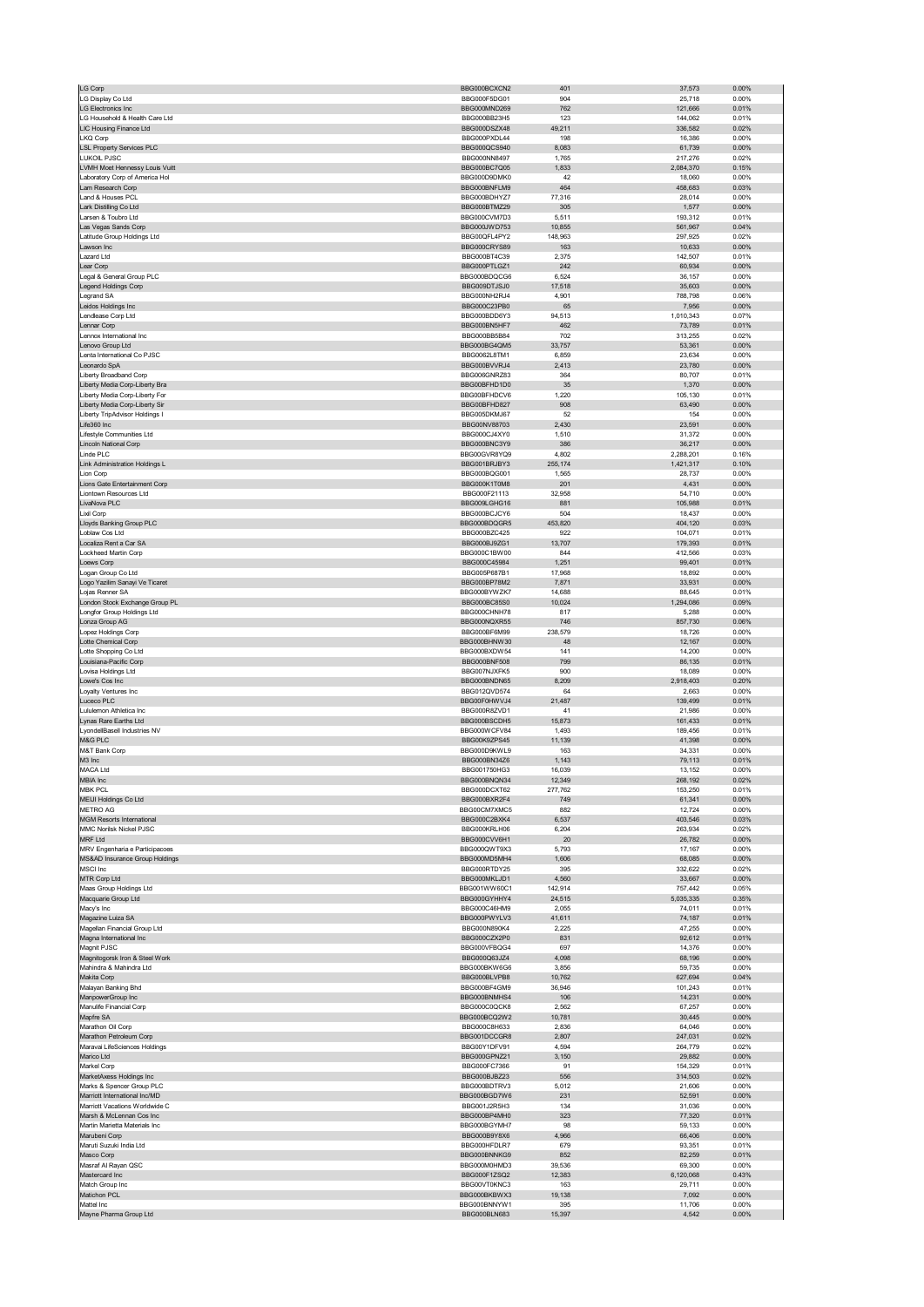| Mazda Motor Corp                                                 | BBG000BMCPZ1                 | 3,167          | 33,476             | 0.00%             |
|------------------------------------------------------------------|------------------------------|----------------|--------------------|-------------------|
| McCormick & Co Inc/MD                                            | BBG000G6Y5W4                 | 191            | 25,322             | 0.00%             |
| McDonald's Corp                                                  | BBG000BNSZP1                 | 1,361          | 501,947            | 0.04%             |
| McKesson Corp                                                    | BBG000DYGNW7                 | 465            | 159,110            | 0.01%             |
| McMillan Shakespeare Ltd                                         | BBG000L8XGK4                 | 1,172          | 14,153             | 0.00%             |
| MediaTek Inc.                                                    | BBG000JLDX96                 | 616            | 36,430             | 0.00%             |
| Medibank Pvt Ltd                                                 | BBG000BL8MW8                 | 71,985         | 241,149            | 0.02%             |
| Medical Developments Internati<br>Mediobanca Banca di Credito Fi | BBG000CPBHP3<br>BBG000BBKYH7 | 245<br>1,653   | 1,226<br>26,133    | 0.00%<br>0.00%    |
| Medtronic PLC                                                    | BBG000BNWG87                 | 14,304         | 2,035,232          | 0.14%             |
| Mega Financial Holding Co Ltd                                    | BBG000DPT0K5                 | 9,393          | 16,601             | 0.00%             |
| Megaport Ltd                                                     | BBG00BK2TJ50                 | 2,371          | 43,999             | 0.00%             |
| Meituan                                                          | BBG00LLV9WW6                 | 531            | 21,109             | 0.00%             |
| Melco Resorts & Entertainment                                    | BBG000BHP8J4                 | 1,620          | 22,680             | 0.00%             |
| Melrose Industries PLC                                           | BBG00B5C2SM5                 | 181,966        | 542,047            | 0.04%             |
| MercadoLibre Inc                                                 | BBG000GQPB11                 | 191            | 353,391            | 0.02%             |
| Mercedes-Benz Group AG                                           | BBG000CCVZZ9                 | 4,008          | 423,749            | 0.03%             |
| Merck & Co Inc                                                   | BBG000BPD168                 | 2,849          | 300,341            | 0.02%             |
| Merck KGaA                                                       | BBG000BX4S53                 | 191            | 67,661             | 0.00%             |
| Meritz Financial Group Inc                                       | BBG000R4Q930                 | 317            | 16,125             | 0.00%             |
| MetLife Inc                                                      | BBG000BB6KF5                 | 1,364          | 117,215            | 0.01%             |
| Meta Platforms Inc                                               | BBG000MM2P62                 | 2,369          | 1,095,919          | 0.08%             |
| Metallurgical Corp of China Lt                                   | BBG000BNVDS3                 | 92,968         | 32,639             | 0.00%             |
| Metals X Ltd                                                     | BBG000Q6QCT1                 | 11,033         | 6,344              | 0.00%             |
| Metcash Ltd                                                      | BBG000BT7V52                 | 322,704        | 1,452,168          | 0.10%             |
| Metro Inc/CN                                                     | BBG000BZNSD8                 | 723            | 53,022             | 0.00%             |
| Mettler-Toledo International I                                   | BBG000BZCKH3                 | 146            | 340,911            | 0.02%             |
| Michelmersh Brick Holdings PLC                                   | BBG000FT6L79                 | 77,276         | 184,270            | 0.01%             |
| Micro Focus International PLC                                    | BBG000G4KKD2                 | 1,595          | 12,421             | 0.00%             |
| Microchip Technology Inc                                         | BBG000BHCP19                 | 2,922          | 349,883            | 0.02%             |
| Micron Technology Inc                                            | BBG000C5Z1S3                 | 4,856          | 622,106            | 0.04%             |
| Microsoft Corp                                                   | BBG000BPH459                 | 15,524         | 7,181,318          | 0.50%             |
| Middleby Corp/The                                                | BBG000DQN9R3                 | 1,184          | 320,340            | 0.02%             |
| Midea Group Co Ltd                                               | BBG00DY63KP5                 | 237            | 3,783              | 0.00%             |
| Midland Holdings Ltd                                             | BBG000C0K2Y1                 | 153,470        | 25,451             | 0.00%             |
| Midland IC&I Ltd                                                 | BBG000DR25W6                 | 162,734        | 3,732              | 0.00%             |
| Mineral Resources Ltd                                            | BBG000M2YPN2                 | 14,328         | 802,361            | 0.06%             |
| Mirae Asset Securities Co Ltd                                    | BBG000BCRXT7                 | 373            | 3,735              | 0.00%             |
| Mitsubishi Chemical Holdings C                                   | BBG000C02Z05                 | 3,253          | 33,106             | 0.00%             |
| Mitsubishi Corp                                                  | BBG000BB8GZ0                 | 3,866          | 168,623            | 0.01%             |
| Mitsubishi Electric Corp                                         | BBG000BGHX91                 | 2,735          | 47,643             | 0.00%             |
| Mitsubishi Estate Co Ltd                                         | BBG000BGXY46                 | 73,434         | 1,398,536          | 0.10%             |
| Mitsubishi HC Capital Inc                                        | BBG000BN2D69                 | 1,511          | 10,268             | 0.00%             |
| Mitsubishi Heavy Industries Lt                                   | BBG000BGPH88                 | 1,559          | 49,524             | 0.00%             |
| Mitsubishi Materials Corp                                        | BBG000BGFBD6                 | 245            | 5,777              | 0.00%             |
| Mitsubishi Motors Corp                                           | BBG000BKHVH7                 | 4,546          | 17,431             | 0.00%             |
| Mitsubishi UFJ Financial Group                                   | BBG000D2VLF3                 | 21,779         | 162,554            | 0.01%             |
| Mitsui & Co Ltd                                                  | BBG000BTXPK9                 | 2,269          | 73,799             | 0.01%             |
| Mitsui Chemicals Inc                                             | BBG000BG3V90                 | 299            | 11,052             | 0.00%             |
| Mitsui Fudosan Co Ltd                                            | BBG000BGXQ34                 | 789            | 21,474             | 0.00%             |
| Mizuho Financial Group Inc                                       | BBG000PPN705                 | 4,707          | 82,245             | 0.01%             |
| Moderna Inc                                                      | BBG003PHHZT1                 | 109            | 38,040             | 0.00%             |
| Mohawk Industries Inc                                            | BBG000FLZN98                 | 333            | 83,326             | 0.01%             |
| Molson Coors Beverage Co                                         | BBG000BS7KS3                 | 743            | 47,388             | 0.00%             |
| Monadelphous Group Ltd                                           | BBG000BRSFN8                 | 2,502          | 24,147             | 0.00%             |
| Moncler SpA                                                      | BBG001MCDSD6                 | 399            | 39,936             | 0.00%             |
| Mondelez International Inc                                       | BBG000D4LWF6                 | 5,315          | 484,715            | 0.03%             |
|                                                                  |                              |                |                    |                   |
| Mondi PLC                                                        | BBG000PQKVN8                 | 1,392          | 47,336             | 0.00%             |
| Money3 Corp Ltd                                                  | BBG000Q0YSR2                 | 6,006          | 21,320             | 0.00%             |
| MongoDB Inc                                                      | BBG0022FDRY8                 | 395            | 287,373            | 0.02%             |
| Monolithic Power Systems Inc                                     | BBG000C30L48                 | 399            | 270,497            | 0.02%             |
| Monster Beverage Corp                                            | BBG008NVB1C0                 | 531            | 70,124             | 0.00%             |
| Montauk Renewables Inc                                           | BBG00YVSVT29                 | 5,808          | 86,088             | 0.01%             |
| Moody's Corp                                                     | BBG000F86GP6                 | 108            | 57,914             | 0.00%             |
| Morgan Stanley                                                   | BBG000BLZRJ2                 | 6,159          | 831,492            | 0.06%             |
| Mosaic Co/The                                                    | BBG000BFXHL6                 | 1,007          | 54,433             | 0.00%             |
| Motherson Sumi Systems Ltd                                       | BBG000CWNKS5                 | 8,028          | 33,168             | 0.00%             |
| Motor Oil Hellas Corinth Refin                                   | BBG000DQZ3Q4                 | 7,768          | 167,074            | 0.01%             |
| Motorola Solutions Inc.                                          | BBG000BP8Z50                 | 68             | 25,434             | 0.00%             |
| Mount Gibson Iron Ltd<br>Mowi ASA                                | BBG000CBVHD5<br>BBG000JDLY02 | 18,757<br>66   | 7,972<br>2.136     | 0.00%<br>0.00%    |
|                                                                  | BBG002V098F7                 | $\mathbf{1}$   |                    |                   |
| Mr Cooper Group Inc                                              |                              | 260            | 46                 | 0.00%             |
| Muenchener Rueckversicherungs-                                   | BBG000BD9DM6<br>BBG000Q47HF1 | 3,088          | 106,098<br>90,428  | 0.01%<br>0.01%    |
| Multi Commodity Exchange of In<br>MultiChoice Group              | BBG00N2W9Y48                 | 3,793          | 39,891             | 0.00%             |
| Murata Manufacturing Co Ltd                                      | BBG000BM4K18                 | 245            | 26,797             | 0.00%             |
| Murphy Oil Corp                                                  | BBG000BPMH90                 | 528            | 18,952             | 0.00%             |
|                                                                  | BBG000NLQSV3                 | 1,312          | 6,650              | 0.00%             |
| MyState Ltd<br><b>NAVER Corp</b>                                 | BBG000PF9ZK9                 | 1,696          | 742,550            | 0.05%             |
| <b>NCSoft Corp</b>                                               | BBG000BZZ983                 | 24             | 18,127             | 0.00%             |
| NEC Corp                                                         | BBG000BGJMB0                 | 388            | 24,621             | 0.00%             |
| <b>NEXTDC Ltd</b>                                                | BBG0018WGW19                 | 47,846         | 611,949            | 0.04%             |
| NIKE Inc                                                         | BBG000C5HS04                 | 11,425         | 2,619,096          | 0.18%             |
| NIO Inc                                                          | BBG00LPXZB46                 | 463            | 20,166             | $0.00\%$          |
| NIPPON EXPRESS HOLDINGS INC                                      | BBG010J1QJH7                 | 73             | 6,033              | 0.00%             |
| NN Group NV                                                      | BBG006LJBQS1                 | 1,277          | 95,110             | 0.01%             |
| NOW Inc                                                          | BBG005BLN209                 | 1,732          | 20,344             | 0.00%             |
| NRW Holdings Ltd                                                 | BBG000RTG6P8                 | 5,839          | 10,305             | $0.00\%$          |
| <b>NSK Ltd</b>                                                   | BBG000BFJCN1                 | 825            | 7,275              | 0.00%             |
| NTPC Ltd                                                         | BBG000BMWKD4                 | 42,253         | 97,257             | 0.01%             |
| NTT Data Corp                                                    | BBG000F2WJ74                 | 749            | 22,051             | 0.00%             |
| <b>NVIDIA Corp</b>                                               | BBG000BBJQV0                 | 1,745          | 705,824            | 0.05%             |
| <b>NXP Semiconductors NV</b>                                     | BBG000BND699                 | 6,865          | 2,150,730          | 0.15%             |
| Nan Ya Plastics Corp                                             | BBG000BDP260                 | 15,035         | 63,830             | 0.00%             |
| Nanosonics Ltd                                                   | BBG000R7L7X9                 | 7,878          | 49,713             | 0.00%             |
| Nasdaq Inc                                                       | BBG000F5VVB6                 | 1,111          | 320,881            | 0.02%             |
| Naspers Ltd                                                      | BBG000CTYB91                 | 1,268          | 270,141            | 0.02%             |
| NatWest Group PLC                                                | BBG000BDYNG3                 | 26,414         | 111,062            | 0.01%             |
| National Australia Bank Ltd                                      | BBG000CZQSS8                 | 175,849        | 5,071,486          | 0.35%             |
| National Bank of Canada                                          | BBG000BZQ983<br>BBG000BC8163 | 238            | 25,000             | $0.00\%$          |
| National Express Group PLC                                       |                              | 185,587        | 889,237            | 0.06%             |
| Natura & Co Holding SA                                           | BBG00PSSP219                 | 8,671          | 54,448             | 0.00%             |
| Navient Corp                                                     | BBG004MN1R41                 | 1,792          | 52,310             | 0.00%             |
| Navigator Global Investments L<br>Nearmap Ltd                    | BBG000N61TB3<br>BBG000DR2T45 | 2,428<br>5,907 | 4,504              | 0.00%<br>0.00%    |
|                                                                  |                              |                | 9,127              |                   |
| Nedbank Group Ltd                                                | BBG000BFSBW3                 | 3,058          | 46,126             | 0.00%             |
| Nemetschek SE                                                    | BBG000BSYWP0                 | 1,100          | 194,147            | 0.01%             |
| Neometals Ltd                                                    | BBG000DMJRG9<br>BBG000C4DP34 | 7,726<br>7,003 | 11,010             | $0.00\%$<br>0.03% |
| Neste Oyj                                                        | BBG000CX26S7                 | 117            | 474,952<br>42,533  | 0.00%             |
| Nestle India Ltd<br>Nestle SA                                    | BBG000CPBD63                 | 26,700         | 5,136,418          | 0.36%             |
| Net 1 UEPS Technologies Inc                                      | BBG000BXYSR6                 | 2,088          | 15,280             | 0.00%             |
| NetApp Inc                                                       | BBG000FP1N32                 | 850            | 107,501            | 0.01%             |
| NetEase Inc<br>Netflix Inc                                       | BBG000BX72V8<br>BBG000CL9VN6 | 9,287<br>210   | 288,588<br>174,031 | 0.02%<br>0.01%    |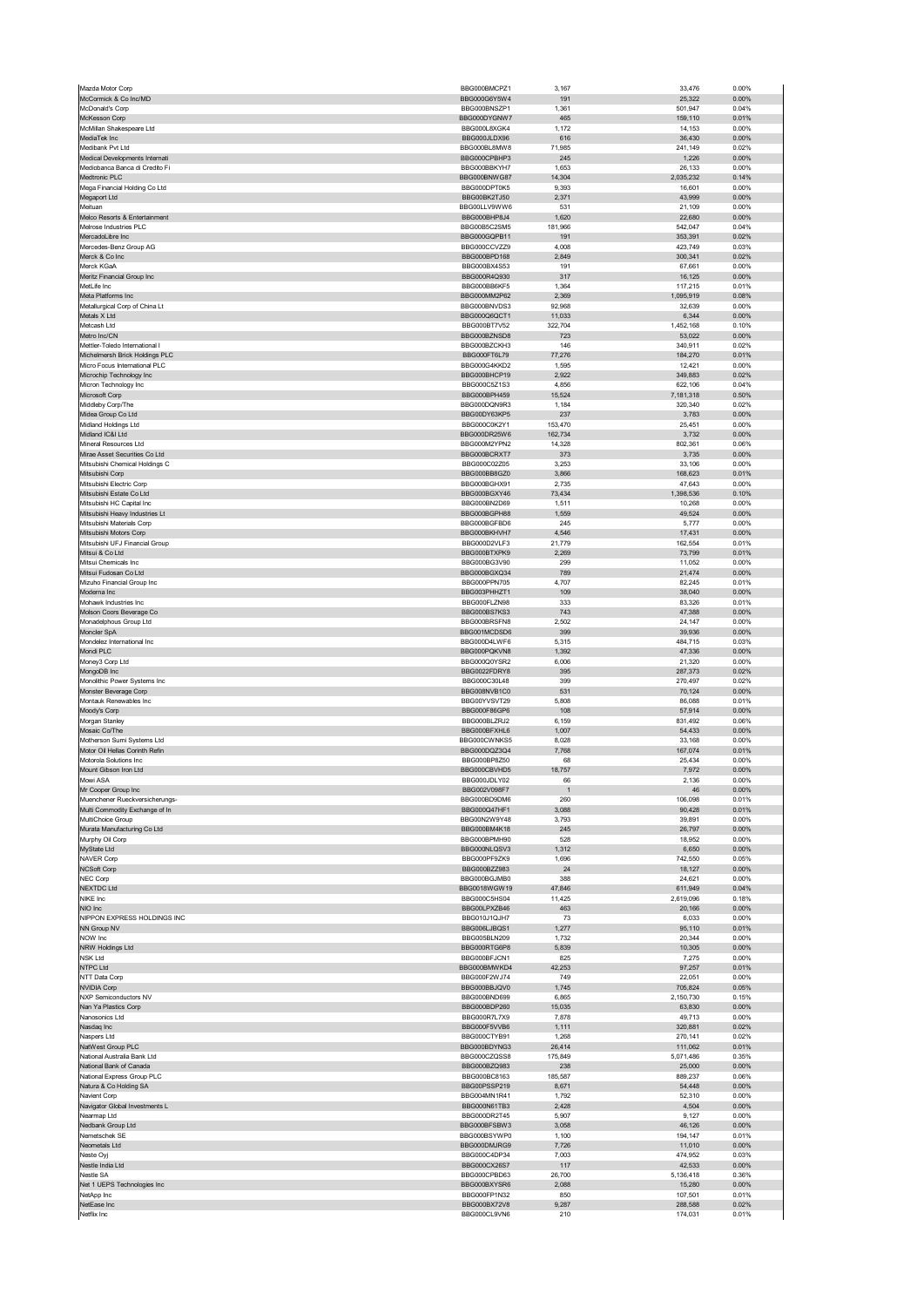| Netwealth Group Ltd                                          | BBG006Q7PZM3                                 | 33,063             | 584,881                    | 0.04%                   |
|--------------------------------------------------------------|----------------------------------------------|--------------------|----------------------------|-------------------------|
| New China Life Insurance Co Lt<br>New Hope Corp Ltd          | BBG0028VY3J4<br>BBG000PY2YX4                 | 12,999<br>11,345   | 47,816<br>25,298           | 0.00%<br>0.00%          |
| New Relic Inc                                                | BBG001NFKJ68                                 | 2,341              | 354,049                    | 0.02%                   |
| New World Development Co Ltd                                 | BBG000BDYD39                                 | 33,321             | 181,354                    | 0.01%                   |
| New York Times Co/The                                        | BBG000FFC0B3                                 | 4,406              | 292,699                    | 0.02%                   |
| Newcrest Mining Ltd<br>Newell Brands Inc                     | BBG000BQKN15<br>BBG000BQC9V2                 | 85,422<br>551      | 2,091,121                  | 0.15%<br>0.00%          |
| Newmont Corp                                                 | BBG000BPWXK1                                 | 1,428              | 16,539<br>121,849          | 0.01%                   |
| News Corp                                                    | BBG0035LY913                                 | 7,970              | 249,250                    | 0.02%                   |
| Nexon Co Ltd                                                 | BBG001CDRZ53                                 | 1,055              | 28,023                     | 0.00%                   |
| Next PLC                                                     | BBG000BDWPY0                                 | 710                | 107,757                    | 0.01%                   |
| Nibe Industrier AB<br>Nice Ltd                               | BBG000BWPL11<br>BBG000G1WXQ3                 | 10,248<br>117      | 212,892<br>49,232          | 0.01%<br>0.00%          |
| Nick Scali Ltd                                               | BBG000N7LN59                                 | 1,133              | 17,391                     | 0.00%                   |
| Nickel Mines Ltd                                             | BBG00LCXSCH2                                 | 56,171             | 80,325                     | 0.01%                   |
| Nidec Corp                                                   | BBG000BR3NP6                                 | 54                 | 8,792                      | 0.00%                   |
| Nielsen Holdings PLC<br>Nihon Kohden Corp                    | BBG0088CYPX8<br>BBG000BM1BV8                 | 490<br>7,200       | 13,823<br>271,317          | 0.00%<br>0.02%          |
| Nikon Corp                                                   | BBG000BGS2B4                                 | 803                | 11,894                     | 0.00%                   |
| Nine Dragons Paper Holdings Lt                               | BBG000LG3J96                                 | 6,806              | 10,050                     | 0.00%                   |
| Nine Entertainment Co Holdings                               | BBG000Q6NXT8                                 | 250,481            | 728,900                    | 0.05%                   |
| Nintendo Co Ltd<br>Nippon Shinyaku Co Ltd                    | BBG000BLCPP4<br>BBG000BJV019                 | 727<br>272         | 466,016<br>26,045          | 0.03%<br>0.00%          |
| Nippon Steel Corp                                            | BBG000BG9X54                                 | 1,503              | 33,732                     | 0.00%                   |
| Nissan Motor Co Ltd                                          | BBG000BGPQB4                                 | 17,214             | 114,274                    | 0.01%                   |
| Nissin Foods Holdings Co Ltd                                 | BBG000BJ92M7                                 | 313                | 31,373                     | 0.00%                   |
| Nitori Holdings Co Ltd                                       | BBG000BC0KD1                                 | 14                 | 2,800                      | 0.00%                   |
| Nitto Denko Corp<br>Nokia Oyj                                | BBG000BGP8R7<br>BBG000BBWZ54                 | 128<br>29,941      | 13,543<br>261,041          | 0.00%<br>0.02%          |
| Nomura Holdings Inc                                          | BBG000BGX3Z0                                 | 6,084              | 36,460                     | 0.00%                   |
| Nomura Real Estate Holdings In                               | BBG000BL5MY9                                 | 218                | 6,886                      | 0.00%                   |
| Nomura Research Institute Ltd                                | BBG000KPFMH8                                 | 136                | 8,023                      | 0.00%                   |
| Nongfu Spring Co Ltd                                         | BBG00WR0QPZ7                                 | 490                | 4,448                      | 0.00%                   |
| Nordea Bank Abp<br>Nordic Entertainment Group AB             | BBG00LWMJDL7<br>BBG00NKG5QV4                 | 3,531<br>685       | 59,569<br>48,793           | 0.00%<br>0.00%          |
| Nordstrom Inc                                                | BBG000G8N9C6                                 | 413                | 12,849                     | 0.00%                   |
| Norfolk Southern Corp                                        | BBG000BQ5DS5                                 | 6,363              | 2,605,506                  | 0.18%                   |
| Norsk Hydro ASA                                              | BBG000C34KL7                                 | 1,172              | 12,704                     | 0.00%                   |
| Northern Star Resources Ltd                                  | BBG000C82NF9                                 | 107,455            | 1,011,150                  | 0.07%                   |
| Northern Trust Corp                                          | BBG000BQ74K1                                 | 136<br>585         | 22,393                     | 0.00%                   |
| Northland Power Inc<br>Northrop Grumman Corp                 | BBG000C0R327<br>BBG000BQ2C28                 | 95                 | 24,186<br>50,727           | 0.00%<br>0.00%          |
| NortonLifeLock Inc                                           | BBG000BH2JM1                                 | 24,188             | 864,322                    | 0.06%                   |
| Novanta Inc                                                  | BBG000JB24Q5                                 | 1,158              | 280,807                    | 0.02%                   |
| Novartis AG                                                  | BBG000NQV2C4                                 | 9,306              | 1,127,786                  | 0.08%                   |
| Novatek PJSC                                                 | BBG000QY6FL3                                 | 209                | 67,304                     | 0.00%                   |
| Novo Nordisk A/S<br>Novolipetsk Steel PJSC                   | BBG000F8TZ33<br>BBG000PR0PJ6                 | 3,690<br>2,099     | 570,412<br>85,244          | 0.04%<br>0.01%          |
| Novonix Ltd                                                  | BBG00B9Q6JZ2                                 | 4,938              | 45,377                     | 0.00%                   |
| Novozymes A/S                                                | BBG000BLL8K7                                 | 6,255              | 706,646                    | 0.05%                   |
| Nucor Corp                                                   | BBG000BQ8KV2                                 | 650                | 102,089                    | 0.01%                   |
| Nufarm Ltd/Australia<br>Nuix Ltd                             | BBG000C3MRL2<br>BBG00Y6QVMW3                 | 5,135              | 24,904<br>5,468            | 0.00%<br>0.00%          |
| Nutrien Ltd                                                  | BBG00JM9SL98                                 | 2,486<br>789       | 81,651                     | 0.01%                   |
| O'Reilly Automotive Inc                                      | BBG000BGYWY6                                 | 373                | 362,248                    | 0.03%                   |
| OFX Group Ltd                                                | BBG005BRS504                                 | 2,774              |                            | 0.00%                   |
|                                                              |                                              |                    | 6,409                      |                         |
| OMV AG                                                       | BBG000BL7SJ1                                 | 795                | 62,106                     | 0.00%                   |
| OPAP SA                                                      | BBG000BCCML5                                 | 2,227              | 43,438                     | 0.00%                   |
| ORIX Corp                                                    | BBG000BN25M8                                 | 2,772              | 77,732                     | 0.01%                   |
| <b>OSK Holdings Bhd</b>                                      | BBG000BG2WF2                                 | 114,745            | 32,959                     | 0.00%                   |
| OTP Bank Nyrt<br><b>OVS SpA</b>                              | BBG000FSWJT3<br>BBG00840K745                 | 6,176<br>43,360    | 435,120<br>173,620         | 0.03%<br>0.01%          |
| OZ Minerals Ltd                                              | BBG000GPHFD0                                 | 15,137             | 427,159                    | 0.03%                   |
| Obayashi Corp                                                | BBG000BFRCY0                                 | 3,351              | 35,623                     | 0.00%                   |
| Obic Co Ltd                                                  | BBG000BYYCK6                                 | 1,157              | 298,466                    | 0.02%                   |
| Objective Corp Ltd<br>Occidental Petroleum Corp              | BBG000C13Y69<br>BBG000BQQ2S6                 | 1,256<br>3,756     | 24,995<br>149,749          | 0.00%<br>0.01%          |
| OceanPal Inc                                                 | BBG013384JP8                                 | 2,403              | 6,711                      | 0.00%                   |
| Odontoprev SA                                                | BBG000QBXR73                                 | 11,675             | 36,324                     | 0.00%                   |
| Oil & Natural Gas Corp Ltd                                   | BBG000BE0B62                                 | 7556               | 19900                      | n nn%                   |
| Oji Holdings Corp                                            | BBG000BFYKK9                                 | 1,606              | 10,686                     | 0.00%                   |
| Okta Inc<br>Old Mutual Ltd                                   | BBG001YV1SM4<br>BBG00KRBWLT8                 | 966<br>38,424      | 297,948<br>43,481          | 0.02%<br>0.00%          |
| Old Republic International Cor                               | BBG000C4PLF7                                 | 478                | 16,166                     | 0.00%                   |
| Olympus Corp                                                 | BBG000BGS8G6                                 | 2,956              | 93,560                     | 0.01%                   |
| Omni Bridgeway Ltd                                           | BBG000DXKPM0                                 | 7,570              | 27,856                     | 0.00%                   |
| Omnicom Group Inc                                            | BBG000BS9489                                 | 213<br>100         | 21,440                     | 0.00%<br>0.00%          |
| Omron Corp<br>OneMain Holdings Inc                           | BBG000BGJC59<br>BBG005497GZ3                 | 723                | 13,732<br>49,728           | 0.00%                   |
| Onex Corp                                                    | BBG000BC6SL9                                 | 212                | 22,940                     | 0.00%                   |
| Ono Pharmaceutical Co Ltd                                    | BBG000BJY392                                 | 286                | 9,751                      | 0.00%                   |
| Open Text Corp<br>Opthea Ltd                                 | BBG000JXM895<br>BBG000BMBF20                 | 82<br>921          | 5,339                      | 0.00%                   |
| Oracle Corp                                                  | BBG000BQLTW7                                 | 9,785              | 1,193<br>1,173,727         | 0.00%<br>0.08%          |
| Orbia Advance Corp SAB de CV                                 | BBG000C2R1L6                                 | 6,113              | 21,473                     | 0.00%                   |
| Orica Ltd                                                    | BBG000BZFVV0                                 | 16,465             | 225,411                    | 0.02%                   |
| Orient Securities Co Ltd/China                               | BBG00D5Z9RW4                                 | 10,345             | 12,155                     | 0.00%                   |
| Orion Corp/Republic of Korea<br>Orkla ASA                    | BBG00FDGYNT7<br>BBG000BDCCC5                 | 330<br>761         | 39,545<br>10,488           | 0.00%<br>0.00%          |
| Orora Ltd                                                    | BBG005J6H657                                 | 14,215             | 49,754                     | 0.00%                   |
| Otis Worldwide Corp                                          | BBG00RP60KV0                                 | 16,974             | 2,032,727                  | 0.14%                   |
| Otsuka Holdings Co Ltd                                       | BBG000DZLC98                                 | 1,960              | 97,602                     | 0.01%                   |
| Oversea-Chinese Banking Corp L<br>Ovintiv Inc                | BBG000BFDN17<br>BBG00R2NHR63                 | 5,499<br>1,622     | 63,958                     | 0.00%                   |
| Owens Corning                                                | BBG000M44VW8                                 | 2,524              | 75,161<br>314,234          | 0.01%<br>0.02%          |
| PACCAR Inc                                                   | BBG000BQVTF5                                 | 518                | 62,873                     | 0.00%                   |
| PI Industries Ltd                                            | BBG000CXGL90                                 | 315                | 17,691                     | 0.00%                   |
| PICC Property & Casualty Co Lt                               | BBG000BYRGX1                                 | 28,726             | 32,282                     | 0.00%                   |
| PNC Financial Services Group I                               | BBG000BRD0D8                                 | 991                | 273,413                    | 0.02%                   |
| POSCO Holdings Inc<br>PPG Industries Inc                     | BBG000BDVH79<br>BBG000BRJ809                 | 290<br>560         | 92,126<br>132,751          | 0.01%<br>0.01%          |
| PPK Group Ltd                                                | BBG000DR8B57                                 | 1,046              | 9,717                      | 0.00%                   |
| PTT Exploration & Production P                               | BBG000BTWVY2                                 | 2,596              | 12,611                     | 0.00%                   |
| PTT Global Chemical PCL                                      | BBG0025BQ3G3                                 | 3,743              | 9,055                      | 0.00%                   |
| PTT PCL                                                      | BBG000MMQYV9                                 | 16,011             | 25,051                     | 0.00%                   |
| PVH Corp<br>PWR Holdings Ltd                                 | BBG000BRRG02<br>BBG00B6CGRS5                 | 123<br>1,364       | 17,970<br>11,720           | 0.00%<br>0.00%          |
| Pacific Basin Shipping Ltd                                   | BBG000BYXFS2                                 | 697,202            | 351,781                    | 0.02%                   |
| Pacific Current Group Ltd                                    | BBG000NCXVV8                                 | 555                | 4,055                      | 0.00%                   |
| Packaging Corp of America                                    | BBG000BB8SW7                                 | 265                | 49,578                     | 0.00%                   |
| Pact Group Holdings Ltd                                      | BBG005N1FKF3                                 | 2,527              | 6,394                      | 0.00%                   |
| Pactiv Evergreen Inc<br>Page Industries Ltd<br>Pagegroup PLC | BBG00WXWG2M6<br>BBG000PVQ2X4<br>BBG000H7G4L6 | 123<br>55<br>8,867 | 2,137<br>40,823<br>104,648 | 0.00%<br>0.00%<br>0.01% |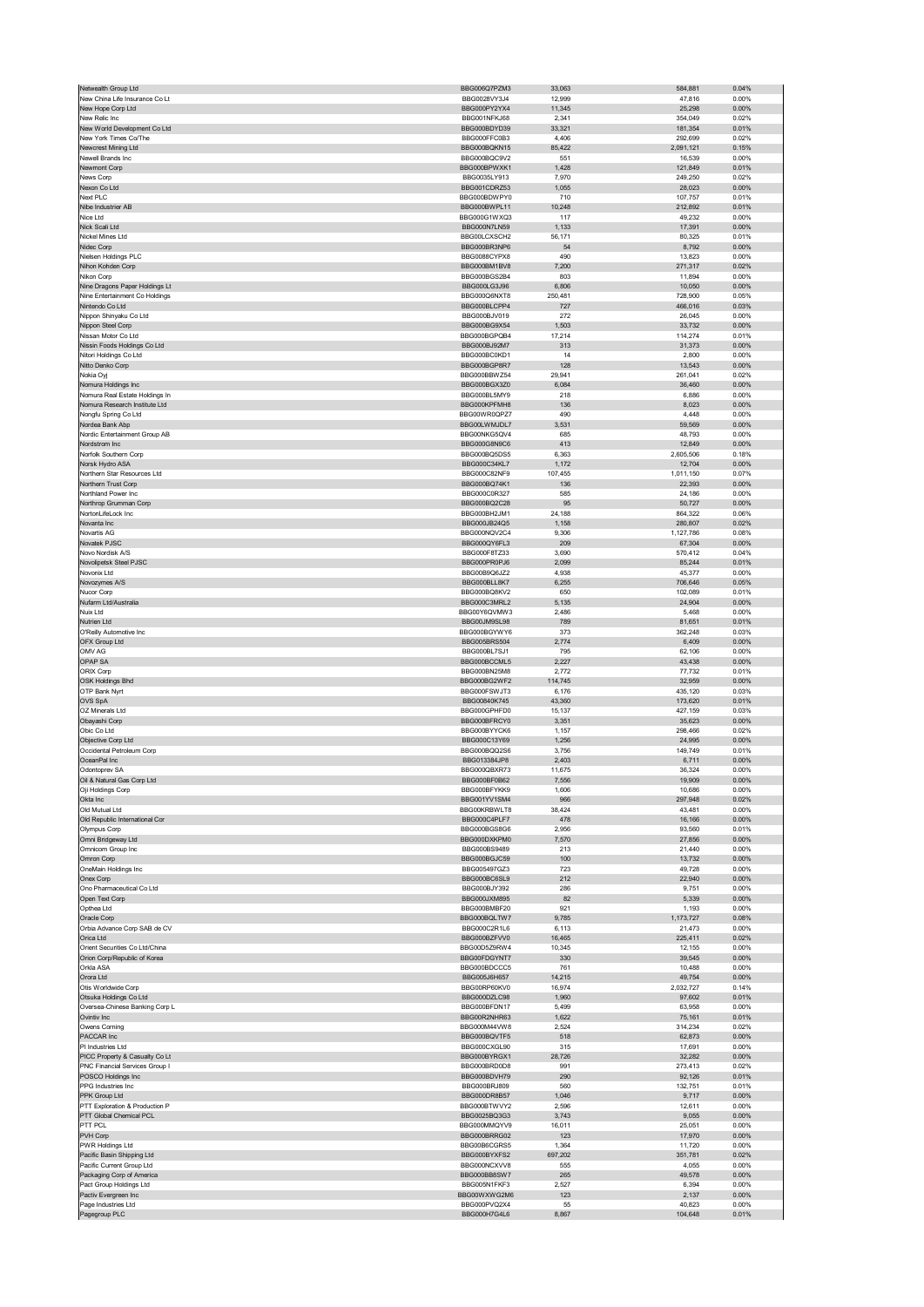| Paladin Energy Ltd                                 | BBG000BC8GS6                 | 40,414            | 35,564               | 0.00%             |
|----------------------------------------------------|------------------------------|-------------------|----------------------|-------------------|
| Palo Alto Networks Inc                             | BBG0014GJCT9                 | 422               | 323,098              | 0.02%             |
| Panasonic Corp                                     | BBG000C267K7                 | 6,455             | 97,528               | 0.01%             |
| Pandora A/S                                        | BBG0016S3JL1                 | 76                | 13,094               | 0.00%             |
| Pantheon Infrastructure PLC                        | BBG012YLR0H2                 | 120,739<br>19,680 | 237,301              | 0.02%             |
| Pantoro Ltd<br>Paradigm Biopharmaceuticals Lt      | BBG000BWC1X4<br>BBG009QNWX21 | 1,518             | 6,593<br>2,862       | 0.00%<br>0.00%    |
| Paragon Banking Group PLC                          | BBG000BY21W2                 | 11,702            | 123,502              | 0.01%             |
| Paramount Globa                                    | BBG000C496P7                 | 1.061             | 44,044               | 0.00%             |
| Parker-Hannifin Corp                               | BBG000BR3KL6                 | 188               | 82,369               | 0.01%             |
| Partners Group Holding AG                          | BBG000DYF655                 | 5                 | 11,499               | 0.00%             |
| PayPal Holdings Inc                                | BBG0077VNXV6                 | 9,402             | 2,438,739            | 0.17%             |
| Paychex Inc                                        | BBG000BQSQ38                 | 86                | 16,177               | 0.00%             |
| Pearson PLC                                        | BBG000BDY8C0                 | 952               | 10,872               | 0.00%             |
| Pegatron Corp<br>Pendal Group Ltd                  | BBG000F0PKZ2<br>BBG000RVQ6R0 | 4,492<br>10,558   | 15,430<br>58,808     | 0.00%<br>0.00%    |
| Pendragon PLC                                      | BBG000BFQYW5                 | 384,695           | 166,266              | 0.01%             |
| Penske Automotive Group Inc                        | BBG000H6K1B0                 | 143               | 21,158               | 0.00%             |
| Pentair PLC                                        | BBG000C221G9                 | 109               | 10,938               | 0.00%             |
| People's Insurance Co Group of                     | BBG003MLS984                 | 106,840           | 44,483               | 0.00%             |
| PeopleIN Ltd                                       | BBG00J001WS5                 | 1,309             | 5,747                | 0.00%             |
| PepsiCo Inc                                        | BBG000DH7JK6                 | 5,777             | 1,380,365            | 0.10%             |
| Perenti Global Ltd                                 | BBG000BF8N04                 | 26,249            | 24,280               | 0.00%             |
| Permanent TSB Group Holdings P<br>Pernod Ricard SA | BBG000BMQGD0<br>BBG000BC9MR3 | 18,796<br>6,100   | 47,039<br>2,017,982  | 0.00%<br>0.14%    |
| Perpetual Ltd                                      | BBG000BB4K21                 | 1,636             | 58,854               | 0.00%             |
| Perrigo Co PLC                                     | BBG000CNFQW6                 | 191               | 10,196               | 0.00%             |
| Perseus Mining Ltd                                 | BBG000Q68231                 | 35,442            | 57,416               | 0.00%             |
| Persimmon PLC                                      | BBG000BDY6P0                 | 12,653            | 673,207              | 0.05%             |
| PetroChina Co Ltd                                  | BBG000BFNTD0                 | 249,516           | 159,673              | 0.01%             |
| Petroleo Brasileiro SA                             | BBG000BF4R45                 | 83,012            | 675,461              | 0.05%             |
| Pfizer Inc                                         | BBG000BR2B91                 | 6,564             | 533,107              | 0.04%             |
| Phillips 66<br>PhosAgro PJSC                       | BBG00286S4N9<br>BBG001R16GZ5 | 1,248             | 124,385              | 0.01%<br>0.00%    |
| Phoslock Environmental Technol                     | BBG000NR0M05                 | 1,050<br>10,123   | 31,154<br>2,480      | 0.00%             |
| Pidilite Industries Ltd                            | BBG000CXSFG2                 | 768               | 34,977               | 0.00%             |
| Piedmont Lithium Inc                               | BBG00YY93H43                 | 17,156            | 12,610               | 0.00%             |
| Pilbara Minerals Ltd                               | BBG000RLN524                 | 45,196            | 144,627              | 0.01%             |
| Pilgrim's Pride Corp                               | BBG000BFLXV3                 | 68                | 2,640                | 0.00%             |
| Ping An Bank Co Ltd                                | BBG00DY64HB6                 | 1,429             | 5,095                | 0.00%             |
| Ping An Insurance Group Co of                      | BBG000GD4N44                 | 149,755           | 1,483,467            | 0.10%             |
| Pinnacle Investment Management                     | BBG000F8GKY6                 | 4,271             | 66,670               | 0.00%             |
| Pinterest Inc<br>Pioneer Natural Resources Co      | BBG002583CV8<br>BBG000BXRPH1 | 5,571<br>5,459    | 278,546<br>1,365,530 | 0.02%<br>0.10%    |
| Piraeus Financial Holdings SA                      | BBG000BVLR50                 | 7,410             | 14,951               | 0.00%             |
| Piramal Enterprises Ltd                            | BBG000CX3HS2                 | 180               | 8,803                | 0.00%             |
| Platinum Asset Management Ltd                      | BBG000RK24T3                 | 14,610            | 39,447               | 0.00%             |
| Plug Power Inc                                     | BBG000C1XSP8                 | 408               | 15,855               | 0.00%             |
| PointsBet Holdings Ltd                             | BBG00P9CDRZ6                 | 3,363             | 23,706               | 0.00%             |
| Polski Koncern Naftowy ORLEN S                     | BBG000D0JDP8                 | 887               | 22,498               | 0.00%             |
| Polskie Gornictwo Naftowe i Ga                     | BBG000DB6KP2                 | 10,226            | 21,984               | 0.00%             |
| PolyNovo Ltd<br>Polymetal International PLC        | BBG000C1P0L2<br>BBG0025RP8F9 | 8,387<br>4,684    | 12,790<br>114,026    | 0.00%<br>0.01%    |
| Polyus PJSC                                        | BBG00H2CS6K7                 | 291               | 35,324               | 0.00%             |
| Pool Corp                                          | BBG000BCVG28                 | 14                | 10,597               | 0.00%             |
| Porsche Automobil Holding SE                       | BBG000BCZ5F4                 | 1,014             | 132,367              | 0.01%             |
| Porto Seguro SA                                    | BBG000D7JMP3                 | 4,644             | 23,992               | 0.00%             |
|                                                    |                              |                   |                      |                   |
| Postal Savings Bank of China C                     | BBG00DSLKXX3                 | 11,434            | 11,034               | 0.00%             |
| Poste Italiane SpA                                 | BBG009S5S6L1                 | 548               | 9,892                | 0.00%             |
| Pou Chen Corp                                      | BBG000BBQC07                 | 21,779            | 35,891               | 0.00%             |
| Power Corp of Canada                               | BBG000BCC284                 | 972               | 44,242               | 0.00%             |
| Powszechna Kasa Oszczednosci B                     | BBG000BMWXJ0<br>BBG000BTY1D9 | 3,386<br>3,162    | 51,910               | 0.00%<br>0.00%    |
| Powszechny Zaklad Ubezpieczen<br>Praemium Ltd      | BBG000P363H4                 | 6,885             | 38,150<br>10,121     | 0.00%             |
| PrairieSky Royalty Ltd                             | BBG006FD67J9                 | 622               | 9,236                | 0.00%             |
| Premier Investments Ltd                            | BBG000BMC1S2                 | 2,520             | 76,398               | 0.01%             |
| Principal Financial Group Inc                      | BBG000NSCNT7                 | 327               | 32,500               | 0.00%             |
| Pro Medicus Ltd                                    | BBG000C41MZ9                 | 1,236             | 77,160               | 0.01%             |
| ProSiebenSat.1 Media SE                            | BBG000CLKVQ0                 | 1,000             | 21,921               | 0.00%             |
| Procter & Gamble Co/The                            | BBG000BR2TH3<br>BBG000BB37X2 | 4,412             | 992,562              | 0.07%             |
| Progressive Corp/The                               |                              | 597               | 84 290               | 0.01%             |
| Prosus NV<br>Prudential Financial Inc              | BBG00NQKSQ99<br>BBG000HCJMF9 | 29<br>982         | 3,335                | 0.00%<br>0.01%    |
| Prudential PLC                                     | BBG000BDY322                 | 50,576            | 146,148<br>1,200,837 | 0.08%             |
| Prysmian SpA                                       | BBG000R58W81                 | 460               | 23,805               | 0.00%             |
| Public Bank Bhd                                    | BBG000BB2BD1                 | 130,522           | 179,265              | 0.01%             |
| Publicis Groupe SA                                 | BBG000BCB3M7                 | 2,179             | 201,746              | 0.01%             |
| PulteGroup Inc                                     | BBG000BR54L0                 | 630               | 49,494               | 0.00%             |
| Punjab National Bank                               | BBG000GMJZ78                 | 7,403             | 5,109                | 0.00%             |
| Pushpay Holdings Ltd<br>QBE Insurance Group Ltd    | BBG00DY9Z158<br>BBG000BB1VD8 | 14,830<br>309,631 | 18,019<br>3,514,317  | 0.00%<br>0.25%    |
| QUALCOMM Inc                                       | BBG000CGC1X8                 | 1,037             | 260,815              | 0.02%             |
| Qantas Airways Ltd                                 | BBG000BLCWX0                 | 528,855           | 2,649,566            | 0.18%             |
| Qatar International Islamic Ba                     | BBG000PS8145                 | 5,134             | 17,862               | $0.00\%$          |
| Qatar Islamic Bank SAQ                             | BBG000PS7ZP8                 | 7,651             | 52,979               | 0.00%             |
| Qatar National Bank QPSC                           | BBG000BBDH91                 | 37,103            | 282,985              | 0.02%             |
| QinetiQ Group PLC<br>Qorvo Inc                     | BBG000HF5083                 | 9,281             | 45,990               | 0.00%             |
| Qualitas Ltd                                       | BBG007TJF1N7<br>BBG013ZJJKN2 | 54<br>188,155     | 11,712<br>466,626    | $0.00\%$<br>0.03% |
| Quanta Computer Inc                                | BBG000CL1KQ5                 | 6,935             | 32,651               | 0.00%             |
| Quanta Services Inc                                | BBG000BBL8V7                 | 66                | 10,433               | 0.00%             |
| Quebecor Inc                                       | BBG000BZTJQ8                 | 642               | 19,943               | $0.00\%$          |
| Quest Diagnostics Inc                              | BBG000BN84F3                 | 89                | 21,086               | 0.00%             |
| Quinenco SA                                        | BBG000HSJ2M0                 | 10,264            | 27,341               | 0.00%             |
| Qurate Retail Inc                                  | BBG000PCQQL6<br>BBG000C41NH7 | 7,551             | 78,934               | 0.01%             |
| REA Group Ltd<br><b>RELX PLC</b>                   |                              | 7,845             | 1,315,160            | 0.09%             |
| RHB Bank Bhd                                       | BBG000D03XD4<br>BBG002HR1PP3 | 39,442<br>20,785  | 1,761,392<br>36,850  | 0.12%<br>0.00%    |
| RPM International Inc                              | BBG000DCNK80                 | 218               | 30,254               | 0.00%             |
| RPMGlobal Holdings Ltd                             | BBG000F8KMY7                 | 3,147             | 6,767                | 0.00%             |
| RTL Group SA                                       | BBG000BLDDC4                 | 218               | 15,861               | 0.00%             |
| Rackspace Technology Inc                           | BBG00W0JYQQ4                 | 3,503             | 64,905               | 0.00%             |
| Radico Khaitan Ltd                                 | BBG000BL2XZ7                 | 3,241             | 74,138               | 0.01%             |
| Raia Drogasil SA<br>Raiffeisen Bank International  | BBG000BTXK93                 | 11,053<br>979     | 66,322<br>39,644     | 0.00%             |
| Rakuten Group Inc                                  | BBG000F4LJ27<br>BBG000CGWW31 | 2,554             | 35,197               | 0.00%<br>0.00%    |
| Rallye SA                                          | BBG000BGF6M7                 | 5,188             | 40,899               | 0.00%             |
| Ralph Lauren Corp                                  | BBG000BS0ZF1                 | 87                | 14,175               | $0.00\%$          |
| Ramelius Resources Ltd                             | BBG000PMB297                 | 25,194            | 39,555               | 0.00%             |
| Randstad NV                                        | BBG000BFFZH1                 | 596               | 55,950               | 0.00%             |
| Rational AG                                        | BBG000C22V73                 | 155               | 218,707              | 0.02%             |
| Raymond James Financial Inc                        | BBG000BS73J1                 | 172               | 23,703               | $0.00\%$          |
| Raytheon Technologies Corp<br>Realia Business SA   | BBG000BW8S60<br>BBG000GTD3N2 | 10,450<br>38,243  | 1,237,009<br>47,614  | 0.09%<br>0.00%    |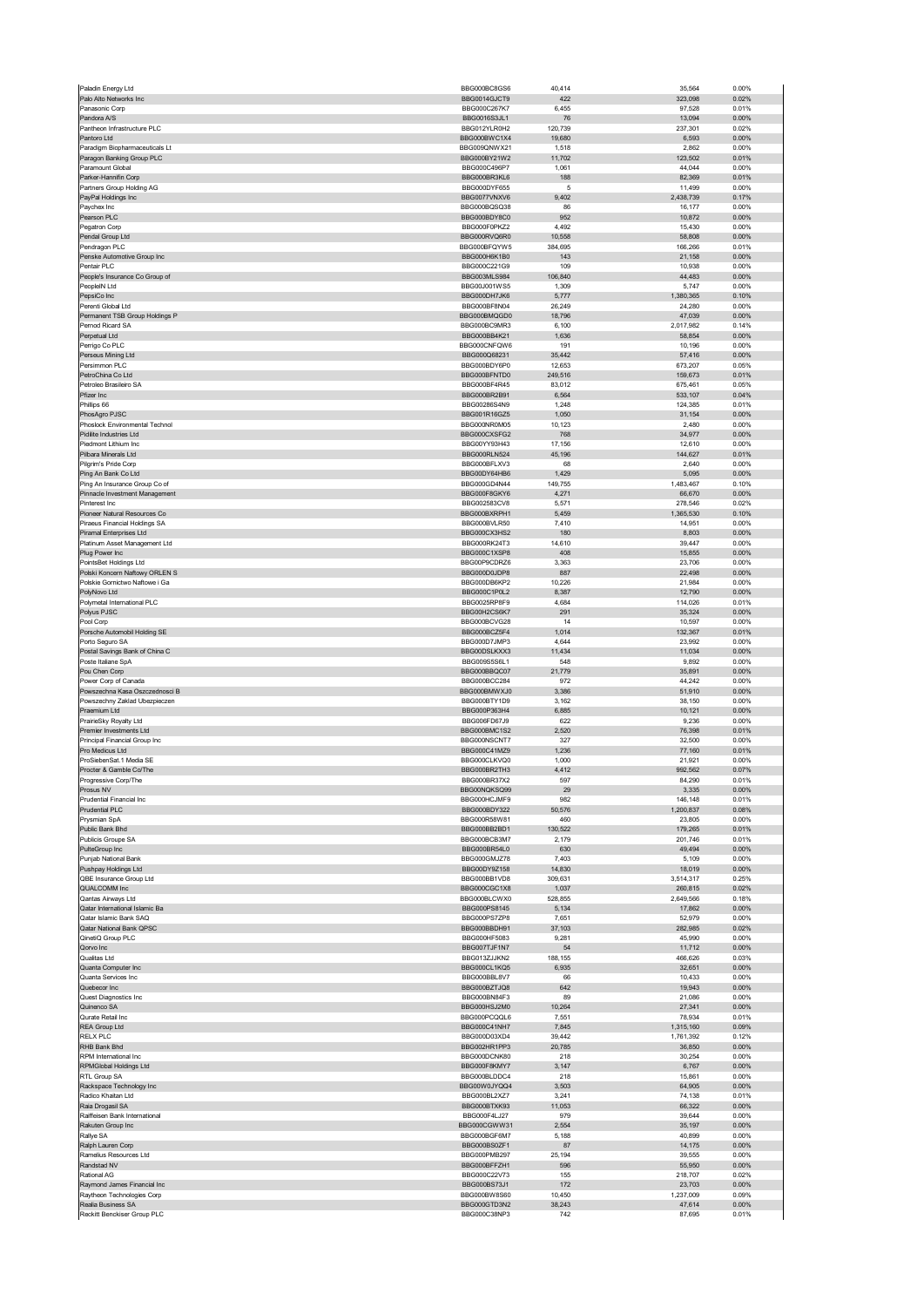| Recordati Industria Chimica e                         | BBG000BC7PF1                 | 2,232            | 197,210            | 0.01%          |
|-------------------------------------------------------|------------------------------|------------------|--------------------|----------------|
| Recruit Holdings Co Ltd                               | BBG000F2BCY2                 | 436              | 36,272             | 0.00%          |
| Red 5 Ltd                                             | BBG000H39TV7                 | 34,830           | 10,101             | 0.00%          |
| Red Star Macalline Group Corp                         | BBG009DL1Z82                 | 7,405            | 4,873              | 0.00%          |
| Redbubble Ltd                                         | BBG00CRHLVN9                 | 7,417            | 24,255             | 0.00%          |
| Reece Ltd                                             | BBG000BB8QJ6                 | 4,585            | 123,923            | 0.01%          |
| Regeneron Pharmaceuticals Inc                         | BBG000C734W3                 | 78               | 68,102             | 0.00%          |
| Regions Financial Corp<br>Regis Resources Ltd         | BBG000Q3JN03<br>BBG000BLX2J9 | 10,283<br>22,648 | 308,340<br>44,164  | 0.02%<br>0.00% |
| Reinet Investments SCA                                | BBG00J36Z0B0                 | 917              | 22,608             | 0.00%          |
| Reinsurance Group of America I                        | BBG000BDLCQ0                 | 31               | 4,735              | 0.00%          |
| Reliance Industries Ltd                               | BBG000BKVP93                 | 11,984           | 525,106            | 0.04%          |
| Reliance Steel & Aluminum Co                          | BBG000CJ2181                 | 50               | 11,055             | 0.00%          |
| Reliance Worldwide Corp Ltd                           | BBG00CNNCST1                 | 12,784           | 80,154             | 0.01%          |
| Remgro Ltd                                            | BBG000C55RJ9                 | 6,795            | 76,797             | 0.01%          |
| Renault SA                                            | BBG000BKD864                 | 1,413            | 67,516             | 0.00%          |
| Renesas Electronics Corp                              | BBG000MHQMB8                 | 1,266            | 21,516             | 0.00%          |
| Renewables Infrastructure Grou                        | BBG004TMT6C3                 | 1,066,034        | 2,669,125          | 0.19%          |
| Rentokil Initial PLC                                  | BBG000BDZZM8                 | 106,460          | 1,158,242          | 0.08%          |
| Repligen Corp                                         | BBG000BS48J3                 | 719              | 261,821            | 0.02%          |
| Repsol SA                                             | BBG000C2V6W8                 | 2,673            | 43,631             | 0.00%          |
| Republic Services Inc                                 | BBG000BPXVJ6                 | 1,716            | 329,056            | 0.02%          |
| ResMed Inc                                            | BBG000L4M7F1                 | 126,191          | 4,808,082          | 0.34%          |
| Resolute Mining Ltd                                   | BBG000BT9RX8                 | 21,908           | 8,544              | 0.00%          |
| Resona Holdings Inc<br>Restaurant Brands Internationa | BBG000C6HT37<br>BBG0076WG2V1 | 5,061<br>599     | 27,047<br>50,020   | 0.00%<br>0.00% |
| Rexel SA                                              | BBG000M3SNV3                 | 7,487            | 208,796            | 0.01%          |
| Richard Pieris & Co PLC                               | BBG000FP8L39                 | 111,439          | 18,594             | 0.00%          |
| Ricoh Co Ltd                                          | BBG000BKFTL9                 | 1,361            | 17,412             | 0.00%          |
| Ridley Corp Ltd                                       | BBG000BMFXK7                 | 11,326           | 16,932             | 0.00%          |
| Rio Tinto Ltd                                         | BBG000BYLWT7                 | 13,033           | 1,304,778          | 0.09%          |
| Rio Tinto PLC                                         | BBG000DZG3K1                 | 5,030            | 458,443            | 0.03%          |
| Rite Aid Corp                                         | BBG000BRWGG9                 | 422              | 8,526              | 0.00%          |
| Robert Half International Inc                         | BBG000BS5DR2                 | 1,944            | 298,180            | 0.02%          |
| Roche Holding AG                                      | BBG000BNV243                 | 927              | 530,393            | 0.04%          |
| Rockwell Automation Inc                               | BBG000BBCDZ2                 | 651              | 312,485            | 0.02%          |
| Rohm Co Ltd                                           | BBG000BGNZR9                 | 2,362            | 295,321            | 0.02%          |
| Roku Inc                                              | BBG001ZZPQJ6                 | 54               | 17,089             | 0.00%          |
| Roper Technologies Inc<br>Rosneft Oil Co PJSC         | BBG000F1ZSN5<br>BBG000Q75BV1 | 547<br>12,869    | 369,966<br>142,350 | 0.03%<br>0.01% |
| Ross Stores Inc                                       |                              | 2,358            | 370,600            | 0.03%          |
| Rothschild & Co                                       | BBG000BSBZH7<br>BBG000BVTPN6 | 603              | 38,075             | 0.00%          |
| Royal Bank of Canada                                  | BBG000BCJG31                 | 1,136            | 166,048            | 0.01%          |
| Royal Caribbean Cruises Ltd                           | BBG000BB5792                 | 177              | 18,716             | 0.00%          |
| Royal Mail PLC                                        | BBG005CM0YV7                 | 5,333            | 50,270             | 0.00%          |
| Royalty Pharma PLC                                    | BBG00V1L5YZ5                 | 191              | 10,445             | 0.00%          |
| Rumo SA                                               | BBG00G6D37M6                 | 12,509           | 54,859             | 0.00%          |
| Ryanair Holdings PLC                                  | BBG000J9CBT0                 | 7,278            | 1,024,347          | 0.07%          |
| Ryder System Inc                                      | BBG000BRVP70                 | 629              | 71,282             | 0.00%          |
| S&P Global Inc                                        | BBG000BP1Q11                 | 604              | 391,996            | 0.03%          |
| SAP SE                                                | BBG000BG7DY8                 | 4,871            | 951,526            | 0.07%          |
| <b>SCOR SE</b>                                        | BBG000DZ5LK3                 | 353              | 15,160             | 0.00%          |
| SEB SA                                                | BBG000BCCKX6                 | 31               | 6,587              | 0.00%          |
| <b>SEEK Ltd</b>                                       | BBG000FWNJP8                 | 53,679           | 1,759,608          | 0.12%          |
| <b>SES SA</b>                                         | BBG000GXK7D7                 | 956              | 10,428             | 0.00%          |
| <b>SGS SA</b>                                         | BBG000BHR3B1                 | 3                | 13,774             | 0.00%<br>0.00% |
| SITC International Holdings Co                        | BBG00159JSH2                 | 3,267            | 16,252             |                |
|                                                       |                              |                  |                    |                |
| SK Biopharmaceuticals Co Ltd                          | BBG002Q871F3                 | 453              | 50,930             | 0.00%          |
| SK Bioscience Co Ltd                                  | BBG00N9MHSP4                 | 246              | 63,961             | 0.00%          |
| SK Hynix Inc                                          | BBG000GQVT51                 | 4,979            | 754,732            | 0.05%          |
| SK Inc                                                | BBG000C2JFR8                 | 225              | 65,423             | 0.00%          |
| SK Square Co Ltd<br>SKF AB                            | BBG011CLDZ86<br>BBG000BCD7X4 | 149<br>349       | 11,472<br>11,386   | 0.00%<br>0.00% |
| SKYCITY Entertainment Group Lt                        | BBG000HX74B0                 | 5,868            | 16,840             | 0.00%          |
| SM Investments Corp                                   | BBG000DKX0B1                 | 395              | 10,058             | 0.00%          |
| SMC Corp                                              | BBG000BLKXN0                 | 313              | 290,106            | 0.02%          |
| SODEXO SA PF                                          | BBG012G23H56                 | 98               | 11,780             | 0.00%          |
| SPAR Group Ltd/The                                    | BBG000Q8ZZM3                 | 2,908            | 41,876             | 0.00%          |
| SSR Mining Inc                                        | BBG00VR71W95                 | 22,589           | 546,649            | 0.04%          |
| STMicroelectronics NV                                 | BBG000BHHK06                 | 3,659            | 248,425            | 0.02%          |
| SVB Financial Group                                   | BBG000BT0CM2                 | 299              | 279.326            | 0.02%          |
| Safran SA                                             | BBG000BP01S8                 | $75\,$           | 12,630             | 0.00%          |
| Saga PLC                                              | BBG006K57CX2                 | 15,547           | 82,543             | 0.01%          |
| Sage Group PLC/The                                    | BBG000BN0PP3<br>BBG000BC9VV8 | 4,793<br>2,278   | 76,124             | 0.01%<br>0.00% |
| Saipem SpA                                            | BBG000BRP3P6                 | 1,881            | 6,575<br>129,639   | 0.01%          |
| Sampo Oyj<br>Samsung Biologics Co Ltd                 | BBG0060N9DS7                 | 183              | 190,710            | 0.01%          |
| Samsung C&T Corp                                      | BBG000D5PS68                 | 401              | 55,156             | 0.00%          |
| Samsung Electro-Mechanics Co L                        | BBG000BCXYZ1                 | 32               | 7,403              | 0.00%          |
| Samsung Electronics Co Ltd                            | BBG000BCY2S8                 | 29,741           | 2,611,643          | 0.18%          |
| Samsung Engineering Co Ltd                            | BBG000HTQXQ8                 | 480              | 12,731             | 0.00%          |
| Samsung Fire & Marine Insuranc                        | BBG000BG7W76                 | 155              | 36,267             | 0.00%          |
| Samsung Life Insurance Co Ltd                         | BBG000FGB8Z9                 | 308<br>1,013     | 22,866             | 0.00%<br>0.05% |
| Samsung SDI Co Ltd                                    | BBG000BCY0Q4<br>BBG000BFHD51 |                  | 767,569            |                |
| San Miguel Corp<br>Sandfire Resources Ltd             | BBG000JTYKD9                 | 4,327<br>70,900  | 13,411<br>466,520  | 0.00%<br>0.03% |
| Sands China Ltd                                       | BBG000PSNMN1                 | 13,394           | 42,911             | 0.00%          |
| Sandvik AB                                            | BBG000BR0GN6                 | 605              | 23,213             | 0.00%          |
| Sanlam Ltd                                            | BBG000CDQK77                 | 8,567            | 43,828             | 0.00%          |
| Sanofi                                                | BBG000BWBBP2                 | 11,371           | 1,575,463          | 0.11%          |
| Santander Bank Polska SA                              | BBG000DP4F92                 | 193              | 22,955             | 0.00%          |
| Santen Pharmaceutical Co Ltd                          | BBG000BJYV90                 | 1,674            | 28,136             | 0.00%          |
| Santos Ltd                                            | BBG000BQKQ90                 | 602,072          | 3,799,077          | 0.27%          |
| Saputo Inc                                            | BBG000BHGZT3                 | 325              | 10,096             | 0.00%          |
| Sartorius AG                                          | BBG000BGC542                 | 217<br>61        | 202,353            | 0.01%          |
| Sartorius Stedim Biotech                              | BBG000FH5WS9                 |                  | 45,704             | 0.00%          |
| Sasol Ltd<br>Sberbank of Russia PJSC                  | BBG000BTZ0H6<br>BBG001VBZR00 | 2,180<br>26,361  | 48,660<br>581,943  | 0.00%<br>0.04% |
| Schaeffler AG                                         | BBG00B2FVG27                 | 5,369            | 61,219             | 0.00%          |
| <b>Schibsted ASA</b>                                  | BBG000BBMVZ1                 | 1,380            | 67,943             | 0.00%          |
| Schindler Holding AG                                  | BBG000BC8JQ2                 | 37               | 13,569             | 0.00%          |
| Schlumberger NV                                       | BBG000BT41Q8                 | 3,334            | 137,331            | 0.01%          |
| Schneider Electric SE                                 | BBG000BBWCH2                 | 8,023            | 2,164,150          | 0.15%          |
| Schroders PLC                                         | BBG000BF0TF3                 | 361              | 23,932             | 0.00%          |
| Scotts Miracle-Gro Co/The                             | BBG000BT5PG5                 | 336              | 74,392             | 0.01%          |
| Sdcl Energy Efficiency Income                         | BBG00MNLXLX0                 | 835,596          | 1,829,080          | 0.13%          |
| Sea Ltd                                               | BBG00HTBWMG5                 | 765              | 235,399            | 0.02%          |
| Seagate Technology Holdings PL                        | BBG0113JGQF0                 | 1,983            | 308,081            | 0.02%          |
| Sealed Air Corp                                       | BBG000C22QV7                 | 422              | 39,158             | 0.00%          |
| Seazen Group Ltd                                      | BBG003MJZ5R8                 | 5,989            | 5,568              | 0.00%          |
| Secom Co Ltd                                          | BBG000BNHG57                 | 132<br>464       | 12,633             | 0.00%          |
| Seegene Inc<br>Seiko Epson Corp                       | BBG0014G4BH0<br>BBG000PRVGB0 | 668              | 32,741<br>16,532   | 0.00%<br>0.00% |
| Sekisui Chemical Co Ltd<br>Sekisui House Ltd          | BBG000BG5531                 | 572<br>812       | 13,124             | 0.00%          |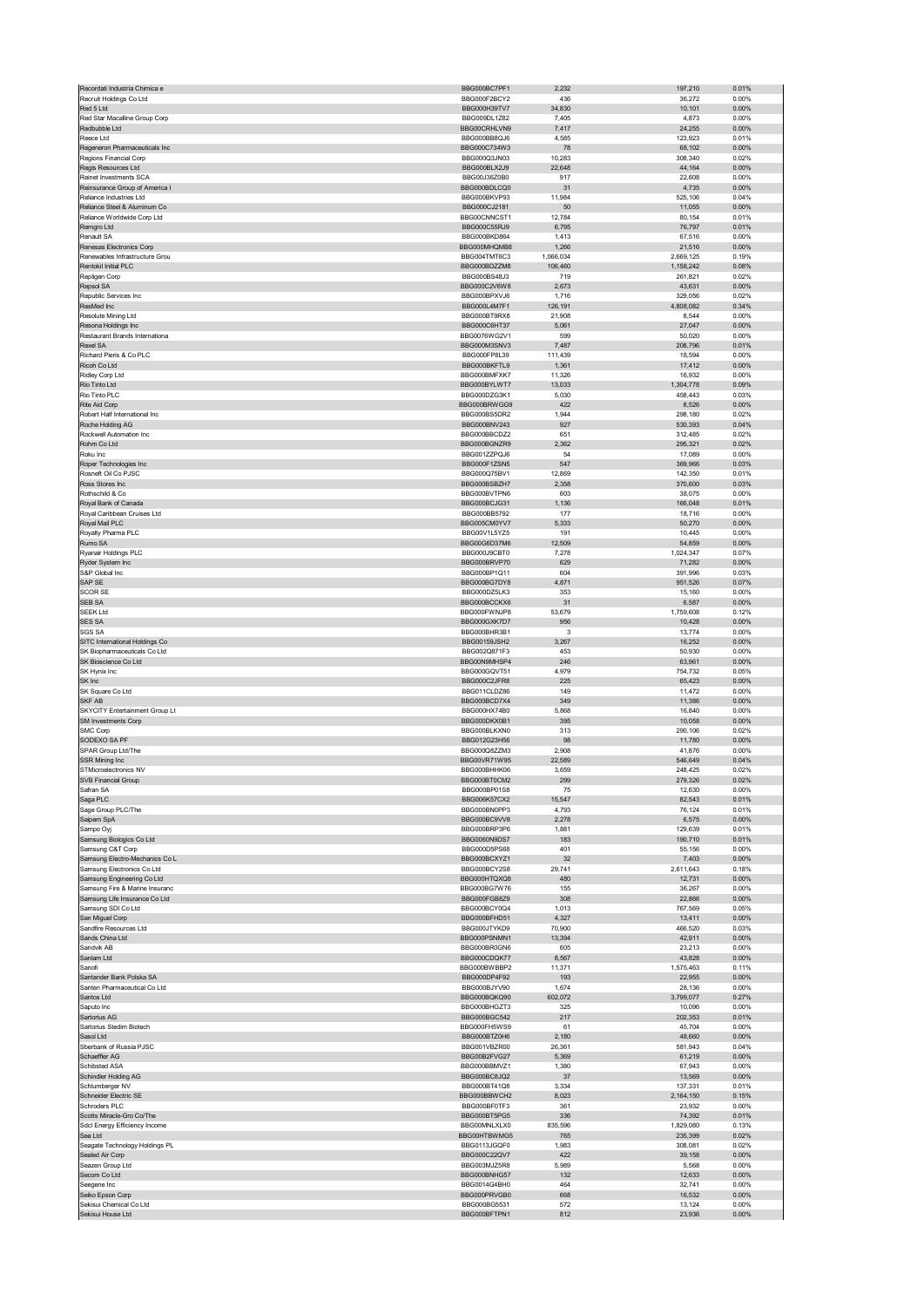|                                                       | BBG000HK7XF0                 | 3,062            | 19,017               | 0.00%             |
|-------------------------------------------------------|------------------------------|------------------|----------------------|-------------------|
| Senex Energy Ltd                                      | BBG000BRSD44                 | 6,171            | 28,510               | 0.00%             |
| Service Corp International/US                         | BBG000BTHH16                 | 3,130            | 305,641              | 0.02%             |
| Service Stream Ltd<br>ServiceNow Inc                  | BBG000PLXDY3                 | 15,200           | 12,236               | 0.00%             |
| Seven & i Holdings Co Ltd                             | BBG000M1R011<br>BBG000BNCSN6 | 3,365<br>3,485   | 3,004,625<br>210,432 | 0.21%<br>0.01%    |
| Seven Group Holdings Ltd                              | BBG000BJ66K3                 | 2,541            | 54,887               | 0.00%             |
| Severstal PAO                                         | BBG000Q3XWC4                 | 3,781            | 112,008              | 0.01%             |
| Sezzle Inc                                            | BBG00PLQBFR8                 | 259              | 783                  | 0.00%             |
| Shaanxi Coal Industry Co Ltd                          | BBG007FFWC39                 | 24,855           | 65,587               | 0.00%             |
| Shanghai Pharmaceuticals Holdi                        | BBG0015W4KX6                 | 5,091            | 13,274               | 0.00%             |
| Shanghai Pudong Development Ba                        | BBG00709H9J6                 | 8,957            | 16,525               | 0.00%             |
| Sharp Corp/Japan                                      | BBG000BGL515                 | 794              | 12,521               | 0.00%             |
| Shaw Communications Inc                               | BBG000BSR5N9                 | 2,070            | 86,522               | 0.01%             |
| Shenzhen Overseas Chinese Town                        | BBG00F1364D9                 | 29,946           | 45,599               | 0.00%             |
| Sherwin-Williams Co/The                               | BBG000BSXQV7                 | 3,663            | 1,774,242            | 0.12%             |
| Shimadzu Corp                                         | BBG000BGRSS0                 | 5,104            | 295,967              | 0.02%             |
| Shimao Group Holdings Ltd                             | BBG000C0T6W5<br>BBG000BFRMJ5 | 9,188            | 8,267                | 0.00%             |
| Shimizu Corp<br>Shin Kong Financial Holding Co        | BBG000BZBZS9                 | 2,260            | 19,243               | 0.00%<br>0.00%    |
| Shin Poong Pharmaceutical Co L                        | BBG000BG62G3                 | 19,473<br>368    | 10,697<br>13,616     | 0.00%             |
| Shin-Etsu Chemical Co Ltd                             | BBG000BG24K8                 | 294              | 69,953               | 0.00%             |
| Shinhan Financial Group Co Ltd                        | BBG000K7N844                 | 2,453            | 104,462              | 0.01%             |
| Shionogi & Co Ltd                                     | BBG000BJQ7X5                 | 212              | 20,554               | $0.00\%$          |
| Shiseido Co Ltd                                       | BBG000BG7Y27                 | 1,348            | 103,235              | 0.01%             |
| Shopify Inc                                           | BBG004DW5NB8                 | 171              | 324,721              | 0.02%             |
| Shoprite Holdings Ltd                                 | BBG000BFNXZ7                 | 4,646            | 83,635               | 0.01%             |
| Showa Denko KK                                        | BBG000BG05J9                 | 136              | 3,926                | 0.00%             |
| Shree Cement Ltd                                      | BBG000CZMT73                 | 58               | 28,751               | 0.00%             |
| Shurgard Self Storage SA                              | BBG00M4QJQ38                 | 10,657           | 958,486              | 0.07%             |
| Siam Cement PCL/The                                   | BBG000BSLLR6                 | 1,021            | 16,225               | 0.00%             |
| Siam Commercial Bank PCL/The                          | BBG000BSLKZ9                 | 4.043            | 21,140               | 0.00%             |
| Siam Makro PCL<br>Sibanye Stillwater Ltd              | BBG000M262B7<br>BBG00R3JTQ15 | 142<br>82,336    | 245<br>348,397       | 0.00%<br>0.02%    |
| Siemens AG                                            | BBG000BCCRV3                 | 2,717            | 648,835              | 0.05%             |
| Siemens Energy AG                                     | BBG00XLWSW57                 | 8,106            | 285,148              | 0.02%             |
| Siemens Gamesa Renewable Energ                        | BBG000BH2X22                 | 713              | 23,484               | 0.00%             |
| Siemens Ltd                                           | BBG000CZTJS5                 | 389              | 16,985               | $0.00\%$          |
| Sigma Healthcare Ltd                                  | BBG000PBSFN8                 | 20,500           | 9,840                | 0.00%             |
| Signature Bank/New York NY                            | BBG000M6TR37                 | 735              | 326,991              | 0.02%             |
| Signet Jewelers Ltd                                   | BBG000C4ZZ10                 | 486              | 58,201               | 0.00%             |
| Signify NV                                            | BBG00CTZ9MW1                 | 411              | 26,194               | 0.00%             |
| Sika AG                                               | BBG000BC97P8                 | 507              | 290,982              | 0.02%             |
| Silver Lake Resources Ltd                             | BBG000DGM5W8                 | 25,957           | 46,074               | 0.00%             |
| Silver Mines Ltd                                      | BBG000QBM7B4                 | 16,797           | 3,695                | 0.00%             |
| Sime Darby Bhd                                        | BBG000F9J6T8                 | 62,003           | 47,492               | 0.00%             |
| Sime Darby Plantation Bhd                             | BBG00J88MJM2                 | 26.637           | 33,067               | 0.00%             |
| Sime Darby Property Bhd                               | BBG00J88MDX3                 | 39,329           | 7,726                | 0.00%             |
| Sims Ltd                                              | BBG000BSRGJ0                 | 4,300            | 69,051               | 0.00%             |
| Sinch AB<br>Sino Land Co Ltd                          | BBG00B0DSW69<br>BBG000BDSR53 | 1,903<br>6,829   | 33,278<br>11,699     | $0.00\%$<br>0.00% |
| Sino-Ocean Group Holding Ltd                          | BBG000PMF346                 | 38,385           | 12,325               | 0.00%             |
| Sinopharm Group Co Ltd                                | BBG000VWV3Z5                 | 5,771            | 17,268               | 0.00%             |
| Sirius XM Holdings Inc                                | BBG000BT0093                 | 2,804            | 24,490               | 0.00%             |
| SiteMinder Ltd                                        | BBG01223RK65                 | 43,307           | 292,752              | 0.02%             |
| Skandinaviska Enskilda Banken                         | BBG000BGX763                 | 3,651            | 69,798               | $0.00\%$          |
| Skanska AB                                            | BBG000BCD9M2                 | 259              | 9,206                | 0.00%             |
| Skyworks Solutions Inc                                | BBG000KLB4Q1                 | 73               | 15,510               | 0.00%             |
| SmartGroup Corp Ltd                                   | BBG002VKXZN7                 | 3,879            | 30,062               | 0.00%             |
| Smith & Nephew PLC                                    | BBG000BF2206                 | 3,111            | 74,975               | 0.01%             |
| Smiths Group PLC                                      | BBG000BF1SQ2                 | 16,053           | 472,372              | 0.03%             |
| Smurfit Kappa Group PLC                               | BBG000NCTTW7                 | 557              | 42,129               | 0.00%             |
| Snap Inc                                              | BBG00441QMJ7                 | 422              | 27,295               | 0.00%             |
| Snap-on Inc                                           | BBG000BT7JW9                 | 27               | 8,065                | 0.00%             |
| Snowflake Inc                                         | BBG007DHGNJ4                 | 599              | 279,021              | 0.02%             |
| Societe BIC SA                                        | BBG000BBX6X6                 |                  | 27,726               | 0.00%             |
|                                                       |                              | 375              |                      |                   |
| Societe Generale SA                                   | BBG000BCDQ35                 | 2,299            | 108,636              | 0.01%             |
| Sodexo SA                                             | BBG000BC1GH5                 | 129              | 15,521               | 0.00%             |
| Solvay SA                                             | BBG000BQ5Z15                 | 302              | 48,261               | 0.00%             |
| Sompo Holdings Inc                                    | BBG000QDQHZ8                 | 613              | 35,549               | 0.00%             |
| Sonic Healthcare Ltd                                  | BBG000BLHPW1<br>BBG000RSPBY9 | 10.524<br>6      | 490.723              | 0.03%             |
| Sonova Holding AG<br>Sony Group Corp                  | BBG000C26F38                 | 11,889           | 3,308<br>2,055,435   | 0.00%<br>0.14%    |
| South32 Ltd                                           | BBG0070L8ZT0                 | 84,757           | 339,874              | 0.02%             |
| Southern Copper Corp                                  | BBG000BSHH72                 | 1,191            | 101,058              | 0.01%             |
| Southern Cross Media Group Ltd                        | BBG000KNLH78                 | 384,630          | 746,183              | 0.05%             |
| Spectrum Brands Holdings Inc                          | BBG000DS5588                 | 54               | 7,561                | 0.00%             |
| Spirit Airlines Inc                                   | BBG000BF6RQ9                 | 613              | 18,421               | 0.00%             |
| Spotify Technology SA                                 | BBG003T4VFC2                 | 89               | 28,524               | 0.00%             |
| Square Enix Holdings Co Ltd                           | BBG000BJXQM7                 | 2,519            | 177,516              | 0.01%             |
| St Barbara Ltd                                        | BBG000BS4GC2                 | 21,265           | 31,153               | 0.00%             |
| Standard Bank Group Ltd                               | BBG000BQR991                 | 6,722            | 81,111               | 0.01%             |
| Standard Chartered PLC<br>Stanley Black & Decker Inc  | BBG000BF2QW8<br>BBG000BTQR96 | 4,597<br>80      | 38,401<br>20,694     | 0.00%<br>$0.00\%$ |
| Star Entertainment Grp Ltd/The                        | BBG0017SCN04                 | 155,290          | 571,469              | 0.04%             |
| Starbucks Corp                                        | BBG000CTQBF3                 | 747              | 120,116              | 0.01%             |
| Starpharma Holdings Ltd                               | BBG000BW3JT0                 | 3,475            | 4,657                | 0.00%             |
| Starwood Property Trust Inc                           | BBG000M1J270                 | 191              | 6,369                | 0.00%             |
| State Bank of India                                   | BBG000GQ5749                 | 4,653            | 39,645               | 0.00%             |
| State Street Corp                                     | BBG000BKFBD7                 | 585              | 74,782               | 0.01%             |
| Steadfast Group Ltd                                   | BBG001BHCVX9                 | 222,455          | 1,167,889            | 0.08%             |
| Steel Dynamics Inc                                    | BBG000HGYNZ9                 | 1,379            | 117,718              | 0.01%             |
| Steinhoff International Holdin                        | BBG009T5PLG6                 | 323,874          | 140,222              | 0.01%             |
| Stellantis NV                                         | BBG00793G288                 | 80,977           | 2,112,628            | 0.15%             |
| Stora Enso Oyj<br><b>Straumann Holding AG</b>         | BBG000G1VR87<br>BBG000C1Y6Q4 | 10,875<br>63     | 274,541<br>183,860   | 0.02%<br>0.01%    |
| Strike Energy Ltd                                     | BBG000F89318                 | 92,241           | 18,909               | 0.00%             |
| Stryker Corp                                          | BBG000DN7P92                 | 982              | 361,046              | 0.03%             |
| Subaru Corp                                           | BBG000BGR1H1                 | 1,561            | 38,362               | 0.00%             |
| Sul America SA                                        | BBG000TDRS53                 | 2,003            | 13,597               | 0.00%             |
| Sumitomo Chemical Co Ltd                              | BBG000BG0GJ5                 | 3,857            | 24,971               | 0.00%             |
| Sumitomo Corp                                         | BBG000BB6ZY1                 | 1,712            | 34,766               | 0.00%             |
| Sumitomo Dainippon Pharma Co L                        | BBG000BG65R4                 | 381              | 6,032                | 0.00%             |
| Sumitomo Electric Industries L                        | BBG000BLBD45                 | 1,492            | 26,722               | 0.00%             |
| Sumitomo Metal Mining Co Ltd                          | BBG000BB13F8                 | 162              | 8,409                | 0.00%             |
| Sumitomo Mitsui Financial Grou                        | BBG000PJ4DL4                 | 2,270            | 106,928              | 0.01%             |
| Sumitomo Mitsui Trust Holdings                        | BBG000LN14V1                 | 19,628           | 900,947              | 0.06%             |
| Sumitomo Realty & Development                         | BBG000BGY432                 | 333              | 13,470               | $0.00\%$          |
| Sumitomo Rubber Industries Ltd                        | BBG000BL18R2                 | 2,304            | 32,259               | 0.00%             |
| Sun Art Retail Group Ltd                              | BBG001RTXP48                 | 7,350            | 4,059                | 0.00%             |
| Sun Hung Kai Properties Ltd<br>Sun Life Financial Inc | BBG000BF0155<br>BBG000LS68P3 | 52,187<br>550    | 870,960<br>42,203    | 0.06%<br>$0.00\%$ |
| Sun Pharmaceutical Industries                         | BBG000BV5G16                 | 1,393            | 21,798               | 0.00%             |
| Sunac China Holdings Ltd<br>Suncorp Group Ltd         | BBG000PZ8SG7<br>BBG000CR4Y89 | 9,800<br>168,332 | 20,368<br>1,863,435  | 0.00%<br>0.13%    |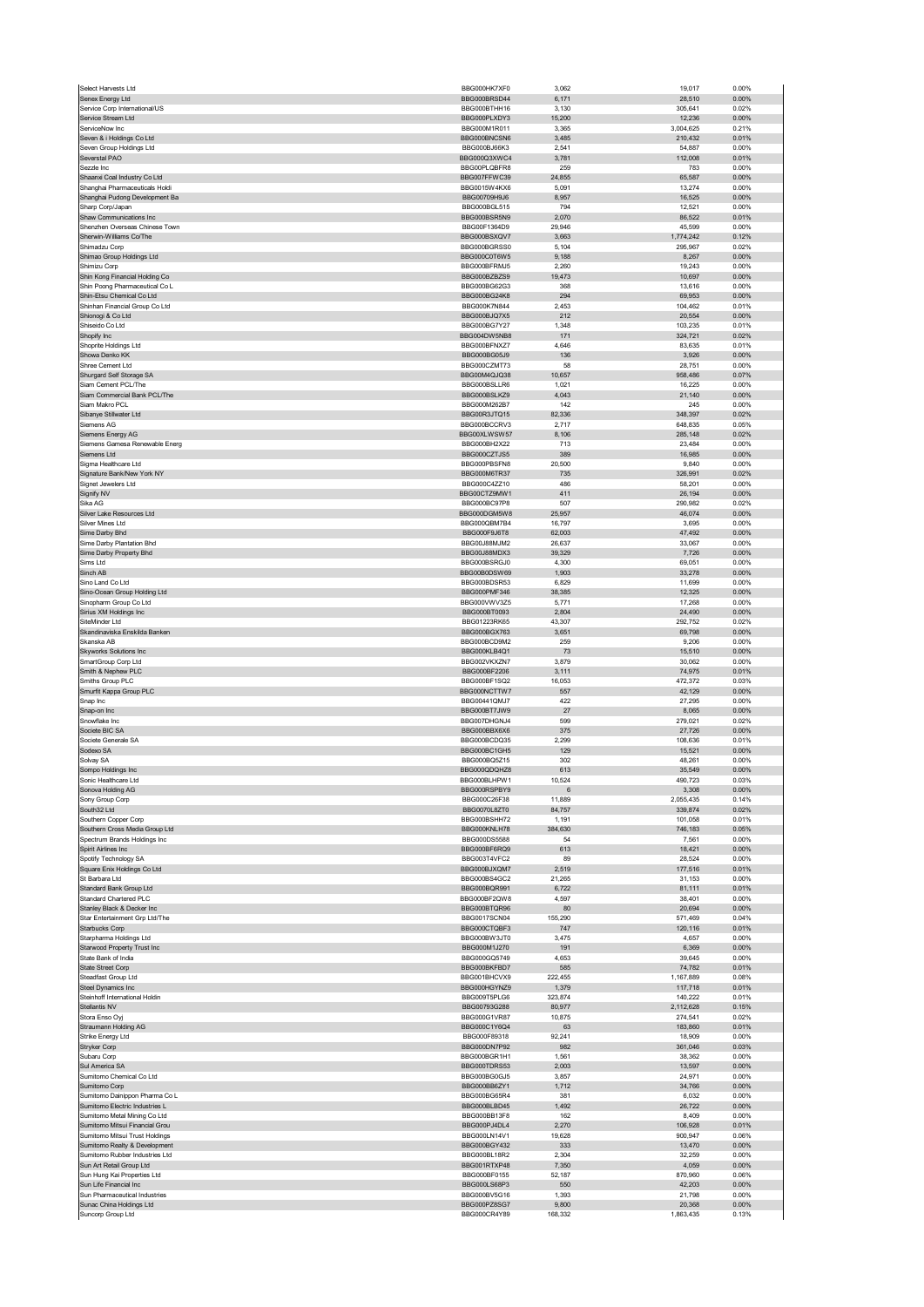| Sunny Optical Technology Group                                       | BBG000C16952                        | 721              | 31,385              | 0.00%          |
|----------------------------------------------------------------------|-------------------------------------|------------------|---------------------|----------------|
| Suntory Beverage & Food Ltd                                          | BBG004ML6D96                        | 939              | 46,667              | 0.00%          |
| Super Retail Group Ltd                                               | BBG000BF8GK7                        | 134,988          | 1,681,952           | 0.12%          |
| Surgutneftegas PJSC                                                  | BBG000NNC0N4                        | 5,121            | 37,648              | 0.00%          |
| Suzano SA<br>Suzuki Motor Corp                                       | BBG00J5Q0BS0<br>BBG000BGQTF3        | 2,682<br>8,536   | 39,802<br>451,563   | 0.00%<br>0.03% |
| Svenska Cellulosa AB SCA                                             | BBG000BCCG29                        | 3,642            | 88,938              | 0.01%          |
| Svenska Handelsbanken AB                                             | BBG000BGX8Y0                        | 3,736            | 55,548              | 0.00%          |
| Swatch Group AG/The                                                  | BBG000BVQ866                        | 137              | 57,557              | 0.00%          |
| Swedbank AB                                                          | BBG000BQXJJ1                        | 1,150            | 31,819              | 0.00%          |
| Swire Pacific Ltd                                                    | BBG000BF0315                        | 40,673           | 78,009              | 0.01%          |
| Swire Properties Ltd                                                 | BBG000PQBD21                        | 6,942            | 23,931              | 0.00%          |
| Swiss Life Holding AG                                                | BBG000BRJTZ5                        | 34               | 28,715              | 0.00%          |
| Swiss Re AG                                                          | BBG001P1Z4F4                        | 709              | 96,570              | 0.01%          |
| Switch Inc<br>Symbio Holdings Ltd                                    | BBG00HPDM5Z2<br>BBG000P4T4M9        | 10,129<br>1,008  | 399,006<br>6,827    | 0.03%<br>0.00% |
| Symrise AG                                                           | BBG000N4B6Z1                        | 941              | 191,786             | 0.01%          |
| Synchrony Financial                                                  | BBG00658F3P3                        | 6,334            | 404,121             | 0.03%          |
| Synopsys Inc                                                         | BBG000BSFRF3                        | 1,881            | 953,252             | 0.07%          |
| Sysco Corp                                                           | BBG000BTVJ25                        | 3,689            | 398,516             | 0.03%          |
| <b>Sysmex Corp</b>                                                   | BBG000C2SF52                        | 395              | 73,315              | 0.01%          |
| T Rowe Price Group Inc                                               | BBG000BVMPN3                        | 116              | 31,477              | 0.00%          |
| T&D Holdings Inc                                                     | BBG000BVF804<br>BBG005DXJS36        | 1,005<br>7,463   | 17,669<br>865,509   | 0.00%<br>0.06% |
| TCS Group Holding PLC<br><b>TDK Corp</b>                             | BBG000C26MP9                        | 286              | 15,330              | 0.00%          |
| TE Connectivity Ltd                                                  | BBG000RGM5P1                        | 8,019            | 1,779,442           | 0.12%          |
| TJX Cos Inc/The                                                      | BBG000BV8DN6                        | 1,084            | 113,240             | 0.01%          |
| TOMRA Systems ASA                                                    | BBG000BCQZM0                        | 3,907            | 384,516             | 0.03%          |
| TOPPAN INC                                                           | BBG000BCN8S7                        | 585              | 15,072              | 0.00%          |
| Tabcorp Holdings Ltd                                                 | BBG000CMHCR3                        | 36,040           | 180,920             | 0.01%          |
| Taisei Corp                                                          | BBG000BFR3K5                        | 1,183            | 49,372              | 0.00%          |
| Taiwan Cement Corp<br><b>Taiwan Semiconductor Manufactu</b>          | BBG000BCWQQ9<br>BBG000BD8ZK0        | 22,298<br>34,373 | 53,209<br>2,883,866 | 0.00%<br>0.20% |
| Take-Two Interactive Software                                        | BBG000BS1YV5                        | 1,230            | 300,553             | 0.02%          |
| Takeda Pharmaceutical Co Ltd                                         | BBG000BJPPH4                        | 4,873            | 182,584             | 0.01%          |
| Talanx AG                                                            | BBG000CRQVF3                        | 528              | 35,159              | 0.00%          |
| Tamburi Investment Partners Sp                                       | BBG000KDCQ25                        | 19,457           | 302,205             | 0.02%          |
| Tapestry Inc                                                         | BBG000BY29C7                        | 243              | 13,583              | 0.00%          |
| <b>Target Corp</b>                                                   | BBG000H8TVT2<br>BBG000BXPTR4        | 529              | 168,423             | 0.01%          |
| Tassal Group Ltd<br><b>Tata Consultancy Services Ltd</b>             | BBG000Q0WCK6                        | 3,302<br>12,080  | 11,525<br>835,596   | 0.00%<br>0.06% |
| <b>Tata Consumer Products Ltd</b>                                    | BBG000D1BVC8                        | 2,463            | 33,881              | 0.00%          |
| Tata Motors Ltd                                                      | BBG000D0Z6J2                        | 9,176            | 81,900              | 0.01%          |
| Tata Steel Ltd                                                       | BBG000D0ZDF1                        | 2,660            | 54,697              | 0.00%          |
| Tatneft PJSC                                                         | BBG000B9X7K3                        | 2,034            | 116,105             | 0.01%          |
| Taylor Wimpey PLC                                                    | BBG000BF4KL1                        | 187,528          | 613,114             | 0.04%          |
| Tecan Group AG                                                       | BBG000BNP507                        | 231              | 193,450             | 0.01%          |
| TechnipFMC PLC<br><b>Technology One Ltd</b>                          | BBG00DL8NMV2<br>BBG000BMDJH4        | 1,334<br>30,848  | 10,862<br>395,169   | 0.00%<br>0.03% |
| <b>Techtronic Industries Co Ltd</b>                                  | BBG000BFGXV9                        | 22,823           | 624,889             | 0.04%          |
| Teck Resources Ltd                                                   | BBG000BCS9D6                        | 4,485            | 177,894             | 0.01%          |
| Teijin Ltd                                                           | BBG000BFXX22                        | 327              | 5,521               | 0.00%          |
| Tekfen Holding AS                                                    | BBG000TFZRY9                        | 15,622           | 32,749              | 0.00%          |
| <b>Teladoc Health Inc</b>                                            | BBG0019T5SG0                        | 109              | 13,752              | 0.00%          |
| Teleflex Inc                                                         | BBG000BV59Y6<br>BBG000BX2SW5        | 3,513            | 1,587,345           | 0.11%          |
| Telefonaktiebolaget LM Ericsso                                       |                                     | 14,083           | 213,489             | 0.01%          |
|                                                                      |                                     |                  |                     |                |
| Teleperformance                                                      | BBG000BC86D4                        | 1,491            | 914,012             | 0.06%          |
| <b>Television Broadcasts Ltd</b><br><b>Telix Pharmaceuticals Ltd</b> | BBG000BF07T6<br>BBG00HZHXWM5        | 28,169<br>3,125  | 23,407<br>24,219    | 0.00%<br>0.00% |
| Temple & Webster Group Ltd                                           | BBG006T0RJQ5                        | 3,012            | 32,405              | 0.00%          |
| Tenaris SA                                                           | BBG000KF3XG0                        | 13,470           | 194,038             | 0.01%          |
| Tencent Holdings Ltd                                                 | BBG000BJ35N5                        | 13,076           | 1,053,777           | 0.07%          |
| Tencent Music Entertainment Gr                                       | BBG00LDC5RK5                        | 22,338           | 210,460             | 0.01%          |
| Teradyne Inc                                                         | BBG000BV4DR6                        | 1,330            | 299,148             | 0.02%          |
| Ternium SA                                                           | BBG000LTPD97                        | 245              | 14,666              | 0.00%          |
| Terumo Corp<br><b>Tesco PLC</b>                                      | BBG000BK08X8<br>BBG000BF46Y8        | 1,709<br>51,769  | 99,193<br>279,585   | 0.01%<br>0.02% |
| Tesla Inc                                                            | BBG000N9MNX3                        | 245              | 356,127             | 0.02%          |
| Teva Pharmaceutical Industries                                       | BBG000HVWNL3                        | 5,838            | 69,534              | 0.00%          |
| Texas Instruments Inc                                                | BBG000BVV7G1                        | 7,303            | 1,893,038           | 0.13%          |
| Thai Beverage PCL                                                    | BBG000BQ6ZN0                        | 6.506            | 4.381               | 0.00%          |
| Thanachart Capital PCL                                               | BBG000BDJ6G7                        | 21.167           | 32,900              | 0.00%          |
| Thermo Fisher Scientific Inc                                         | BBG000BVDLH9                        | 1,856            | 1,702,887           | 0.12%          |
| Thomson Reuters Corp<br>Thor Industries Inc                          | BBG000BFK1R9<br>BBG000BV6R84        | 328<br>2,180     | 53,966<br>311,088   | 0.00%<br>0.02% |
| Tiger Brands Ltd                                                     | BBG000C3KV44                        | 2,393            | 37,328              | 0.00%          |
| Tingyi Cayman Islands Holding                                        | BBG000G5QMZ5                        | 63,685           | 179,990             | 0.01%          |
| Titan Co Ltd                                                         | BBG000D17Q16                        | 1,341            | 62,600              | 0.00%          |
| Tokio Marine Holdings Inc                                            | BBG000BBN738                        | 16,522           | 1,261,400           | 0.09%          |
| Tokyo Century Corp                                                   | BBG000C4RCK9                        | 27               | 1,814               | 0.00%          |
| Tokyo Electron Ltd                                                   | BBG000BB59S7<br>BBG000BCQ4G6        | 93<br>95         | 73,922              | 0.01%<br>0.00% |
| Tokyu Corp<br><b>TopBuild Corp</b>                                   | BBG0077VS2C0                        | 972              | 1,739<br>368,893    | 0.03%          |
| Toray Industries Inc                                                 | BBG000BD5C60                        | 2,287            | 18,622              | 0.00%          |
| Toronto-Dominion Bank/The                                            | BBG000BCRMB0                        | 1,569            | 165,732             | 0.01%          |
| Tosei Corp                                                           | BBG000JPVC11                        | 4,274            | 51,561              | 0.00%          |
| Toshiba Corp                                                         | BBG000BD1N97                        | 731              | 41,280              | 0.00%          |
| Tosoh Corp<br><b>TotalEnergies SE</b>                                | BBG000BCKVD5<br><b>BBG000C1M4K8</b> | 1,627<br>21,941  | 33,150<br>1,531,671 | 0.00%<br>0.11% |
| Tourmaline Oil Corp                                                  | BBG0017DRN10                        | 1,026            | 45,610              | 0.00%          |
| Toyo Suisan Kaisha Ltd                                               | BBG000BCV7S0                        | 299              | 17,437              | 0.00%          |
| Toyo Tire Corp                                                       | BBG000BCLMY1                        | 1,266            | 27,126              | 0.00%          |
| Toyota Industries Corp                                               | BBG000BD9J25                        | 949              | 104,170             | 0.01%          |
| Toyota Motor Corp                                                    | BBG000BCM915                        | 28,812           | 724,575             | 0.05%          |
| Toyota Tsusho Corp<br>Tractor Supply Co                              | BBG000BDGFD3<br>BBG000BLXZN1        | 490<br>1,195     | 31,020<br>392,300   | 0.00%<br>0.03% |
| Trade Desk Inc/The                                                   | BBG00629NGT2                        | 2,096            | 264,187             | 0.02%          |
| Trajan Group Holdings Ltd                                            | BBG010Z1D1P3                        | 1,582            | 6,169               | 0.00%          |
| <b>Trane Technologies PLC</b>                                        | BBG000BM6788                        | 2,713            | 753,842             | 0.05%          |
| TransDigm Group Inc                                                  | BBG000L8CBX4                        | 41               | 35,737              | 0.00%          |
| Transocean Ltd                                                       | BBG000BH5LT6                        | 4,682            | 17,775              | 0.00%          |
| Travel + Leisure Co                                                  | BBG000PV2L86                        | 145              | 10,999              | 0.00%          |
| Travelers Cos Inc/The<br>Travis Perkins PLC                          | BBG000BJ81C1<br>BBG000BFDB86        | 294<br>25,173    | 63,288<br>729,003   | 0.00%<br>0.05% |
| Treasury Wine Estates Ltd                                            | BBG000QZ1QQ6                        | 11,591           | 143,496             | 0.01%          |
| Treatt PLC                                                           | BBG000BB41Y8                        | 4,439            | 106,257             | 0.01%          |
| Trip.com Group Ltd                                                   | BBG000CWKYS8                        | 8,237            | 278,937             | 0.02%          |
| <b>Truist Financial Corp</b>                                         | BBG000BYYLS8                        | 1,525            | 122,770             | 0.01%          |
| Tryg A/S                                                             | BBG000QMPGL6                        | 1,289            | 43,771              | 0.00%          |
| Tsingtao Brewery Co Ltd<br>Tsuruha Holdings Inc                      | BBG000BHWDF9<br>BBG000JXTF38        | 6,261<br>177     | 80,639<br>23,333    | 0.01%<br>0.00% |
| Turk Hava Yollari AO                                                 | BBG000BVFLX9                        | 4,827            | 10,009              | 0.00%          |
| Turkiye Garanti Bankasi AS                                           | BBG000BHDJ67                        | 23,063           | 26,920              | 0.00%          |
| Turkiye Is Bankasi AS<br>Twist Bioscience Corp                       | BBG000BVF6R9<br>BBG006KDCHJ4        | 16,898<br>2,327  | 12,584<br>247,734   | 0.00%<br>0.02% |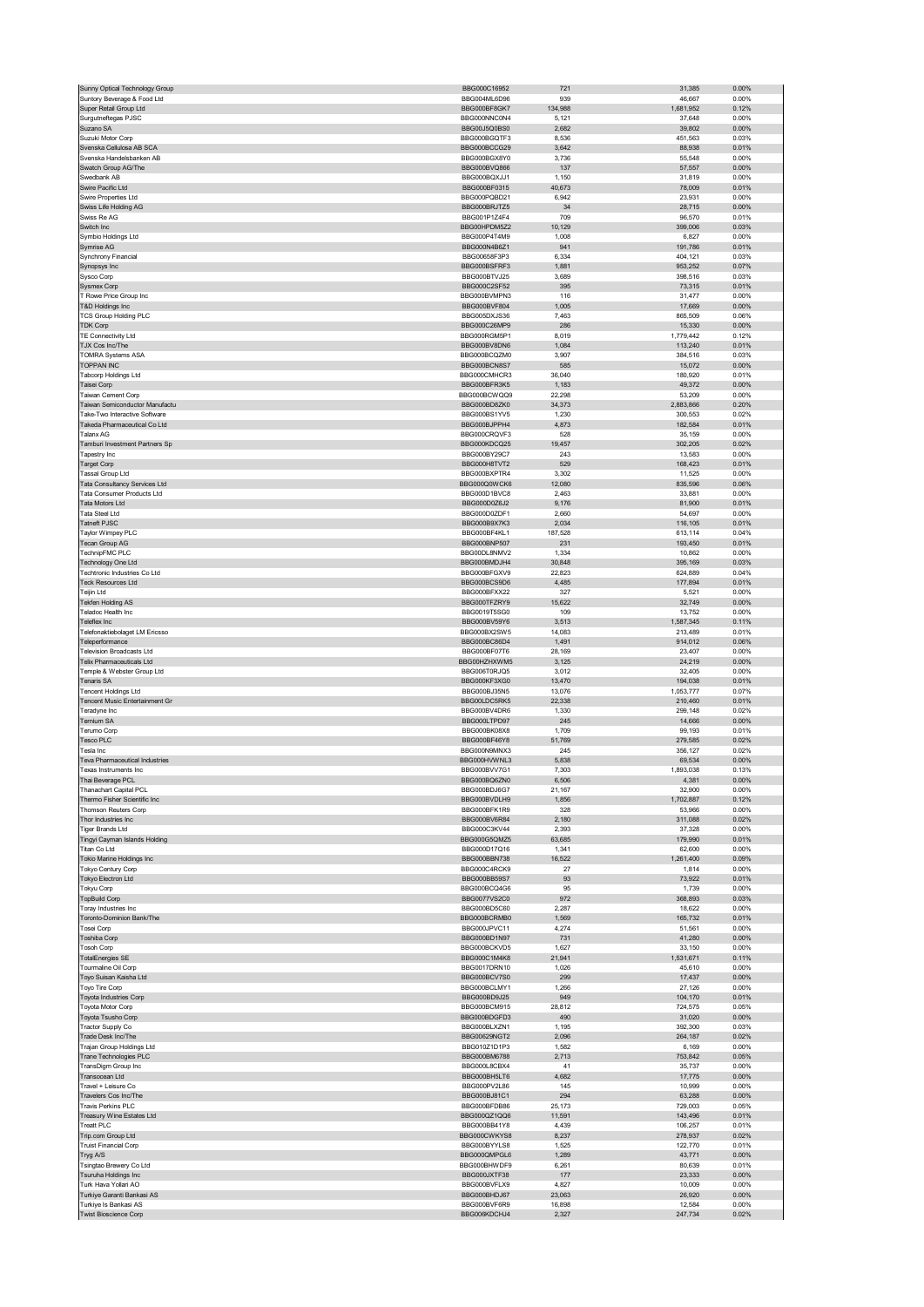| Tyro Payments Ltd<br>Tyson Foods Inc                     | BBG000H6HNW3                 | 218              | 12,947               | 0.00%          |
|----------------------------------------------------------|------------------------------|------------------|----------------------|----------------|
|                                                          | BBG0062RX132                 | 135,841          | 388,504              | 0.03%          |
|                                                          | BBG000DKCC19                 | 645              | 77,363               | 0.01%          |
| <b>UBS Group AG</b>                                      | BBG007936GV2                 | 3,616            | 89,635               | 0.01%          |
| <b>UCB SA</b><br><b>UOL Group Ltd</b>                    | BBG000BD8CR4                 | 1,523            | 239,096              | 0.02%          |
| UPL Ltd                                                  | BBG000BFDYK2<br>BBG000JN6ZM0 | 2,178<br>2,863   | 15,753<br>39,570     | 0.00%<br>0.00% |
| UPM-Kymmene Oyj                                          | BBG000GM9CH9                 | 6,861            | 359,063              | 0.03%          |
| US Bancorp                                               | BBG000FFDM15                 | 2,198            | 169,824              | 0.01%          |
| US Foods Holding Corp                                    | BBG00C6H6D40                 | 136              | 6,521                | 0.00%          |
| Uber Technologies Inc                                    | BBG002B04MT8                 | 1,656            | 95,497               | 0.01%          |
| Ulta Beauty Inc                                          | BBG00FWQ4VD6                 | 14               | 7,720                | 0.00%          |
| UltraTech Cement Ltd                                     | BBG000PZ2JC7                 | 374              | 52,595               | 0.00%          |
| <b>Umicore SA</b>                                        | BBG000BN6FD2                 | 904              | 50,524               | 0.00%          |
| Uni-President Enterprises Corp                           | BBG000BF1ZZ6                 | 4,506            | 15,367               | 0.00%          |
| UniCredit SpA                                            | BBG000BN0LC6                 | 5,036            | 106,693              | 0.01%          |
| Unicharm Corp<br>Unilever Indonesia Tbk PT               | BBG000BDJH37<br>BBG000BFGJG7 | 1,456<br>23,249  | 86,962<br>9,221      | 0.01%<br>0.00% |
| Unilever PLC                                             | BBG000C0M8X7                 | 12,718           | 935,917              | 0.07%          |
| Union Pacific Corp                                       | BBG000BW3299                 | 5,299            | 1,836,232            | 0.13%          |
| Uniper SE                                                | BBG007NDF7H0                 | 236              | 15,405               | 0.00%          |
| Unipol Gruppo SpA                                        | BBG000BGHKH0                 | 7,932            | 59,288               | 0.00%          |
| UnipolSai Assicurazioni SpA                              | BBG000BCR6X1                 | 4,375            | 16,972               | 0.00%          |
| United Airlines Holdings Inc                             | BBG000M65M61                 | 556              | 33,483               | 0.00%          |
| United Co RUSAL International                            | BBG000W4XX79                 | 12,251           | 16,317               | 0.00%          |
| United Malt Grp Ltd                                      | BBG00RMVY241                 | 4,307            | 18,777               | 0.00%          |
| United Microelectronics Corp<br>United Overseas Bank Ltd | BBG000BCWT65<br>BBG000BFDWJ8 | 5,214<br>1,198   | 16,847<br>32,874     | 0.00%<br>0.00% |
| United Parcel Service Inc                                | BBG000L9CV04                 | 660              | 194,663              | 0.01%          |
| United Rentals Inc                                       | BBG000BXMFC3                 | 638              | 291,805              | 0.02%          |
| <b>United Spirits Ltd</b>                                | BBG000KGJM66                 | 1,684            | 27,996               | 0.00%          |
| United Therapeutics Corp                                 | BBG000BV4XJ1                 | 14               | 4,045                | 0.00%          |
| UnitedHealth Group Inc                                   | BBG000CH5208                 | 4,097            | 2,829,605            | 0.20%          |
| Unity Software Inc                                       | BBG0056, IW5G6               | 1,211            | 238,232              | 0.02%          |
| Universal Music Group NV                                 | BBG012J967J2                 | 12,278           | 475,896              | 0.03%          |
| Unum Group                                               | BBG000BW2QX0                 | 575              | 19,439               | 0.00%          |
| VF Corp<br>VK Co Ltd                                     | BBG000BWCKB6<br>BBG00178PGX3 | 141<br>1,198     | 14,202<br>19,093     | 0.00%<br>0.00% |
| VMware Inc                                               | BBG000BC9938                 | 258              | 41,047               | 0.00%          |
| Vale SA                                                  | BBG000BHNR86                 | 20,338           | 391,524              | 0.03%          |
| Valeo                                                    | BBG000BCGYJ8                 | 482              | 20,027               | 0.00%          |
| Valero Energy Corp                                       | BBG000BBGGQ1                 | 1,295            | 133,785              | 0.01%          |
| Valmet Ovi                                               | BBG005PTLS84                 | 663              | 39,110               | 0.00%          |
| VanEck Gold Miners ETF/USA                               | BBG000PLNQN7                 | 3,295            | 145,150              | 0.01%          |
| Vedanta Ltd                                              | BBG000CZG8N8                 | 4,804            | 30,327               | 0.00%          |
| Veeco Instruments Inc                                    | BBG000BDCB28                 | 361              | 14,130               | 0.00%          |
| Veeva Systems Inc                                        | BBG001CGB489                 | 82               | 28,698               | 0.00%          |
| Venator Materials PLC<br>Ventia Services Group Pty Ltd   | BBG00GNHP3Y0                 | 2,549<br>385,298 | 8,905<br>770,597     | 0.00%<br>0.05% |
| VeriSign Inc                                             | BBG00R6VRJV0<br>BBG000BGKHZ3 | 82               | 28,512               | 0.00%          |
| Verisk Analytics Inc                                     | BBG000BCZL41                 | 95               | 29,976               | 0.00%          |
| Vertex Pharmaceuticals Inc                               | BBG000C1S2X2                 | 191              | 57,558               | 0.00%          |
| Vestas Wind Systems A/S                                  | BBG000BJBK53                 | 5,167            | 217,330              | 0.02%          |
| Via S/A                                                  | BBG000BWXYF9                 | 25,345           | 32,857               | 0.00%          |
| Viatris Inc.                                             | BBG00Y4RQNH4                 | 340              | 6,323                | 0.00%          |
| Vibra Energia SA                                         | BBG00JC2B374                 | 18,879           | 99,766               | 0.01%          |
| Victoria's Secret & Co<br>Vienna Insurance Group AG Wien | BBG01103B471<br>BBG000BJKZH7 | 154<br>376       | 11,781<br>14,648     | 0.00%<br>0.00% |
| Vinci SA                                                 | BBG000BDXBJ7                 | 347              | 50,481               | 0.00%          |
| Vipshop Holdings Ltd                                     | BBG002NLDLV8                 | 6,538            | 75,536               | 0.01%          |
| Virgin Money UK PLC                                      | BBG00BNHGK82                 | 20,400           | 67,321               | 0.00%          |
| Visa Inc                                                 | BBG000PSKYX7                 | 6,096            | 1,816,994            | 0.13%          |
| Vistra Corp                                              | BBG00DXDL6Q1                 | 2,517            | 78,814               | 0.01%          |
| Viva Energy Group Ltd                                    | BBG00L7QFD67                 | 411,058          | 965,985              | 0.07%          |
|                                                          |                              |                  | 34,362               | 0.00%          |
| Vivendi SE                                               | BBG000BC0R46                 | 1,848            |                      |                |
| Volkswagen AG                                            | BBG000BCH458                 | 5,779            | 1,715,769            | 0.12%          |
| Volvo AB                                                 | BBG000BCH2F1                 | 2,343            | 74,631               | 0.01%          |
| Vonovia SE                                               | BBG000BT0ZM1                 | 14,763           | 1,119,959            | 0.08%          |
| Voya Financial Inc<br>Vulcan Energy Resources Ltd        | BBG000BCWKD6<br>BBG00KXSP9N5 | 231<br>2,130     | 21,105<br>22,157     | 0.00%<br>0.00% |
| Vulcan Materials Co.                                     | BBG000BWGYF8                 | 3.802            | 085.368              | 0.08%          |
| W R Berkley Corp                                         | BBG000BD1HP2                 | 118              | 13,420               | 0.00%          |
| WEG SA                                                   | BBG000BV7KG9                 | 17,265           | 140,604              | 0.01%          |
| WH Group Ltd                                             | BBG00699M8Q7                 | 35,459           | 30,590               | 0.00%          |
| WPP PLC                                                  | BBG000BF6B57                 | 1,603            | 33,424               | 0.00%          |
| WW Grainger Inc                                          | BBG000BKR1D6                 | 82               | 58,602               | 0.00%          |
| Wacker Neuson SE<br>Wal-Mart de Mexico SAB de CV         | BBG000C6GMF0<br>BBG000BRQ507 | 1,749<br>211,447 | 69,059<br>1,081,319  | 0.00%<br>0.08% |
| Walgreens Boots Alliance Inc                             | BBG000BWLMJ4                 | 2,122            | 152,222              | 0.01%          |
| Walmart Inc                                              | BBG000BWXBC2                 | 3,332            | 663,157              | 0.05%          |
| Walt Disney Co/The                                       | BBG000BH4R78                 | 1,950            | 415,432              | 0.03%          |
| Wan Hai Lines Ltd                                        | BBG000GQF9B6                 | 1,633            | 16,119               | $0.00\%$       |
| Wanhua Chemical Group Co Ltd                             | BBG00709HM07                 | 1,007            | 22,004               | 0.00%          |
| Want Want China Holdings Ltd                             | BBG000R588R3                 | 7,759            | 9,801                | 0.00%          |
| Warrior Met Coal Inc                                     | BBG00GD1JMV4                 | 916              | 32,409               | 0.00%          |
| Wartsila OYJ Abp<br>Waste Connections Inc                | BBG000BS65Q9<br>BBG000DZ8BC1 | 1,551<br>1,693   | 29,991<br>317,790    | 0.00%<br>0.02% |
| Waste Management Inc                                     | BBG000BWVSR1                 | 1,583            | 363,433              | 0.03%          |
| <b>Waters Corp</b>                                       | BBG000FQRVM3                 | 123              | 62,782               | 0.00%          |
| Webjet Ltd                                               | BBG000C93BF2                 | 5,749            | 29,721               | 0.00%          |
| Weichai Power Co Ltd                                     | BBG000L8BY83                 | 16,051           | 43,212               | 0.00%          |
| Wells Fargo & Co                                         | BBG000BWQFY7                 | 21,157           | 1,396,175            | 0.10%          |
| Wesfarmers Ltd                                           | BBG000BFJYW3                 | 21,229           | 1,258,860            | 0.09%          |
| West African Resources Ltd                               | BBG000R17C94                 | 14,856           | 19,610               | 0.00%          |
| West Fraser Timber Co Ltd<br>West Japan Railway Co       | BBG000BD1GP4<br>BBG000H5XXL7 | 2,752<br>17,500  | 361,601<br>1,005,371 | 0.03%<br>0.07% |
| West Pharmaceutical Services I                           | BBG000BX24N8                 | 68               | 43,904               | 0.00%          |
| Western Areas Ltd                                        | BBG000BWRT03                 | 9,051            | 31,046               | 0.00%          |
| Western Digital Corp                                     | BBG000BWNFZ9                 | 937              | 84,069               | 0.01%          |
| Western Union Co/The                                     | BBG000BB5373                 | 2,368            | 58,096               | 0.00%          |
| Westgold Resources Ltd                                   | BBG000BG27F7                 | 12,691           | 25,889               | 0.00%          |
| Westlake Corp                                            | BBG000PXZFW2                 | 82               | 10,911               | 0.00%          |
| Westpac Banking Corp                                     | BBG000D0JD23                 | 247,580          | 5,285,828            | 0.37%          |
| Westrock Co                                              | BBG008NXC572                 | 5,970            | 364,237              | 0.03%          |
| Wharf Holdings Ltd/The<br>Wharf Real Estate Investment C | BBG000BD5H69<br>BBG00J76TKS1 | 5,585<br>12,279  | 23,599<br>85,784     | 0.00%<br>0.01% |
| Wheaton Precious Metals Corp                             | BBG000BJCC41                 | 1,326            | 78,333               | 0.01%          |
| <b>Whirlpool Corp</b>                                    | BBG000BWSV34                 | 138              | 44,592               | 0.00%          |
| Wickes Group PLC                                         | BBG00ZVX07Y2                 | 19,609           | 86,578               | 0.01%          |
| Williams-Sonoma Inc                                      | BBG000FSMWC3                 | 109              | 25,331               | 0.00%          |
| Willis Towers Watson PLC                                 | BBG000DB3KT1                 | 5,755            | 1,879,742            | 0.13%          |
| Wilmar International Ltd                                 | BBG000BM10Z8                 | 5,213            | 22,020               | 0.00%          |
| WiseTech Global Ltd<br>Wix.com Ltd                       | BBG00CJZ0G09<br>BBG005CM7J89 | 38,117<br>79     | 2,232,872<br>17,104  | 0.16%<br>0.00% |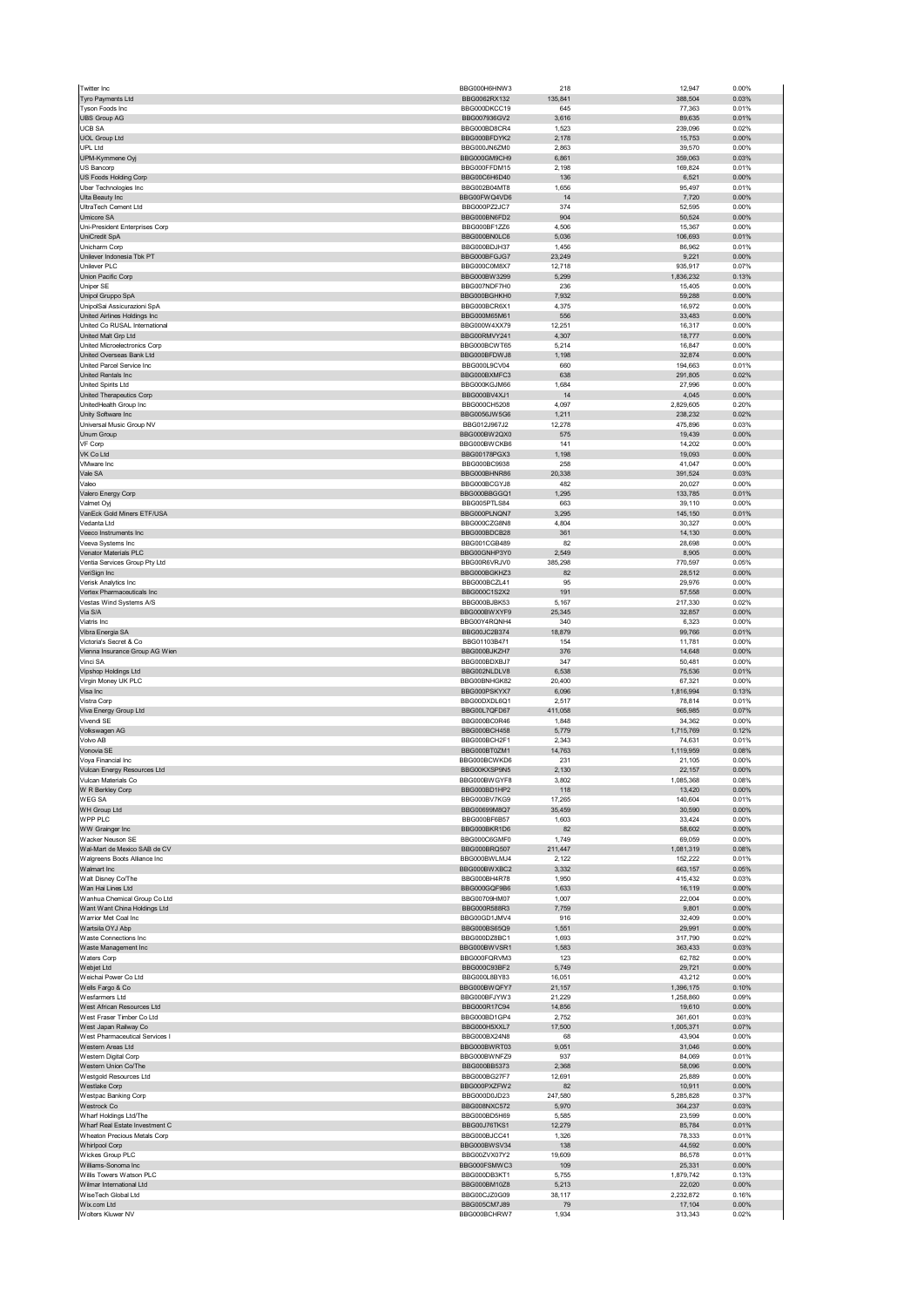| Woodside Petroleum Ltd                                                                                                                              | BBG000B9XBS6 | 109,485 | 2,401,007   | 0.17%         |
|-----------------------------------------------------------------------------------------------------------------------------------------------------|--------------|---------|-------------|---------------|
| Woolworths Group Ltd                                                                                                                                | BBG000BF9Z06 | 52,652  | 2,001,296   | 0.14%         |
| Woori Financial Group Inc                                                                                                                           | BBG00LLPTRV9 | 1,488   | 21,864      | 0.00%         |
| Worldline SA/France                                                                                                                                 | BBG006N9S3T3 | 425     | 32,597      | 0.00%         |
| Worley Ltd                                                                                                                                          | BBG000F1Q350 | 80,119  | 851,660     | 0.06%         |
|                                                                                                                                                     | BBG000C23MM5 | 841     |             |               |
| Wuestenrot & Wuerttembergische                                                                                                                      |              |         | 23,240      | 0.00%         |
| Wuliangye Yibin Co Ltd                                                                                                                              | BBG00DY65RX9 | 762     | 36,710      | 0.00%         |
| Wuxi Biologics Cayman Inc                                                                                                                           | BBG00GTY47H0 | 2,654   | 43,338      | 0.00%         |
| X5 Retail Group NV                                                                                                                                  | BBG000DSM6V1 | 3,595   | 130,871     | 0.01%         |
| XP Inc                                                                                                                                              | BBG012PQXTR0 | 202     | 8,011       | 0.00%         |
| XPO Logistics Inc                                                                                                                                   | BBG000L5CJF3 | 54      | 5,799       | 0.00%         |
| Xero Ltd                                                                                                                                            | BBG003LRCPZ3 | 26,787  | 3,788,722   | 0.26%         |
|                                                                                                                                                     | BBG00NNG2ZJ8 | 709     | 22,092      | 0.00%         |
| Xerox Holdings Corp                                                                                                                                 |              |         |             |               |
| Xiaomi Corp                                                                                                                                         | BBG00KVTBY91 | 17,505  | 58,366      | 0.00%         |
| Xinyi Glass Holdings Ltd                                                                                                                            | BBG000LG6G08 | 5,989   | 20,604      | 0.00%         |
| Yakult Honsha Co Ltd                                                                                                                                | BBG000BCSQK0 | 449     | 32,191      | 0.00%         |
| Yamada Holdings Co Ltd                                                                                                                              | BBG000BL6414 | 7,437   | 34,909      | 0.00%         |
| Yamaha Motor Co Ltd                                                                                                                                 | BBG000BDDSG5 | 576     | 18,970      | 0.00%         |
| Yamazaki Baking Co Ltd                                                                                                                              | BBG000BCSDX5 | 313     | 5,714       | 0.00%         |
| Yandex NV                                                                                                                                           | BBG001NVJ6W4 | 4,861   | 404,535     | 0.03%         |
|                                                                                                                                                     |              |         |             |               |
| Yang Ming Marine Transport Cor                                                                                                                      | BBG000BJR7Y3 | 4,628   | 27,839      | 0.00%         |
| Yankuang Energy Group Co Ltd                                                                                                                        | BBG000BKZ1H3 | 11,162  | 30,521      | 0.00%         |
| Yapi ve Kredi Bankasi AS                                                                                                                            | BBG000BVFT99 | 29,084  | 10,182      | 0.00%         |
| Yara International ASA                                                                                                                              | BBG000KDG7R6 | 644     | 44,706      | 0.00%         |
| Yihai International Holding Lt                                                                                                                      | BBG00D7FS688 | 1,497   | 9,523       | 0.00%         |
| Yue Yuen Industrial Holdings L                                                                                                                      | BBG000BG82F2 | 4,062   | 9,345       | 0.00%         |
| Yuhan Corp                                                                                                                                          | BBG000BDQQP5 | 949     | 68,197      | 0.00%         |
|                                                                                                                                                     |              |         |             |               |
| Yum China Holdings Inc                                                                                                                              | BBG00B8N0HG1 | 5,150   | 353,008     | 0.02%         |
| Yum! Brands Inc                                                                                                                                     | BBG000BH3GZ2 | 1,865   | 356,131     | 0.02%         |
| ZTE Corp                                                                                                                                            | BBG000FK8474 | 4,927   | 18,560      | 0.00%         |
| ZTO Express Cayman Inc                                                                                                                              | BBG00DY7QWH1 | 817     | 31,700      | 0.00%         |
| Zalando SE                                                                                                                                          | BBG001XVXHF2 | 97      | 10,829      | 0.00%         |
| Zebra Technologies Corp                                                                                                                             | BBG000CC7LQ7 | 373     | 305,517     | 0.02%         |
| Zenkoku Hosho Co Ltd                                                                                                                                | BBG000C0PPJ2 | 919     | 55,006      | 0.00%         |
|                                                                                                                                                     |              |         |             |               |
| Zijin Mining Group Co Ltd                                                                                                                           | BBG000DCTP29 | 14,701  | 24,067      | 0.00%         |
| Zillow Group Inc                                                                                                                                    | BBG009NRSWJ4 | 231     | 20,322      | 0.00%         |
| Zimmer Biomet Holdings Inc                                                                                                                          | BBG000BKPL53 | 35      | 6,136       | 0.00%         |
| Zions Bancorp NA                                                                                                                                    | BBG000BX9WL1 | 3,534   | 307,035     | 0.02%         |
| Zip Co Ltd                                                                                                                                          | BBG000PX4996 | 7,272   | 31,489      | 0.00%         |
| Zoetis Inc                                                                                                                                          | BBG0039320N9 | 2,122   | 712,391     | 0.05%         |
|                                                                                                                                                     |              |         |             |               |
| ZoomInfo Technologies Inc                                                                                                                           | BBG00S1HJ3M8 | 2,926   | 258,392     | 0.02%         |
| Zurich Insurance Group AG                                                                                                                           | BBG000DM6PM0 | 5,464   | 3,302,754   | 0.23%         |
| a2 Milk Co Ltd/The                                                                                                                                  | BBG0089XM0W0 | 89,044  | 486,178     | 0.03%         |
| abrdn plc                                                                                                                                           | BBG000N2C023 | 4,509   | 20,237      | 0.00%         |
| adidas AG                                                                                                                                           | BBG000FR1Q22 | 676     | 267,640     | 0.02%         |
| carsales.com Ltd                                                                                                                                    | BBG000CJYVC5 | 60,687  | 1,522,637   | 0.11%         |
|                                                                                                                                                     | BBG000C43RR5 | 2,368   | 216,545     | 0.02%         |
| eBay Inc                                                                                                                                            |              |         |             |               |
| iA Financial Corp Inc                                                                                                                               | BBG00K6988R4 | 163     | 12,873      | 0.00%         |
| iHeartMedia Inc                                                                                                                                     | BBG00P2FSNZ9 | 6       | 181         | 0.00%         |
| ioneer Ltd                                                                                                                                          | BBG000TS1VS6 | 35,802  | 28,641      | 0.00%         |
| nib holdings Ltd/Australia                                                                                                                          | BBG000TS8052 | 149,500 | 1,047,996   | 0.07%         |
| oOh!media Ltd                                                                                                                                       | BBG007N467L5 | 9,350   | 15,801      | 0.00%         |
| salesforce.com Inc                                                                                                                                  | BBG000BN2DC2 | 2,576   | 900,340     | 0.06%         |
| thyssenkrupp AG                                                                                                                                     | BBG000BHPST9 | 331     | 5,008       | 0.00%         |
| voestalpine AG                                                                                                                                      | BBG000FJH743 | 4,519   | 226,203     | 0.02%         |
|                                                                                                                                                     |              |         |             |               |
| Total                                                                                                                                               |              |         | 606,984,208 | 42.38%        |
| <b>UNLISTED EQUITY</b><br>Investment in non-associated entities;<br>Held directly or by associated entities or by PSTs<br><b>Externally managed</b> |              |         |             |               |
| Name of Fund Manager                                                                                                                                |              |         | Value (AUD) | Weighting (%) |
|                                                                                                                                                     |              |         |             |               |
| ICA Gruppen AB                                                                                                                                      |              |         | 50,523      | 0.00%         |
| IHS Markit Ltd                                                                                                                                      |              |         | 47,282      | 0.00%         |
| Afterpay Touch Group Ltd                                                                                                                            |              |         | 3,875,691   | 0.27%         |
| Surfstitch Group Ltd                                                                                                                                |              |         | $\Omega$    | 0.00%         |
| Schroder ISF Global Equity                                                                                                                          |              |         | 7,092,289   | 0.50%         |
|                                                                                                                                                     |              |         |             |               |

| Lendi Pty Ltd                                                         | 493,581    | 0.03% |
|-----------------------------------------------------------------------|------------|-------|
| Class Ltd                                                             | 1,673      | 0.00% |
| Schroder International Selection Fund - Emerging Markets Equity Alpha | 2,595,398  | 0.18% |
| Sberbank of Russia PJSC                                               | 35,983     | 0.00% |
| Athene Holding Ltd                                                    | 20,281     | 0.00% |
| CIT Group Inc                                                         | 12,495     | 0.00% |
| McAfee Corp                                                           | 10,622     | 0.00% |
| Banco Espirito Santo SA                                               | $^{\circ}$ | 0.00% |
| Cordiant Digital Infrastructure Ltd                                   | 139,349    | 0.01% |
| Schroder ISF QEP Global ESG                                           | 1,536,660  | 0.11% |
| HollyFrontier Corp                                                    | 9.819      | 0.00% |
| Doosan Heavy Industries & Construction Co Ltd                         | 112        | 0.00% |
| <b>MMC Norilsk Nickel PJSC</b>                                        | 106,095    | 0.01% |
| Nedbank Group Ltd                                                     | 3,146      | 0.00% |
| Royal Dutch Shell PLC                                                 | 767,810    | 0.05% |
| Xilinx Inc                                                            | 320,118    | 0.02% |
| <b>BHP Billiton PLC</b>                                               | 485,636    | 0.03% |
| Santander Consumer USA Holdings Inc                                   | 29,894     | 0.00% |
| Schroder International Selection Fund - Asian Equity Yield            | 2,012,311  | 0.14% |
| <b>Total</b>                                                          | 19,646,769 | 1.37% |

| <b>LISTED PROPERTY</b>               |                            |                   |             |               |
|--------------------------------------|----------------------------|-------------------|-------------|---------------|
| Name/kind of investment item         | <b>Security Identifier</b> | <b>Units held</b> | Value (AUD) | Weighting (%) |
| Abacus Property Group                | BBG000BSY5T5               | 6.514             | 24.687      | 0.00%         |
| Alexandria Real Estate Equitie       | BBG000BC33T9               | 4,340             | 1,330,978   | 0.09%         |
| American Campus Communities In       | BBG000M9KP89               | 8.082             | 636,808     | 0.04%         |
| American Tower Corp                  | BBG000B9XYV2               | 3,993             | 1,606,272   | 0.11%         |
| Arena REIT                           | BBG004K7CX70               | 10.106            | 49.824      | 0.00%         |
| Assura PLC                           | BBG000CPPKR9               | 390.416           | 507.670     | 0.04%         |
| AvalonBay Communities Inc            | BBG000BLPBL5               | 244               | 84.790      | 0.01%         |
| <b>BBGI Global Infrastructure SA</b> | BBG002B287V0               | 127,275           | 416.358     | 0.03%         |
| <b>BWP Trust</b>                     | BBG000C5PJD1               | 14,596            | 60.575      | 0.00%         |
| <b>Big Yellow Group PLC</b>          | BBG000BJYJG9               | 26,232            | 834.203     | 0.06%         |
| Bluefield Solar Income Fund Lt       | BBG004RV8H70               | 111.580           | 258,379     | 0.02%         |
| <b>Boston Properties Inc</b>         | BBG000BS5CM9               | 359               | 56,885      | 0.00%         |
| British Land Co PLC/The              | BBG000BD7DW7               | 316               | 3.131       | 0.00%         |
| Camden Property Trust                | BBG000BB0V03               | 3.410             | 837.964     | 0.06%         |
| Canadian Apartment Properties        | BBG000BGHJ83               | 14,091            | 919,987     | 0.06%         |
| CapitaLand Integrated Commerci       | BBG000HR2RM5               | 19,610            | 40.814      | 0.00%         |
| Centuria Capital Group               | BBG00DZQQRX1               | 17.195            | 60.182      | 0.00%         |
| Centuria Industrial REIT             | BBG003Q1QNZ5               | 9.074             | 38.019      | 0.00%         |
| Centuria Office REIT                 | BBG007HVZ954               | 7.007             | 16,396      | 0.00%         |
| Charter Hall Group                   | BBG000FJ5657               | 7.443             | 153,185     | 0.01%         |
| Charter Hall Long Wale REIT          | BBG00DY7NVH6               | 10.023            | 50.618      | 0.00%         |
| Charter Hall Retail REIT             | BBG000KWGX79               | 8.512             | 36.263      | 0.00%         |
| Charter Hall Social Infrastruc       | BBG000PRQLD3               | 10,300            | 42,539      | 0.00%         |
| Cofinimmo SA                         | BBG000DXV7K0               | 2,800             | 615,378     | 0.04%         |
| Covivio                              | BBG000BJ2HD1               | 76                | 8.577       | 0.00%         |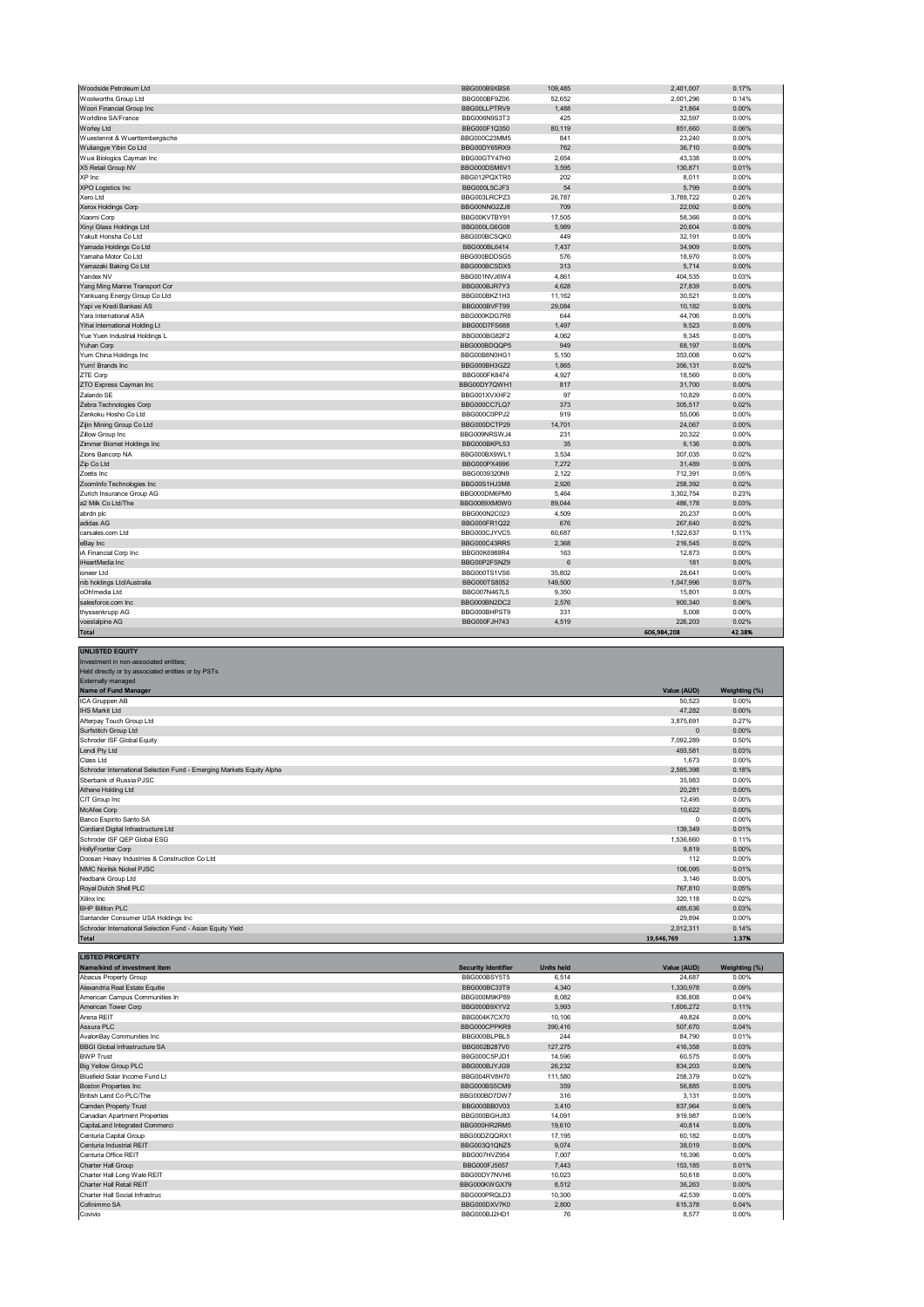| Cromwell Property Group                                        | BBG000BYDS97                               | 21,893                       | 19,047                 | 0.00%                  |
|----------------------------------------------------------------|--------------------------------------------|------------------------------|------------------------|------------------------|
| Crown Castle International Cor                                 | BBG000FV1Z23                               | 4,618                        | 1,325,864              | 0.09%                  |
| CubeSmart                                                      | BBG000HF28Q9                               | 17,312                       | 1,355,136              | 0.09%                  |
| CyrusOne Inc                                                   | BBG0038V5TX1                               | 995                          | 122,743                | 0.01%                  |
| Daiwa House REIT Investment Co                                 | BBG000DD3HR6                               | $\,6$                        | 25,496                 | 0.00%                  |
| Derwent London PLC                                             | BBG000BDFV58                               | 12,463                       | 792,913                | 0.06%                  |
| Dexus                                                          | <b>BBG011KHG482</b>                        | 17,424                       | 193,753                | 0.01%                  |
| Dexus Convenience Retail REIT<br>Dexus Industria REIT          | BBG00H1LLJ27<br>BBG005KPLPB9               | 1,627<br>3,520               | 5,840<br>12,355        | 0.00%<br>0.00%         |
| Digital Realty Trust Inc                                       | BBG000Q5ZRM7                               | 395                          | 96,028                 | 0.01%                  |
| Duke Realty Corp                                               | BBG000BHD8S7                               | 653                          | 58,987                 | 0.00%                  |
| Elanor Commercial Property Fun                                 | BBG00QT8WBP6                               | 3,432                        | 3,775                  | 0.00%                  |
| Equinix Inc                                                    | BBG000MBDGM6                               | 3,270                        | 3,803,918              | 0.27%                  |
| Equity LifeStyle Properties In                                 | BBG000BB7SX7                               | 8,416                        | 1,014,674              | 0.07%                  |
| <b>Equity Residential</b>                                      | BBG000BG8M31                               | 12,666                       | 1,576,661              | 0.11%                  |
| Essex Property Trust Inc                                       | BBG000CGJMB9                               | 4,564                        | 2,211,054              | 0.15%                  |
| Extra Space Storage Inc                                        | BBG000PV27K3                               | 191                          | 59,427                 | 0.00%                  |
| Federal Realty Investment Trus                                 | BBG000BJVN28                               | 5,940                        | 1,113,771              | 0.08%                  |
| Fibra Uno Administracion SA de                                 | BBG001F4V2C0                               | 3,376                        | 4,910                  | 0.00%                  |
| GCP Infrastructure Investments                                 | BBG000BL2KX7                               | 437,856                      | 884,217                | 0.06%                  |
| <b>GDI Property Group</b>                                      | BBG001J2N6K1                               | 10,828                       | 11,965                 | 0.00%                  |
| GPT Group/The                                                  | BBG000BBTG05                               | 30,878                       | 167,357                | 0.01%                  |
| Gecina SA                                                      | BBG000BC2R35                               | 53                           | 10,100                 | 0.00%                  |
| Goodman Group                                                  | BBG000QT5K61                               | 27,337                       | 724,431                | 0.05%                  |
| Greencoat UK Wind PLC/Funds                                    | BBG0043PV6Q6                               | 1,002,530                    | 2,625,919              | 0.18%                  |
| <b>Growthpoint Properties Austral</b>                          | BBG000NM50P2                               | 4,827                        | 21,045                 | 0.00%                  |
| Healthcare Trust of America In                                 | BBG000PRJCX9                               | 12,079                       | 554,741                | 0.04%                  |
| Healthpeak Properties Inc                                      | BBG000BKYDP9                               | 26,081                       | 1,294,653              | 0.09%                  |
| Home Consortium Ltd                                            | BBG013KLVRC6                               | 6,567                        | 52,205                 | 0.00%                  |
| HomeCo Daily Needs REIT<br>Host Hotels & Resorts Inc           | BBG00XVDH1K1<br>BBG000BL8804               | 7,998<br>41,306              | 12,758                 | 0.00%<br>0.07%         |
|                                                                | BBG000PWTZX6                               |                              | 987,989                | 0.00%                  |
| <b>Hotel Property Investments</b><br>Ingenia Communities Group | BBG000BJ32Z9                               | 3,124<br>10,217              | 11,683<br>63,552       | 0.00%                  |
| Inmobiliaria Colonial Socimi S                                 | BBG000BR8552                               | 2,739                        | 35,347                 | 0.00%                  |
| Invitation Homes Inc                                           | BBG00FQH6BS9                               | 44,419                       | 2,770,023              | 0.19%                  |
| Iron Mountain Inc                                              | BBG000KCZPC3                               | 821                          | 59,057                 | 0.00%                  |
| Irongate Group                                                 | BBG00P2JPR94                               | 7,513                        | 12,997                 | 0.00%                  |
| Japan Metropolitan Fund Invest                                 | BBG000BLFT55                               | 12                           | 14,178                 | 0.00%                  |
| Kilroy Realty Corp                                             | BBG000BLMXN8                               | 12,763                       | 1,166,704              | 0.08%                  |
| Kimco Realty Corp                                              | BBG000CN3S73                               | 64,708                       | 2,193,867              | 0.15%                  |
| Klepierre SA                                                   | BBG000BDX939                               | 21,209                       | 691,660                | 0.05%                  |
| Land Securities Group PLC                                      | BBG000BDPHS3                               | 2,504                        | 36,214                 | 0.00%                  |
| Link REIT                                                      | BBG000P9D267                               | 100,426                      | 1,216,285              | 0.08%                  |
| Macerich Co/The                                                | BBG000BL9C59                               | 500                          | 11,876                 | 0.00%                  |
| Medical Properties Trust Inc                                   | BBG000BGRB25                               | 694                          | 22,562                 | 0.00%                  |
| Mid-America Apartment Communit                                 | BBG000BLMY92                               | 218                          | 68,728                 | 0.00%                  |
| Mirvac Group                                                   | BBG000BK3JL4                               | 331,412                      | 964,409                | 0.07%                  |
| National Storage REIT                                          | BBG005M8TBY3                               | 140,762                      | 374,427                | 0.03%                  |
| Nippon Building Fund Inc                                       | BBG000HG80M2                               | $\overline{c}$               | 19,607                 | 0.00%                  |
| Nippon Prologis REIT Inc                                       | BBG003TFHQK0                               | 189                          | 920,767                | 0.06%                  |
| Nomura Real Estate Master Fund                                 | BBG009XZY7T2                               | 8                            | 14,731                 | 0.00%                  |
| Prologis Inc                                                   | BBG000B9Z0J8                               | 19,058                       | 4,413,231              | 0.31%                  |
| Public Storage                                                 | BBG000BPPN67                               | 1,707                        | 879,624                | 0.06%                  |
| RAM Essential Services Propert                                 | BBG012NNBB29                               | 5,551                        | 5,606                  | 0.00%                  |
| Rayonier Inc                                                   | BBG000BG7L34                               | 8,777                        | 487,241                | 0.03%                  |
| Realty Income Corp                                             | BBG000DHPN63                               | 884                          | 87,025                 | 0.01%                  |
|                                                                |                                            |                              |                        |                        |
| Regency Centers Corp                                           | BBG000BL46Q4                               | 395                          | 40,910                 | 0.00%                  |
| Rexford Industrial Realty Inc                                  | BBG004MB82R0                               | 14,152                       | 1,578,790              | 0.11%                  |
| Rural Funds Group                                              | BBG005ZQ5M44                               | 6,031                        | 19,119                 | 0.00%                  |
| SBA Communications Corp                                        | BBG000D2M0Z7                               | 181                          | 97,012                 | 0.01%                  |
| SL Green Realty Corp                                           | BBG000BVP5P2                               | 1,670                        | 164,669                | 0.01%                  |
| Scentre Group                                                  | BBG0064P2D05                               | 411,438                      | 1,300,145              | 0.09%                  |
| Segro PLC                                                      | BBG000BF1HY7                               | 36,710                       | 982,400                | 0.07%                  |
| Shaftesbury PLC                                                | BBG000BF1332                               | 104,856                      | 1,201,338              | 0.08%                  |
| Shopping Centres Australasia P                                 | BBG003GQCDD2                               | 18,060                       | 53,638                 | 0.00%                  |
| Simon Property Group Inc                                       | BBG000BJ2D31                               | 711                          | 156,260                | 0.01%                  |
| Stockland                                                      | BBG000BC24D5                               | 77,751                       | 329,665                | 0.02%                  |
| Sun Communities Inc                                            | BBG000BLJWF3                               | 191                          | 55,034                 | 0.00%                  |
| Terreno Realty Corp                                            | BBG000PV3J62                               | 2,183                        | 256,034                | 0.02%                  |
| UDR Inc<br>UNITE Group PLC/The                                 | BBG000C41023<br>BBG000BWQ5J6               | 449<br>17,947                | 37,063<br>371,284      | 0.00%<br>0.03%         |
| Unibail-Rodamco-Westfield                                      | BBG00L16FN29                               | 378,002                      | 1,836,625              | 0.13%                  |
| Urban Edge Properties                                          | BBG006BFYQN0                               | 28,304                       | 739,681                | 0.05%                  |
| Urban Logistics REIT PLC                                       | BBG00CJT80V6                               | 130,294                      | 453,906                | 0.03%                  |
| VICI Properties Inc                                            | BBG00HVVB499                               | 1,745                        | 72,280                 | 0.01%                  |
| Ventas Inc                                                     | BBG000FRVHB9                               | 864                          | 60,716                 | 0.00%                  |
| <b>Vicinity Centres</b>                                        | BBG000HH1RP5                               | 164,364                      | 277,776                | 0.02%                  |
| Vornado Realty Trust                                           | BBG000BWHD54                               | 606                          | 34,874                 | 0.00%                  |
| WP Carey Inc                                                   | BBG000BCQM58                               | 313                          | 35,331                 | $0.00\%$               |
| Warehouses De Pauw CVA                                         | BBG000BXFW61                               | 11,237                       | 741,350                | 0.05%                  |
| Waypoint REIT Ltd                                              | BBG00D9Z8FS2                               | 20,318                       | 57,500                 | 0.00%                  |
| Welltower Inc                                                  | BBG000BKY1G5                               | 19,086                       | 2,251,629              | 0.16%                  |
| Weyerhaeuser Co                                                | BBG000BX3BL3                               | 1,770                        | 100,225                | 0.01%                  |
| Total                                                          |                                            |                              | 59,680,869             | 4.17%                  |
| <b>UNLISTED PROPERTY</b>                                       |                                            |                              |                        |                        |
| Investment in non-associated entities;                         |                                            |                              |                        |                        |
| Held directly or by associated entities or by PSTs             |                                            |                              |                        |                        |
| Externally managed                                             |                                            |                              |                        |                        |
| Name of Fund Manager                                           |                                            |                              | Value (AUD)            | Weighting (%)          |
| Aventus Retail Property Fund Ltd                               |                                            |                              | 25,009                 | 0.00%                  |
| Vicinity                                                       |                                            |                              | 35,805,736             | 2.50%                  |
| AMP                                                            |                                            |                              | 37, 167, 628           | 2.60%                  |
| APN Development Fund 2                                         |                                            |                              | 689,464                | 0.05%                  |
| Barwon                                                         |                                            |                              | 19,457,039             | 1.36%                  |
| Total                                                          |                                            |                              | 93,144,877             | 6.50%                  |
|                                                                |                                            |                              |                        |                        |
| <b>LISTED INFRASTRUCTURE</b>                                   |                                            |                              |                        |                        |
| Name/kind of investment item<br>A2A SpA                        | <b>Security Identifier</b><br>BBG000BFQXY5 | <b>Units held</b><br>364,519 | Value (AUD)<br>980,667 | Weighting (%)<br>0.07% |
|                                                                | BBG000KB8C89                               | 10,181                       | 62,511                 | 0.00%                  |
| <b>AGL Energy Ltd</b>                                          | BBG000BC42W6                               |                              |                        | 0.09%                  |
| APA Group                                                      | BBG000BSJK37                               | 130,092<br>13,725            | 1,308,728<br>464,394   | 0.03%                  |
| AT&T Inc<br>Acciona SA                                         | BBG000BMJCK9                               | 47                           | 12,383                 | 0.00%                  |
| Adani Ports & Special Economic                                 | BBG000L4ZG49                               | 4,107                        | 55,493                 | 0.00%                  |
| Adani Total Gas Ltd                                            | BBG005MVWTN1                               | 2,583                        | 82,288                 | 0.01%                  |
| Adani Transmission Ltd                                         | BBG008396QB3                               | 2,201                        | 70,909                 | 0.00%                  |
| Advanced Info Service PCL                                      | BBG000BL8TQ0                               | 14,705                       | 139,259                | 0.01%                  |
| Aena SME SA                                                    | BBG003T4Y470                               | 3,314                        | 719,534                | 0.05%                  |
| Algonquin Power & Utilities Co                                 | BBG000BLZFL5                               | 1,615                        | 32,132                 | 0.00%                  |
| Alliant Energy Corp                                            | BBG000DW4Q75                               | 617                          | 52,167                 | 0.00%                  |
| Ameren Corp                                                    | BBG000B9X8C0                               | 442                          | 54,076                 | 0.00%                  |
| America Movil SAB de CV                                        | BBG000CYPVX9                               | 236,096                      | 377,387                | 0.03%                  |
| American Electric Power Co Inc<br>American Water Works Co Inc  | BBG000BB9KF2<br>BBG000TRJ294               | 3,578<br>1,595               | 437,842<br>414,327     | 0.03%<br>0.03%         |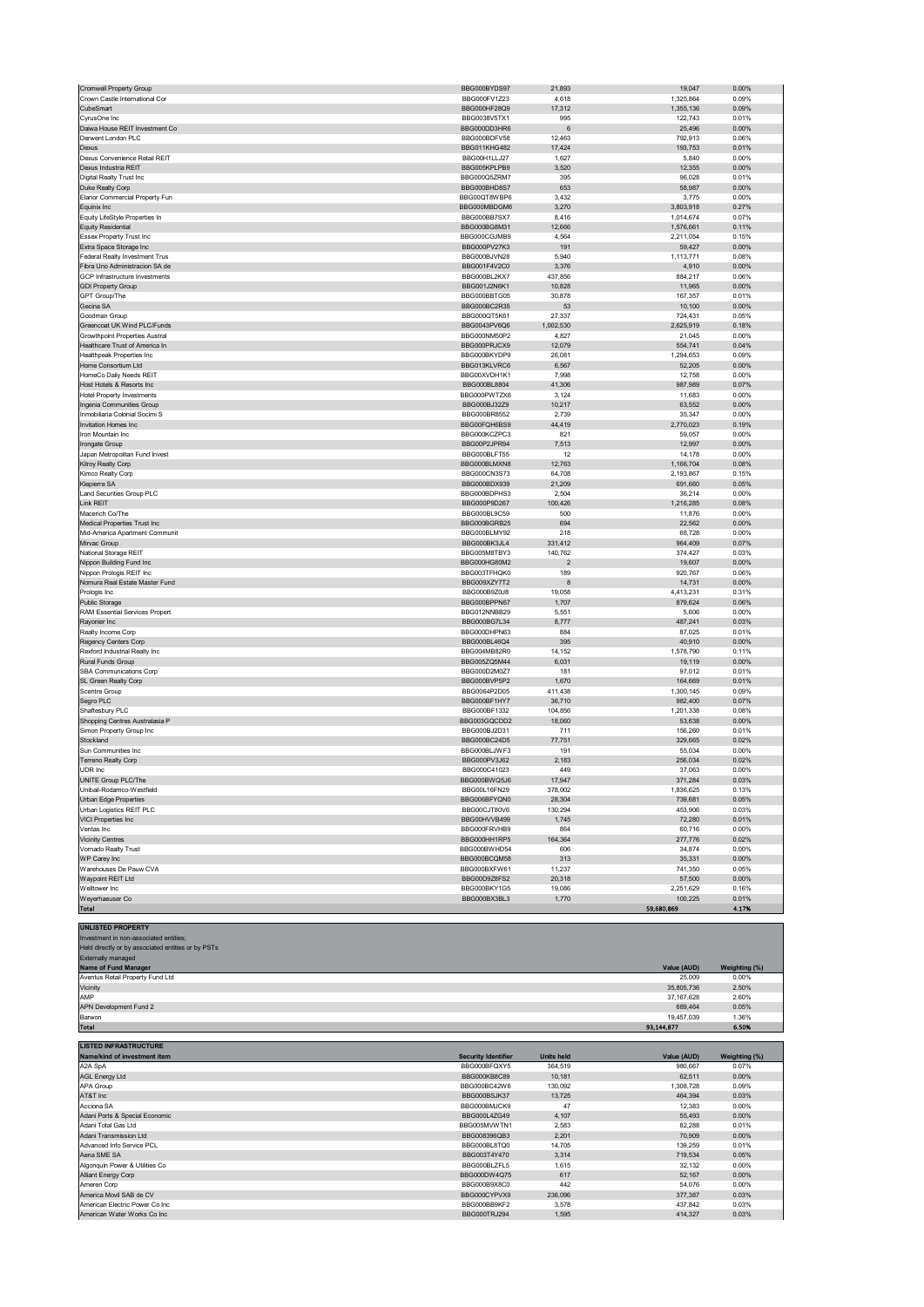| Atlantia SpA                                                     | BBG000PW1303                 | 2,198             | 60,006               | 0.00%             |
|------------------------------------------------------------------|------------------------------|-------------------|----------------------|-------------------|
| Atlas Arteria Ltd                                                | BBG000BCT4P3                 | 138,138           | 955,914              | 0.07%             |
| Atmos Energy Corp                                                | BBG000BRNGM2                 | 2,600             | 374,609              | 0.03%             |
| Auckland International Airport                                   | BBG000K0S531<br>BBG001Y03WG8 | 3,830             | 27,574               | 0.00%             |
| Aussie Broadband Ltd<br>Avangrid Inc                             | BBG00B8NWRF5                 | 3,074<br>16,028   | 14,604<br>1,099,595  | 0.00%<br>0.08%    |
| Axiata Group Bhd                                                 | BBG000NXP8K4                 | 2,682             | 3,683                | 0.00%             |
| <b>BCE Inc</b>                                                   | BBG000DQ7170                 | 1,132             | 81,095               | 0.01%             |
| <b>BT Group PLC</b>                                              | BBG000C05R82                 | 52,266            | 165,087              | 0.01%             |
| <b>Bharti Airtel Ltd</b>                                         | BBG000DX1FT6                 | 22,305            | 282,214              | 0.02%             |
| <b>CCR SA</b>                                                    | BBG000LVGQW7                 | 13,979            | 40,008               | 0.00%             |
| CK Infrastructure Holdings Ltd                                   | BBG000H3CDH4                 | 7,827             | 68,556               | 0.00%             |
| <b>CLP Holdings Ltd</b>                                          | BBG000BDV566                 | 15,109            | 209,910              | 0.01%             |
| <b>CMS Energy Corp</b>                                           | BBG000BFVXX0                 | 684               | 61,161               | 0.00%             |
| COSCO SHIPPING Energy Transpor                                   | BBG000BLPS92                 | 17,695            | 9,272                | 0.00%             |
| CPFL Energia SA<br>Canadian Utilities Ltd                        | BBG000Q99216<br>BBG000BYDP11 | 4,342<br>358      | 28,768<br>14,297     | 0.00%<br>0.00%    |
| Cellnex Telecom SA                                               | BBG008G74Z89                 | 16,516            | 1,322,177            | 0.09%             |
| CenterPoint Energy Inc                                           | BBG000FDBX90                 | 1,341             | 51,484               | 0.00%             |
| Centrais Eletricas Brasileiras                                   | BBG000BDG493                 | 1,322             | 10,904               | 0.00%             |
| Centrica PLC                                                     | BBG000BPFPZ1                 | 78,507            | 104,571              | 0.01%             |
| Cheniere Energy Inc                                              | BBG000C3HSR0                 | 12,016            | 1,676,139            | 0.12%             |
| China Gas Holdings Ltd                                           | BBG000C2ZS65                 | 10,753            | 30,733               | 0.00%             |
| China Merchants Port Holdings                                    | BBG000BGBQC8                 | 4,788             | 11,996               | 0.00%             |
| China Mobile Ltd                                                 | BBG000BZWNT2                 | 8,083             | 66,741               | 0.00%             |
| China Resources Gas Group Ltd<br>China Suntien Green Energy Cor  | BBG000DP29N2<br>BBG001657YZ9 | 4,356<br>18,920   | 33,850<br>20,294     | 0.00%<br>0.00%    |
| China Telecom Corp Ltd                                           | BBG000BL05Q0                 | 32,940            | 15,109               | 0.00%             |
| China Tower Corp Ltd                                             | BBG00LD1QR26                 | 113,250           | 17,182               | 0.00%             |
| China Unicom Hong Kong Ltd                                       | BBG000DZ05Z7                 | 72,618            | 49,964               | 0.00%             |
| Chorus Ltd                                                       | BBG00282P8M3                 | 11,082            | 74,250               | 0.01%             |
| Chubu Electric Power Co Inc                                      | BBG000BNBHR7                 | 10,290            | 148,967              | 0.01%             |
| Chugoku Electric Power Co Inc/                                   | BBG000BNC5C8                 | 463               | 5,146                | 0.00%             |
| Chunghwa Telecom Co Ltd                                          | BBG000D2FM87                 | 45,073            | 261,045              | 0.02%             |
| Consolidated Edison Inc                                          | BBG000BHLYS1                 | 10,035            | 1,177,573            | 0.08%             |
| Contact Energy Ltd                                               | BBG00B2W76N6                 | 6,804             | 52,321               | 0.00%             |
| <b>DHT Holdings Inc</b><br>DT Midstream Inc                      | BBG000G3RXX7<br>BBG0112Z58J3 | 17,851<br>97      | 127,431<br>6,369     | 0.01%<br>$0.00\%$ |
| DTE Energy Co                                                    | BBG000BB29X4                 | 438               | 72,041               | 0.01%             |
| Dalrymple Bay Infrastructure L                                   | BBG00Y52L2Q9                 | 3,920             | 7,957                | 0.00%             |
| Deutsche Telekom AG                                              | BBG000HJTKL0                 | 7,648             | 194,989              | 0.01%             |
| Dialog Axiata PLC                                                | BBG000QMQF55                 | 582,143           | 43,038               | 0.00%             |
| Dominion Energy Inc                                              | BBG000BGVW60                 | 1.576             | 170,332              | 0.01%             |
| Duke Energy Corp                                                 | BBG000BHGDH5                 | 9,006             | 1,299,330            | 0.09%             |
| E.ON SE                                                          | BBG000BR7M47                 | 67,818            | 1,293,278            | 0.09%             |
| EDP - Energias de Portugal SA                                    | BBG000BPCKW8                 | 24,678            | 186,511              | 0.01%             |
| <b>ENN Energy Holdings Ltd</b>                                   | BBG000N6X3L4                 | 2.083             | 53,936               | 0.00%             |
| Edison International<br>Electricite de France SA                 | BBG000D7RKJ5<br>BBG000BJNCV9 | 874<br>1,829      | 82,058<br>29,556     | 0.01%<br>0.00%    |
| Emera Inc                                                        | BBG000BJJ834                 | 843               | 58,058               | $0.00\%$          |
| Emirates Telecommunications Gr                                   | BBG000C0ZM17                 | 926               | 10,991               | 0.00%             |
| Enagas SA                                                        | BBG000BD5B99                 | 33,712            | 1,075,678            | 0.08%             |
| Enbridge Inc                                                     | BBG000C7P7N2                 | 3,505             | 188,598              | 0.01%             |
| Endesa SA                                                        | BBG000C1Q594                 | 36,621            | 1,157,068            | 0.08%             |
| Enel Americas SA                                                 | BBG000BKWZS9                 | 100,161           | 15,038               | 0.00%             |
| Enel SpA                                                         | BBG000BK43F5                 | 23,896            | 263,359              | 0.02%             |
| Engie SA<br><b>Entergy Corp</b>                                  | BBG000BJNPL1<br>BBG000C1FQS9 | 7,409<br>493      | 150,806              | 0.01%<br>0.01%    |
|                                                                  |                              |                   |                      |                   |
|                                                                  |                              |                   | 76,452               |                   |
| Equitrans Midstream Corp                                         | BBG00K53L394                 | 1,021             | 14,519               | 0.00%             |
| <b>Essential Utilities Inc</b>                                   | BBG000BRMJN6                 | 626               | 46,238               | 0.00%             |
| Estia Health Ltd                                                 | BBG005PCNG03                 | 4,553             | 10,471               | 0.00%             |
| Evergy Inc<br><b>Eversource Energy</b>                           | BBG00H433CR2<br>BBG000BQ87N0 | 572<br>10,481     | 53,949<br>1,311,600  | 0.00%<br>0.09%    |
| Exelon Corp                                                      | BBG000J6XT05                 | 6.258             | 497,198              | 0.03%             |
| <b>FLEX LNG Ltd</b>                                              | BBG000R4RKQ9                 | 1,626             | 49,947               | 0.00%             |
| Far EasTone Telecommunications                                   | BBG000CK1XH9                 | 20,962            | 67,319               | 0.00%             |
| <b>FirstEnergy Corp</b>                                          | BBG000BB6M98                 | 1,482             | 84,763               | 0.01%             |
| Fortis Inc/Canada                                                | BBG000BYTHG6                 | 1,324             | 87,959               | 0.01%             |
| Fortum Oyj                                                       | BBG000CKYDQ7                 | 347               | 14,630               | 0.00%             |
| G8 Education Ltd<br><b>GAIL India Ltd</b>                        | BBG000TRZ900<br>BBG000B9Y2W0 | 392,655<br>13,450 | 435,847<br>32.153    | 0.03%<br>0.00%    |
| Getlink SE                                                       | BBG000TVW0V9                 | 3,299             | 75,124               | 0.01%             |
| Global Ports Investments PLC                                     | BBG001QSKQG0                 | 22,221            | 114,306              | 0.01%             |
| Globe Telecom Inc                                                | BBG000BFXK57                 | 1,517             | 135,946              | 0.01%             |
| Golar LNG Ltd                                                    | BBG000K14TT5                 | 2,231             | 38,026               | 0.00%             |
| Grupo Aeroportuario del Pacifi                                   | BBG000BLD.IX8                | 3,574             | 67,777               | 0.00%             |
| Grupo Aeroportuario del Surest                                   | BBG000C98YD9                 | 3,381             | 96,051               | 0.01%             |
| Guangdong Investment Ltd                                         | BBG000BDW8M1<br>BBG000QW7VC1 | 19,329            | 33,793               | 0.00%             |
| HCA Healthcare Inc<br>HK Electric Investments & HK E             | BBG005Q0XWK0                 | 391<br>3,063      | 138,144<br>4,133     | 0.01%<br>0.00%    |
| HKT Trust & HKT Ltd                                              | BBG00226B1T3                 | 6,806             | 12,583               | 0.00%             |
| Hafnia Ltd                                                       | BBG00N2XW7Z5                 | 33,665            | 91,260               | 0.01%             |
| Hawaiian Electric Industries I                                   | BBG000BL0P40                 | 18,608            | 1,062,166            | 0.07%             |
| <b>Helios Towers PLC</b>                                         | BBG00K7MFFV5                 | 10,696            | 34,272               | $0.00\%$          |
| Hera SpA                                                         | BBG000J8JWT9                 | 186,586           | 1,068,442            | 0.07%             |
| Hong Kong & China Gas Co Ltd                                     | BBG000BDWT45                 | 86,201            | 184,619              | 0.01%             |
| Hydro One Ltd<br><b>IDP Education Ltd</b>                        | BBG00B0VKL16<br>BBG00BF0ZND5 | 1,974<br>22,555   | 70,728<br>781,540    | 0.00%<br>0.05%    |
| Iberdrola SA                                                     | BBG000BC49N1                 | 12,855            | 209,309              | 0.01%             |
| Indosat Tbk PT                                                   | BBG000DL53H8                 | 31,334            | 18,748               | 0.00%             |
| Indraprastha Gas Ltd                                             | BBG000BZWF19                 | 3,047             | 26,517               | 0.00%             |
| Indus Towers Ltd                                                 | BBG000TDKBZ4                 | 5,811             | 26,695               | $0.00\%$          |
| Infrastrutture Wireless Italia                                   | BBG0099WFQ42                 | 69.965            | 1,168,756            | 0.08%             |
| International Seaways Inc                                        | BBG003MN93C9                 | 2,810             | 56,738               | 0.00%             |
| <b>KDDI Corp</b>                                                 | BBG000BJ7JH8                 | 4,853             | 194,888              | 0.01%             |
| <b>KT Corp</b>                                                   | BBG000BMQ2T4                 | 1,847             | 65,379               | 0.00%<br>0.01%    |
| Kansai Electric Power Co Inc/T<br>Keypath Education Internationa | BBG000BNBVX9<br>BBG010Z1TJY7 | 10,058<br>136,142 | 129,023<br>319,934   | 0.02%             |
| Kinder Morgan Inc                                                | BBG0019JZ882                 | 6,819             | 148,749              | 0.01%             |
| Koninklijke KPN NV                                               | BBG000BBDX14                 | 10,038            | 42,864               | $0.00\%$          |
| Korea Gas Corp                                                   | BBG000C4WJ73                 | 680               | 30,765               | 0.00%             |
| Kunlun Energy Co Ltd                                             | BBG000BDW4H6                 | 30,249            | 39,010               | 0.00%             |
| Kyushu Electric Power Co Inc                                     | BBG000BND3H7                 | 1,089             | 11,148               | 0.00%             |
| LG Uplus Corp                                                    | BBG000F8XL84                 | 1,125             | 17,705               | 0.00%             |
| Laureate Education Inc                                           | BBG00B4Z2YX0                 | 3.996             | 67,273               | 0.00%             |
| Liberty Global PLC                                               | BBG000BXWBN9                 | 30,797            | 1,176,548            | 0.08%             |
| Liberty Latin America Ltd<br>umen Technologies Inc               | BBG00JHP6GP5<br>BBG000BGLRN3 | 2,518<br>5,806    | 39,799<br>100,220    | 0.00%<br>0.01%    |
| MD Medical Group Investments P                                   | BBG003GTN5S5                 | 4,150             | 60,511               | 0.00%             |
| MTN Group Ltd                                                    | BBG000C4S5Y8                 | 20,577            | 302,721              | 0.02%             |
| Millicom International Cellula                                   | BBG000BZV950                 | 714               | 27,922               | 0.00%             |
| Mobile TeleSystems PJSC                                          | BBG000CSZKR2                 | 10,128            | 110,746              | 0.01%             |
| Monash IVF Group Ltd                                             | BBG006KY3513                 | 4,341             | 4,580                | 0.00%             |
| NRG Energy Inc<br>National Grid PLC                              | BBG000D8RG11<br>BBG000FV67Q4 | 2.050<br>76,443   | 121,440<br>1,509,256 | 0.01%<br>0.11%    |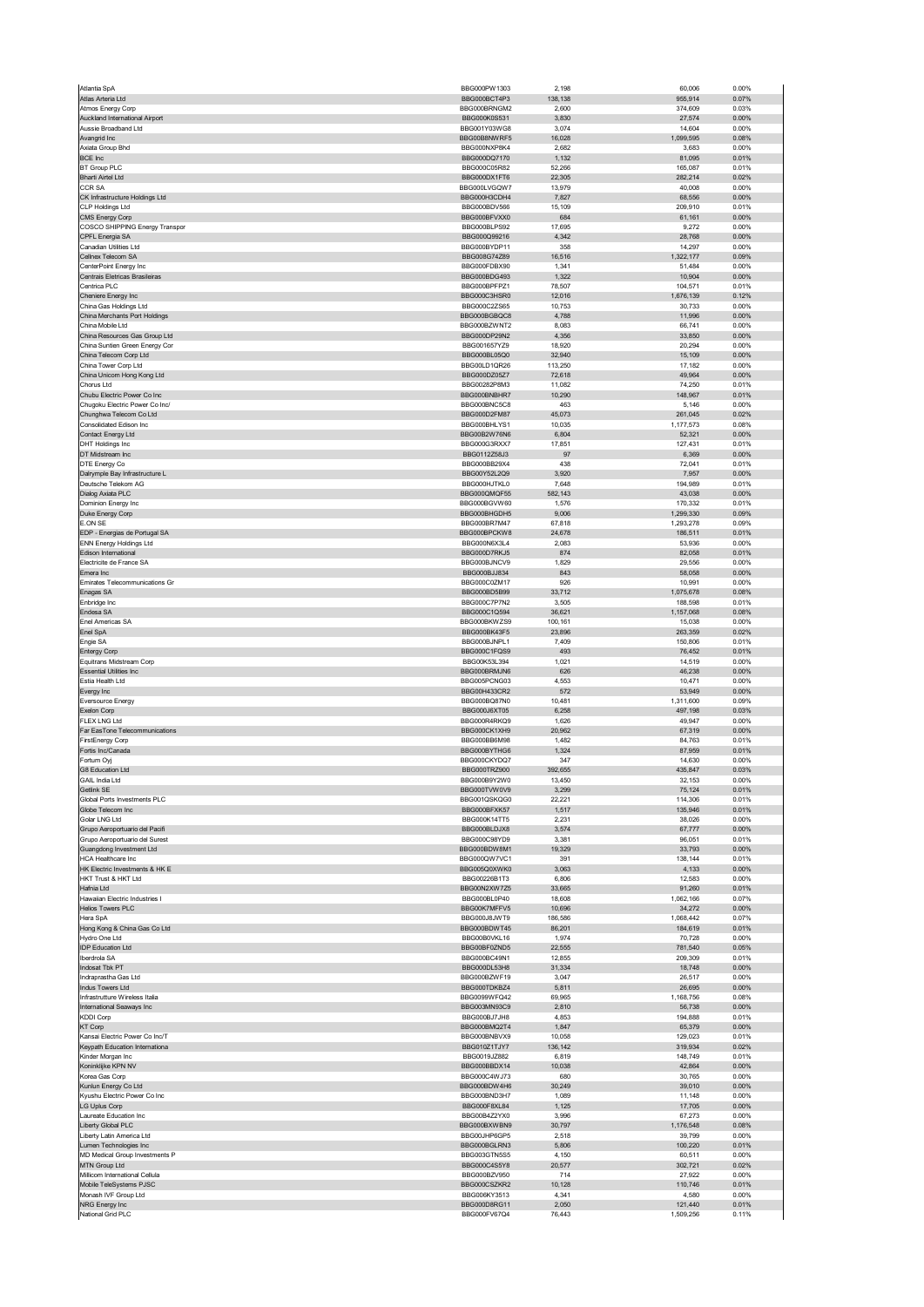| Naturgy Energy Group SA                                                   | BBG000BWYKD0               | 24,986            | 1,118,886            | 0.08%          |
|---------------------------------------------------------------------------|----------------------------|-------------------|----------------------|----------------|
| NetLink NBN Trust                                                         | BBG00H1NYR49               | 990,178           | 1,010,208            | 0.07%          |
| NextEra Energy Inc                                                        | BBG000BJSBJ0               | 3,034             | 389,634              | 0.03%          |
| NiSource Inc                                                              | BBG000BPZBB6               | 949               | 36,029               | 0.00%          |
| Nippon Telegraph & Telephone C                                            | BBG000BHBZL6               | 5,467             | 205,706              | 0.01%          |
| NorthWestern Corp                                                         | BBG000Q1NMJ4               | 13,361            | 1,050,432            | 0.07%          |
| ONE Gas Inc                                                               | BBG004WQKD07               | 2,940             | 313,736              | 0.02%          |
| ONEOK Inc                                                                 | BBG000BQHGR6               | 1,261             | 101,935              | 0.01%          |
| Orange SA                                                                 | BBG000DQSHL6               | 8,071             | 118,824              | 0.01%          |
| Origin Energy Ltd                                                         | BBG000C3W502               | 602,110           | 3,155,058            | 0.22%          |
| Orsted AS                                                                 | BBG00B2HPN16               | 3,942             | 692,317              | 0.05%          |
| Osaka Gas Co Ltd                                                          | BBG000BH2Y84               | 51,686            | 1,173,572            | 0.08%          |
| PCCW Ltd                                                                  | BBG000MDQKJ3               | 8,303             | 5,786                | 0.00%          |
| PG&E Corp                                                                 | BBG000BQWPC5               | 2,096             | 35,002               | 0.00%          |
| PGE Polska Grupa Energetyczna                                             | BBG000BP0PD1               | 9,007             | 24,780               | 0.00%          |
| PLDT Inc                                                                  | BBG000BFF220               | 232               | 11,343               | 0.00%          |
| PPL Corp                                                                  | BBG000BRJL00               | 28,262            | 1,168,494            | 0.08%          |
| Pembina Pipeline Corp                                                     | BBG000BS6M19               | 1,288             | 53,794               | 0.00%          |
| Pennon Group PLC                                                          | BBG000BZT2X7               | 48,093            | 1,045,572            | 0.07%          |
| Petronet LNG Ltd                                                          | BBG000F53YT2               | 4,724             | 18,915               | 0.00%          |
| Pinnacle West Capital Corp                                                | BBG000BRDSX5               | 11,996            | 1,164,696            | 0.08%          |
| Power Assets Holdings Ltd                                                 | BBG000BDWNL9               | 14,627            | 125,409              | 0.01%          |
| Power Grid Corp of India Ltd                                              | BBG000CZ35Q5               | 28,444            | 107,575              | 0.01%          |
| Proximus SADP                                                             | BBG000H72BJ8               | 207               | 5,539                | 0.00%          |
| Public Service Enterprise Grou                                            | BBG000BQZMH4               | 7,577             | 695,445              | 0.05%          |
| Qube Holdings Ltd                                                         | BBG000QG5CW8               | 30,895            | 97,936               | 0.01%          |
| RWE AG                                                                    | BBG000BBQ012               | 18,350            | 1,025,245            | 0.07%          |
| Ramsay Health Care Ltd                                                    | BBG000BB3TB3               | 25,882            | 1,850,585            | 0.13%          |
| Red Electrica Corp SA                                                     | BBG000C2V319               | 37,284            | 1,109,477            | 0.08%          |
| Rogers Communications Inc.                                                | BBG000BCG226               | 4,408             | 289,104              | 0.02%          |
| Rostelecom PJSC                                                           | BBG000NNBY79               | 348               | 3,285                | 0.00%          |
| SK Telecom Co Ltd                                                         | BBG000BG79W9               | 354               | 19,973               | 0.00%          |
| SSE PLC                                                                   | BBG000C03056               | 36,839            | 1,131,699            | 0.08%          |
| Scorpio Tankers Inc                                                       | BBG000Q1TVZ0               | 3,453             | 60,847               | 0.00%          |
| Sempra Energy                                                             | BBG000C2ZCH8               | 605               | 110,057              | 0.01%          |
| Singapore Telecommunications L                                            | BBG000BKXVZ9               | 5,758             | 13,628               | 0.00%          |
| Sistema PJSFC                                                             | BBG000G7B4C2               | 7,475             | 63,741               | 0.00%          |
| SmarTone Telecommunications Ho                                            | BBG000BLHZR5               | 60,363            | 44,195               | 0.00%          |
| Snam SpA                                                                  | BBG000FBNMF8               | 135,210           | 1,120,879            | 0.08%          |
| SoftBank Corp                                                             | BBG00MJLWHH3               | 5,935             | 103,102              | 0.01%          |
| SoftBank Group Corp                                                       | BBG000CLY2D3               | 2,682             | 174,059              | 0.01%          |
| Southern Co/The                                                           | BBG000BT9DW0               | 2,336             | 220,337              | 0.02%          |
| Spark New Zealand Ltd                                                     | BBG000CCF4G7               | 3,858             | 16,552               | 0.00%          |
| Swisscom AG                                                               | BBG000CWDCF8               | 21                | 16,072               | 0.00%          |
| T-Mobile US Inc                                                           | BBG000NDV1D4               | 223               | 35,523               | 0.00%          |
| TC Energy Corp                                                            | BBG000D07ZQ1               | 1,428             | 91,485               | 0.01%          |
| <b>TELUS Corp</b>                                                         | BBG000BZYZB2               | 2,254             | 73,100               | 0.01%          |
| TIM SA/Brazil                                                             | BBG000BMG9B9               | 2,735             | 8,882                | 0.00%          |
| TIME dotCom Bhd                                                           | BBG000CXR4D1               | 17,927            | 27,226               | 0.00%          |
| TPG Telecom Ltd                                                           | BBG001BRJMN1               | 146,738           | 864,289              | 0.06%          |
| Taiwan Mobile Co Ltd                                                      | BBG000BM2K92               | 22,559            | 112,146              | 0.01%          |
| Targa Resources Corp                                                      | BBG0015XMW40               | 286               | 20,539               | 0.00%          |
| Tata Power Co Ltd/The                                                     | BBG000D0ZK56               | 6,862             | 28,053               | 0.00%          |
| Tele2 AB                                                                  | BBG000ND1YG2               | 4,017             | 78,774               | 0.01%          |
| Telecom Italia SpA/Milano                                                 | BBG000BC91H0               | 87,103            | 59,155               | 0.00%          |
| Telefonica Brasil SA                                                      | BBG000C9BDQ7               | 3,002             | 35,725               | 0.00%          |
|                                                                           |                            |                   |                      |                |
|                                                                           |                            |                   |                      |                |
| Telefonica Deutschland Holding                                            | BBG003G4DHL2               | 4,790             | 18,288               | 0.00%          |
| Telefonica SA                                                             | BBG000C20331               | 26,720            | 160,988              | 0.01%          |
| Telekom Austria AG                                                        | BBG000FDL9D7               | 806               | 9,601                | 0.00%          |
| <b>Telenor ASA</b>                                                        | BBG000BBPV51               | 4,419             | 95,536               | 0.01%          |
| Telephone and Data Systems Inc                                            | BBG000BV0VK7               | 231               | 6,413                | 0.00%          |
| Telia Co AB                                                               | BBG000M3HZX6               | 24,925            | 134,063              | 0.01%          |
| Telkom Indonesia Persero Tbk P                                            | BBG000BSZXP7               | 43,884            | 17,109               | 0.00%          |
| Telstra Corp I td                                                         | BBG000BTKG69               | 671,686           | 2,807,648            | 0.20%          |
| Tenaga Nasional Bhd                                                       | BBG000BBBLC0               | 5,426             | 16,731               | 0.00%          |
| Tenet Healthcare Corp                                                     | BBG000CPHYL4               | 358               | 40,208               | 0.00%          |
| Terna - Rete Elettrica Naziona                                            | BBG000BBM454               | 101,640           | 1,130,975            | 0.08%          |
| Tohoku Electric Power Co Inc                                              | BBG000BNCLQ8               | 1.530             | 14,913               | 0.00%          |
| Tokyo Electric Power Co Holdin                                            | BBG000BKJW74               | 28,003            | 99,339               | 0.01%          |
| Tokyo Gas Co Ltd                                                          | BBG000BNDP42               | 48,232            | 1,187,904            | 0.08%          |
| Transurban Group                                                          | BBG000BW7HG4               | 248,161           | 3,429,590            | 0.24%          |
| Turk Telekomunikasyon AS                                                  | BBG000BR8WS8               | 56,277            | 56,131               | 0.00%          |
| Turkcell Iletisim Hizmetleri A                                            | BBG000F101G0               | 3,895             | 7,447                | 0.00%          |
| UGI Corp                                                                  | BBG000BVYN55               | 571               | 36,065               | 0.00%          |
| Ultrapar Participacoes SA                                                 | BBG000C2XTR2               | 7,173             | 25,755               | 0.00%          |
| United Internet AG                                                        | BBG000F45Y40               | 104               | 5,698                | 0.00%          |
| United Utilities Group PLC                                                | BBG000BBFLV5               | 54,556            | 1,106,798            | 0.08%          |
| Uniti Group Ltd                                                           | BBG00GBPC2M4               | 16,785            | 74,695               | 0.01%          |
| Universal Health Services Inc                                             | BBG000CB8Q50               | 147               | 26,193               | 0.00%          |
| <b>VEON Ltd</b>                                                           | BBG000QCW561               | 36,733            | 86,396               | 0.01%          |
| Veolia Environnement SA                                                   | BBG000CSHJP7               | 2,179             | 109,961              | 0.01%          |
| Verizon Communications Inc                                                | BBG000HS77T5               | 5,246             | 374,922              | 0.03%          |
| Virtus Health Ltd                                                         | BBG001XG1XP4               | 104,631           | 716,724              | 0.05%          |
| Vodacom Group Ltd                                                         | BBG000BD5GF1               | 8,559             | 99,300               | 0.01%          |
|                                                                           | BBG000C4R6H6               | 104.420           | 923.254              | 0.06%          |
|                                                                           | BBG000FR5515               | 167,720           | 47,636               | 0.00%          |
| WEC Energy Group Inc                                                      | BBG000BWP7D9               | 544               | 72,693               | 0.01%          |
| Williams Cos Inc/The                                                      | BBG000BWVCP8               | 3,726             | 133,462              | 0.01%          |
| Xcel Energy Inc                                                           | BBG000BCTQ65               | 1,163             | 108,318              | 0.01%          |
| d'Amico International Shipping                                            | BBG000Q2KQ15               | 244,210           | 36,097               | 0.00%          |
| Total                                                                     |                            |                   | 69,147,731           | 4.83%          |
|                                                                           |                            |                   |                      |                |
| <b>UNLISTED INFRASTRUCTURE</b>                                            |                            |                   |                      |                |
| Investment in non-associated entities;                                    |                            |                   |                      |                |
| Held directly or by associated entities or by PSTs                        |                            |                   |                      |                |
| Externally managed                                                        |                            |                   |                      |                |
| Name of Fund Manager                                                      |                            |                   | Value (AUD)          | Weighting (%)  |
| <b>AusNet Services</b>                                                    |                            |                   | 81,740               | 0.01%          |
| Patrizia                                                                  |                            |                   | 92,991,856           | 6.49%          |
| Suez                                                                      |                            |                   | 18,996               | 0.00%          |
| Sydney Airport                                                            |                            |                   | 377,280              | 0.03%          |
| Total                                                                     |                            |                   | 93,469,871           | 6.53%          |
|                                                                           |                            |                   |                      |                |
| <b>LISTED ALTERNATIVES</b>                                                |                            |                   |                      |                |
| Name/kind of investment item                                              | <b>Security Identifier</b> | <b>Units held</b> | Value (AUD)          | Weighting (%)  |
| Vodafone Group PLC<br>Vodafone Idea Ltd<br>UBS ETF CMCI Composite SF UCIT | BBG005NCMN74               | 24,850            | 2,976,299            | 0.21%          |
| WisdomTree Carbon                                                         | BBG012G076F9               | 19,457            | 829,712              | 0.06%          |
| WisdomTree Copper                                                         | BBG000BL3W79               | 31,026            | 1,670,040            | 0.12%          |
| WisdomTree WTI Crude Oil                                                  | BBG000BL4FN7               | 254,262           | 2,507,475            | 0.18%          |
| iShares Physical Silver ETC<br><b>Total</b>                               | BBG001M8F4G3               | 17,328            | 528,412<br>8,511,939 | 0.04%<br>0.59% |